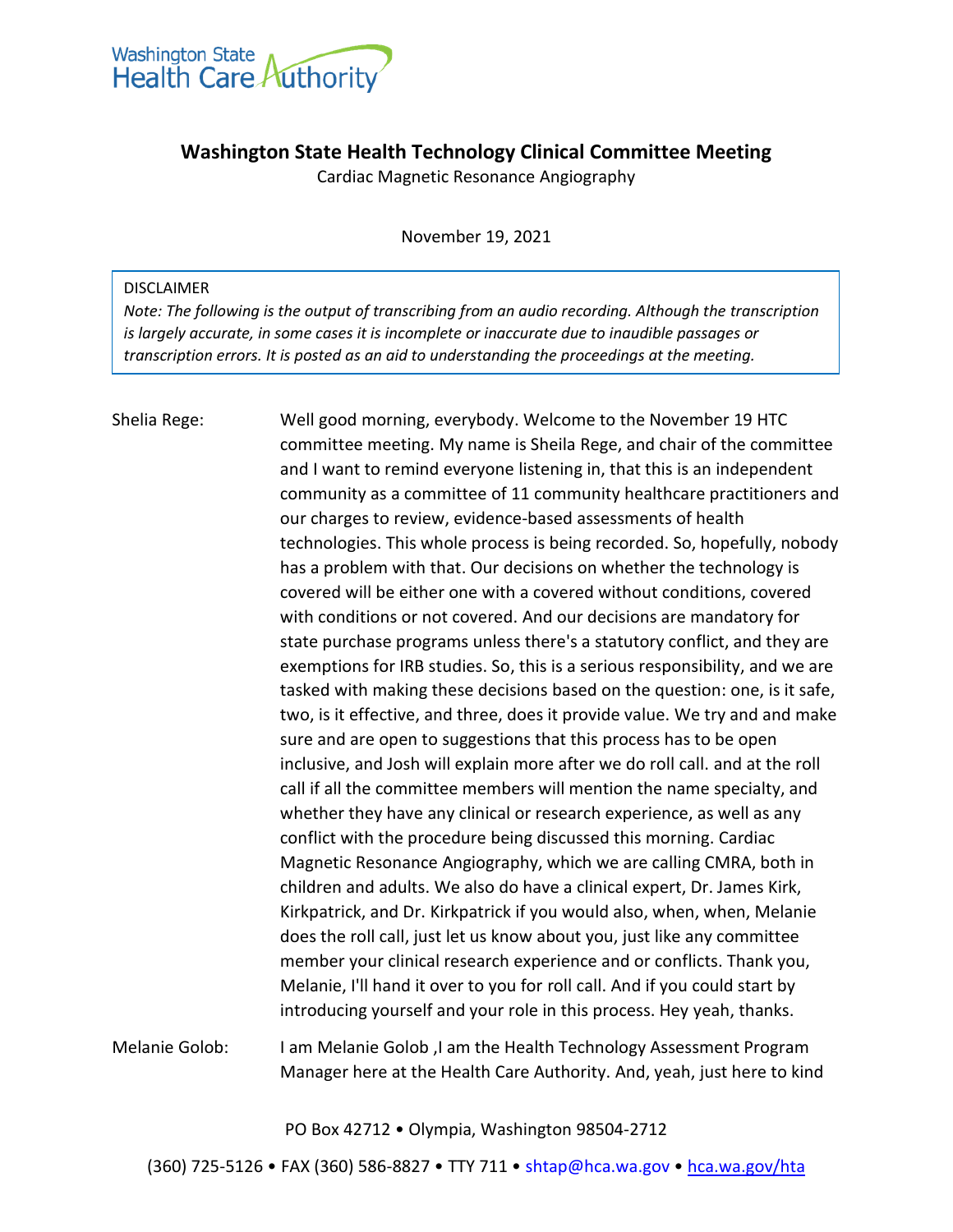|                       | of support the process, so I'll start with roll call I think we have the<br>majority of people. So let's start at the top with John Bramhall just go<br>ahead and say, say here, we can check your audio that way.                                                                                                   |
|-----------------------|----------------------------------------------------------------------------------------------------------------------------------------------------------------------------------------------------------------------------------------------------------------------------------------------------------------------|
| John Bramhall:        | Yes, sure. I think you can hear me okay.                                                                                                                                                                                                                                                                             |
| Melanie Golob:        | Yeah.                                                                                                                                                                                                                                                                                                                |
| John Bramhall:        | Yeah, I'm here. And just as an introduction I'm an anesthesiologist at the<br>University of Washington. I work at Harborview and I think I have no<br>conflict whatsoever with the subject matter.                                                                                                                   |
| Melanie Golob:        | Great, thank you. And then next we have Larry Birger who I believe was<br>not able to join today.                                                                                                                                                                                                                    |
| Shelia Rege:          | That is correct, Dr. Birger texted me late yesterday saying he may not be<br>able to join, and I believe he sent an email as well.                                                                                                                                                                                   |
| Melanie Golob:        | Okay. And next we have a Clint Daniels.                                                                                                                                                                                                                                                                              |
| <b>Clint Daniels:</b> | Hi, good morning, I'm Clint Daniels. I'm a chiropractor, the chief<br>chiropractor at VA Puget Sound. I do have some research experience. Its<br>primarily conservative spine care related, and I don't believe I have any<br>conflicts of interest for the topic today.                                             |
| Melanie Golob:        | Great, thank you. And next Janna Friedly.                                                                                                                                                                                                                                                                            |
| Janna Friedly:        | Hi, I'm Janna Friedly. I am a physiatrist by training at the University of<br>Washington and Harborview Medical Center, and I have research<br>experience primarily in back pain research, and chronic pain, and I have<br>no specific clinical research experience with this topic or any conflicts to<br>disclose. |
| Melanie Golob:        | Okay, great. Thank you. And next is Chris Hearne.                                                                                                                                                                                                                                                                    |
| Chris Hearne:         | My name is Chris Hearne, I'm a nurse practitioner. I work for Swedish in<br>the hospital medicine group. And I don't think I have any conflicts or<br>specific experience with this technology.                                                                                                                      |
| Melanie Golob:        | Okay, great. Thank you. And next on the list was Conor Kleweno, but I<br>believe he is not able to join as well.                                                                                                                                                                                                     |
| Sheila Rege:          | Correct.                                                                                                                                                                                                                                                                                                             |
| Melanie Golob:        | So we will move on to Christoph Lee.                                                                                                                                                                                                                                                                                 |
| Christoph Lee:        | Hi, Christoph Lee. I'm professor of Radiology at the University of<br>Washington Seattle Cancer Care Alliance. My clinical focus and research                                                                                                                                                                        |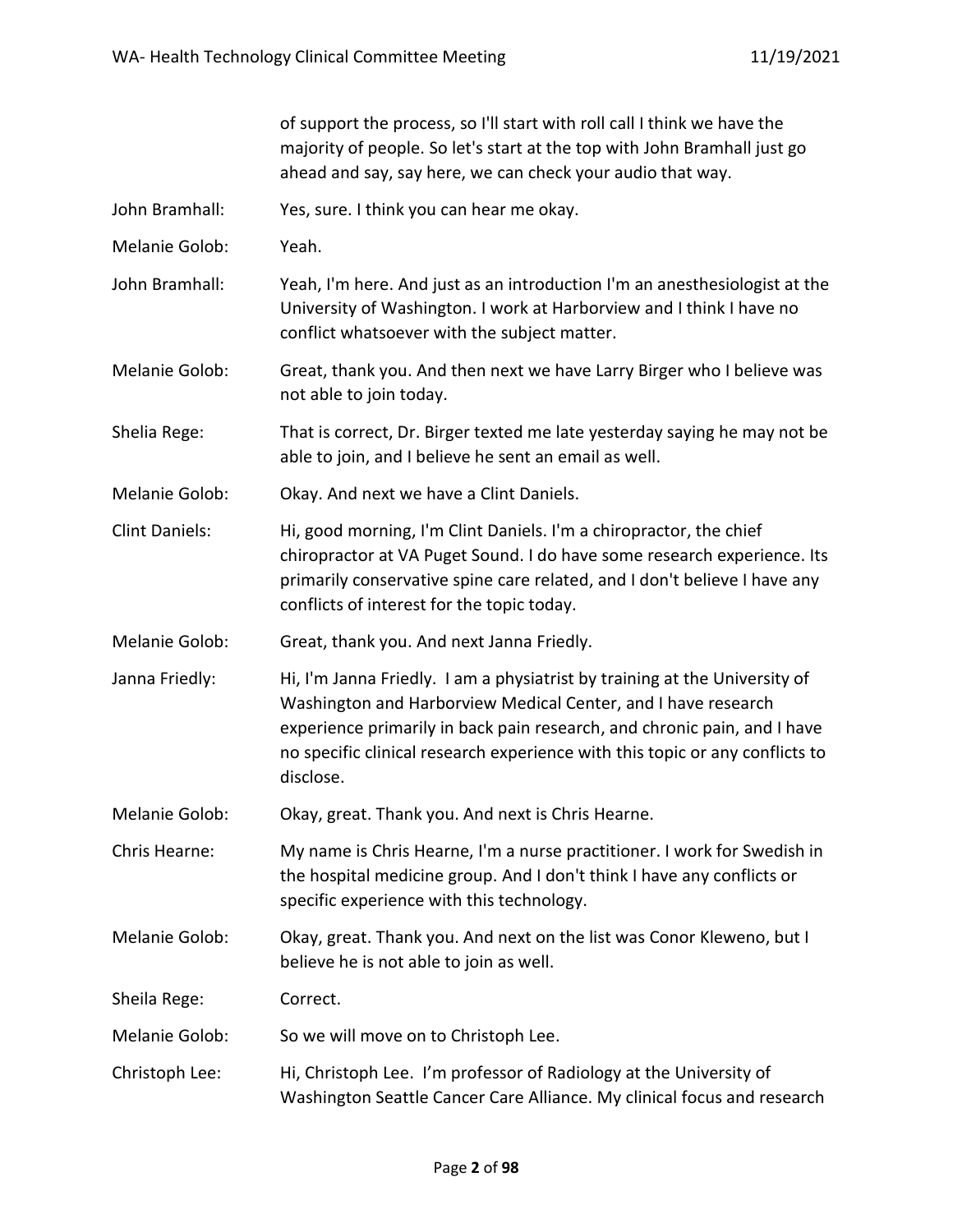is in breast cancer screening technologies. I don't do cardiac MRI. The last time I was exposed to is probably in residency about 15 years ago.

- Melanie Golob: Great, thank you. And we'll keep going alphabetically down the list, Laurie Mischley.
- Laurie Mischley: I'm here, I'm a naturopathic physician and my research experience, I do a lot of epidemiology research, and I do run a few studies in the radiology department using MRI, but certainly not cardiac. I have no experience with hearts at all. But as a clinician, the first 10 years of my practice I did a lot of MS and so I was exposed to a lot of gadolinium-based concerns and fears and things like that, so other than that I have no experience, and no conflicts to report.

Melanie Golob: Great, thank you. And Sheila Rege.

- Sheila Rege: Sheila Rege, radiation oncologist, in the Tri Cities, Washington and no conflicts with cardiac magnetic resonance angiography. The, the only time the cardiologists with us talk about issues is just kind of the cardiac threat versus the cancer threat. But no, but no conflicts and no, no, clinical experience in this. Thank you.
- Melanie Golob: Okay, great. Thank you. Mika Sinanan.
- Mika Sinanan: Hi, I'm here. GI surgery based at the university, research experience in surgical robotics and simulation sciences, and I have no conflicts.
- Melanie Golob: Great, thank you. And Tony Yen, I don't know if he's here yet. Okay, and I will go to our clinical expert, James Kirkpatrick.
- Jim Kirkpatrick: Thank you so much for this opportunity. I'm also at the University of Washington, and I'm the section chief of cardiac imaging and a director of echocardiography, so I guess those give me some conflicts, right off the bat. I don't have any industry relationships at all.

Melanie Golob: Okay, great. Thank you all, and Dr. Rege, back to you.

- Sheila Rege: Thank you. Barring any questions before we start, I would like to move onto the next item on our agenda, which is the HTA update. Giving you a minute for questions, raise your hand if you have any questions. Great. Josh, I would give, give it back to you if you'll introduce yourself and your role in this process and then give us an update. Thank you.
- Josh Morse: Yes. Good morning. I'm Josh Morse, I'm the program director for the Health Technology Assessment Program. And we'll do our brief presentation here. Can you confirm you're seeing the full screen?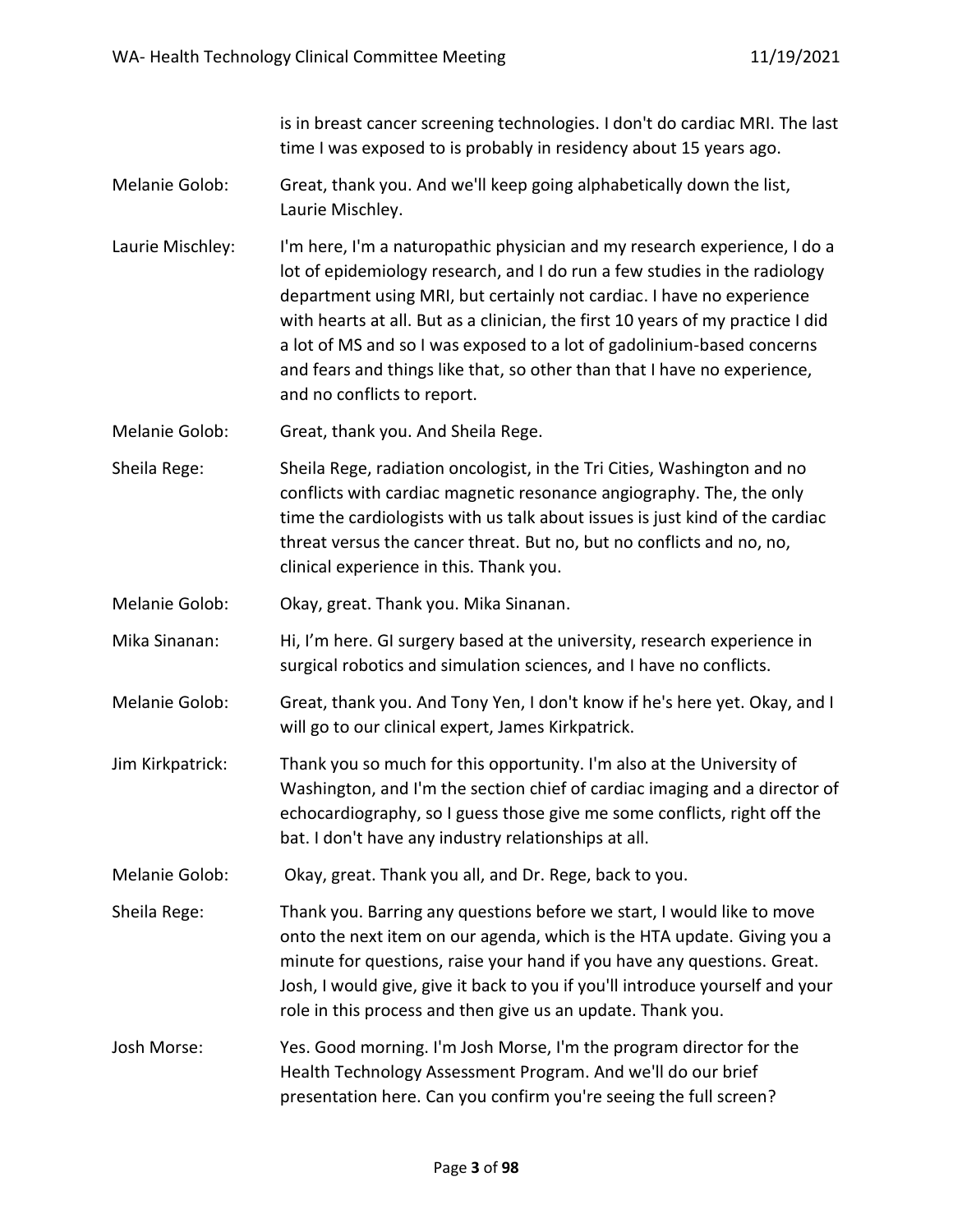Melanie Golob: Yes, we are.

Josh Morse: Excellent. Thank you and good morning, thanks everybody for being here. And I think Dr. Yen has a conflict today as well so he will not be present, but we do have a quorum. Okay, so I think as everybody knows we're using Zoom, and you should be familiar with the webinar controls at this point, but if you have any questions please let us know. This is some detail here. If anybody is joining by phone, there are some instructions here, using star six to mute or unmute yourself, and star nine to raise your hand. Those are the methods to use for this technology. So, again, some meeting reminders so this meeting is being recorded. A transcript of the proceedings will be made available on our website. Following the meeting, it takes us a few weeks to generate the minutes, and the transcripts, at a minimum, a few weeks for the transcript sometimes longer. When participating, please state your name and of course use your microphone so that we can hear. Some program background. The Health Technology Assessment Program is administered by the Health Care Authority. The HTA program is designed to bring evidence reports to the Health Technology Clinical Committee to make coverage decisions for certain medical procedures, tests, and tests based on evidence for their safety, efficacy or effectiveness and cost effectiveness. Multiple state agencies that purchase healthcare participate to identify topics and implement policy decisions, these include the Health Care Authority and the program's Uniform Medical Plan and Medicaid, that are managed by the Health Care Authority, the Department of Labor and Industries and the Workers Compensation Program, and the Department of Corrections also uses these decisions. These agencies, implement the determinations of the HTCC within their existing statutory frameworks. So, the purpose of this process is to ensure that medical treatments, devices, and services paid for with state healthcare dollars are safe and proven to work. This program provides resources for state agencies that purchase healthcare. It developed scientific, evidence-based reports on selected medical devices procedures and tests for review by the HTCC, and the program supports the HTCC to make determinations for the selected medical devices, procedures, or tests, based on the available evidence. There are multiple ways for people to participate in this process. We have a public website, and the URL is there on the slide on the HCA website. Anyone may sign up to receive program notifications that we send out via our, what's called our GovDelivery email system. People may provide comment on topics when they are proposed. And then when they are selected on key questions as we develop the topics, on draft and final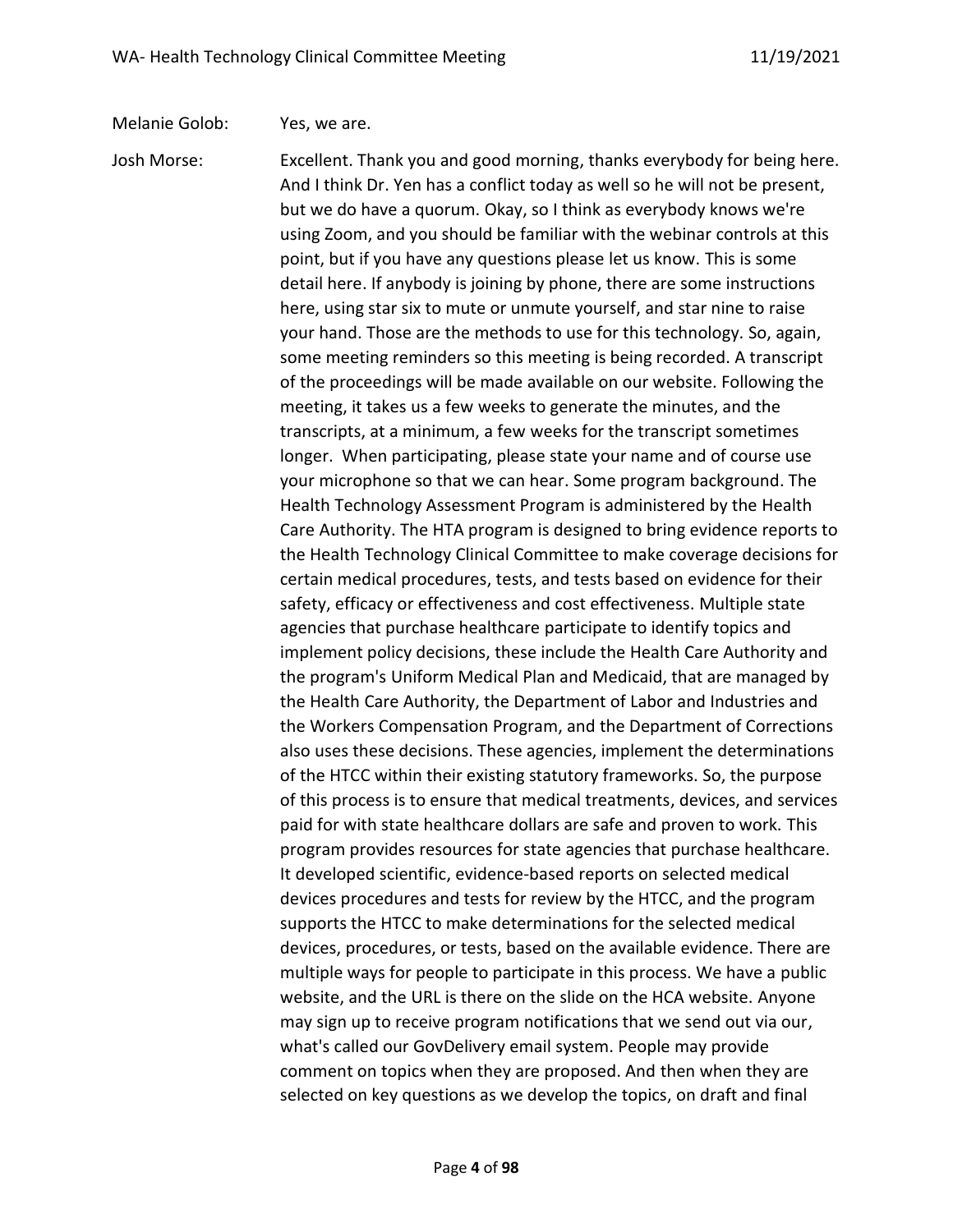reports, and on draft decisions. And anyone may attend these HTC meetings. These are public meetings; anyone may present comments directly to the committee at the appropriate time on the agenda today. And anyone may petition, may provide a petition and nominate a technology for review or for rereview. So those wishing to provide public comment attendees scheduled to provide public comment will be temporarily reassigned as a panelist, and provided the option to unmute and turn on their camera if desired. A pop-up window will ask you to rejoin the meeting as a panelist. Comments will be, we'll ask you to please limit your comments to four minutes. When you're finished providing public comment, your role will revert back to an attendee and there'll be a brief pause in the meeting while you rejoin. If you're not signed up in advance, please indicate your interest to provide comment, using the chat function, prior to your comment period. The volume of signups will help determine the amount of time available for each person. And we ask that all who are providing comment today please disclose any potential conflicts of interest prior to making a comment. So our agenda today is the topic cardiac magnetic resonance imaging, we're using the acronym CMRA. We don't have other issues on the agenda today. And we do not have previous meeting business at this point, our minutes are not ready for review at this point. So, I got ahead of myself here, here is the agenda we'll have the agency medical directors presentation, followed by the opportunity for public comment. There are no pre signed up public comments at this time. So, we'll see if anybody wishes to sign up for a comment this morning we'll then have an evidence report presentation from the Center for Evidence-Based Policy, followed by a committee Question and Answer around the evidence and discussion and decision. After today's meeting, we will work to, on a draft determination. If the committee reaches the draft determination today, produce that and minutes to send them out for review and the public comment period for two weeks on any determination. If there are any questions about anything happening, regarding to the, related to this process, please let me know.

Sheila Rege: Josh, if I could ask a process question. I know the committee members, because this is hard to kind of do this the same as we would be in person. So, on the Zoom the committee members our panelists and can speak at anytime. But just like in in our, you know, in person, committee meetings, we have a special time when we accept public comments, is that correct, and can you kind of just go over that process a little bit to clarify that?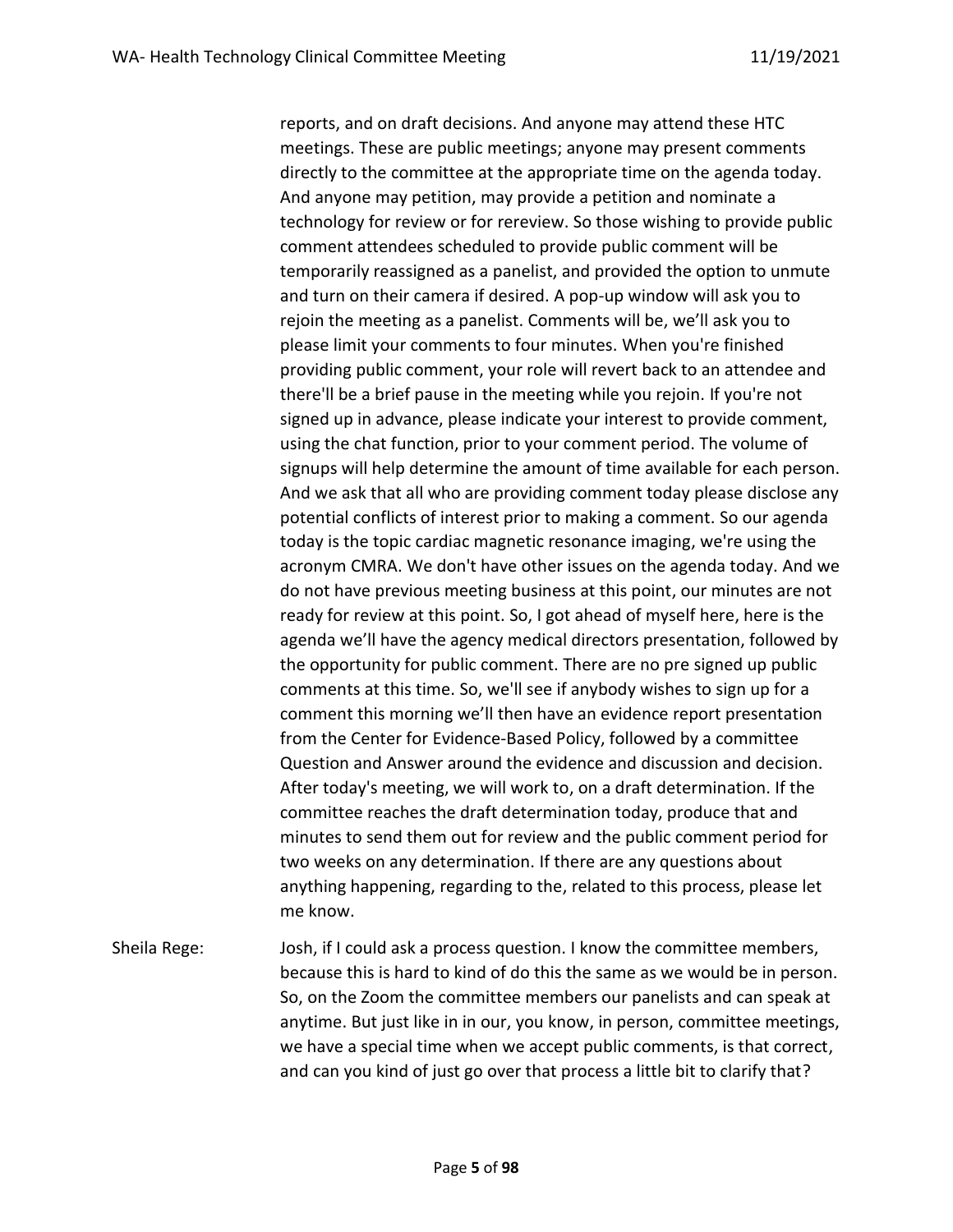| Josh Morse:    | Yes, the committee has designated a public comment period on the<br>agenda. It's a 40-minute window of time typically that we carve out to<br>make comment period available. Comment outside of that is, doesn't, it<br>does not happen during the meeting itself that's for committee time.                                                                                                                                                                                                                                                                   |
|----------------|----------------------------------------------------------------------------------------------------------------------------------------------------------------------------------------------------------------------------------------------------------------------------------------------------------------------------------------------------------------------------------------------------------------------------------------------------------------------------------------------------------------------------------------------------------------|
| Sheila Rege:   | And so that today will start at 8:50am for anybody listening to know,<br>correct?                                                                                                                                                                                                                                                                                                                                                                                                                                                                              |
| Josh Morse:    | That is, let me view our agenda. Scheduled public comment is at 8:50.<br>Yes.                                                                                                                                                                                                                                                                                                                                                                                                                                                                                  |
| Sheila Rege:   | Great. And then the process of for people wanting to make public<br>comment Melanie, if you could let us know about that process just so<br>there's no confusion when we come to that.                                                                                                                                                                                                                                                                                                                                                                         |
| Melanie Golob: | Yes. So, we didn't have anyone sign up in advance to give public<br>comment. So when we approach that time in our agenda, then we'll ask<br>for anyone who wants to give public comment. They will be allowed up to<br>four minutes, and I will, as Josh mentioned in his presentation I'll<br>promote them to panelists temporarily, and they will be allowed to turn<br>on their camera during that time, if so desired, and give their public<br>comment. And they will be moved back to an attendee. So that'll be<br>when we give public comment. Thanks. |
| Sheila Rege:   | Great. Any questions from committee members. If not, then if we could<br>project the, the next item of business is the November 5 meeting and<br>Janna, since I was not present for that would you mind taking over this<br>portion of the meeting for approval of those minutes.                                                                                                                                                                                                                                                                              |
| Josh Morse:    | Actually we do not have the minutes prepared for review today, we will<br>have them ready for your next meeting, and currently the next meeting is<br>scheduled for March 18 <sup>th</sup> . We did mention the potential for an interim<br>meeting but at this point, the program is planning to hold review of<br>determinations from the November 5 <sup>th</sup> , and the minutes from that and<br>bring that back to the committee in March, at our planned meeting.                                                                                     |
| Sheila Rege:   | Thank you.                                                                                                                                                                                                                                                                                                                                                                                                                                                                                                                                                     |
| Josh Morse:    | So I apologize for not having the minutes ready, we're just, we're not,<br>weren't able to get those ready for you today.                                                                                                                                                                                                                                                                                                                                                                                                                                      |
| Sheila Rege:   | We rarely ever have meetings this closely scheduled. So, you know, we<br>just had, we thought it would be a lot of work to put this topic with last<br>times meeting, so this is an unusual circumstance. Thank you, Josh,<br>understandable. And we will then move to the Washington, the next                                                                                                                                                                                                                                                                |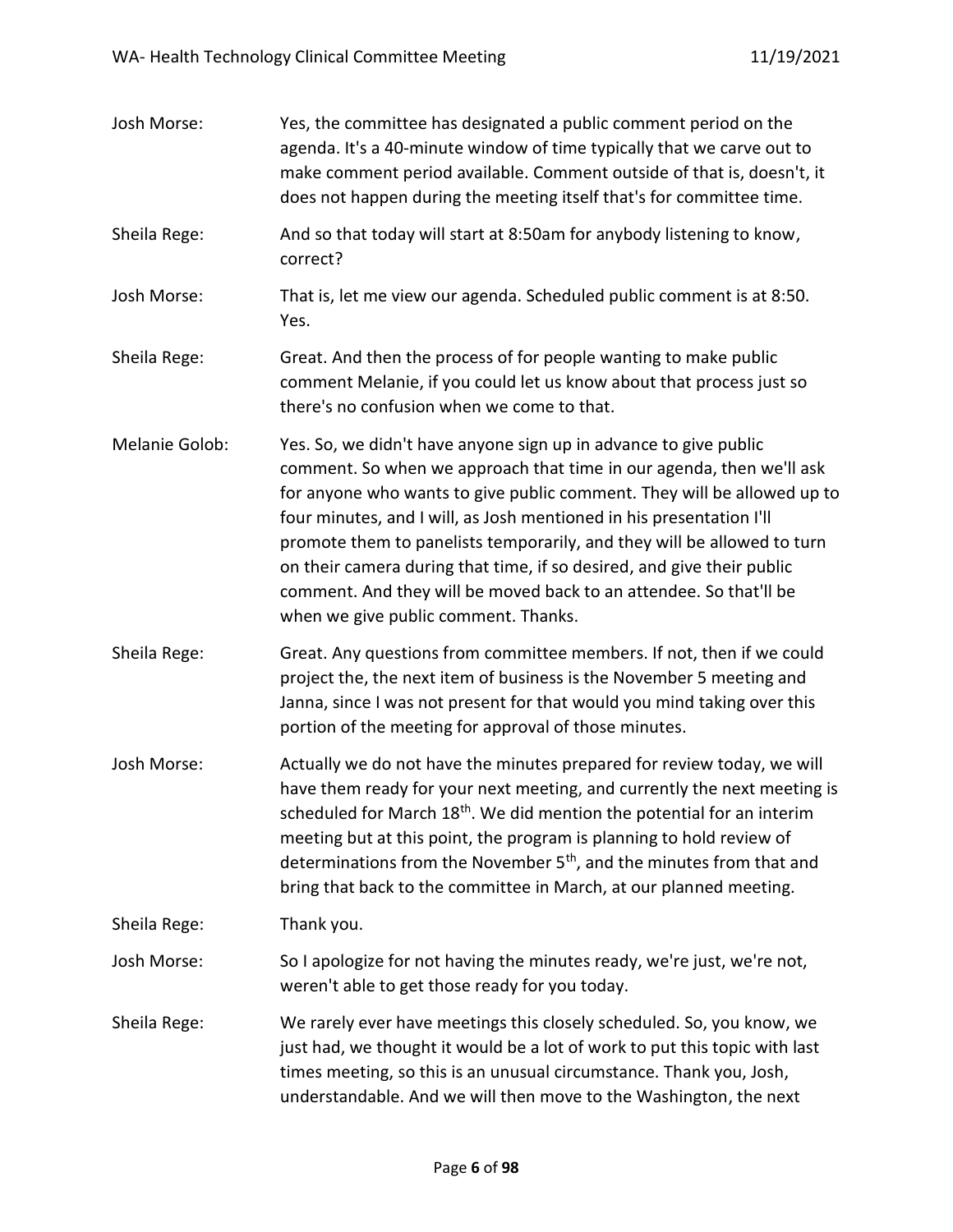item, Washington State utilization. Is that, is that by Judy Zerzan-Thul is that the next item on the agenda?

- Josh Morse: Yes, it is
- Judy Zerzan-Thul: I think that's me.
- Sheila Rege: Thank you and if you would introduce yourself, your role in this process. I don't think you have to say anything about conflicts, but if you wish to or experience clinical experience in this, that would be welcome, thank you.
- Judy Zerzan-Thul: Sure, good morning, everyone. I'm Judy Zerzan-Thul. I'm the Chief Medical Officer at the Health Care Authority and I am a general internist by training and practice. I for sure have no conflicts and I have never done anything around cardiac MRA, let alone MRI, but this was a fun topic to research and so, I look forward to the discussion today. And I think Melanie, do you have my slides?
- Josh Morse: I have your slides Judy if you'd like me to project--
- Judy Zerzan-Thul: --or am I supposed to have my slides. You have my slides! I'm like, someone has my slides.
- Josh Morse: I'm happy to do it.
- Judy Zerzan-Thul: Okay.
- Josh Morse: Just take me a second here.

Judy Zerzan-Thul: Oh no worries. Yeah, well I'll just start talking actually, so. So, this is cardiac magnetic resonance angiography. So MRA, as opposed to cardiac MRI, and that is important because we are not talking about MRIs, we are only talking about MRAs and when that is helpful. So as a reminder, next slide please. CMRA, focus is really on the blood vessels and not the tissues, so it's particularly targeted towards that and it looks at cardiac or vascular anatomy, function, perfusion, those sorts of things. Sorry, Josh, can you do the next slide? Thanks. So, in this report, it is compared to invasive coronary angiography, sort of the usual way we look at blood vessels. And also, coronary CT angiography, which we reviewed at the last topic. We picked this topic because there were stakeholder and legislative concerns. Some of those concerns focused around prior authorization and whether that was hard or not, or appropriate. And there were also a handful of anecdotes about cardiac MRA being used more often, and potentially being used in place of other technologies and so we wanted to take a better look at that. Next slide please. So, these are the agency medical director concerns. I'll note that after we had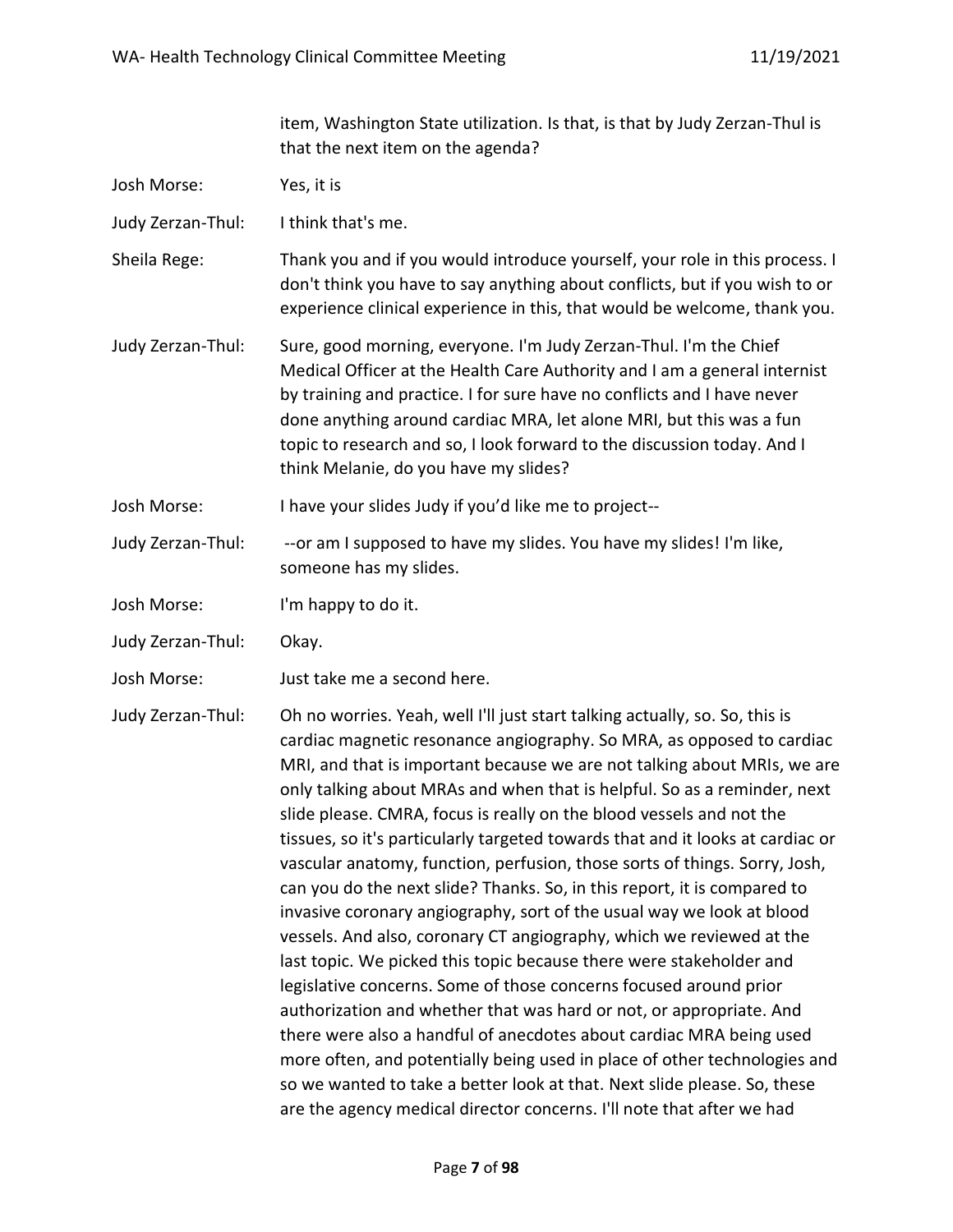decided this as a topic, we downgraded the safety to low, the risks of CMRA, just like any other MRI technology, which is reasonably safe, some concern about contrast here and there but really, this is a pretty safe technology. The efficacy had medium concerns and the cost was high. So, this, it hasn't been used a lot in L&I, and so we have combined the Medicaid, the Uniform Medical Plan and the L&I numbers for the last four years to show you our utilization of that. I'll also say here and later that it's a little tricky, because there actually isn't a code for MRA, there's a code for cardiac MRI, but not for MRA, and so there was some, you know, figuring out to make sure that we were really looking at MRA. So, in looking at these numbers, to let you know about the UMP, we have around 200, a year. And that's been relatively stable but slowly increasing. It's definitely been increasing more on the Medicaid side. And so, you can see that in 2017, there were about 650 people, and in 2020, there were 777, so a reasonable increase. And you can see that it tends to happen more in males than females. And then down below is the amount paid. I'll also make a note here that this only includes the exam itself. It doesn't include the visit, the facility fee, interpretation, contrasts those sorts of things. And also, just as a reminder, this is lower than you might probably expect because most of these exams occur in Medicaid which has a lower reimbursement. Next slide. Because cardiac MRA can be used for congenital abnormalities, we thought it might be helpful to look at the age range of who gets these kinds of exams that actually, I have to say, I was a little bit surprised. So, so kids, defined as 20 years and younger, were less than a third of what happened. There was a decent chunk in the 21- to 44-year-olds and then the majority of exams, about half, or in 45 years old and above, which does sort of suggest that this is being used less for, for anatomic kinds of things and perhaps more for coronary artery disease kinds of things. Next slide please. As I mentioned earlier, there isn't an MRA code specifically, so these are the codes that are for cardiac MRI or MRA. And you can see the fees for Medicaid and for L&I here. The UMP fees are proprietary, so they're not listed here. And you can see the amount for facilities and for Medicaid. We put this into EAPG, it's a grouper methodology that we reimburse for this and so, it includes, sort of the whole procedure, and it depends on what the diagnosis is what the EAPG pricing is. So next slide. So in this report, I tried to break it up by the five populations that we looked at. And so, as I go through the results, I'll, I'll work on each of these five populations and the key questions that apply to each of them. So, the first, and this was our main question is about CMRA in adults with suspected coronary artery disease, and that is symptomatic, we did not look at asymptomatic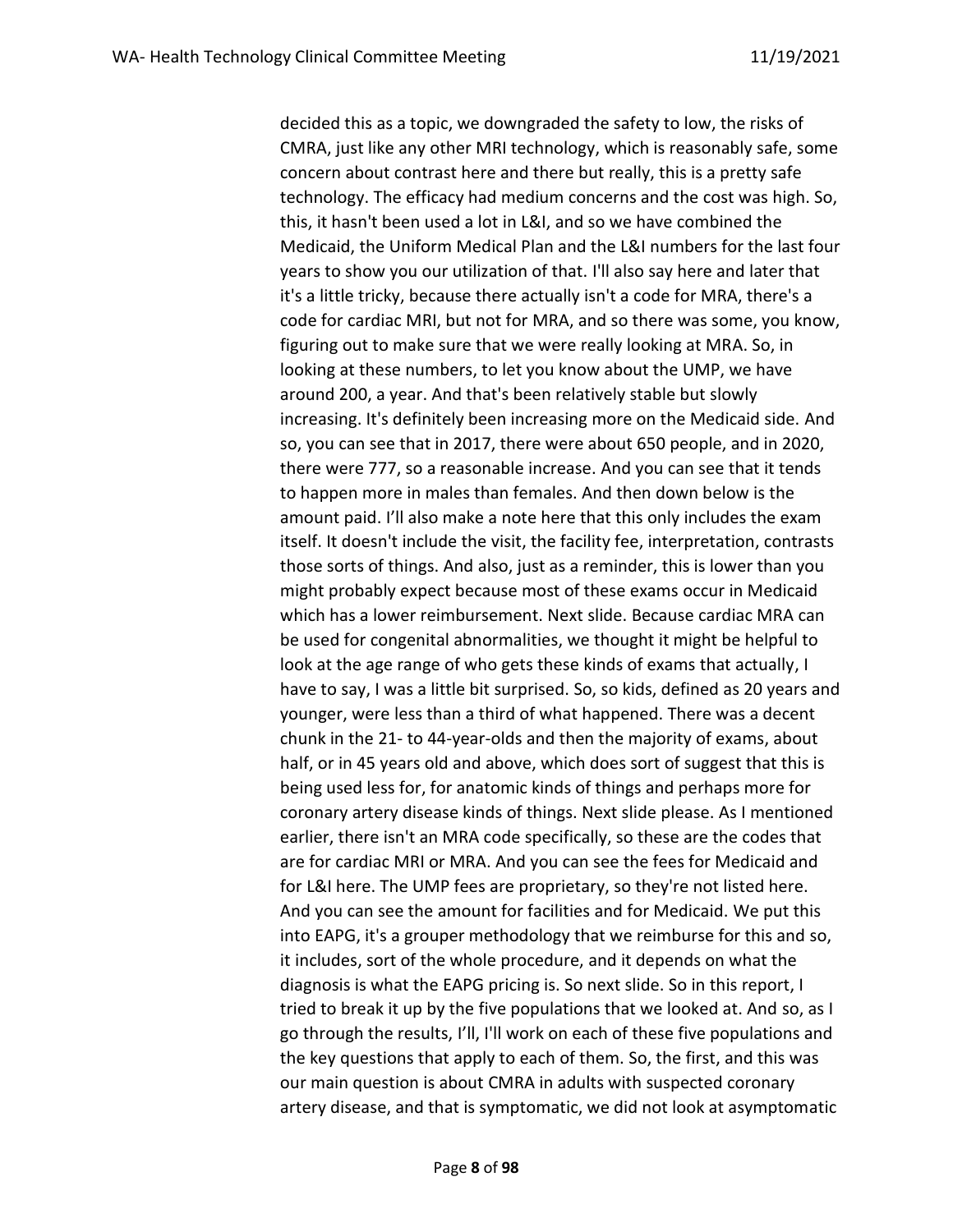folks. The second population is adults with suspected coronary vessel anomalies. The third is adults who have undergone CABG surgery. The fourth is adults being assessed for cardiac device lead placement, which is another use that was found in the literature. And then finally, is children with suspected or confirmed congenital heart disease. Next slide. So, the key questions are our usual key question, so the first one is, what's the evidence for diagnostic validity and clinical utility, sort of how well does this work and how effective is it, in adults and kids in these five populations? Second, to what are direct harms associated with CMRA? And I'll say that there really wasn't a lot found again. This is similar to MRI technology and other settings, and that is relatively low. Third is, does diagnostic validity or utility vary by the following populations: sex, adults with atypical symptoms, age, comorbidities and settings? And then finally, is there any cost effectiveness or other economic outcomes of using CMRA in these populations? Next slide. So, current state agency policies. Regence covers this with conditions. Most of the Medicaid MCOs cover it with conditions. L&I covers MRI, with a prior authorization. Next slide please. And looking at other policies, CMS does not have a policy on this. AETNA, similar to our population. It may be medically necessary in certain places and in looking all of these policies and sort of trying to lump together, where, where do they say, this is useful. There are five areas: the first is a cardiac or a pericardial mass and evaluation of that, again, that's really more MRI than MRA usually. Second is congenital heart disease, either known or suspected, or if you have it if you have any symptoms. I think that's probably fits into a reason to do MRA. There's sort of a number of vascular anomalies. If there hasn't been prior imaging in these policies that includes Marfan, colocation of the aorta which seems to be a big one. Pre-op for congenital heart disease, anomalous pulmonary dangerous drainage, or pulmonary outflow tract obstruction, and evaluation for suspected coronary anomalies. A fourth area is some cardiomyopathies due to sarcoid amyloidosis, hemochromatosis, those sorts of things. Again, that's really less MRA and more MRI. And then finally, myocarditis if an echo is sub optimal, it may be considered. So next slide. There are two guidelines on cardiac MRA, and both are of good quality. The first one is from the UK and their National Institute for Healthcare and Care Excellence, the NICE, and they are pretty clear do not use this for diagnosing stable angina. So cut and dry. The ACC, American Heart Association has a guideline on this and says that MRA can be useful in the initial evaluation and follow up for congenital heart disease. Serial MRI for quantitative assessment of RV size and function can be helpful, again, anomalous pulmonary veins or coronary arteries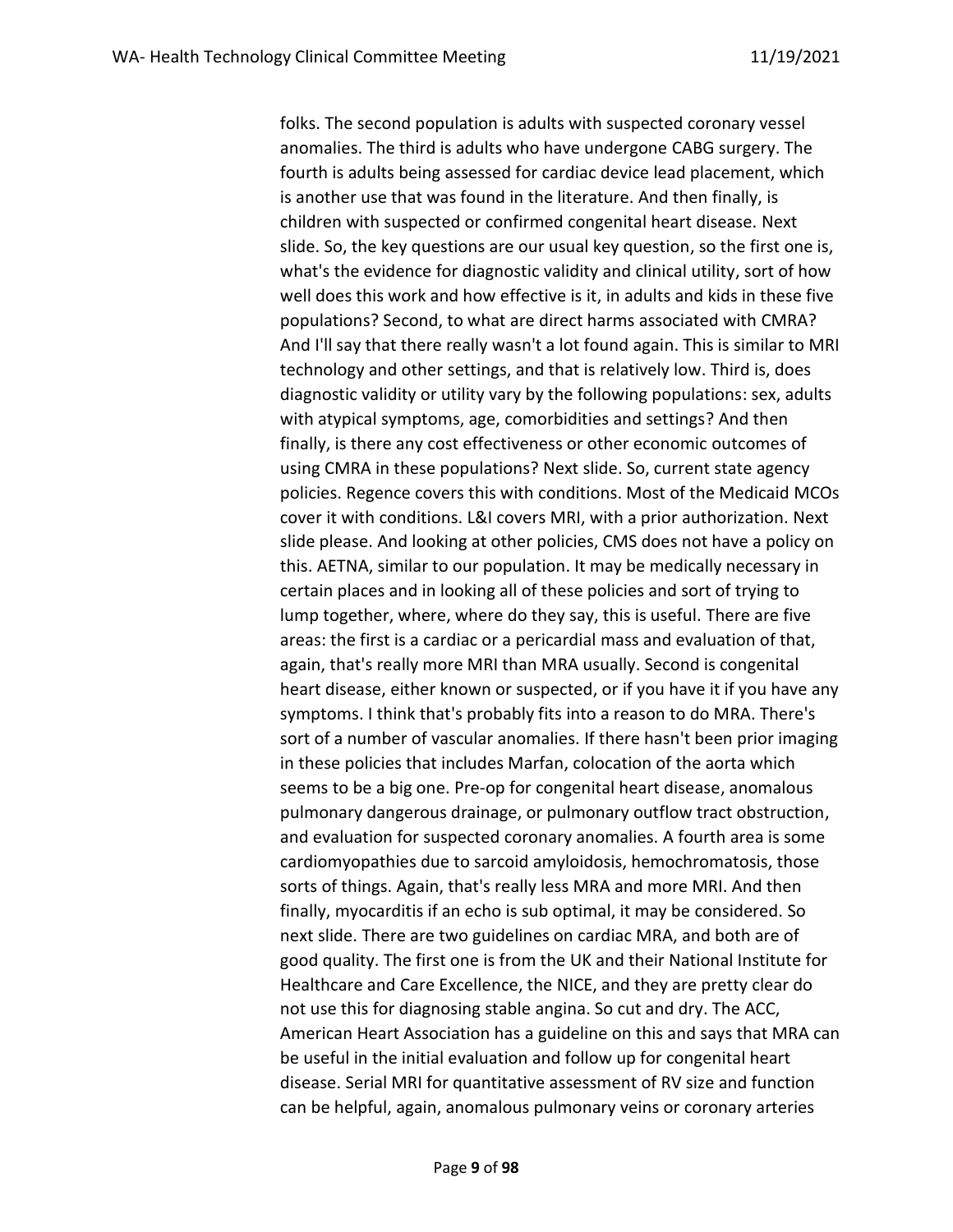and coarctation are indications for doing this. I will say that both of these guidelines recommend not using this kind of exam for suspected coronary artery disease, which will be similar to my final recommendation once we get there. So, to start looking at each of the populations, adults with suspected coronary artery disease is really where the bulk of the studies included in this report and the bulk of the evidence is. And I will say that the center, when they do their presentation, did a lot of very nice fancy math in pooling these studies and found a sensitivity of 88% for diagnosing coronary disease and specificity of 72%, which is pretty similar to other kinds of imaging, trying to figure out if someone had coronary disease or not. There were 35 studies that looked at diagnostic test's accuracy. There were four randomized controlled trials and 10 non-randomized studies, and this was considered a high quality of evidence. They found in their review that CMRA was associated with fewer invasive tests and that was only in two studies, but they were of, and that is a moderate certainty, and that it was not associated with reduced mortality or reduced cardiac events. There were very few adverse events and no harms directly related to the CMRA. So, there's some if you do sedation, for an MRI that might have some adverse effects but really not a lot. And this was the only category that had enough data to look at subgroups. And there were no differences by sex single or multi vessel disease, heart rate, or BMI. There was one cost effectiveness study that had very low certain piece of evidence and included both cardiac MRI and MRA and found an 18% change in the preexisting plan of care before the imaging exam, which led to a per patient cost savings as about \$2300 from avoided procedures, and additional diagnostic testing that was avoided. So, so there you have it. The second population is adults with suspected coronary anomalies. There were four studies here that were all at high risk of bias, because of patient selection of lack of blinding or no comparison group before studies found that an MRA was highly can coordinate with surgical and angiography finding and that it may identify some vessel anomalies not found with traditional angiography so there's potentially the usefulness for that. There was also one patient to avoid the lead for angiography because they had an MRI and so you know trying to figure out is this where this test might be useful, that's there. But in general, this finding was low certainty of evidence. And, and that was that. In the next group, I don't have undergone CABG, thinking about maybe a second cardiac surgery and utilization for that. There were no studies. So, that is short and sweet. The fourth population is adults being assessed for cardiac device lead placement. There were two studies here that had a high risk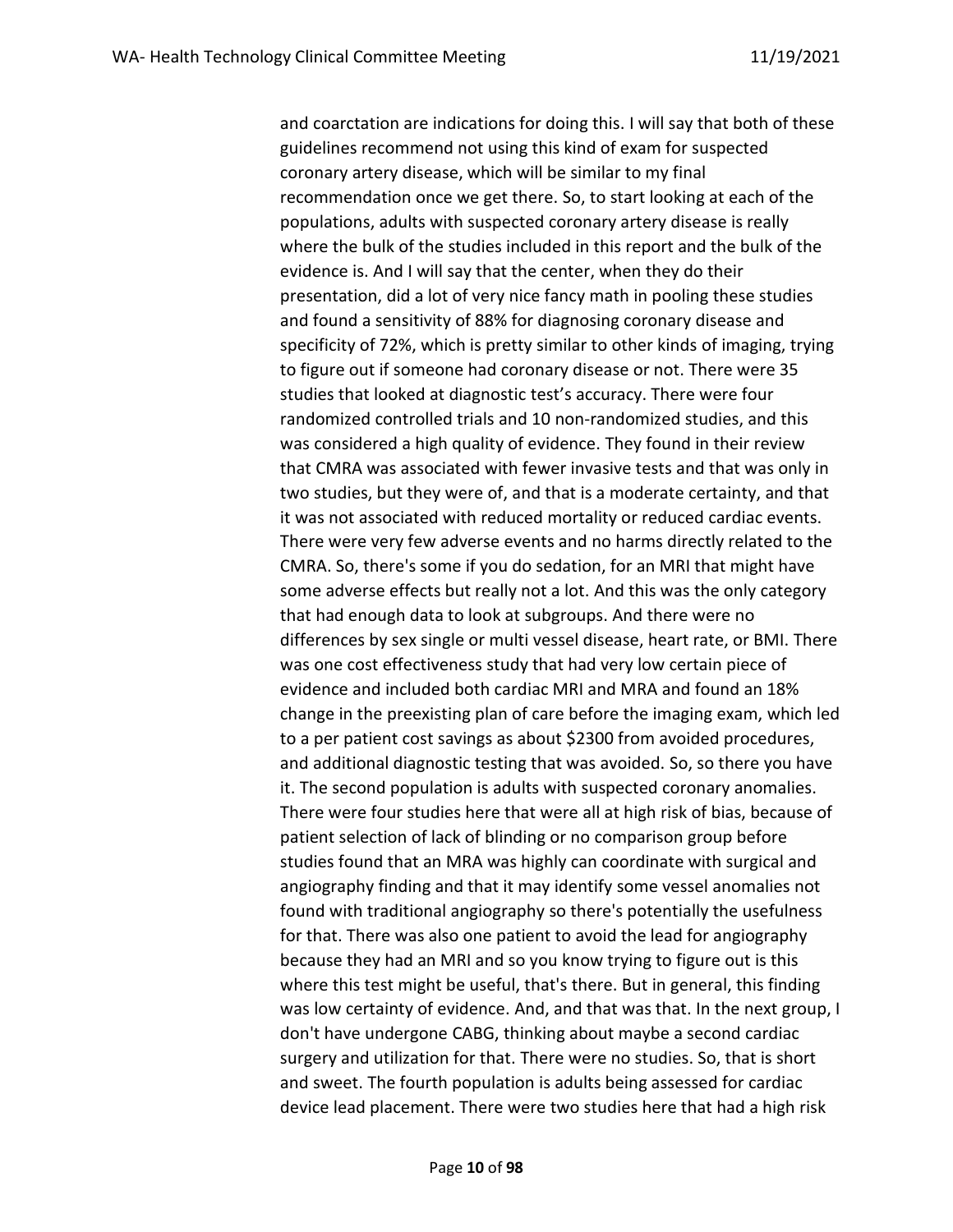of bias because of patient selection, lack of blinding and small sample sizes. One study was 14 people and the other was 19 so this really gives you a sense of these are very small and also nonrandomized trials. And the bottom line is that the technology may be useful to visualize the appropriate name. And my read of it is, there's a number of different ways to find the right vein and, and this is just another one of those. Next slide. And then finally, children with suspected or confirmed congenital heart disease. There were 11 studies for this population that also had high risk of bias because the patient selection lack of blinding and lack of a comparator, and again found that MRA with highly important with both surgical angiography findings. So, that is that is helpful. It can be diagnostic with no additional imaging needed, and is a safe procedure with few adverse events, either related to the MRA or to the anesthesia, that's needed, particularly for smaller kids to get an MRI. So, that brings us to the recommendations. And I would say in general from looking at those populations and the evidence was reported in this. It's not clear that MRA is any better than any other imaging, and in fact, it's probably the same. A couple of weeks ago, we looked at a lot of different ways to search for coronary artery disease and this is probably the same as that. You know, there was some question in the literature of if this may avoid an angiography or other procedures and is MRA less costly than an angiography. And I think that's not super clear. But there's definitely no evidence on patient outcomes, and in most of these studies are really high level of uncertainty. It seems that MRA technology is most helpful when anatomic imaging of the blood vessels is clinically important. And so, while this is not the sort of main focuses report the main focus of the report is coronary artery disease. I think it is reasonable to continue to cover with conditions MRA, for people with known or suspected anatomical issues, cardiac or pericardial mass. Other imaging is inconclusive and there's a need to know the anatomy, but for the, for the main question in the report, I think it is reasonable to not cover for the diagnosis of or evaluation of coronary artery disease, and not to add it to stress MRI. Although stress MRI is outside of the scope of this, because this is similar to other technologies and on the whole is more expensive, I think than other technologies. So, I don't see a need for this to be in the, in the toolbox. That is my report and I'll take any questions now.

Laurie Mischley: This is Laurie, I just had a question I heard you say both, I thought I heard you say that there was no evidence that it was different in costs than any other procedure was kind of equivalent and then I heard you say it's more expensive, probably.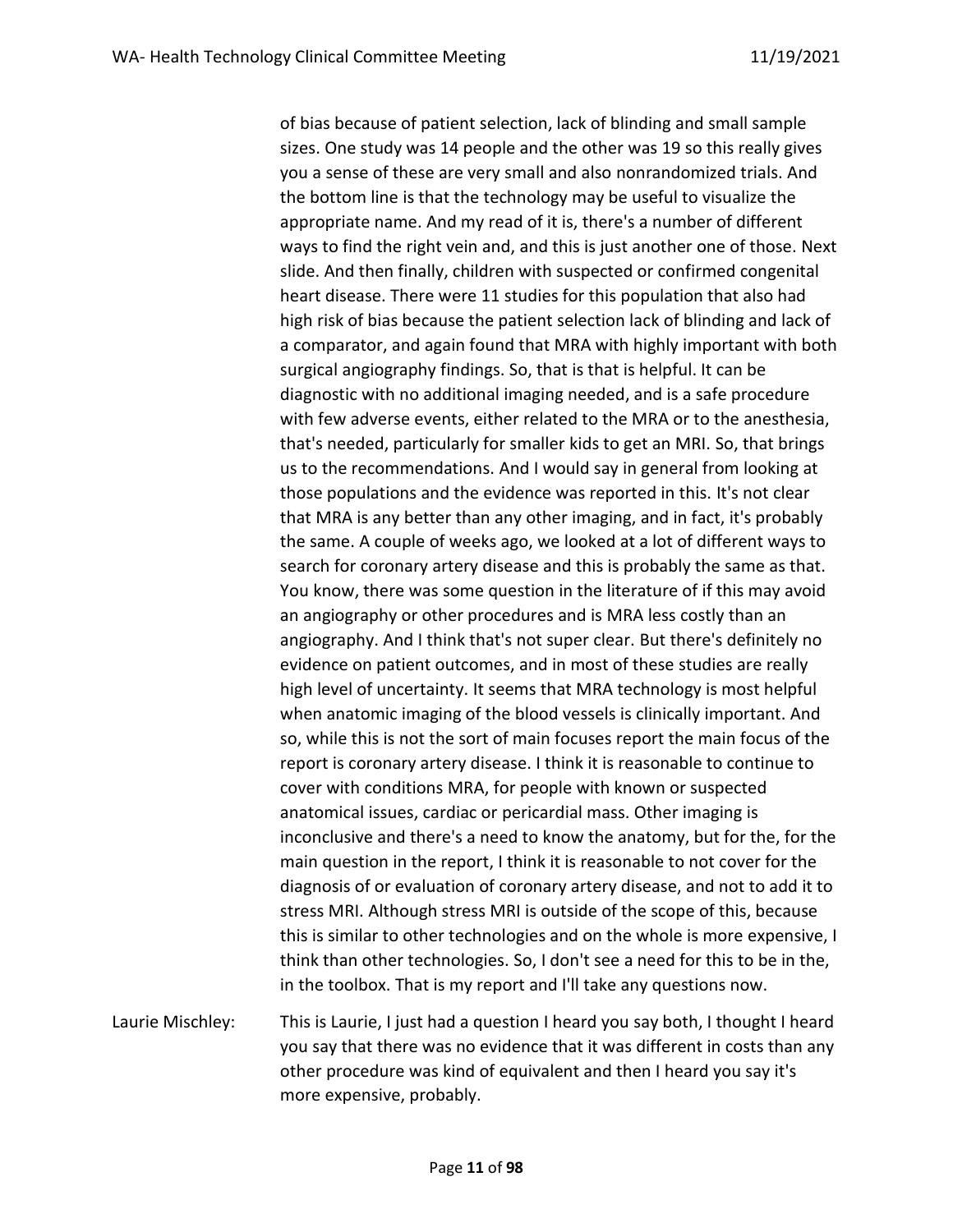- Judy Zerzan-Thul: Um, yeah so, I'm not sure. And, you know, it's hard because there's not a set code, if it's more expensive or the same as angiography, but a coronary CT is for sure less expensive than it, and some of the other studies that we looked at the last time. Stress echo, treadmills if you're trying to figure out if someone has coronary artery disease or not. Most of the other tests are less expensive than this one.
- John Bramhall: So then, this is Johnny. Can I ask you, is there any recommendation about workup for vegetation, valve vegetation using MRA?
- Judy Zerzan-Thul: Um, I did not see any of that and maybe I'll also punt to the center. There were some studies that looked at whether mitral valve imaging is a little better in certain populations and body habitus if you can't get a good image of that right ventricle with echo or other ways. But yes, again, I think, and I may, I may confuse you with my recommendations because the question here is really about using this technology for coronary artery disease. And so, I think it may have a place in some other anatomic imaging but for coronary artery disease, it's probably not needed.
- John Bramhall: Thank you.

Jim Kirkpatrick: That was a very nice overview and review of what literature there is on it. One question I had, and I suspect based on what you said it's not going to be possible to sort this out but. And there's some overlap with other sort of terminology here, but imaging of the proximal aorta. Is that sort of within the scope of vessel imaging? And it's not coronary arteries, but besides coarctation and Marfan syndrome, there are other conditions in which the aorta becomes enlarged, and an MRA has some advantages over CAT scanning and I you know it needed contrast, needed contrast, no radiation, and I would guess that just like with the, the overlap of MRI cardiac MRI with cardiac MRA. It's going to be hard to sort that out so that that's sort of one point, the other sort of similarly is that there are now more adults with congenital heart disease than there are children, due to a variety of different factors so I wonder if a number of those studies linked to the increases actually in the fact that you should that slide that you showed that you're surprised that many adults actually are getting this procedure that may have more to do with that than it does. With the use of it for coronary arteries, to be perfectly honest we have an extremely large adult Congenital Heart Disease Center which covers many different states. And because it's a somewhat specialized test a lot of our cardiac MRI and vascular MRI actually gets done here rather than at a local centers that may have some impact on the numbers.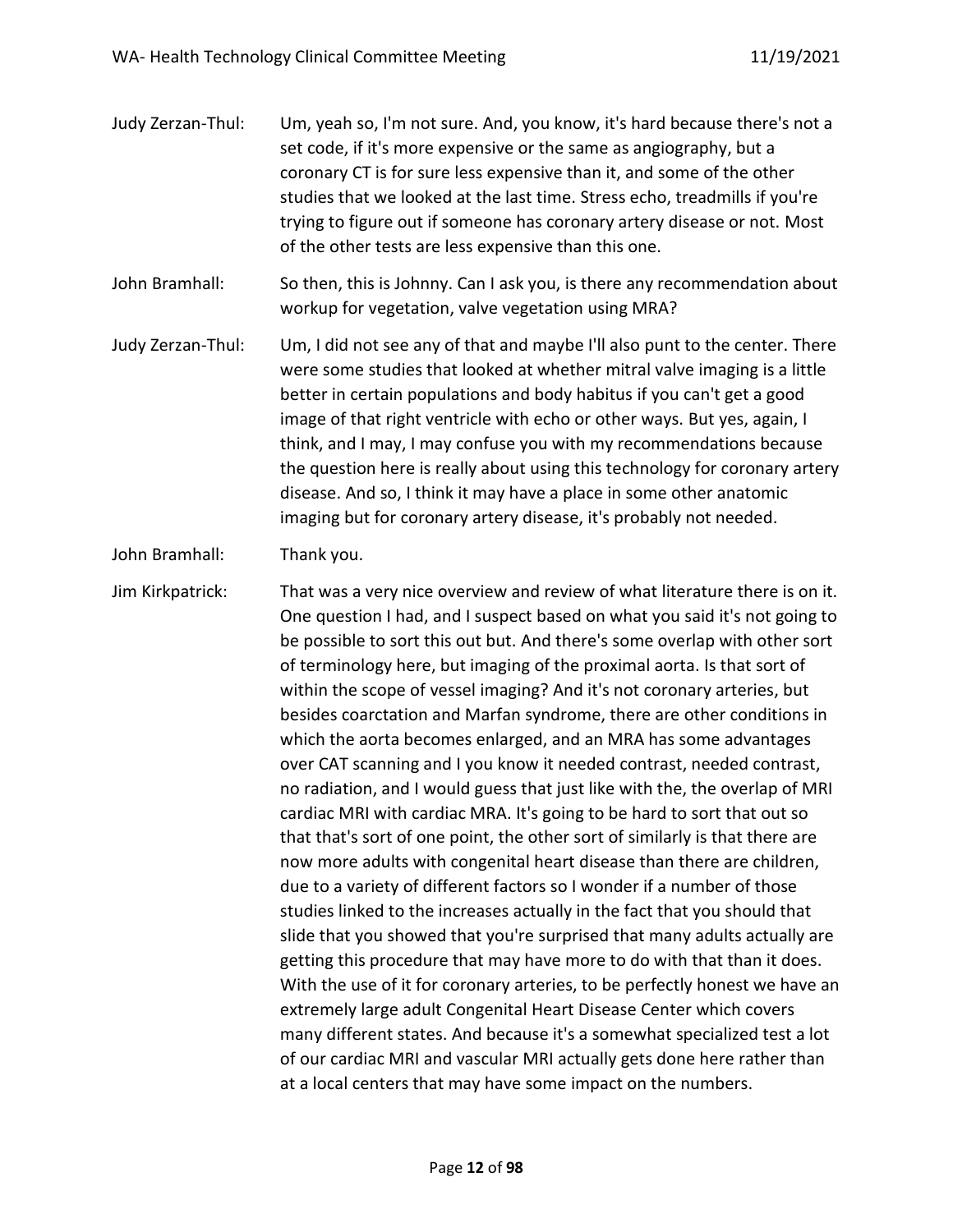Judy Zerzan-Thul: Yeah. So, I definitely agree there's a a long laundry list of aortic issues that I didn't go into that probably cardiac or, or other MRI of erratic MRA, whatever gets sorted the right area, including dissection. Which I think if it's a slow dissection is reasonable but when I first was like wait what you're going to wait an hour to see? But you know, there are more chronic dissections and other things that that would kind of fit into that and MRA may be appropriate. And, and that's really sort of outside the scope of this that we're really looking at a coronary artery disease and I agree we would not, we would still want to cover that and that would be sort of lumped into reasons to do an MRA. And then yes, I do agree there are more adults that are, are living with congenital heart disease. And again, I do think that that's a reasonable thing to do, especially as you're trying to sort out what might be going on and wanting to use that as follow up and the, the guidelines, do include that as a, as a reason to look at this. So yes, and I don't think our data shows that. Although I will say there were at least a couple plans when we were talking to them about this technology that said they're seeing requests for cardiac MRA, to decide if there's coronary artery disease or not and so that's part of where this came about because I think the end, they were like oh there's probably other tests to figure out if they have coronary disease or not you know it's sort of more expensive one to do that. And all things being equal, it, it seems to be similar to any other way of figuring out whether someone has coronary artery disease. And I guess the advantage, I'd say, if you're at the point of doing an angio, or an MRA, that that angio is probably better because you can put a stent in, if it's single vessel disease, or you can even do something about it, rather than an MRA. You can see there's a narrowing and then have to go do angio after that to do something about it. So that makes it, you know, a little trickier and probably not cost effective, and Christoph you've been waiting patiently with your hand up.

Christoph Lee: Thanks Judy. No, I just want to go back to your cost slide. You said that you have concerns about the cost. And what was shown, it didn't strike me as something that was trending towards much more use, and much more costs over time. And I think, I think for me, when we think about cost effectiveness, I do want to look at the comparator which is in basically coronary angiography, and look at the cost versus that, because it, you dimension in certain circumstances, the MRA could be diagnostic without additional tests. So, just wondering if we know anything about the differential costs, versus basic coronary angiography maybe, Jim knows off the top of his head. Cost differences.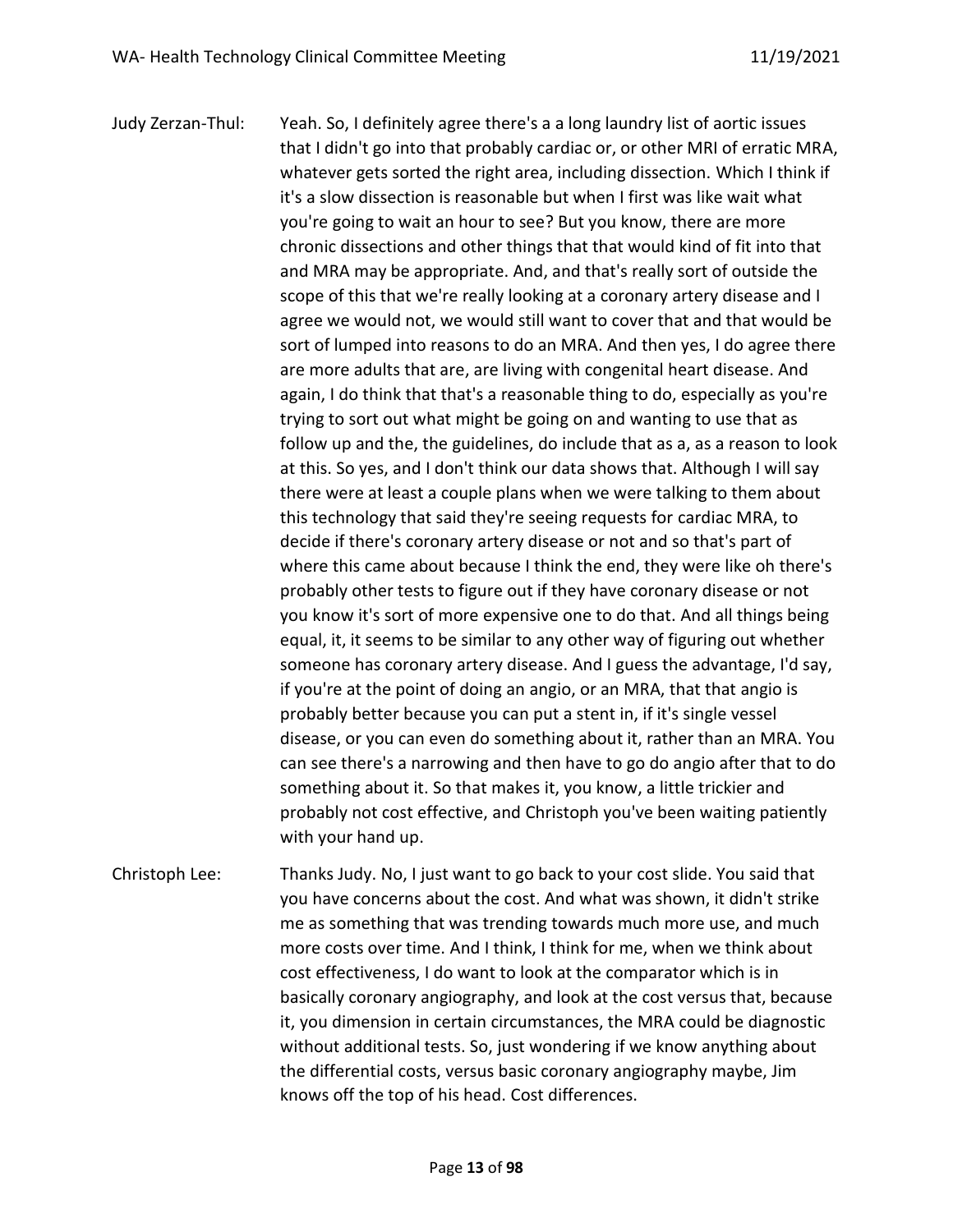| Jim Kirkpatrick: | It can, should be considerably less than coronary angiography. Judy's<br>point about being able to do something about it and having to go on to<br>cornea invasive coronary angiography is different. I don't know the exact<br>cost difference between a CT coronary angiography, and an MRA<br>coronary angiography to be honest, but I would guess that they're<br>probably in, it is somewhat I think I mentioned earlier, the MRA would be<br>more expensive. It is a longer test, but on the other side it doesn't involve<br>radiation or contrast that I had an aided contrast and                                                                                                                                                                                                                                                                                                                                                                                                                                                                                                                                                                                                                                                                                                                                                                                                                                                                                                     |
|------------------|------------------------------------------------------------------------------------------------------------------------------------------------------------------------------------------------------------------------------------------------------------------------------------------------------------------------------------------------------------------------------------------------------------------------------------------------------------------------------------------------------------------------------------------------------------------------------------------------------------------------------------------------------------------------------------------------------------------------------------------------------------------------------------------------------------------------------------------------------------------------------------------------------------------------------------------------------------------------------------------------------------------------------------------------------------------------------------------------------------------------------------------------------------------------------------------------------------------------------------------------------------------------------------------------------------------------------------------------------------------------------------------------------------------------------------------------------------------------------------------------|
| Christoph Lee:   | Jim, maybe you could also talk about just the adverse events, because I<br>understand the contrast issues in both, both exams, but my impression of<br>this the coronary angiography is that there is a small, but real risk of<br>death, heart attack and stroke.                                                                                                                                                                                                                                                                                                                                                                                                                                                                                                                                                                                                                                                                                                                                                                                                                                                                                                                                                                                                                                                                                                                                                                                                                             |
| Jim Kirkpatrick: | Yeah, absolutely. It's a bit of an apples and oranges comparison is<br>certainly the, the diagnostic part you could say is arriving at the diagnosis<br>and both arriving at the diagnosis, but in terms of have the option to be<br>able to do something afterwards the fact that they are layered or stacked<br>type of testing, and also that you are getting more information from the<br>cardiac MRA a potentially vessel early vessel wall characteristics to some<br>extent if you're looking for that. While characteristics to some extent if<br>you're looking for that. And then it was mentioned I thought was a pretty<br>important issue that when you do a, an invasive coronary angiography<br>you have to stick the catheter inside the artery and inject the dye there in<br>order to find out that the vessel is there. Now you can do what's called a<br>route shot you can inject can't coordinate the contrast into the aortic<br>route and see which vessels, it goes into, but both of those techniques do<br>risk missing anomalous vessels which are picked up by cardiac MRI and by<br>cardiac CT, because you pretty much see all the vessels when it when it<br>comes out if you have a good quality study of course. So there are there<br>are some differences between the techniques but just making it very<br>specific to the question of diagnosing coronary artery disease invasive<br>coronary angiography has really been the gold standard for aluminum |

Christoph Lee: Thank you.

all three modalities.

narrowing, and to my knowledge, CT has has sort of expanded that up a bit in looking at the vessel walls and I believe there's been more work looking at vessel walls and CT then there has been an MRA, so I don't know what kind of advantage, MRA actual composition and types of

plaque instead of just aluminum narrowing which which you can get from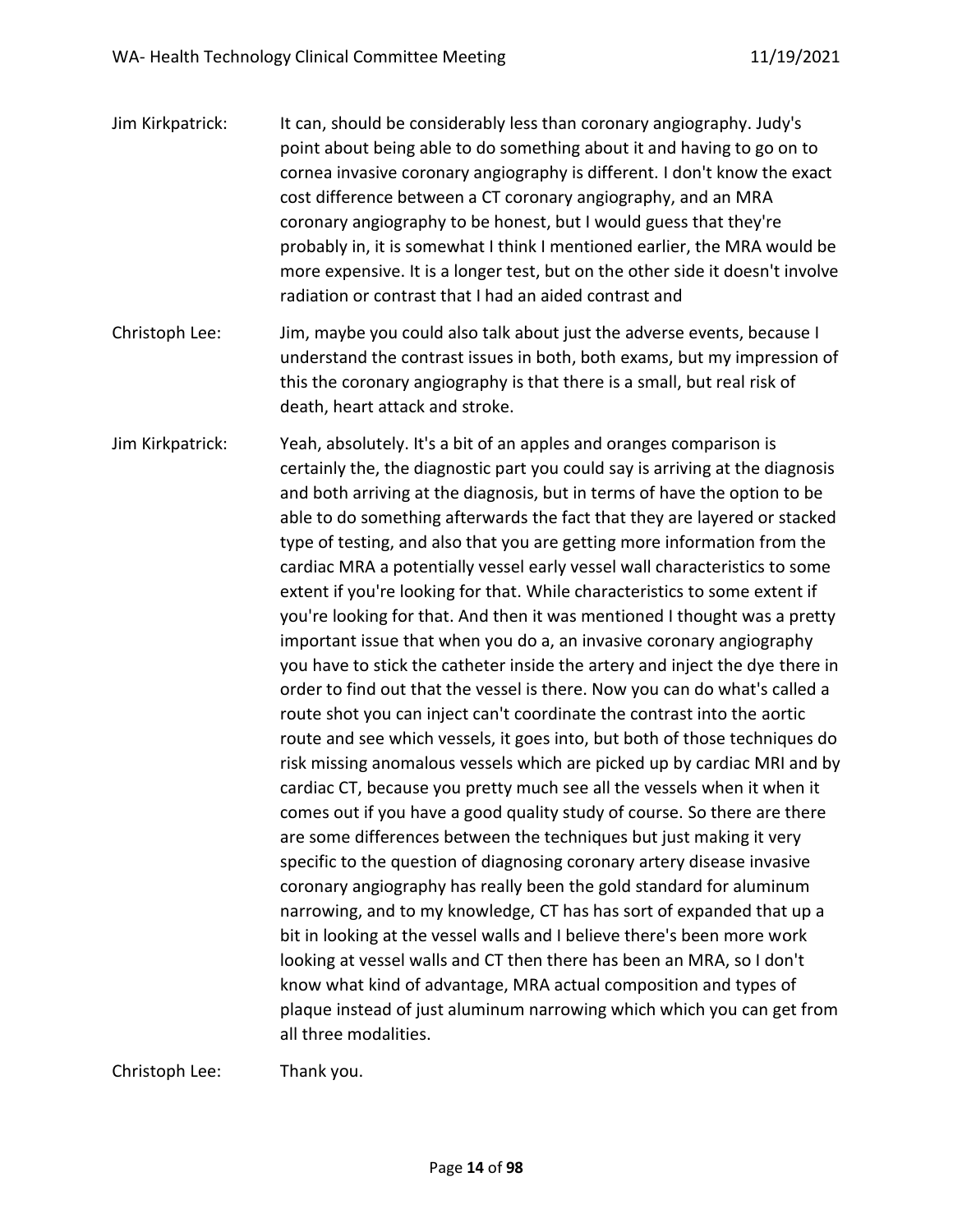| Sheila Rege:     | Any, any more questions for Judy, before we at 850? I believe we are<br>going to be opening up the lines for public comment. I have a question<br>for anybody who has expertise in this. Can anybody with an MRI, do<br>cardiac MRA, or is there certain technical criteria that are needed? Can<br>some, an MRI from 15 years ago we used? Was there a special MRI?                                                                                                                                                                                                                                                                                                                                                                                                                            |
|------------------|-------------------------------------------------------------------------------------------------------------------------------------------------------------------------------------------------------------------------------------------------------------------------------------------------------------------------------------------------------------------------------------------------------------------------------------------------------------------------------------------------------------------------------------------------------------------------------------------------------------------------------------------------------------------------------------------------------------------------------------------------------------------------------------------------|
| Jim Kirkpatrick: | The first sort of decision point is whether or not contrast is utilized. And<br>so just sort of any MRI looking at you know you can get an MRI of the<br>heart and get a lot of information out of it without using any contrast at<br>all, and but you cannot really get sort of diagnosis of the vessels quite as<br>well. The other issues is I believe there are certain protocols that are<br>necessary to look at different things they're, they're a bit different than<br>the protocols that are used to look at the myocardial composition, for<br>instance, or what's going on with the heart, whether it's inflammation or<br>scarring or that sort of thing. But I do believe that you need to have the<br>proper things I don't know Christoph do you have a better sense of that. |
| Christoph Lee:   | No, no I don't, I think my understanding is pretty limited in that sense.                                                                                                                                                                                                                                                                                                                                                                                                                                                                                                                                                                                                                                                                                                                       |
| Sheila Rege:     | And we'll have to see what the studies, if any of the studies, had any<br>description of criteria that was used for the equipment. That may be a<br>question that we can get help with                                                                                                                                                                                                                                                                                                                                                                                                                                                                                                                                                                                                          |
| Jim Kirkpatrick: | Aren't part of what it there's, there's sort of different MRI machines with<br>higher what's called tesla? I think that the coronary angiography and<br>correct me if I'm wrong Judy, if you seen this but I think you can perform<br>coronary angiography on most of those MRI machines? I don't MRI<br>machines, I don't know if there's any advantage to using a three Tesla<br>versus a 1.5.                                                                                                                                                                                                                                                                                                                                                                                                |
| Laurie Mischley: | On the table of results they have the tesla of all the in there were a lot of<br>1.5 on there.                                                                                                                                                                                                                                                                                                                                                                                                                                                                                                                                                                                                                                                                                                  |
| Beth Shaw:       | Particularly in children. These the 1.5.                                                                                                                                                                                                                                                                                                                                                                                                                                                                                                                                                                                                                                                                                                                                                        |
| Sheila Rege:     | Because I mean if we put anybody through this, we want to make sure<br>we get a good quality study so that was, you know, it's, this is a tough<br>enough studied to undergo, and that, that was all I was looking for<br>clarification on, thank you. Any other questions? Judy thank you for a<br>really excellent presentation and hard work on reviewing everything. I<br>would like us to open up the lines. And, again, for all of us as panelists<br>and I am guilty of this too I asked the question without saying this is<br>Sheila Rege, while identifying ourselves for the transcripts to be to be<br>accurate, but anybody coming in. Josh, or Melanie, if you can again give                                                                                                     |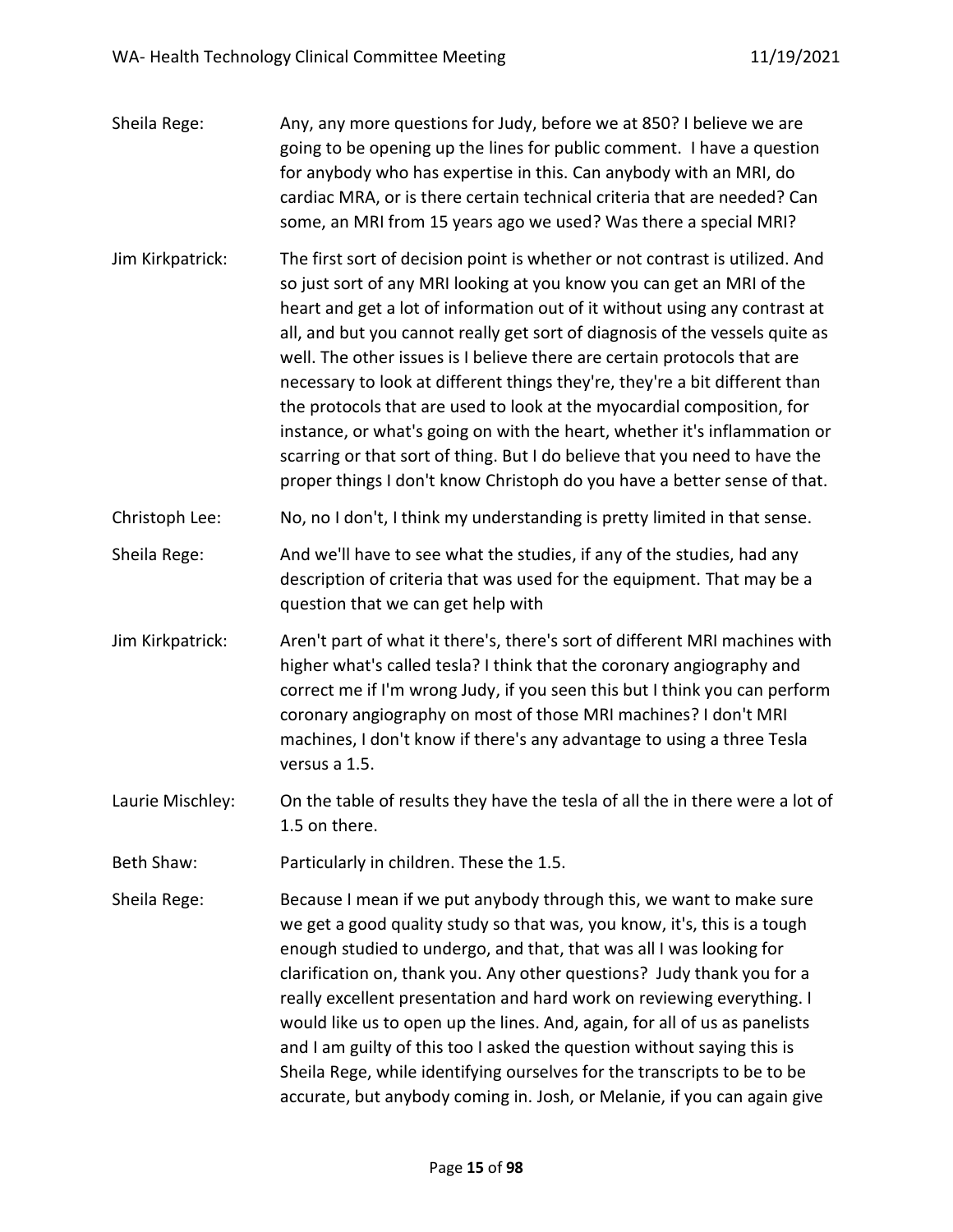us what they need to provide us, and how many minutes they would have before opening the lines. Thank you.

Melanie Golob: Okay, I can, I can do that. So, for those that want to provide public comment, I think there's not too many attendees, and I think some of those are agency staff or other state agencies. But for those that want to provide public comment please raise your hand. Use that raise hand function, and we will promote you to a panelist and you will have four minutes to provide public comment. At which point, you can turn your video on, if you so choose, and provide your public comments, and then you will be changed back to an attendee once your public comment concludes, and we have up to 40 minutes for the public comment portion. So unless I forgot anything, then we can open it up for public comment, and anyone that wants to give it go ahead and raise hand.

Josh Morse: Looks like we had somebody just join the attendee list.

- Melanie Golob: And so, to repeat what we just said if you want to give public comment during this portion of the meeting, please, please raise your hand, using the raise hand function in Zoom.
- Josh Morse: There is a hand raised there.
- Melanie Golob: And they should be rejoining the panelists. Okay, so it looks like Randy Otto and Mark Ferguson if you want to give public comment, please introduce yourself and state any conflicts of interest. Dr. Rege, am I forgetting anything, or Josh?
- Shelia Rege: You will have four minutes if you could give us your name. Conflicts of interest, including whether anybody's paying for your time to be with us here. We'd appreciate it and thank you again for attending.
- Randy Otto: Certainly. Hi, I'm Randy Otto and the Medical Director for pediatric cardiology at Seattle Children's, and with me is Dr. Mark Ferguson, who is the CO director of the cardiovascular imaging program here at Seattle Children's Hospital. We're both employed by university as faculty. We're not employed or paid by anybody else from that regard. And we deal at Children's with pediatric imaging, and we do both, perform cardiovascular magnetic resonance imaging in kids, most importantly congenital heart disease, also, for myocarditis and some other indications. And we probably had some questions as to the scope of what was being considered in this forum, we bind you know cardiovascular magnetic resonance imaging for congenital heart disease and some other indications incredibly valuable. If the discussion is coronary artery disease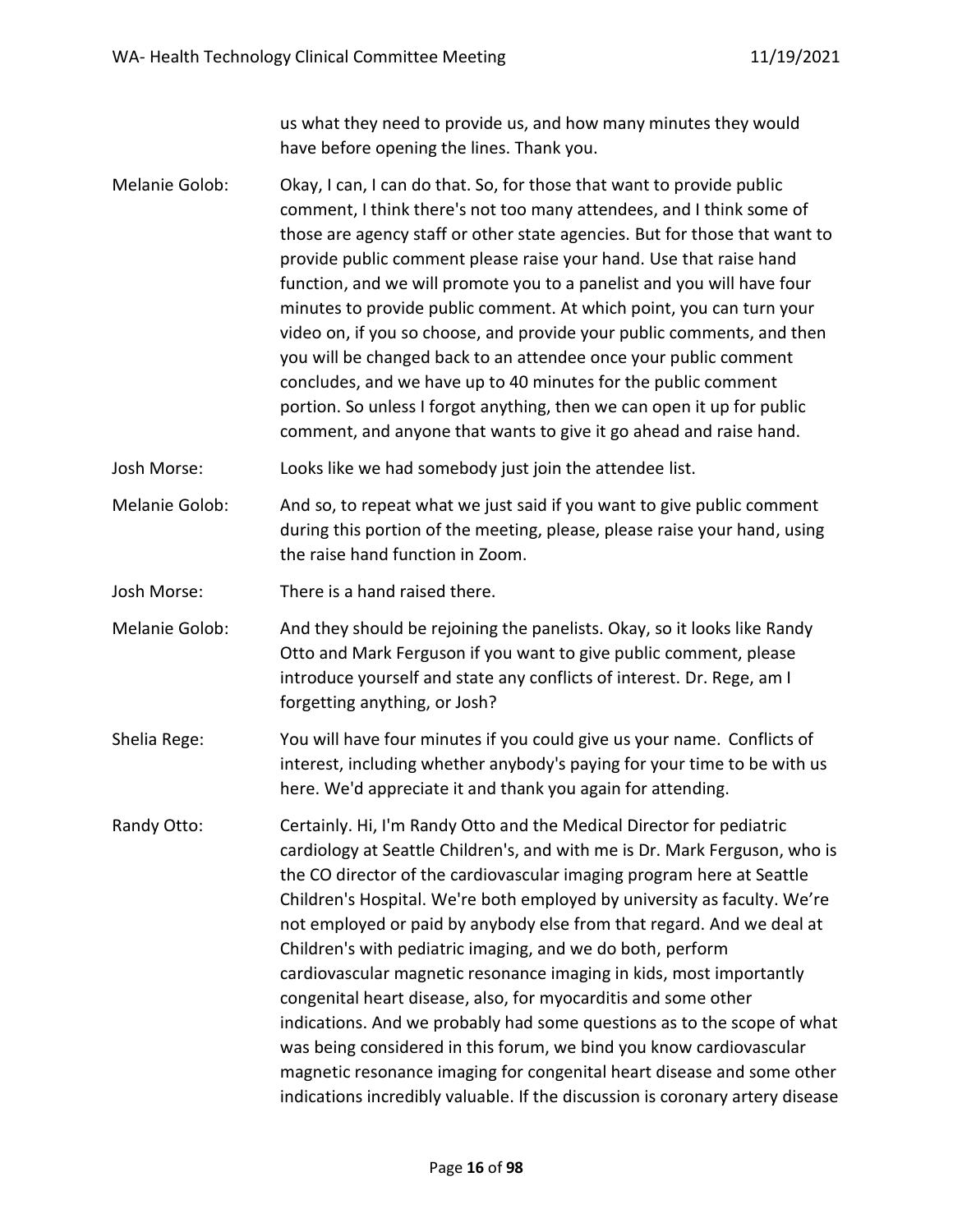which I think on the adult side is much so the concern, that's a little bit different topic for us we do at times use MRI for coronary artery disease but most of that is performed with CT.

Mark Ferguson: So, I guess if I can comment for a moment. First of all, I just like to emphasize that in terms of cardiac magnetic resonance angiography. In the setting of congenital heart disease, or other or top of these is really fundamental and critical to our assessment of these patients. We have a wide scope of indications, the fall into that. It may be for the initial sort of baseline assessment, understand the pathophysiology the underlying anatomy, giving our surgeons a picture so to speak and how to plan their approach, so it's really fundamental to that assessment. It may be for a follow up after an intervention, because many of these kids will develop complications. So, just two days ago we had an 11-year-old patient. History of trunk and arteriosus was repaired, with an RV to PA conduit. There was concern that there was stenosis of that conduit, while using MR angiography, we can really visualize that you can see it, you can show it to the surgeons, you can talk about what is going to be the intervention is going to be a percutaneous intervention, is it going to be an open-heart surgery. Pretty big deal, and this is the sort of information that we can get with angiography. Even to the point where we can use the data set to make 3d models. So physical or digital models that again the surgeons can use that to help plan the surgeries so if you have, you know, a small child, an infant with complex heart disease, and you're trying to figure out what is the pathway for repair. That is very important information. And so, we routinely use angiography. Routinely.

- Melanie Golob: Okay, thank you to you both for giving public comment appreciating, appreciate you taking the time to do that. So next, the next public comment that raised their hand was. I apologize in advance for this name, Sujatha Buddhe. So go ahead and unmute yourself, and you will have four minutes and please state your name, conflicts of interest, and if anyone is paying you to, to provide comment.
- Sujatha Buddhe: Thank you I am Sujatha Buddhe from Seattle Children's Hospital and the same group as Randy and Mark, I'm a pediatric cardiologist, and then also do cardiac MRI, and then the co-director for cardiac MRI. I completely agree with Mark, Mark and Randy said and appreciate their comments. It's, again, the value of cardiac MRI is huge, I'm also a physician who's involved in echocardiography so kind of the bread and butter test for, for the children that any heart disease, but there is no way that an echo can ever replace MRI the amount of information we get from MRI is huge,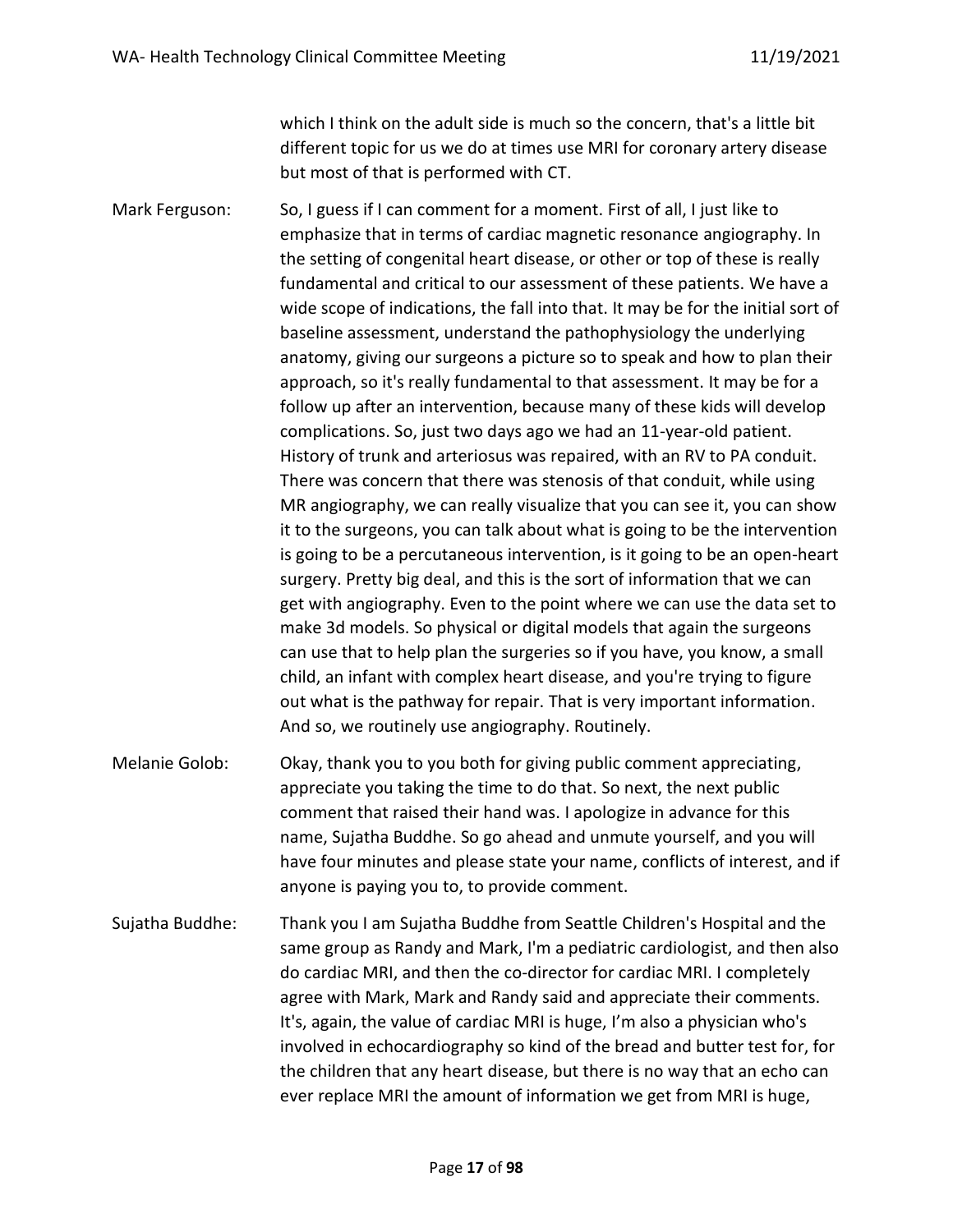whether it's for congenital heart disease where we see the anatomy, and the angiogram that will see the function of the heart and the MRI and the details of the myocardial that MRI provides is completely unique to MRI. The details of the myocardial that MRI provides is completely unique to MRI. It's not just congenital heart disease, its cardiomyopathy is, and children who have a heart muscle problem, who are born with that but this can be progressive over time, and in turn that and this is extremely valuable for us to let us know when we can let the patient play sports, do we need to place an ICD so that they don't have a sudden cardiac, event. So again, this is huge and you know this information has even recently post vaccine, we have seen children they'll have myocarditis, and the information that MRI has provided has been extremely valuable in directing of you know what are the risks with vaccine and who needs to be vaccinated and what precautions we need to take. It has given us the opportunity to publish things within a short time, that helped us define you know the way we vaccinate children.

- Melanie Golob: Okay, thank you so much for public comment. I appreciate it. So, at this time again, any attendees who want to give public comment, please raise your hand. [pause] I'll ask once more, anyone who wants to give public comment, please use the raise hand function in Zoom. If not, we can, Dr Rege if you so choose, take an early break before moving on to the presentation.
- Sheila Rege: Yes, because the public comment was scheduled to go on till 9:30, what I would recommend is we're scheduled also for 10-minute break after that. But I don't want anybody to not have the chance, do we have a process that if anybody comes in now, between now and 9:30 that they are allowed to comment?
- Josh Morse: Yes. Typically, we will check back in at the end of the comment period, see if anybody has joined during the comment period and we can circle back to that.
- Sheila Rege: Right, and and and I don't know if you have a way of projecting while we're gone on break for 10 minutes, so from nine to 9:10 that you know please remain on if you want to comment, in some way. I don't know if people can see the chat but let's try and figure out how to let people know if they come in in the next five minutes that we will be back at nine 9:10.

Josh Morse: Can do, thank you.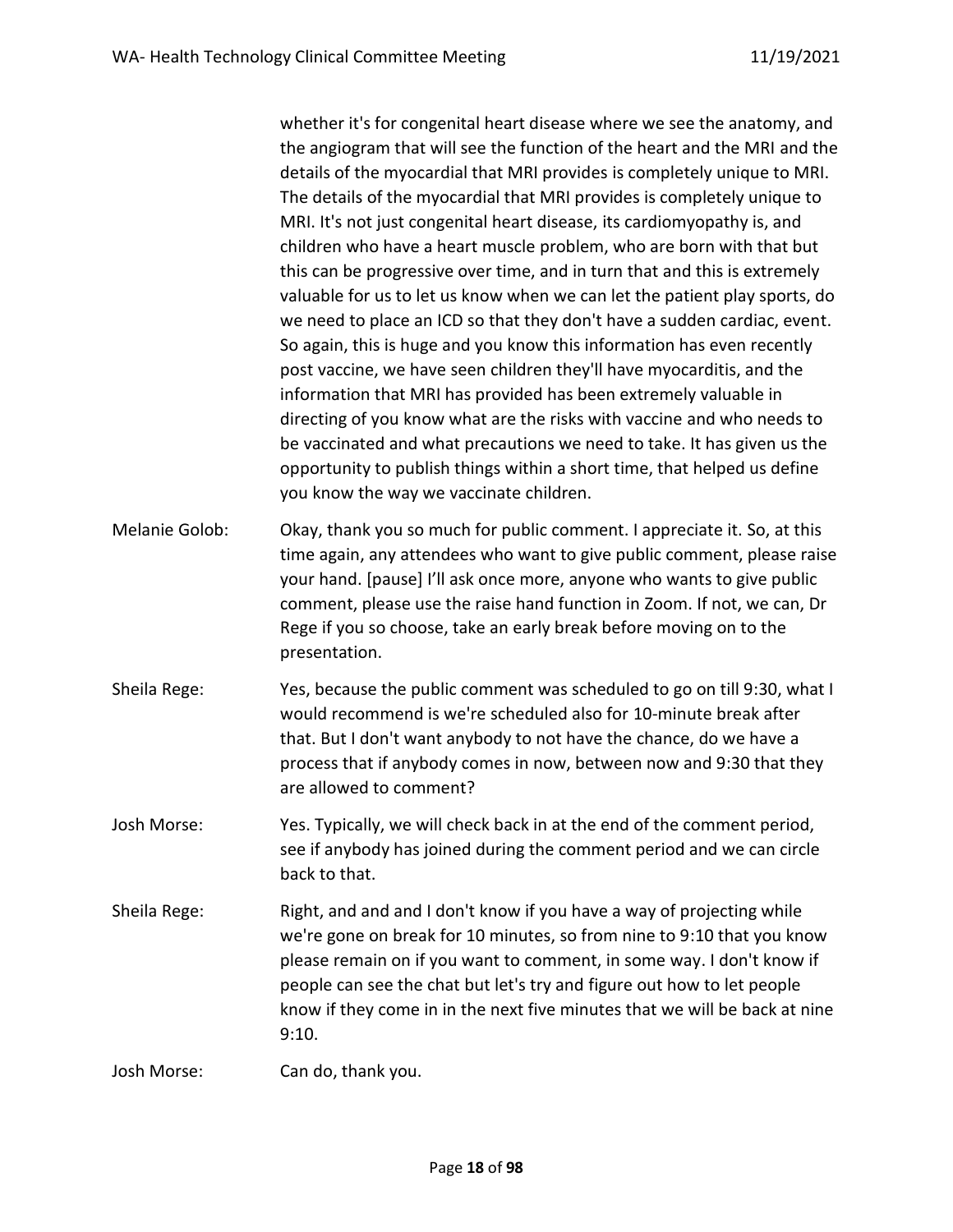- Sheila Rege: Well then, we will take a break for 10 minutes and come back and begin the next phase.
- Josh Morse: Dr. Rege, I can share the agenda briefly if you'd like to see the agenda again,
- Sheila Rege: That would be good and please let us know that if there's anybody who who's raised their hand for public comment.
- Josh Morse: It looks like Dr. Buddhe just raised, the hand again.
- Sheila Rege: Since we have time, I would be open to having Dr. Buddhe speak again unless there is an objection from committee members. Barring, seeing none, we will allow Dr. Buddhe to speak.
- Sujatha Buddhe: Thank you, I appreciate that. Sorry, I just wanted to make sure I added one more very important comment that for MR angiogram. We usually do that in children who had not just surgery, like a core patient who had tense and surgeries, but also children that connective tissue disease where they will need multiple scans in their life, because they thought they have a progressive condition, or they have a condition that can have complications later in life. And these things cannot be seen by Echo, and CT scan has radiation, especially if you're doing lot of them so in that in those situations, the lack of radiation MRI, and the anatomy, it shows us it's huge. Similarly, Turner Syndrome and children but wrong connections of, you know, structures in the heart. Multiple scans that's a huge value also babies with vascular anomalies where you know they're bonded. Some structures in the body in the aorta, which cause vascular ring and all CT MRI avoids radiation which CT doesn't. Thanks for that.
- Shelia Rege: Thank you, Melanie anybody else?

Melanie Golob: I haven't seen anyone else join. So, one more call to, to give public comment, if you wish to give public comment, please use the raise hand function in Zoom.

Sheila Rege: And I know clinicians are busy and we, you know, maybe coming in closer to 9:30 so if we can get started and Melanie you still monitor whether somebody raises their hand, will you be able to keep an eye on that—

Melanie Golob: Yes, definitely.

Sheila Rege: ---while we move onto the next. So thank you, we're going to be looking at the evidence report from the OHSU team Beth Shaw, Megan Rushkin and Valerie King. Welcome, if you could introduce yourselves and your role in this process, and any conflicts if you have some. Thank you.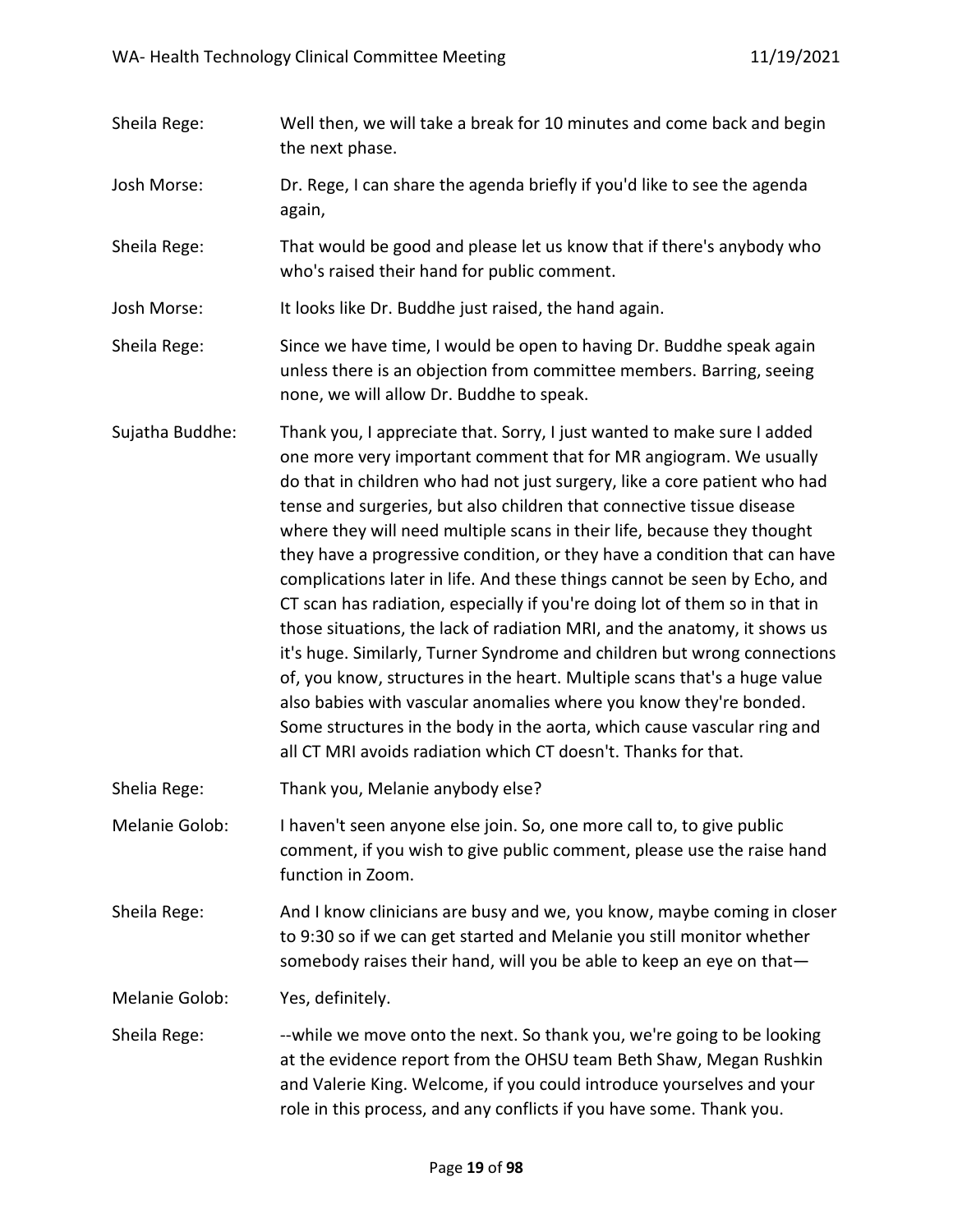- Beth Shaw: Hi, well I'll kick off. My name is Beth Shaw, I'm a senior systematic reviewer at the center. I don't have any conflicts of interest in this area. Did you want Val and Megan to introduce themselves as well?
- Valerie King: Well, yeah, I can go this is Valerie King, I'm a physician epidemiologist and a professor at Oregon Health and Science University in Portland, and I don't have any financial or other conflicts of interest with this topic, except that we were hired to do this review.
- Beth Shaw: I know Megan sometimes has issues with muting, so that may be her challenge. So, I'll kick off with the review them. So, as I said, my name is Beth Shaw and I'm going to be presenting to you, the results of that evidence report on the use of CMRA in adults and children. So, talking about the technology of interest. There is the broader use of cardiac magnetic resonance imaging, and that's an imaging modality that can assess cardiac and vascular anatomy function perfusion and tissue characteristics during a single examination, specifically the focus of this report is CMR angiography, not those why the techniques of CMRA such as stress for fusion. So cardiac magnetic resonance angiography is a specific type of CMRI technique that assesses the coronary vessels and major, major cardiac vessels, such as the proximal aorta So, in practice, CMR angiography can be used alone, or it can be used in combination with those are the same techniques such as stress perfusion or late gadolinium enhancement. In terms of safety. On the next slide, you can see that, again, broadly. Sorry. the next slide please.
- Josh Morse: Yes, Beth thank you, I'm working on it and my computer is not cooperating.
- Beth Shaw: I suspect that might be the case. Thank you. So broadly again CMRI is generally considered safe. It's not an invasive procedure. There isn't that exposure to ionizing radiation or denoted intravenous conscious medium. However, there are some contraindications and risks associated. So, people may experience, the rare complication of an epidemic systemic fibrosis. So that's particularly older people, individuals with a history of renal disease or dysfunction, or patients with a primary transplant, or the populations have specific risks, so they may be people with implantable federal magnetic devices or particular people who experienced claustrophobia, that can be a you know a contraindication to the use of these types of imaging. And of course, there's allergic reactions to those contrast agents, which can be as severe as anaphylaxis. So, on the next slide you can see the aim of the report here is to review the effectiveness and cost effectiveness of CMRA in adults and children when compared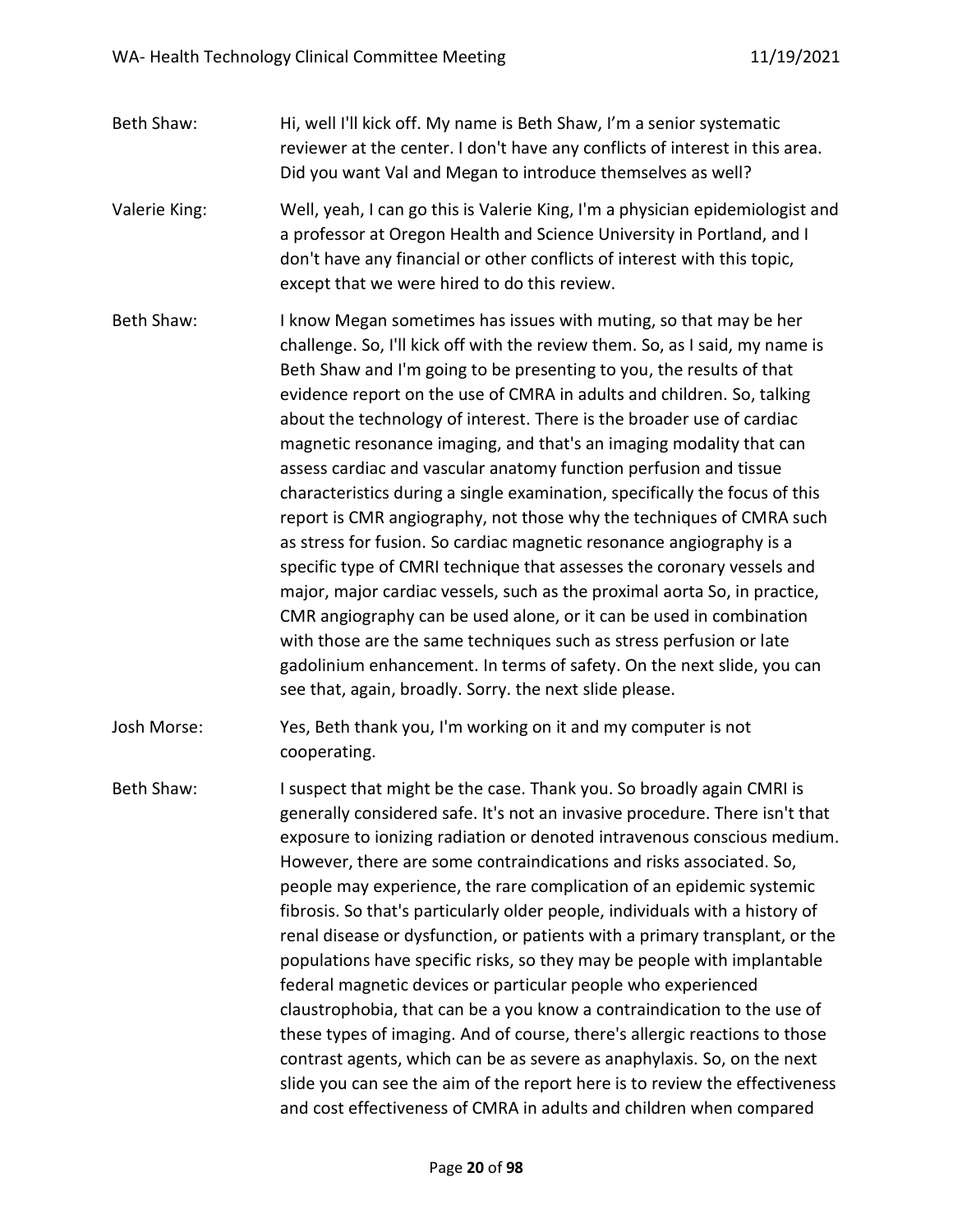with in this current angiography or coronary computed tomography angiography. So, while there's been a number of technological advances in CMR angiography in the past decade, its accuracy in clinical utility for diagnosis and routine clinical practice remains unclear. And as Judy said there's low to medium level concerns about the safety, the medium level concerns about the efficacy of CMRA and high-level concern about costs that were identified during the scoping this topic. So, moving now on to the methods. We'll start with the key questions. So, we're looking at the diagnostic validity for the accuracy of CMRA compared with those other techniques, and we're looking at the clinical utility so the effectiveness of CMRA compared with a visit coronary angiography or CCTA. We're looking for those direct arms are also looking for those variations in accuracy effectiveness or harmed by different characteristics, such as sex of the patient, the age of the patient. And whether that different in different settings for example in a high volume setting versus a low volume setting. And of course, we were looking for the cost effectiveness, or the economic impact of the use of CMRA. In terms of the populations. You can see that we have five groups. The major group that we were looking for was adult patients with symptoms of suspected or previously undiagnosed cardiac disease. He presented with stable, typical or atypical symptoms suspicious of coronary artery disease. Unlike the previous review that you saw couple of weeks ago, we excluded people who were presenting in an acute situation. So, patients with that acute presentation, were excluded from this review. The other groups were adults with suspected economy vessel and anomalies adults who do have the CABG surgery, people being assessed for cardiac device lead placement, and that important group of infants and children with suspected or confirmed congenital heart disease. In terms of the interventions were looking for that coordinated Magnetic Resonance angiography so that specific technique, either alone or in combination with other CMRA techniques. Sometimes, it wasn't clear whether they've done the CMA alone, or whether it included as a kind of bundle with those other techniques, but all the studies, specifically said that at some point, and CMRA had been performed on those participants in terms of comparative to diagnostic validity. We were looking comparing it against so there's the coronary angiography or the CCTA, and for clinical utility or effectiveness. We began looking at it compared with the invasive coronary angiography other noninvasive testing usual care or no testing. In terms of outcomes, excuse me, we were looking at for the diagnostic validity. The standard type of outcomes you'd expect sensitivity specificity positive and negative predictive values, and we were also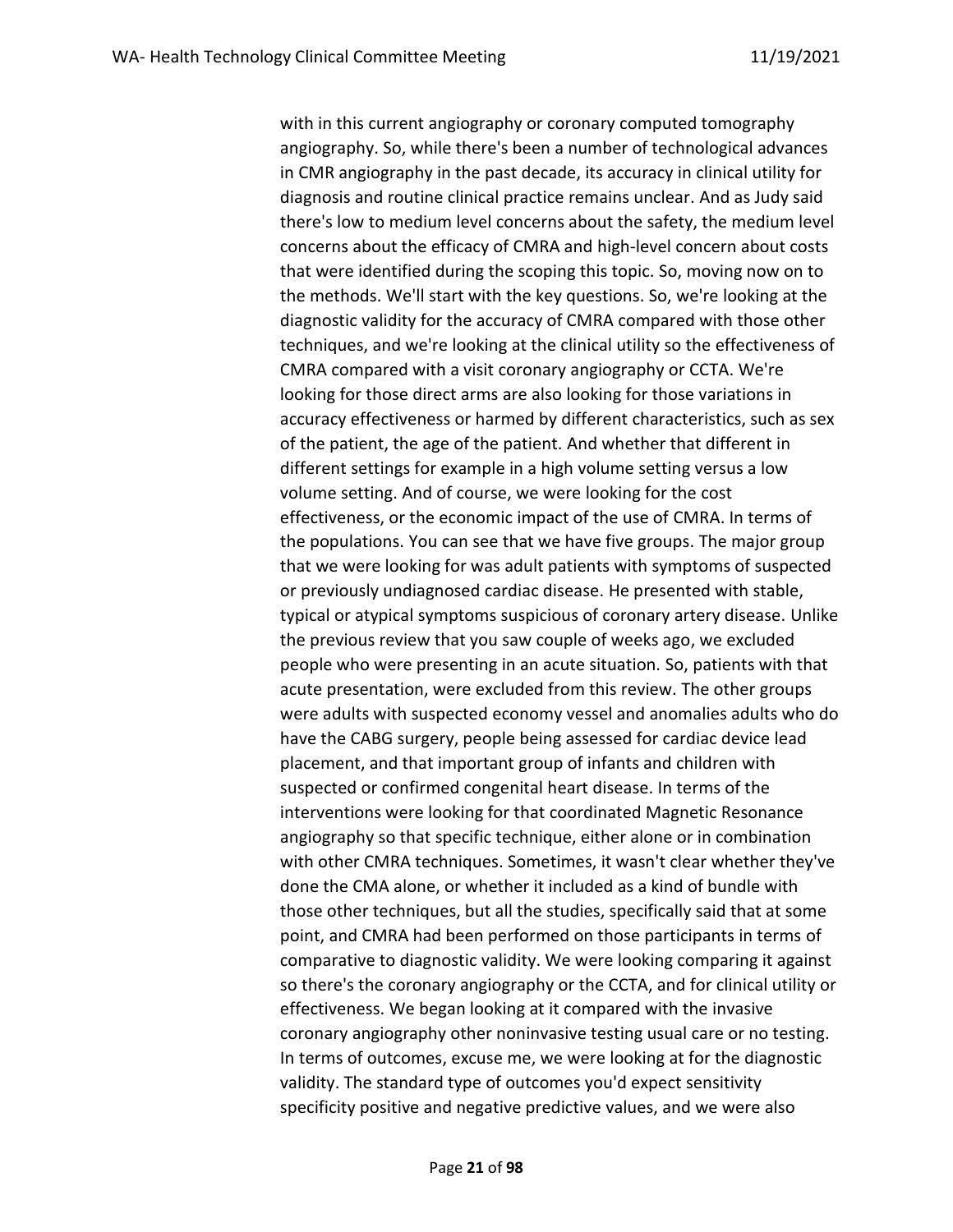looking at intra and inter-rater reliability for effective as we were and in terms of again effectiveness, we're also looking at on how to use this technique impacted on care pathways. So, the people's referral for further treatment change. How did it impact on the referral for additional testing. In terms of homes we will keep those hands directly related to CMRA and harms related both to the process and the outcomes of fear my way testing. And in terms of cost effectiveness, again, all the cost effectiveness outcomes or cost utility outcomes and moving on to the specific designs. We were looking for randomized controlled trials. We're also looking for non-randomized comparative studies. We also included non-comparative studies because of the lack of data in some of these groups. We also looked for additional studies and data for those questions around homes. So, we looked at government or other large multi-site registries. And we also looked at the FDA databases and procedures related homes or device three calls and additional studies for those economics, we were looking for cost effectiveness studies or other formal comparative economic value. In terms of methods, we searched a range of databases, we were looking for publications from 2000 words, and our searches were conducted in May of 2021. We use jewel independent screening, we assess the risk of bias and all of the included studies, we calculated relevant test performance statistics with 95% confidence intervals, based on reporting calculated two by two tables. We applied great to those key outcomes. And we were also able to conduct a diagnostic test accuracy meta-analysis within this report. You can see detailed methods. On page 13, as well as he sees a and b. Some moving now into the findings. Just in terms of the overview. This is the study flow the standard plasma diagram. So, you can see our initial search is found just over two and a half thousand hits for this topic. We then work through those attacks and abstract phase, and we screen just over 900 have full text level. And in total in the final report we included 46 studies that have been reported in 49 publications, 23 of those studies were able to be included in the diagnostic test. Accuracy metro analysis, and we also looked at other systematic reviews, which we checked for relevant references. And we also included five relevant clinical practice guidelines. So that's just an overview of the literature included in this report. So, moving down to the findings we'll start with the group. that I think that perhaps the most concerned about. So that's adult for suspected coronary artery disease. So, for this group, we identified 26, and diagnostic testing, because he studies, but no eligible studies of clinical impact. So, across the 26 included diagnostic test accuracy studies, the publication date spanned the time period, we're looking at.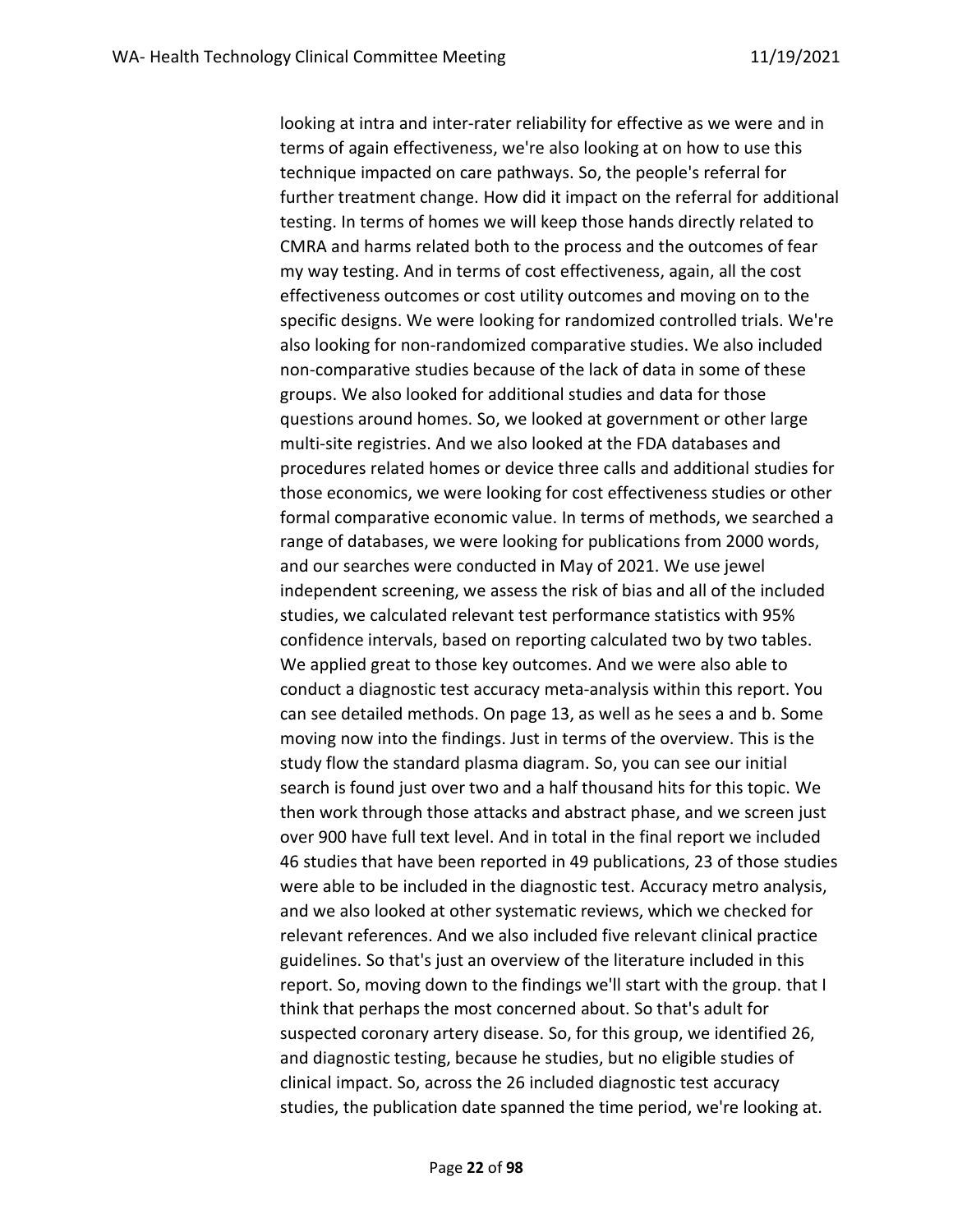So, the publication date range from 2000 to 2020, the sample sizes range from 10 to 628, and in total included just over 1100 participants. And the majority of those participants were male and the mean age range from 58 to 69 across those studies, again you can see much more detail. As mentioned before, including things like the tesla strength used in those studies on page 33 of your report. And then in the detailed evidence tables, independent, independent thing. We assess most of those studies being that low to moderate risk of bias, and five studies for assessment being high risk with the bias. And the main reason for our concerns about bias there were around patient selection blinding small sample sizes, and the potential for conflicts of interest. So, moving on now, could you present to the results of the diagnostic test accuracy metro analysis. So, while traditional meta-analysis and bolts of quantitative synthesis of data across studies for single outcome, a meta-analysis a diagnostic test accuracy studies need the method that simultaneously synthesizes a pair of outcomes. So, we're talking about sensitivity and specificity. And you can see there, the standard definitions about sensitivity and specificity. And the reason that we need a specific method is because those two measures are very interrelated. And we need to preserve that independence interdependence when combining in a meta-analysis, and given the interdependent relationship between those two measures, they tend to be inversely correlated. But when we analyze them, we need to keep those two measures together. So, in this report. We used bivariate, and the hierarchy hierarchical summary receiver operating curve, the HS role models to directly model sensitivity and specificity, while accounting for that correlation across the two measures. We included all diagnostic tests accuracy studies that evaluated against are predefined reference standards and we included 23 unique studies. All of those 23 studies compared to CMRA with the ICA or invasive coronary angiography, so no studies included in the meta-analysis compared CMRA with coronary computed tomography. So, we pull data across studies where we have more than three studies, reporting that same reference standard, so we have 23 studies and if more than three of those studies reported similar thresholds, using the same reference standard. We conducted analysis according to threshold for some of the studies use different definitions of what suspected of what coronary artery disease was. So, on the next slide. This is the bivariate model. So really at its simplest, you can understand this is basically a pad for support. So, I'll just orient you to the figure. So, on the left-hand side we have the study details. Then we have the threshold that was used to diagnose cardiology to see coronary artery disease, and that's the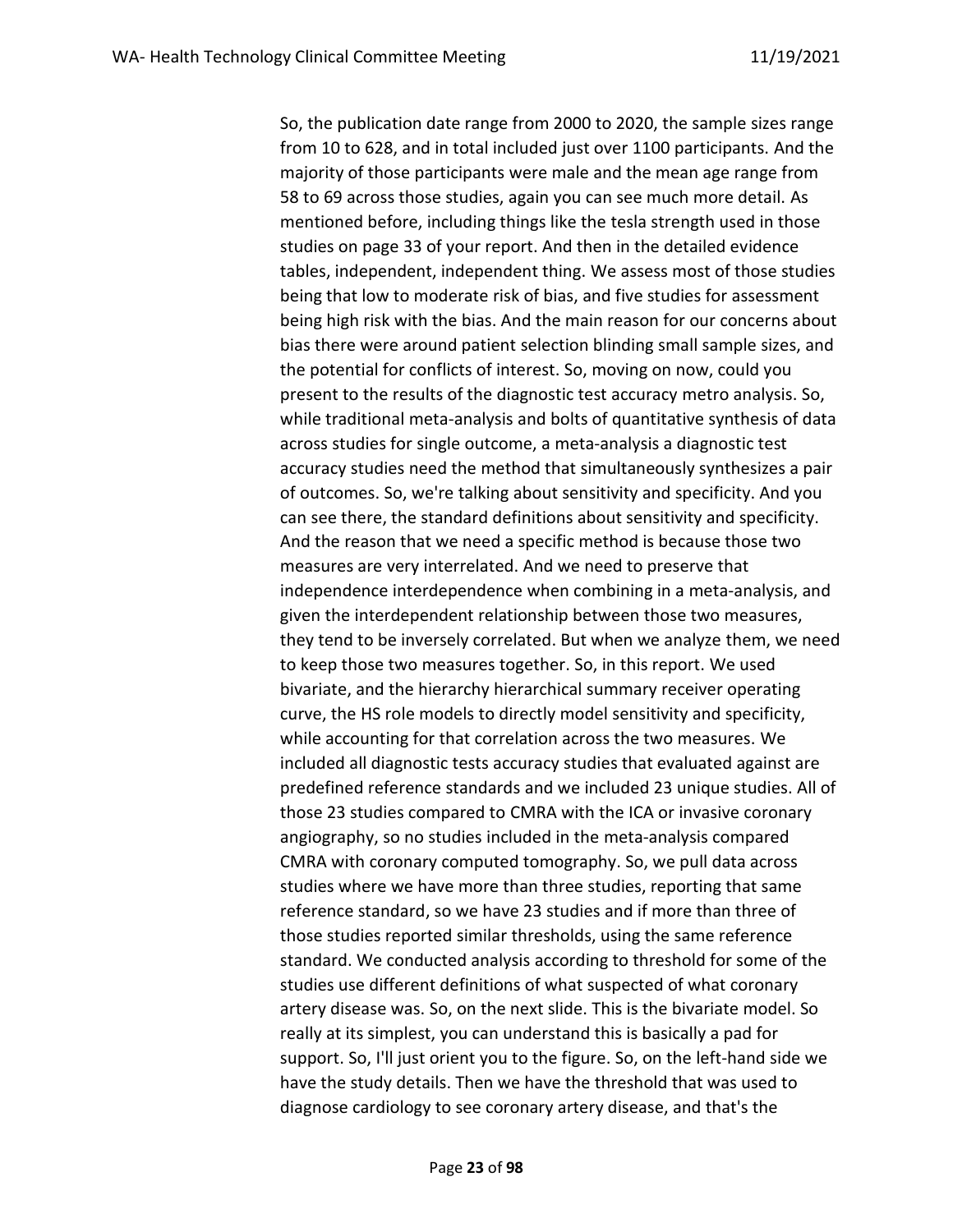threshold that was used. Excuse me, in the invasive coronary angiography, so you can say it was either 50% or 70%. Within have details of the sensitivity and that kind of middle column, and you can see the sensitivity for each study, along with the 95% confidence interval. And then we move on to the specificity. Again, with the estimate by each study, as well as the 95% confidence interval. The studies are ordered by the threshold that the reference standard at the invasive coronary angiography, and then the audit by alphabetically. And at the bottom you can see the summary combined estimate. So, when polls using this bivariant model, the summer sensitivity was 88% with the 95% confidence. Confidence interval of 84 to 91%, and the summary estimate of the specificity was 72%, which with a 95% confidence. Confidence interval of 64% to 78%. So now let's look at the HS ROC model. So, we're going to return to this figure, but I just wanted to kind of give you the bottom line. So, the main takeaway here is that summary estimate the red diamond that you can see towards the top left-hand corner shows the sensitivity and specificity. So again it's 80% and 72% specificity, and the red or brown dotted line just around that red triangle that shows the 95% confidence interval. So, both of these models, the results are the same, because we didn't include any covariance in the model. So, for these two models and the absence of covariance, the results are exactly the same, but you get some more information using this type of model. So, moving on to the next slide. I thought it'd be helpful just to take you through what this receiver operating characteristic curve is showing you. So, on the x axis we have specificity, going from one to zero, from left to right. And on the y axis we have the true positive rate of the sensitivity that goes from zero to one, along the y axis. So, we can represent the effects of changing our threshold. So that's the tradeoff between sensitivity and specificity, and we can represent that graphically by using the receiver operating characteristic of that curve. So, it puts a point on the graphic each threshold value of the test, putting the sensitivity and specificity of the test at that value and then we can connect the point and that creates what's called the curve. So, rockers tend to go from the bottom left-hand corner to the top right-hand corner of the box, and this represents that intuitive tradeoff between sensitivity, which rises as we move up and specificity which drops as we move towards the right, the points in the lower left a threshold of the test where we're very specific but not very sensitive and points in the upper right, a threshold of the test where we're very sensitive. But pull is specific. What we're really aiming for is that point in the top left-hand corner of the rock, where sensitivity is 100% and specificity is 100%. This represents a perfect, but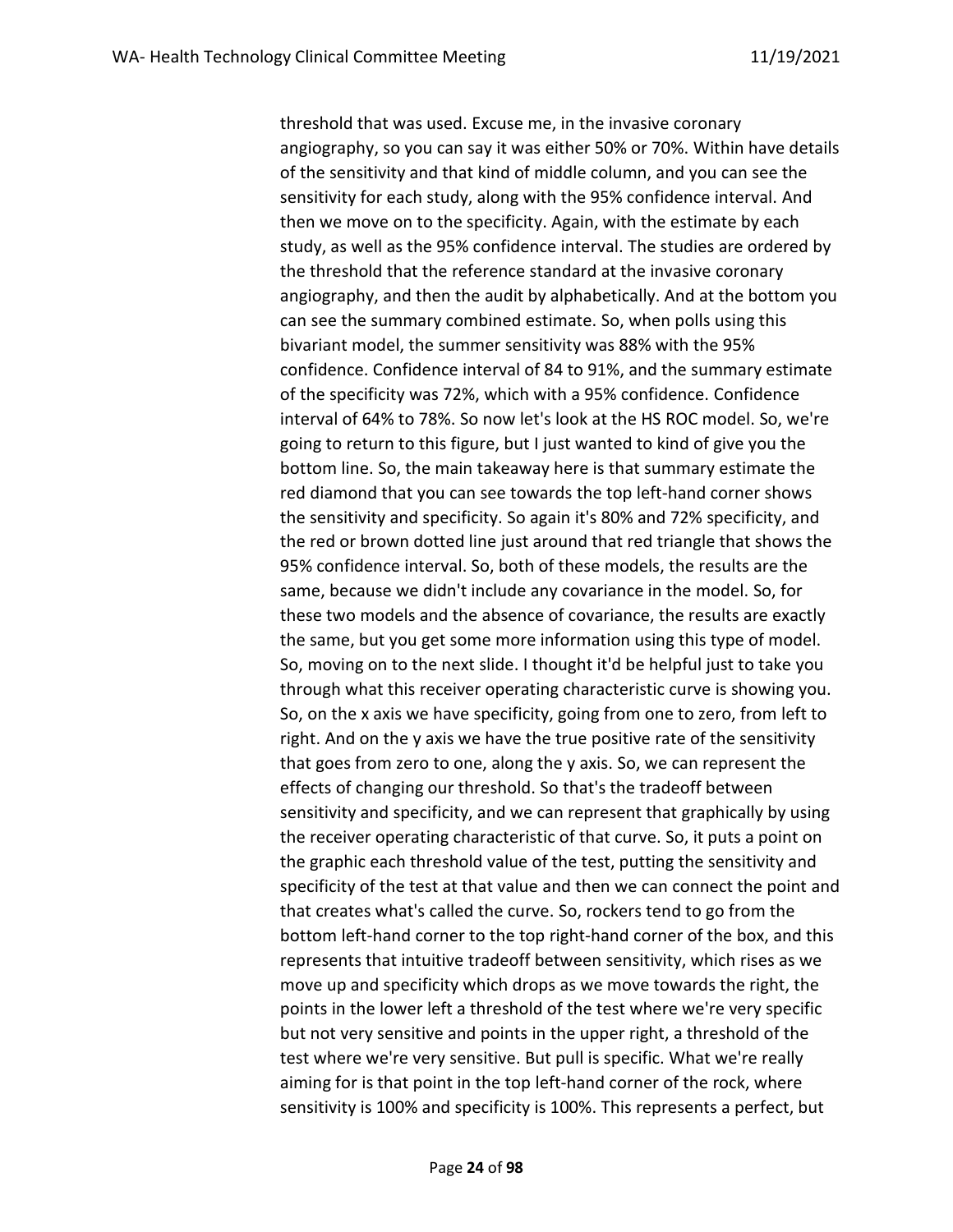likely unachievable test. So, the closer the rock curve gets to that top lefthand corner, the better the test is. So, in this example that blue rock curve is better than the green marker and the closer that curve comes to the central diagonal line, or that red dotted line, the worst the test. And on that red line. It's a random, it's random results. So, when it comes to picking a threshold to use in practice, we often try to pick a point that's closest to that top left-hand corner, and that's the closest to that perfect test. And we can also use the area under the curve to assess performance. And again, the higher the area under the curve, the better. In terms of test performance. So now we can look at that HS ROC curve again. And hopefully we can see we've got those same axes. And, again, top left is that perfect test, and that red.is that some estimates, they take centers and 2%, each of the individual circles represents a single study with the size of the circle shown us, which reflects the standard error within that study as a set of red diamond is that summary estimate. Again, 80% and 72%. The red line around that diamond demonstrates and 95% confidence interval. And then the blue line is the HS ROC, ROC curve, and that provides that graphical representation of a test performance balancing, balancing those tradeoffs using different thresholds. And then that larger dashed line that kind of leadership region represents the 95% prediction interval, which provides the visual, visual estimates of the between study variability that cannot be attributed to chance. And that is the region where any future study results are predicted to lie. It's worth noting that I just presented either data for all thresholds. In the reports that you can see that we also found similar results when we analyzed by different thresholds for the reference standard. We had actually pan sensitivity analysis or subgroup analysis by things like the mean age of the patient or indeed the tesla strength, which was asked about earlier, but because of the lack of heterogeneity and stability in the models, we didn't feel that was needed. So, moving on to what all that means in practice. So, in terms of our grade assessment, what we've heard that CMRA have a sensitivity to 88% with that confidence has to fall from 84 to 91% and the specificity of 72% with a confidence interval from 64 to 78%. We assess that as high as having a high certainty of evidence diagnostic test accuracy studies start at high grade when you're looking at a question around diagnostic test accuracy. So, we didn't downgrade his evidence, and that was based on those 23 nonrandomized studies, and in practice, what that would mean in a population of 1000 adults with a 53% prevalence of coronary artery disease. And it's just worth noting that we chose that 53% prevalence because it was the medium prevalence of coronary artery disease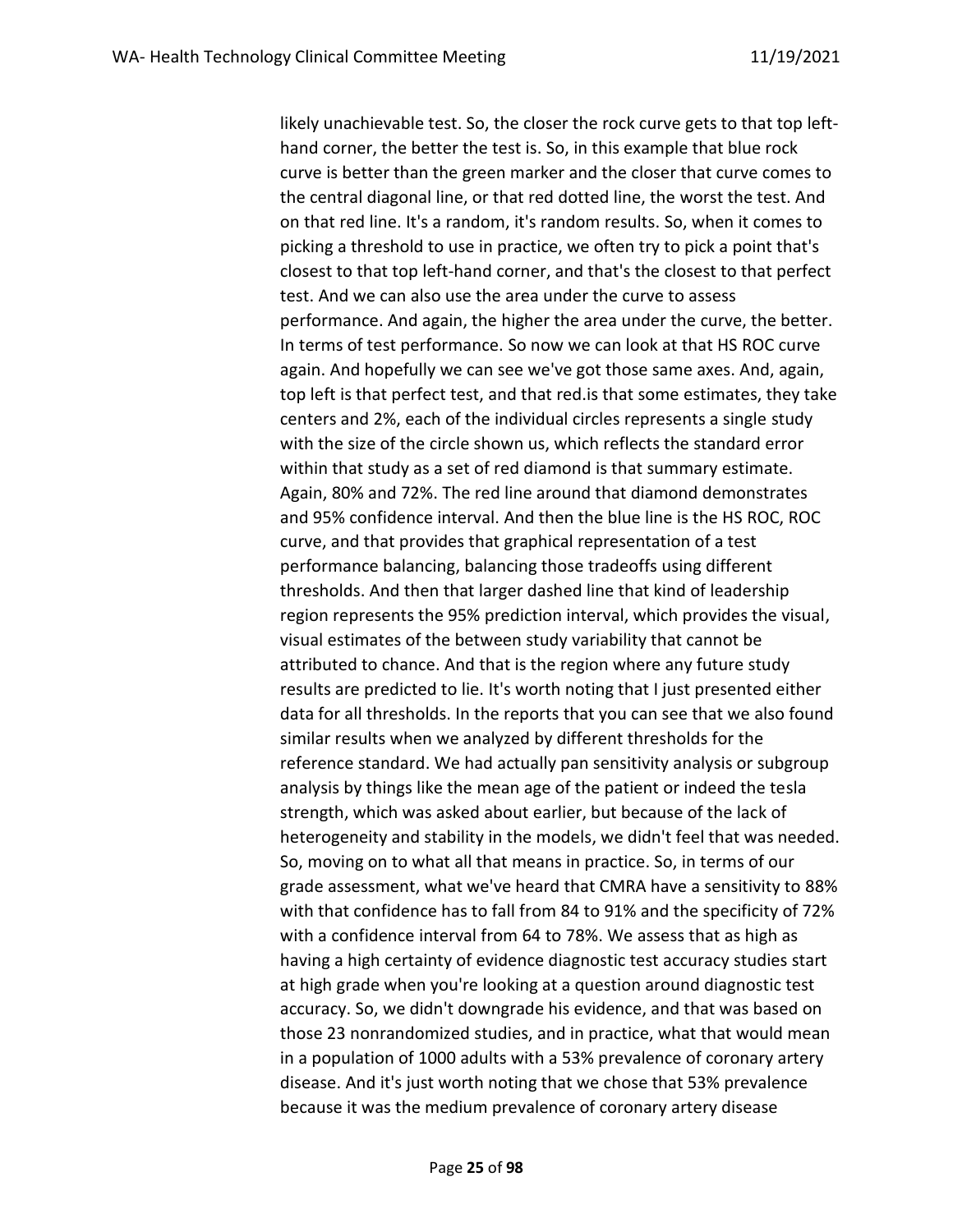processes, including 23 studies. So, using that medium prevalence of 53%, the use of CMRA testing would result in 466 patients being diagnosed correctly is having coronary artery disease, that's our true positives. It would result in 64 patients incorrectly classified as not having coronary artery disease, so those are false negatives. It would result in 338 patients being diagnosed correctly as not having coronary artery disease, so a true negative and 132 people incorrectly being classified as having coronary artery disease, so are false positives. So that's how that translates into practice in a population, thousand adults. In terms of the observer agreement, we also found that currently magnetic resonance angiography has high levels of the opposite of agreement, both within reviewers, so that intro observer result, and between observers, or inter observer findings, and we assign that as being as moderate certainty of evidence based on one-on-one device study, and we downgraded their one level fitting precision, because of wide confidence intervals. And again, you can see detailed grade tables and Appendix A if you want more information. terms of the clinical utility or the effectiveness, we didn't identify any eligible studies in this population. Judy did mention some studies on clinical effectiveness, and they were included in the draft report, and they focused much more broadly, on the CMRI, and based on some comments that we received during peer review and public consultation and based on some comments that we received during peer review and public consultation, we excluded, those studies. So, we're really looking just for studies that looked at CMRA. So, we don't have any information on how the use of CMRA changes patient outcomes such as mortality, or how it might impact on the clinical pathway. For example, does it result, fewer invasive tests or any changes in management. So, I think there's a real gap there and what we know about the use in that population. Moving on to our findings, the second group. So, this is adult for suspected coronary artery disease. We identified three diagnostic test accuracy studies and one nonrandomized study that assess the clinical impact of these CMRA in this in this population. So, cross the three diagnostic series, the publication date range from 2000 to 2008. So, these are relatively old studies. The sample sizes range from 12 to 26, with only a total of 63 participants in total. And so, again, much smaller numbers. Again, the majority of participants are male, and the mean age range from 38 to 50 across those studies. We assess each of the diagnostic test accuracy studies in that high-risk bias, with concerns again about patient selection blinding small samples. Unclear reporting at the timing of tests, and the lack of reporting generally. And in that single nonrandomized study that looked at clinical impact, it included 19 adults and have no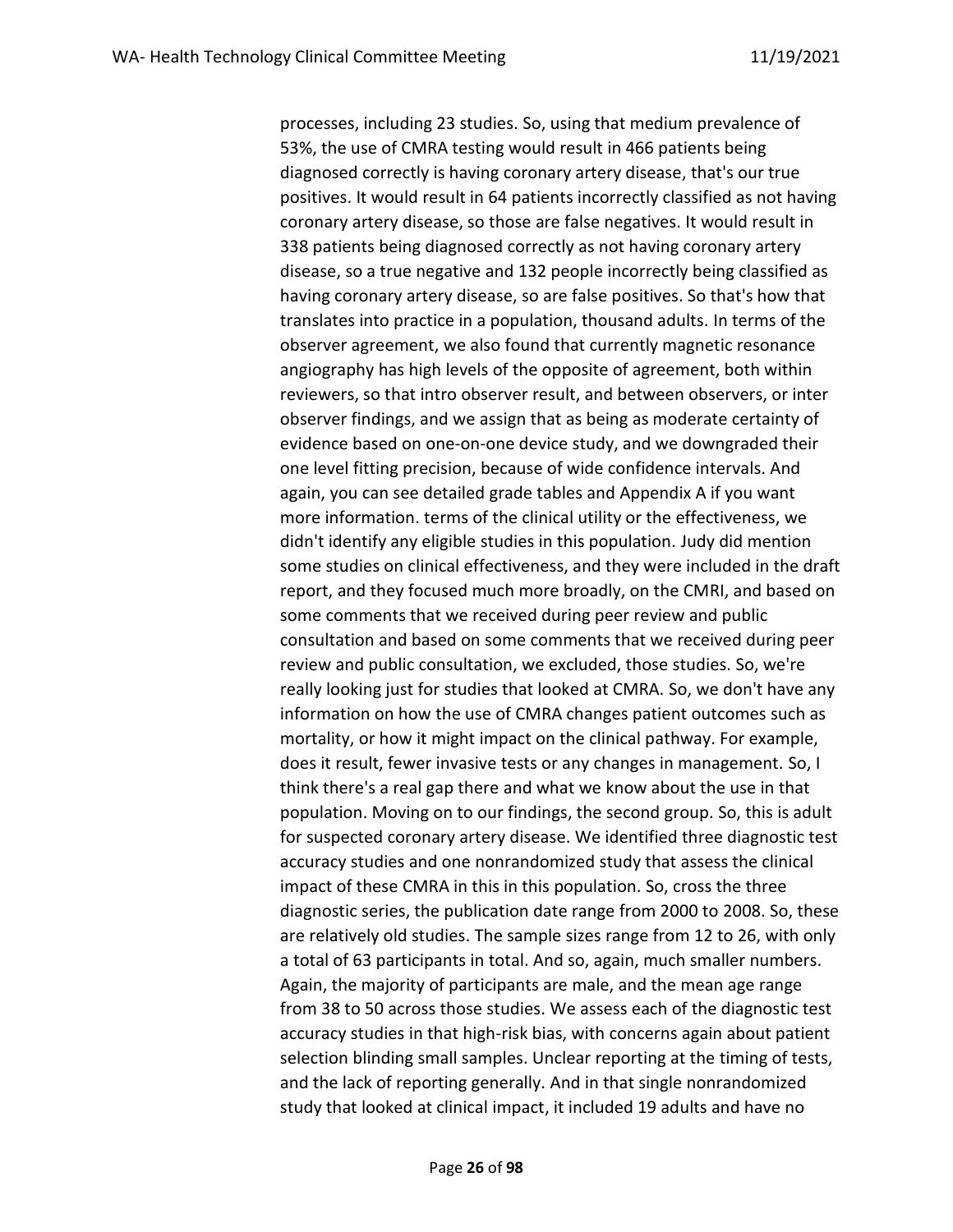comparative group, so that was assessed as being a high risk of bias. So, what we're finding from those three diagnostic test accuracy studies. What we found that CMRA is highly concurrent with surgical and invasive coronary angiography findings and the use of this big modality may identify anomalies that are not identified using those are the tests, including invasive coronary angiography. We assess that as having the low certainty of evidence based on 300 randomized studies, and they were downgraded one level each for in precision. It wasn't accessible, and there were small sample sizes and risk of bias, which, you know, all of the studies are at high-risk bias and wants to be actually reported. Some diagnostic measures. So, when compared with ICA CMRA had a sensitivity of 80% and the specificity of hundred percent. Again, we assign that as being low certainty of evidence, and we downgraded one level each for in precision with some wide confidence intervals that you can see there, and again risk bias. This study was at high risk of bias. And again, had a small sample size. And in terms of clinical utility, we have that one study, and this study reported that CMRA may add information on the origin and cause of the anomalies, and can provide the information needed for clinical management, Both avoiding the need for conventional angiography we assign this being very low center of evidence, because this isn't an effective this question, non-randomized study started low in grade for effectiveness and we downgraded one level for risk of bias and in precision, taking us to a very low certainty of evidence for that finding some moving now into the group of adults who had CABG surgery. We didn't talk as didn't find any eligible studies that looked at the use of CMRA in this population, either for diagnostic test accuracy, or for clinical impact. Moving that's how fourth group so this is those adults being assessed the cardiac device lead placement. We found two studies that looked at the diagnostic performance. They were published in 2011 and 2014. Again, small sample size of arable 14 and 19. Again, the majority of participants will male and the mean ages range from 59. Well, mean ages, two studies, no range with 59 and 70. Again, both studies what high risk of bias for similar rationales around patient selection blinding, etc. And we didn't identify any studies looking at the clinical utility in this population. And based on those two studies, we found that CMRA may be useful to help visualize the appropriate vein for cardiac divide his device lead placement. And we had low certainty of evidence based on two non-randomized studies, and those lists started out, high in grade for diagnostic testing performance, and we downgraded one level each for risk of bias and imprecision. As noted, before, in terms of clinical utility, there were no eligible studies identified. So that's the next slide, Josh,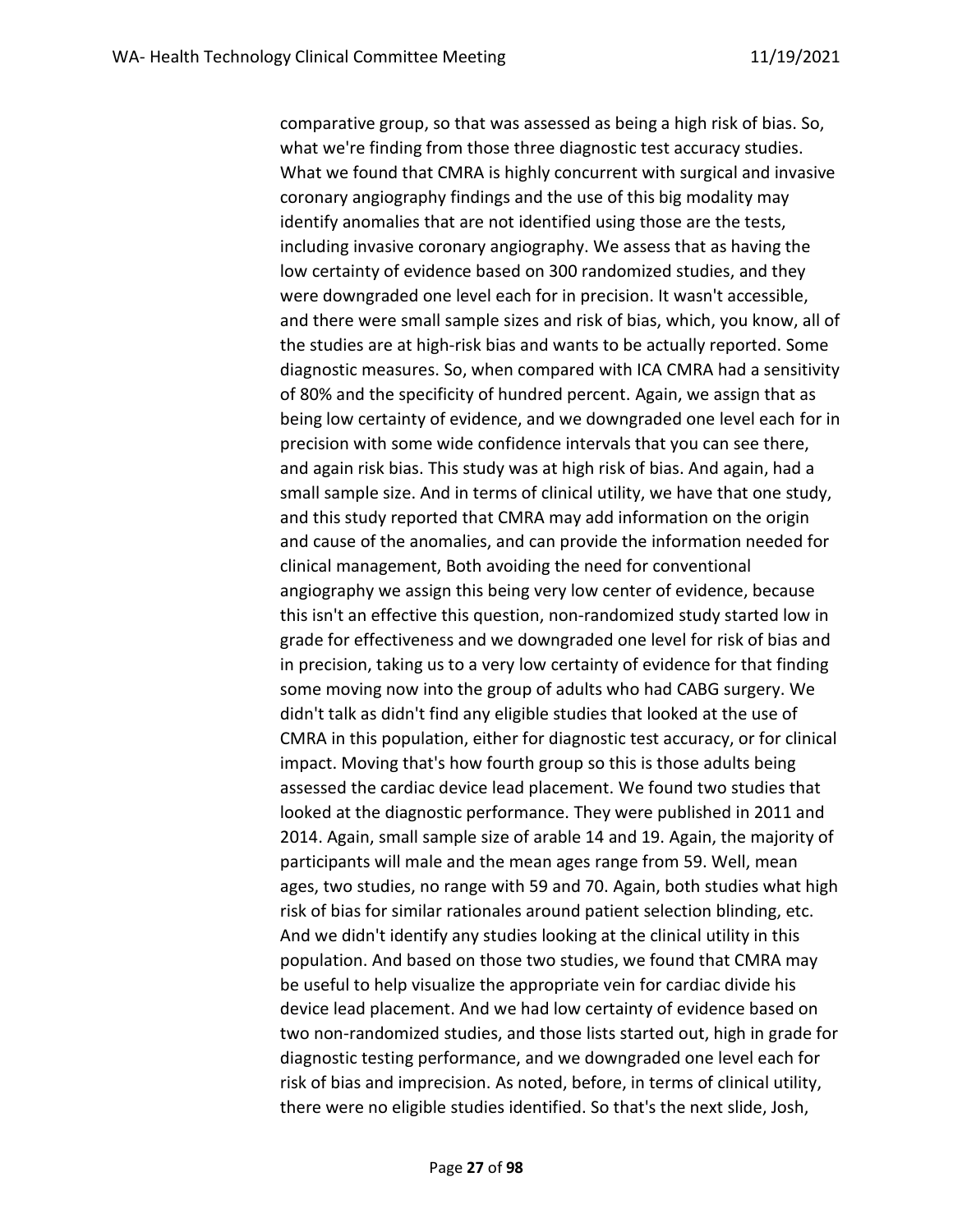you may be back keep. Again, some studies mentioned in the medical director's presentation did include CMRA, so we've excluded those after peer review didn't identify any clinical skills and this population. So, moving now on to the findings for children with suspected or confirmed congenital heart disease. Overall, we identified 12 studies, six to filter diagnostic test accuracy studies and six were nonrandomized studies looking at the clinical impact. So, looking at the six diagnostic test accuracy studies, they will publish from 2000 to 2019 sample sizes range from 21 to 100. Not all studies reported, how many participants were male or female, but were reported most studies, had a majority of male participants, and the mean age in these studies range from four to 11 years with one study that was conducted, only in infants, and that age range from one to 90 days. Each of these studies were assessed as being at high risk of bias, again with concerns about patient selection blinding etc. And also, not all patients in these studies actually underwent the reference standard. Moving on now to the six nonrandomized studies. So, these are looking at the clinical impact in this population of children. They were published in 2001 to 2018 sample sizes ranging from 14 to 214. And again, were reported most studies had a majority of male participants. And in these studies, the mean age range from three to 23 years. All of these studies were assessed at high risk of bias, because of the lack of comparative group. So, in terms of the findings around diagnostic test performance. CMRA was highly concordant with surgical findings, as well as finding some of the tests, including invasive coronary angiography and coronary computed tomography angiography. And again, they found that the use of CMRA may identify vessel anomalies that weren't identified using those other tests. We have a low scientific evidence based on those six diagnostic test access studies. And there was a high into observed agreement for the use of this modality individualization of coronary artery anomalies. And that's very low center of evidence based on one number and my study, and that was downgraded one level he fit and precision risk and in directness that it was only looking at that single type of visualization. Moving on to clinical, clinical utility based on those six nonrandomized studies, we found that CMRA can be diagnostic in most cases, with no additional imaging needed CMRA can also identify new findings on new diagnosis in the majority of cases where they are present. However, there's lots of uncertainty around that with very little scientific evidence. And that was downgraded one level each for risk bias and in precision again just to remind in non-randomized study started low, when we're looking at effectiveness in the great framework. So, moving out findings around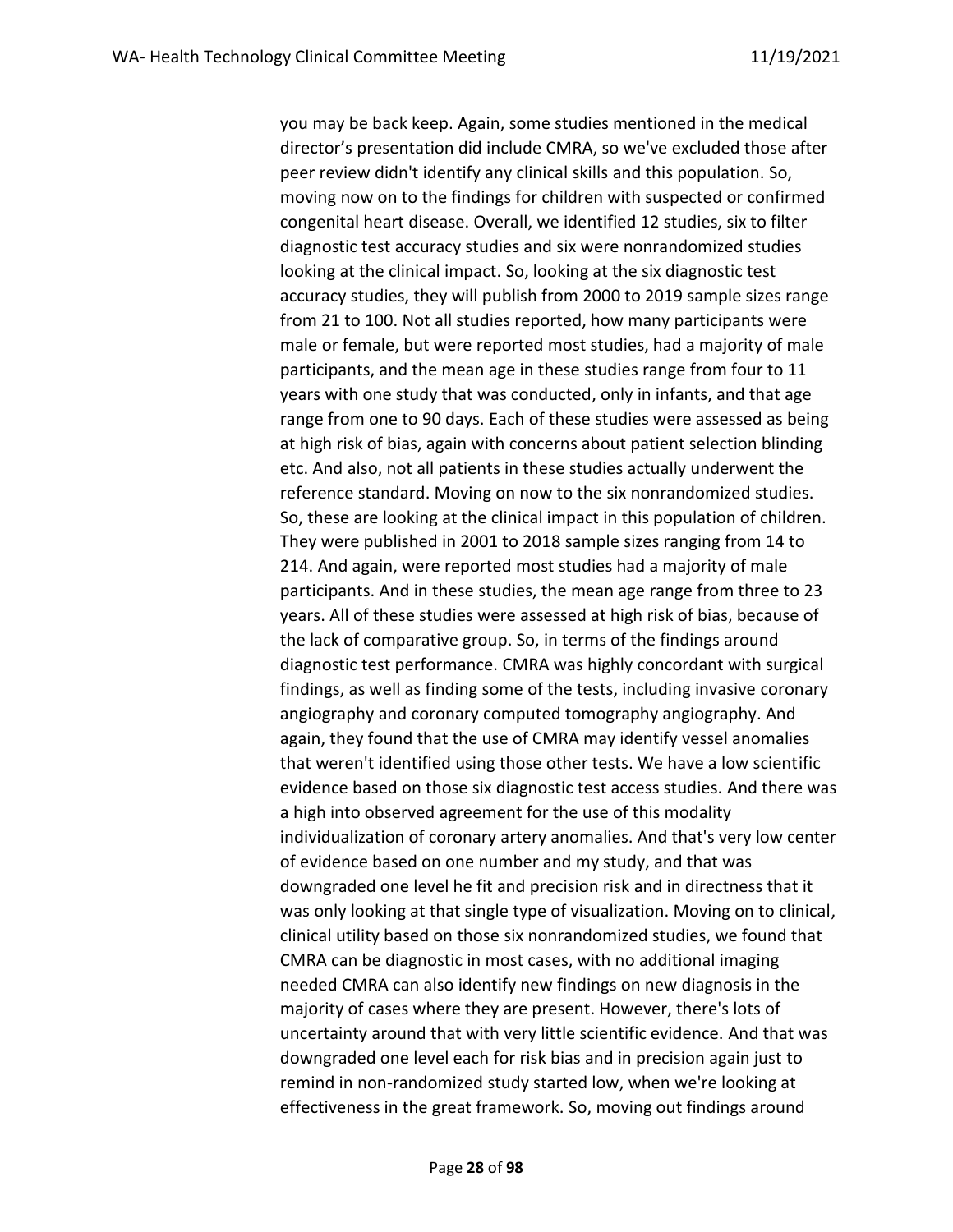safety. So, we extracted safety data from those included studies that you've just heard about which reported on adverse events, and we also included two additional studies that looked at the safety a CMRI range children. Now you'll see immediately that these were broader than CMRA alone, but we felt it was important information that you would want to hear about, so we included these two additional studies. One was in 250 children who underwent general anesthesia for CMRI for a variety of congenital conditions, and the other study looked at 143 infants who underwent CMRI with general anesthesia or deep sedation, and that did include CMRA is appropriate for the valuation of congenital heart disease. Both of these studies were assessed as being at high-risk bias, because of the lack of a comparison group. So based on that information from all those included studies as well as those two additional studies and we concluded that in adults, CMRA appears to be a safe procedure, with few adverse events related to the procedure or to the pharmacological agents used low certainty of evidence based on eight and on Monday by the studies. And similarly in children, CMRA appears to be a safe procedure, with few adverse events related to the procedure or to general anesthesia. Again, low certainty of evidence based on those born on my studies, in terms of the FDA reported hands. As I mentioned, we also search the US FDA more database, the last five years, and the medical device reports. And you can see the details of these in appendix F. So, we found 253 entries in the database. So that's where the voluntary user facility distributed and manufacturing reports of adverse events, but those were related to an MRI scanner use. So, it's not specific to CMRA, and we weren't able to analyze reports by the indication, and many of the entries will not specific to the use of CMRA alone. So based on those two databases with those caveats, again, it appears that adverse events for the use of CMRI appear to be minimal in both adults and children. However, patients may be exposed to harm, such as burns lots of hearing tinnitus through the use of MRI, all the other procedures that are associated with the MRI so that might be general anesthesia in young children, or gadolinium contrast agents and people will diminish renal function. And also, MRI may not be suitable for people who are unable to tolerate MRI. So, for example, people with severe claustrophobia. So, let's look now at the findings by variation by patient or setting characteristic. We found very limited data, and that was only in the population of adult for suspected coronary artery disease. There was no real clear variation by patient characteristics. So, for example by sex, age, single or multi vessel disease, we didn't find any information on the house setting characteristics might impact on the performance of this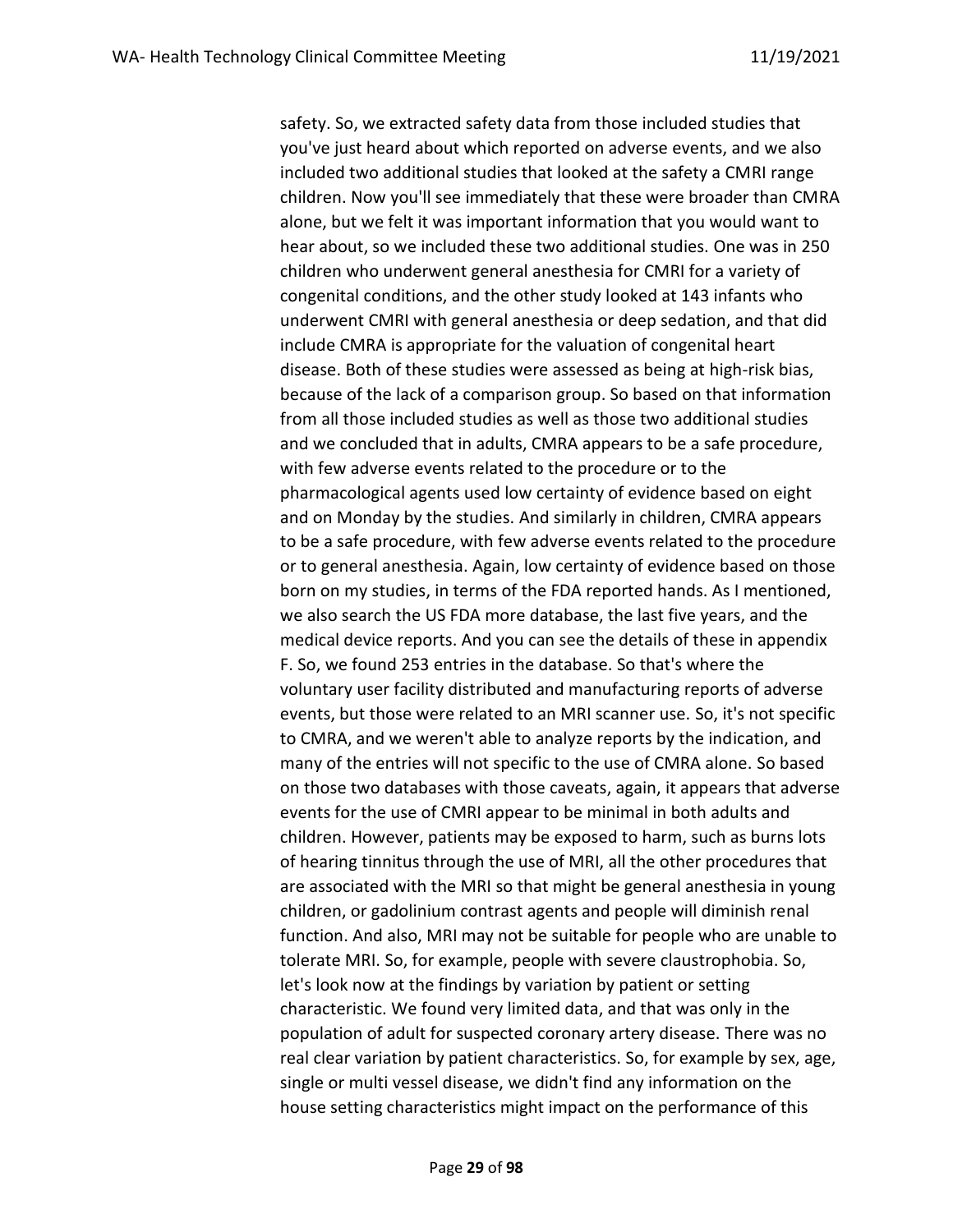test for that might be high volume versus low versus settings. We didn't identify, identify any information, and even where we did find information it tended to be single studies, only. So, it's very difficult to draw conclusions on variation based on a single study. And as you've heard many of those studies themselves were very small, even in total. So, looking out at the findings the cost effectiveness and economic impact, again, we didn't identify any eligible studies on the cost effectiveness or an economic impacts of her new Magnetic Resonance angiography again in the draft report we did include some information, but that really was focused on CMRI. And again, based on information that we received during public consultation and peer review, we excluded those in from their studies. So, we didn't find any direct information on the use of sent CRMA cr coronary magnetic resonance angiography related to cost effectiveness. And I think this is important just to know that you remember cost the impact of cost was assessed as being a major concern when this topic was scoped that's potentially a big gap in the evidence base. We also looked within this report for ongoing studies of CMRA, and we didn't identify any eligible ongoing ongoing studies looking at this modality, and any of the populations of interest. So, we'll look now at the findings from those clinical practice guidelines and selected pair of coverage determinations. So, as you know, there's many, many guidelines out there on cardiac imaging for many different types of cardiac disease, but very few guidelines specifically mentioned the use of CMRA, and its use and treatment pathways. So, when we looked at those guidelines we identified one clinical practice guidelines and to appropriateness criteria documents, developed by the American College of Radiology on the use of coronary magnetic resonance angiography and adults with suspected coronary artery disease. We also found two guidelines on the use of CMRA in adults with congenital heart disease that we included as being relevant to the subgroup of adults with suspected coronary vessel anomalies, we assessed two of those guidelines as being a good methodological quality, with the remainder of the guidelines being the moderate methodological quality, because of a lack of description of passion involvement and editorial independence. We didn't identify any other eligible clinical practice guidelines for those other populations such as adulthood undergone CABG, or indeed children with clinical. Sorry, children with congenital heart disease. And just to stay is not that there aren't guidelines out there on imaging for those populations. It just didn't make any specific mentioned coronary magnetic resonance angiography. So, look first at that population of adults with suspected coronary artery disease and as you can see, the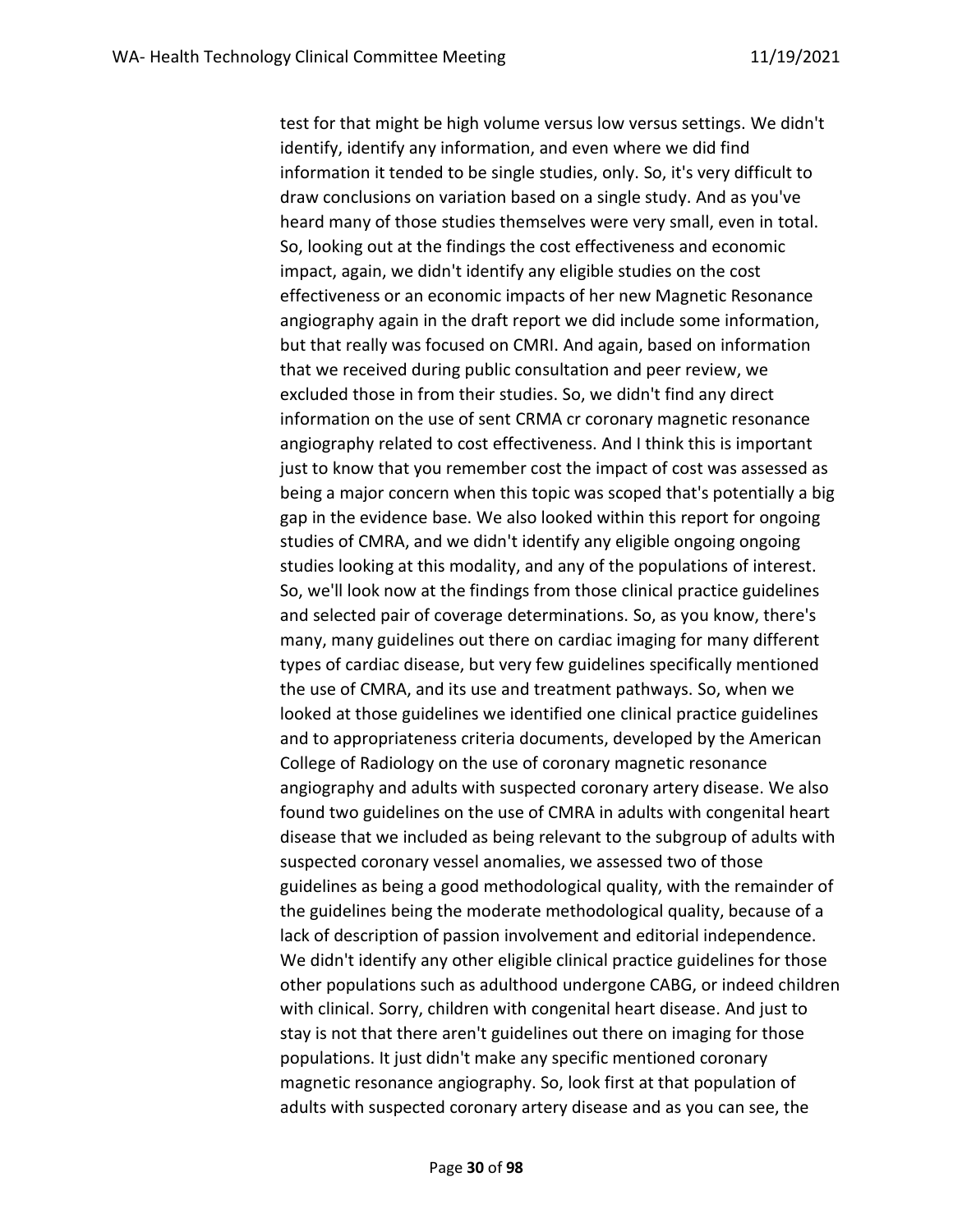guidelines from NICE explicitly state do not use magnetic coronary angiography for diagnosing stable angina. The two guidelines or criteria of appropriateness criteria, and the American College of Radiology say that the use of CMRA may be appropriate in patients with chronic chest pain. and with a high probability of safety, and they all use may also be appropriate in patients with chronic chest pain in human non cardiac etiology is unlikely and have a low to intermediate probability so some differences in recommendations there. It's also worth noting that in, in the document. It's also worth noting that in, in the document, the SEO expert panel also noted that CMRA should be limited to sites with extensive experience and appropriate capabilities, some recognition there with the training and experience needed to conduct cardiac imaging, and particularly CMI something we heard about both today and in the previous meeting. In the previous meeting we also talked about the very recently published 2021 guidelines. So those were the joint guidelines for the evaluation and diagnose chest pain, and I did look at that and obviously it didn't come up in our searches which were done earlier in the year, but that guideline makes no specific mention of CMR angiography. They do talk about the use of stress perfusion CMRA And that is recommended as an option for various scenarios, but no specific mentioned of CMR angiography. So, moving now to the group of the bar we also found some guidelines. This was around adults with congenital heart disease, and their PET to be more consensus for this population with many supportive recommendations for the use of CMRA in the evaluation diagnosis and monitoring of adults with known or suspected congenital heart disease. And you can see the details of which specific types of congenital heart disease, or which particular anomalies. CMRA is recommended for, and that is in your report. So, in summary, recommendations from good and moderate methodological guidelines, support the use for CMR angiography and adults with congenital heart disease, including people with coronary vessels anomalies. However, there's much less consensus for the use of CMRA for adults with suspect suspected coronary artery disease, with only conditional recommendations from the American College of Radiology and a do not do recommendation from NICE. In terms of selected pay coverage determinations, we didn't identify any current Medicare national coverage determinations of any local coverage determinations relevant to Washington on the use of this technology. Each of the three private payers that will review did have coverage policies for this modality. And overall, they cover the use of CMRA for congenital heart disease or vessel anomalies, but do not consider the use of CCMRA for other indications,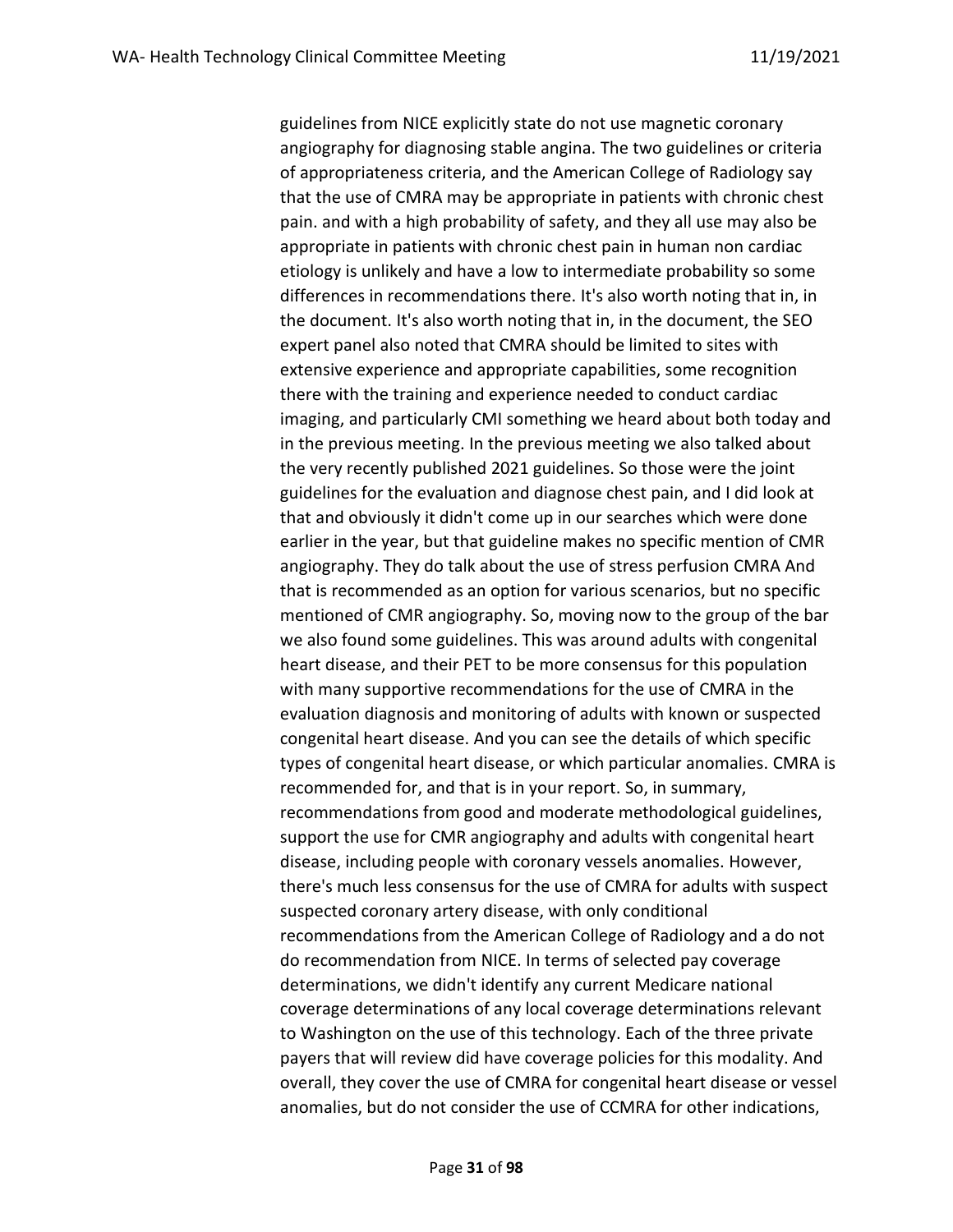such as suspected coronary artery disease to be medically necessary. So in conclusion, when compared with invasive coronary angiography, CMRA is a good test results with suspected coronary artery disease, with an overall estimated accuracy of 89%. However, there's no direct evidence on the effectiveness of this technique and change in clinical practice or in improving outcomes for patients with coronary artery disease. Also, the economic impact of the use of this technology in patients with suspected coronary artery disease, when compared to standard care is just it's just you know we didn't identify any evidence. And in those other populations where anatomical imaging of the vessels is clinically important CMA does appear to be a useful test for CMRA, often performance as well as that invasive coronary angiography, and maybe it may be able to identify other anomalies, not identified using that test. However, it should be noted that invasive coronary angiography may not actually be the gold standard for the diagnosis of coronary anomalies. And it's also perhaps worth noting that as we just heard from one of the commenters was that people with congenital heart disease and other vessel anomalies, often require a range of tests to fully understand the vasculature and testing or monitoring maybe over that person's lifetime. CMRA also appears to be a useful tool and informing and changing clinical pathways and actions and adults and children is vascular and that needs to be visualized, which would be expected to lead to improved surgical on other outcomes, although we didn't see direct evidence of that. In terms of safety adverse events appear to be minimal in both adults and children. So, in general, the use of MRI, more broadly, is considered to be a safe procedure. So, patients are not exposed to the harmful effects by ionizing radiation that are used in other imaging modalities, such as computed tomography and patients they also evolved the risks associated with invasive testing, such as radiation exposure and test related complications or with surgery. If CMRA is used as an alternative, in some way for the clinical practice guidelines and policies, they tended to be in agreement on the use of this technique and adults with congenital heart disease, including people with coronary vessels anomalies. However, there was no real clear consensus on the use the CMRA for adults respected coronary artery disease. So, in summary, it performs well as a test the visualized vessels and can be useful when clinicians need to understand the vascular anatomy. It also appears to be a safe alternative for many patients. However, there's a lack of data on patient outcomes and the impact of the use of this modality and clinical decision making and specific, specifically on the cost effectiveness in any of the populations of interest. So overall belief,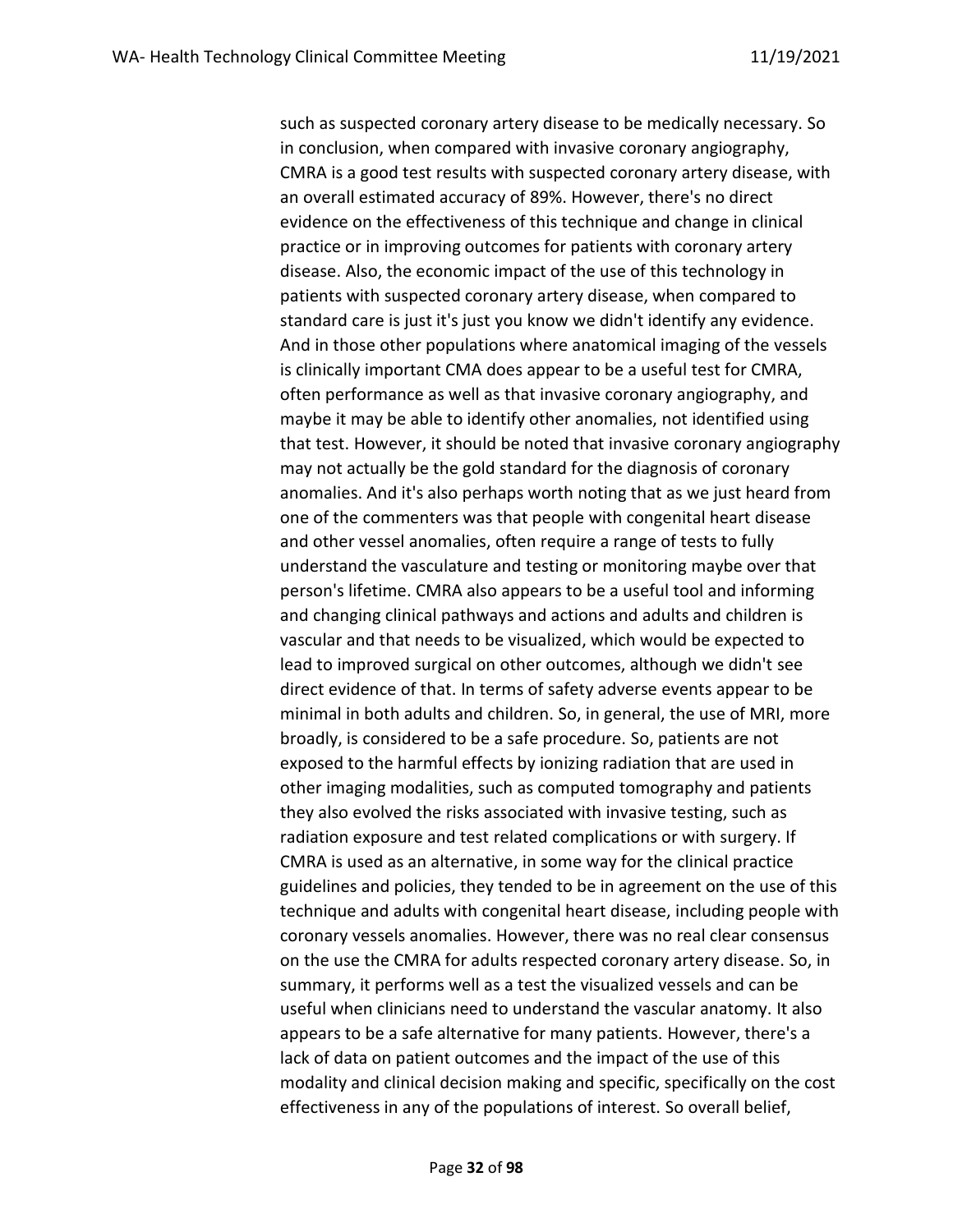there's a lot of uncertainty around the political impact of the findings from the paucity of clinical outcome studies. Thank you.

- Sheila Rege: Thank you, that was a really good presentation, and if anybody wants, we can post the link to the material that's being referenced. Melanie, I don't know if you can. In case of questions. I'm open to questions for that, Beth, Megan or Valerie from the panels.
- Mika Sinanan: Hi, Mika Sinanan and I'll, I'll start off with a couple of questions, thank you for that presentation. One of the questions that came up as you were presenting a piece, what was around the nice recommendations. While you were making a presentation, I quickly looked up the UK has at least as of 2017 6.1 MRI scanners per million versus 38.1 in the US. So, I just wonder, do you have an appreciation over multiple reviews about the NICE recommendations and whether they are linked to the, to the availability of the technology there and does that change over time, mean how much do we pay attention to their recommendation as being evidence based as opposed to resource limited? So that's a question.
- Beth Shaw: Okay, my initial response. First of all, I, I didn't know whether to declare this as an interest, but I did start work on the nice guidelines for cardiac imaging, and many many years ago but I only worked on the initial phase of it, so I wasn't involved in the recommendation development. So, I can only make a guess on what their best is recommendation on without going back into it. But normally nice would not consider availability, as being a barrier to treatment. So that may be something that would be discussed by the committee as being a challenge to implementation. And so, feasibility of implementing that recommendation would be discussed, but it certainly would not, would not stop a recommendation being made, that would be something that would be considered after. So, my guess would be for do not do recommend recommendation, it would either be that was that it was deemed as being cost ineffective. You know that it was just too much money for very little value, or that really the evidence show, know that the with either no evidence of effectiveness, or that was evidence that it just wasn't effective. That would be my guess.

Mika Sinanan: Great, thank you.

Valerie King: Mika, this is Valerie King as well. And that the directionality goes the other way that the lack of a recommendation by NICE leads to fewer scanners per, population.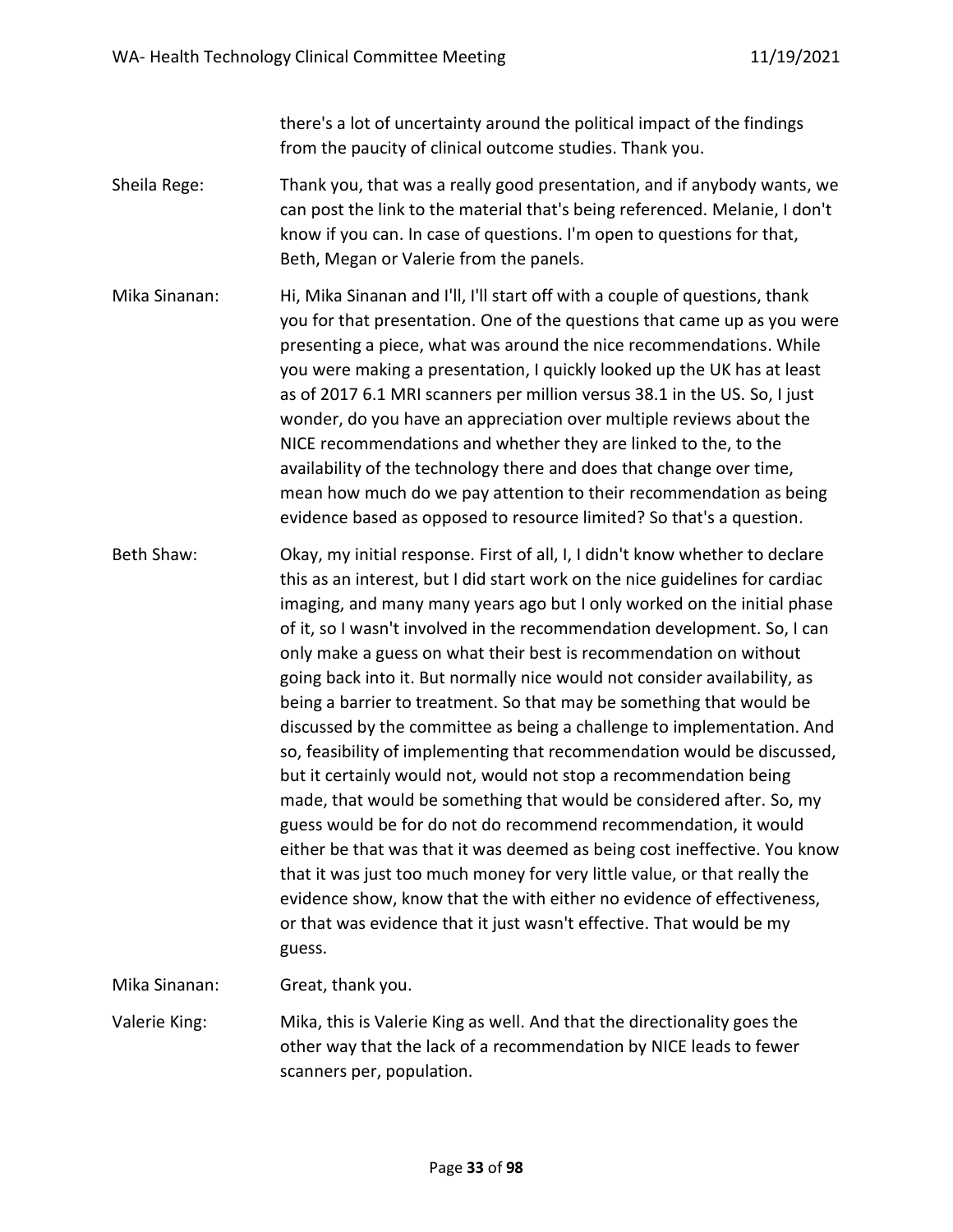| Mika Sinanan: | Thank you. That's helpful to me. So, the other question that I haven't<br>came up at several points in your analysis is that this technology appears<br>to be showing things at a greater accuracy, demonstrating anomalies, for<br>example, in the vascular anatomy that are not shown, even by invasive<br>angiography, but I presume later confirmed anatomically because there<br>has to be a reference standard. And so, it almost seems like this is voice<br>to become because of its higher sensitivity. A new reference standard. Is<br>that?                                                                                                                                                                                                                                                                                                                                                                                                                                                                                                                                                                                                                                                                                                                                                                                                                                                                                                                               |
|---------------|--------------------------------------------------------------------------------------------------------------------------------------------------------------------------------------------------------------------------------------------------------------------------------------------------------------------------------------------------------------------------------------------------------------------------------------------------------------------------------------------------------------------------------------------------------------------------------------------------------------------------------------------------------------------------------------------------------------------------------------------------------------------------------------------------------------------------------------------------------------------------------------------------------------------------------------------------------------------------------------------------------------------------------------------------------------------------------------------------------------------------------------------------------------------------------------------------------------------------------------------------------------------------------------------------------------------------------------------------------------------------------------------------------------------------------------------------------------------------------------|
| Beth Shaw:    | Studies where they found that CMRA found additional anomalies<br>compared with ICF was yes confirmed by surgery. But I wouldn't say that<br>that means that CMRA should replace invasive coronary angiography.<br>These tended to be small studies. And I think, you know, again, what<br>we've heard from the experts today is that each of these techniques<br>looks at something slightly different. And I think when you've got those<br>more complex cases, you may be looking for different things at different<br>times. I'd welcome Val's clinical perspective though as well.                                                                                                                                                                                                                                                                                                                                                                                                                                                                                                                                                                                                                                                                                                                                                                                                                                                                                               |
| Valerie King: | Yeah, I'm make I think it's a fantastic question, and I think that your<br>experts. Both Dr Kirkpatrick, and those who provided testimony from the<br>pediatric complex congenital anomaly, and other pediatric cardiac<br>disease perspective. Excuse me. You know, clinical practice is out ahead<br>of where the evidence I think here. So, what we're able to say from the<br>evidence is that we think that across conditions, this is probably a very<br>accurate test or set of tests as it were, and that we don't have a huge<br>amount of evidence about clinical impact, where we do have evidence of<br>clinical impact tends to be around these anomalous arteries or other<br>congenital types of defects, and I think your ex their testimony from the<br>folks from Seattle Children's really bear that out. It's going to be<br>extremely difficult with congenital anomalies, to mount, any sort of<br>sample size, that helps get you there. Because this really has become a<br>standard of care. And because each of these conditions, each of these<br>people who have these conditions are unique, and you're looking for<br>something particularly different, particularly for surgical planning. So, I I<br>have great sympathy with them as a clinician, and somebody who does<br>maternity care that these children often have anomalies that are very<br>different one to the next so it's hard to mount a study that comes with all<br>that complexity. |
| Mika Sinanan: | Thanks, and my, my last question is around the topic of bundling of<br>studies which Beth you referenced. How it seems to me that that is a con<br>founder to the analysis of the data because if these studies are routinely                                                                                                                                                                                                                                                                                                                                                                                                                                                                                                                                                                                                                                                                                                                                                                                                                                                                                                                                                                                                                                                                                                                                                                                                                                                        |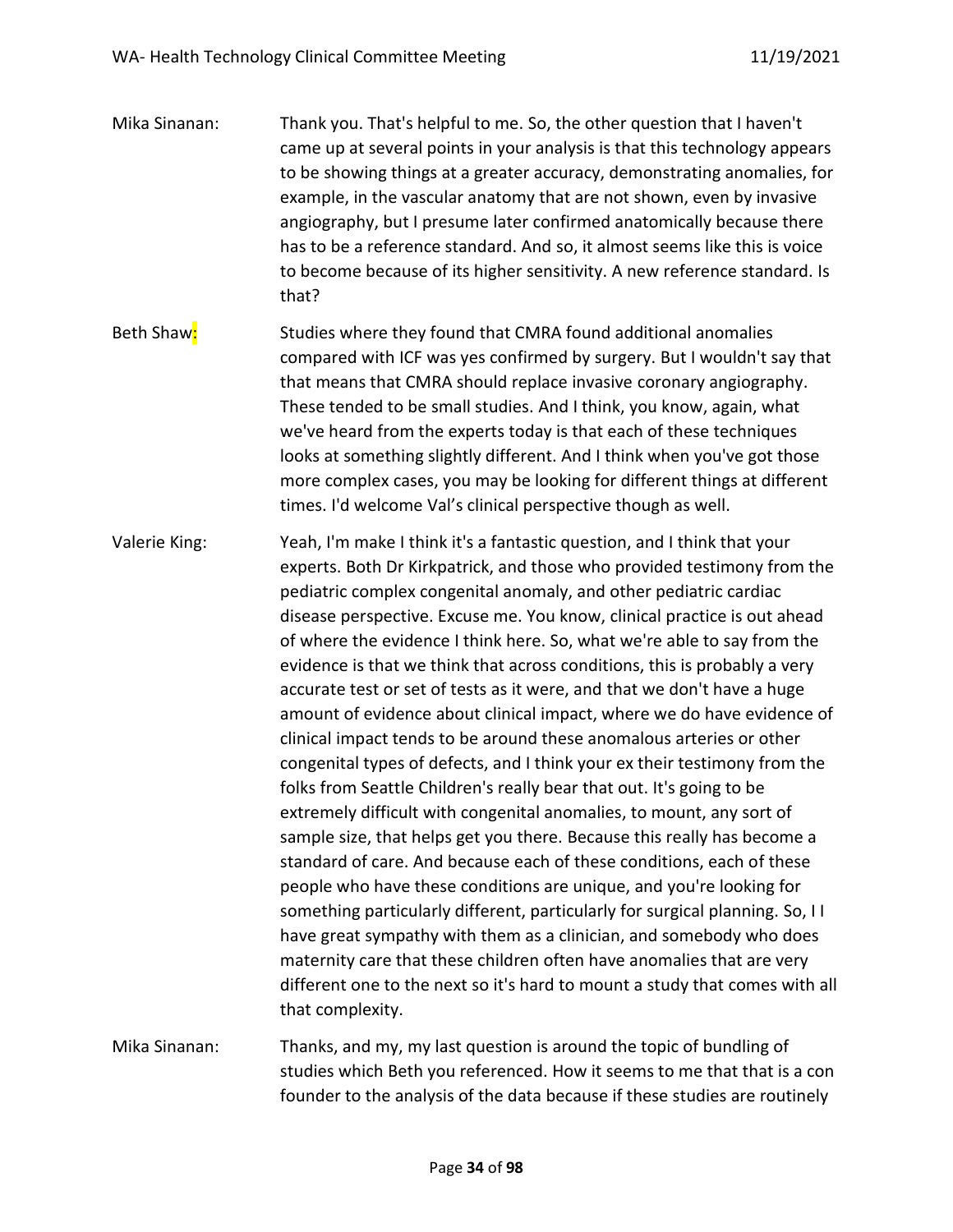bundled in clinical practice? It may be hard to sort out this one particular from the bundle and and did any of the data, elucidate that individual benefit of this, when it was bundled from the rest of the bundle.

- Beth Shaw: When we extracted the data for the meta-analysis where we reported the angiography parts on its own. That's what we've used for the metaanalysis. There are some studies included in there where they are bundled. So, they said we've done CMRA as part of this procedure, it there are very few of those in the data. And when we exclude those it really doesn't make any difference. You know it's not that sensitive to the use of the technique. You know it's not that sensitive to the use of the technique. The worst some data where the looks, which Judy mentioned in a presentation where they looked at the addition of CMRA to the CMRI techniques. But because we weren't looking at that comparison that wasn't a pre specified comparison we've excluded that data was in the draft, but it's excluded in the final.
- Mika Sinanan: Thank you.
- Sheila Rege: Could you summarize for me the competitors again? And you mentioned that in your slide, and we could pull that back. Um, was it ICA primarily was NICE, and CCTA and King. Can you bring us back to study that had CCTA? They're not ICA or worse, was an either or.
- Beth Shaw: We were looking for ICA of the CCTA. And then for the effectiveness, we're looking at ICA versus other noninvasive testing usual care, not testing. So those studies where they looked at the additional benefit of CMRA on top of CMRI. We're looking for diagnostic validity. So, there would have been excluded because that wasn't a comparison, but we would have looked at it, clinical utility that didn't find anything.
- Sheila Rege: Any, any questions from the panelists on kind of an understanding of the evidence in terms of what we're being asked to look at in terms of comparators?
- Christoph Lee: Sheila, I did have a question along those lines, I think, in my mind, the real debate is whether there's any added value of cardiac MRI to CCTA for suspected CAD and maybe I glanced over this in advance report, but could you summarize, is there any evidence of added value of the MRI oversee CTA?
- Beth Shaw: Didn't find any, we didn't find the 23 studies that are included in the meta-analysis, all looked at against cardiac angiography. The word, I think in the three studies that weren't included in the meta-analysis. I think a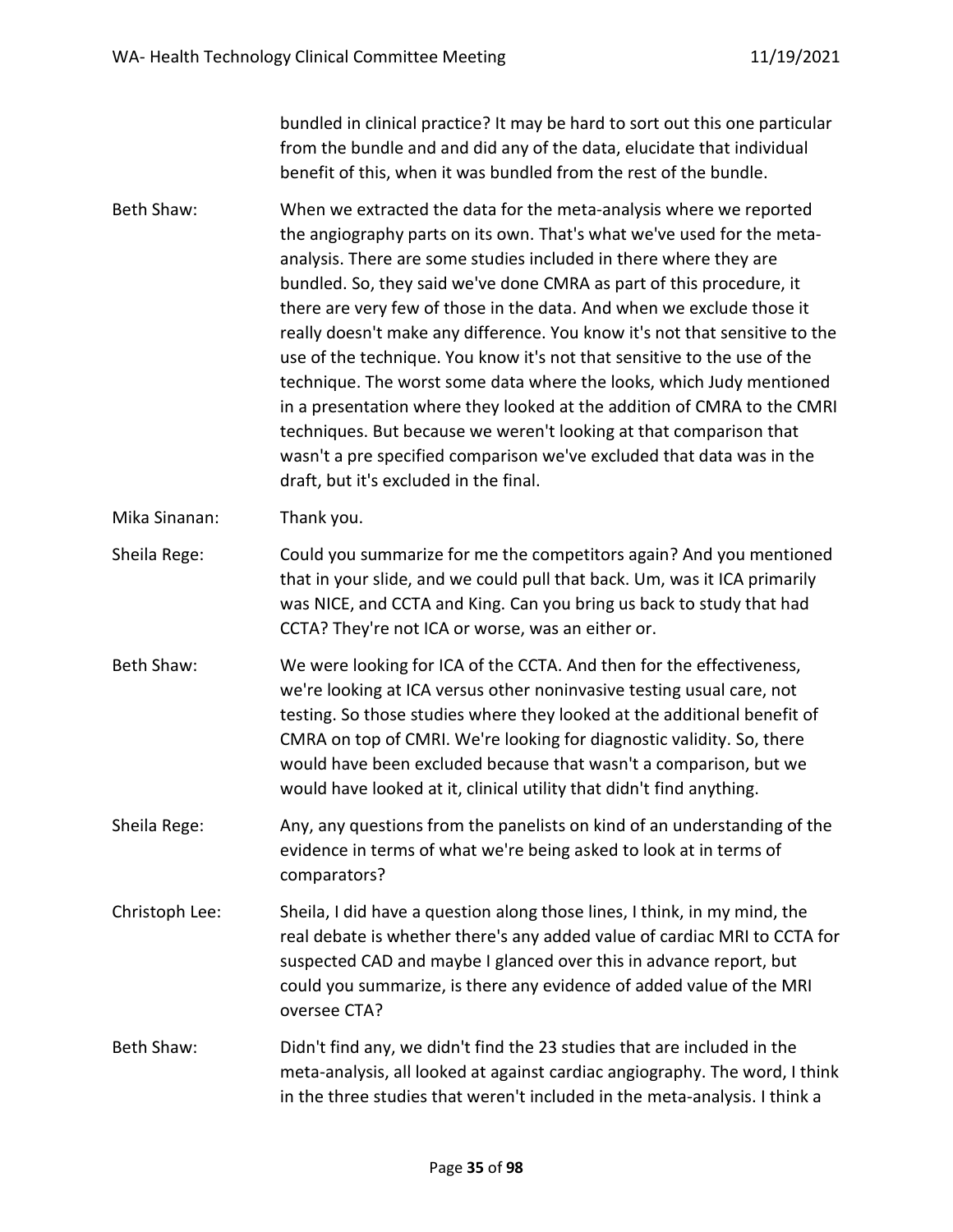couple of those did look at CCTA I may be wrong but there's not much evidence there to certainly very, we didn't find any evidence on the added benefit. The certainly very, we didn't find any evidence on the added benefit. We would have included that if we found it because we felt that was a really important clinical question, but we didn't find anything.

Christoph Lee: Thank you. Ya know, just based on Jim's prior comments it seems like that comparison is where the crux of the debate is and whether you know, because these tests, provide different types of information that could be valuable to the clinician. What is it about the MRI, that could be better than the CTA, and in what situations for suspected CAD, then?

John Bramhall: I'm back, can I just this is John Bramhall. Well can I, I don't want to put you on the spot because there may not be data to answer my question but it look in the early slides in the coronary artery disease world. It looked to me like it was about a 13% false positive I think you had a slide that showed 132, but prediction of 132 out of 1000, people who get the MRA would be judged to be positive for coronary artery disease so so that number to me and my question is, do. Is it reasonable to assume, theoretically, that that group of 132 13% of the patients who get a positive from the MRA. If they went, then to invasive testing that the parameter would be that the invasive testing would not suggest coronary vessel occlusion is that that's that is that the right takeaway from that, that number. Okay. And, and, and so you have to assume then then in the real world. Okay. And, and, and so you have to assume then then in the real world, that there's a significant number of people who, who might have this study, again, coronary artery disease just, it does not seem to be the best modality for that I get it but, but they they get the study. My assumption would be that those 13% of people would then actually go for invasive testing, actually, it would be negative and there would be no stenting and what have you, so that that strikes me as being a fairly significant number of people going through them. As a result of the initial tests for a secondary test, but I'm sorry I'm being long winded here, but these are presumably patients' people who have got clinical signs and symptoms of coronary artery disease, and they would probably in the US system, go for invasive testing anyway. Right. That would be the sort of main mainstream response to CAD that was taught to be responsive to intervention. So, so even, even that additional link between MRA, go for invasive. Even though it's all negative. Those patients would still probably get the invasive tests because of their clinical presentation. So, it's the MRA is the additional costs that is of no benefit. It's not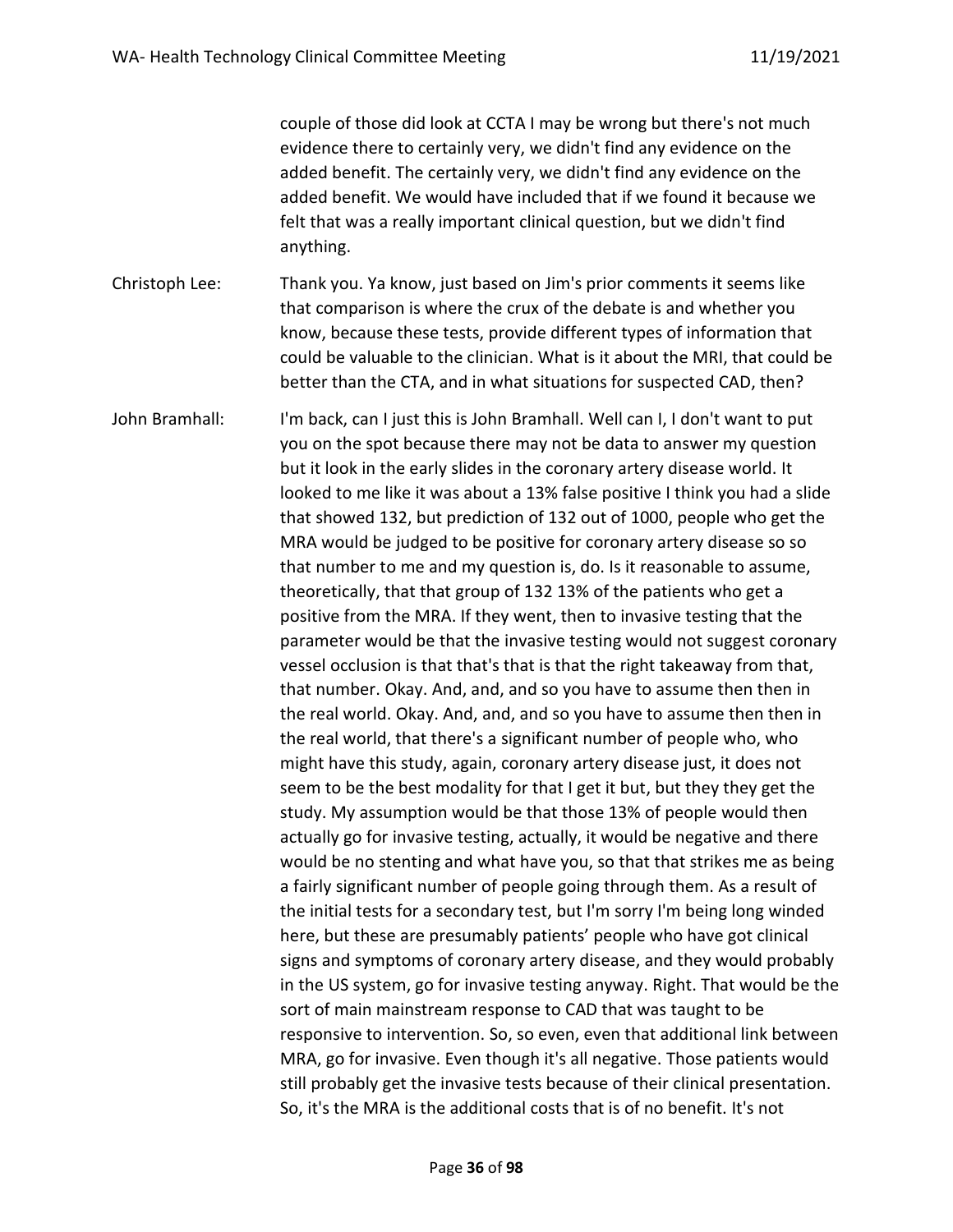necessarily the cost of the invasion, which is resulting from a false positive. I sorry I haven't put that really very elegantly but. Am I right,

Shelia Rege: Yes, you're right. Yeah, I think that's all I wanted to know.

Jim Kirkpatrick: I want one caveat to that I think you make an excellent point. I think a lot of people in the chest pain guidelines might suggest that if you are at that point in which you're going to cast them anyway you really shouldn't order any diagnostic tests, it should just go for angiography but if they if you are trying to diagnose it or prog or get some prognostic information to guide whether or not you'd go to invasive coronary angiography that's the benefit of all of these tests. And I think there are a large number of people who fall in that category of, if I got a test that that demonstrated that there was not any significant obstruction, I would not send them to coronary angiography and basically.

- Valerie King: Yeah, um John, this is Valerie King remember that the inclusion criteria here were four people with stable or suspected CAD. This is not something where you want to be acutely waiting on the test number one. And number two, I want to turn it around and also say that you've got in this theoretical population of 1000 adults with this particular prevalence of CAD a 6.4% chance of being incorrectly classified as a false negative. So, clinically that might actually be of more concern.
- Shelia Rege: I have a question based on this so the sensitivity and specificity and I assume it's much higher in any kind of suspected or confirmed coronary vessel anomalies did, would they data on that, or are we just making an assumption on that based on what was found at the time of surgery?
- Valerie King: This is just sorry I'll let that answer that, but there were limited data there.
- Beth Shaw: Yeah, I was just gonna have a quick look. This was coronary vessel anomalies.
- Sheila Rege: Right, either children or adults. And I just want to make a comment, comment period had ended, we will be monitoring the lines carefully. And I will have Melanie, or Josh, explain the process of how the committee accepts any comments in the future so. Would anybody like to step up to that?
- Melanie Golob: Yeah, and I'm happy to say that if there are any people that felt like they wanted to provide further public comments. Our email address is on our website, it's shtap@hca.gov, and you are welcome to provide any further public comments at that email address you can also find the email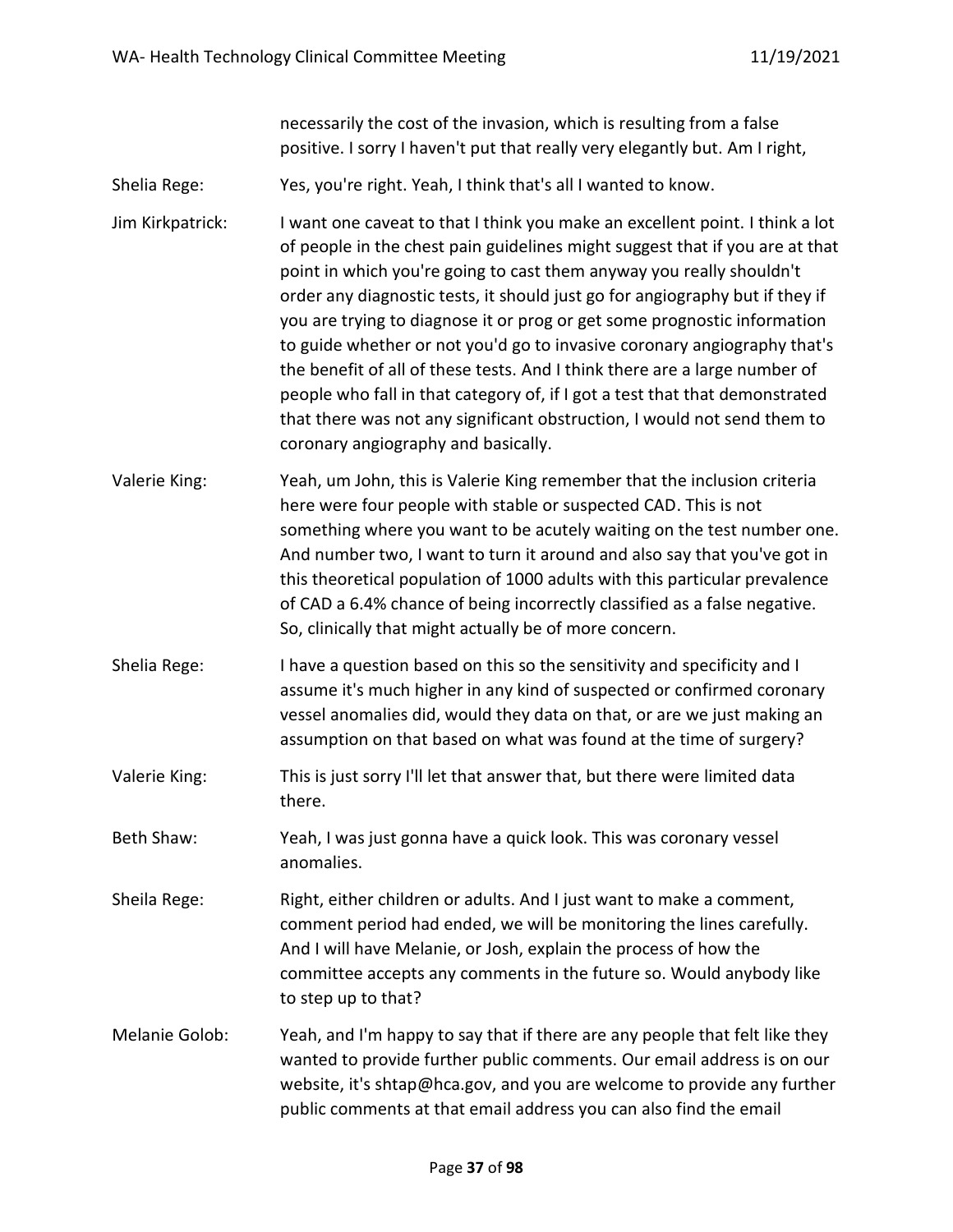address by going to the HTA website within HCA website, the Health Care Authority. So those are the ways that you can provide additional evidence or public comment. Thank you.

- Sheila Rege: And Melanie maybe you could put that in the chat box, also for people to easily access from here? Continuing on the discussion I'm sorry to interrupt.
- Beth Shaw: We're just looking at that data for the adults with suspected coronary artery disease system suspected coronary vessels anomalies. We only have that single study. It's just on the next slide, I think. Thanks, Josh. Yeah, so we only have that single study, so I wouldn't be confident in saying that shows, CMRA is better in adults with suspected coronary that'll anomalies, then the data for suspected coronary artery disease. I don't feel we could make that comparison. And in terms of children, if I recollect, I don't think any of the studies gave us data to report those kind of, you know, diagnostic outcomes, they just kind of said yeah we did the test. And when when we did the surgery when we found they were pretty much in line or, there were some differences, and they didn't give us that data to the two-by-two table, and then calculations.
- Sheila Rege: Any questions on the evidence?
- Janna Friedly: I have a, I have a couple of questions, or clarifications or questions. This is Janna Friedly. This goes, maybe this is a, an unanswerable or rhetorical question but going back to what Christoph mentioned about the, it seems like one of the big unanswered questions is. CMRA versus CCTA, you know, for people with CAD and whether whether the MRI has added clinical benefit more should be used in other content? And I'm curious why that comparison, comparison hasn't been done in the literature is there is there a clinical reason why that study has not been done? Or is that just, it is what it is?
- Beth Shaw: But I'll give it kind of what I would guess to be a methodological response, and then Val may have a better informed clinical one. I think it's just viewed that invasive coronary angiography is the reference standard. So therefore, people look at you know, they immediately go to that as a reference standard.
- Valerie King: I think that's probably true. I would ask Dr Kirkpatrick This is Valerie King speaking, you know, from a clinical perspective as a cardiac imaging expert. Do you have an idea about why that might be?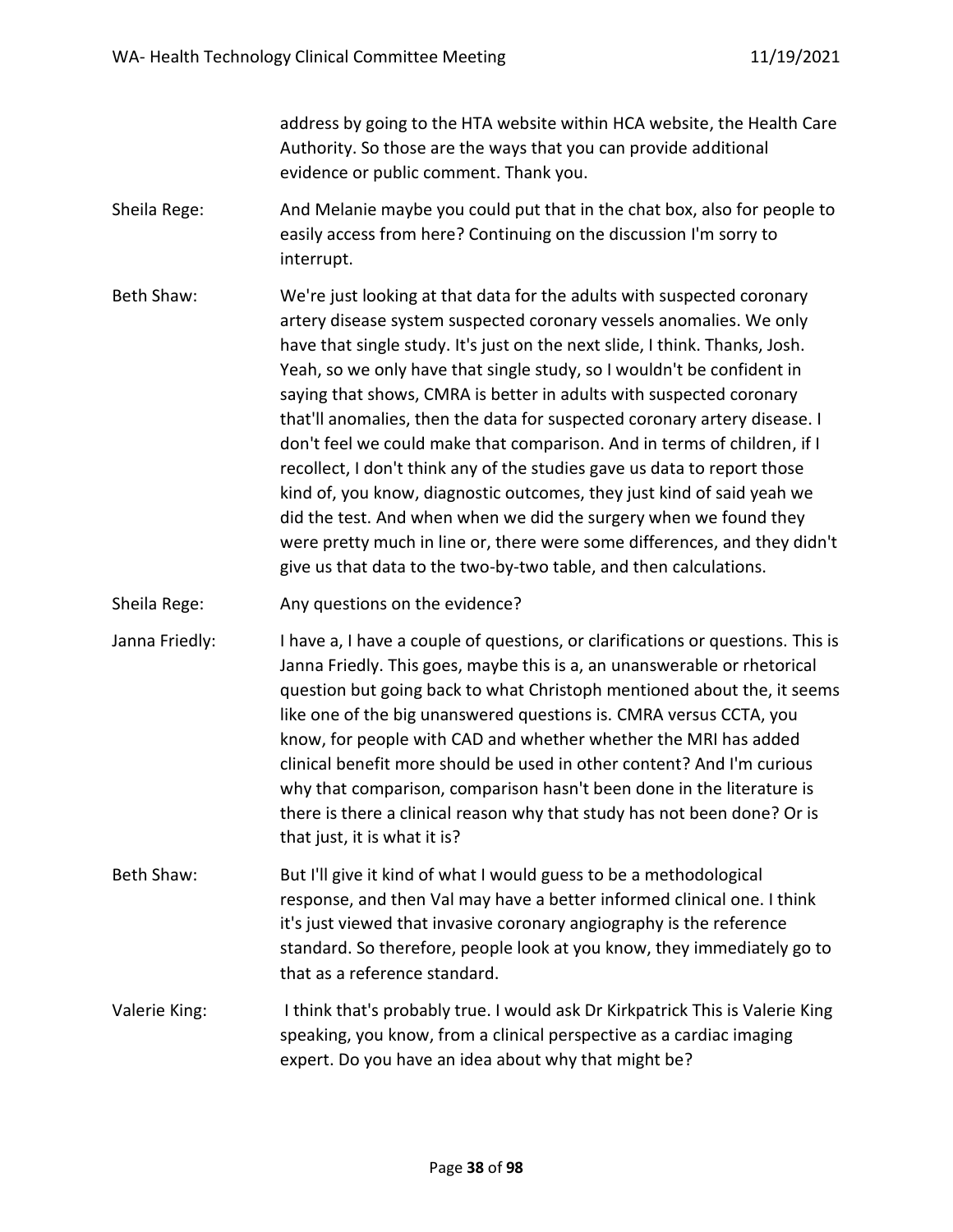| Jim Kirkpatrick: | I think that's really a good point. And also, where I think we are in a<br>position of sort of transitioning eventually away from invasive coronary<br>angiography as a reference standard for certain things, like for instance,<br>whether you have non obstructive disease. But at the moment, most of<br>the studies were in fact looking at obstructive disease and so that's kind<br>of where it was. I do think also that it was considered the reference<br>standard for coronary anomalies although, you could definitely make a<br>strong argument that that was not not a very good reference standard<br>for that. So, I think you're exactly right about that but then there are just<br>these issues of. When you do especially either retrospective or<br>prospective studies, doing to noninvasive studies is just not something<br>that we normally do. You know you would do the noninvasive study then<br>the invasive study, so I think it just from that method logic standpoint.<br>It's, it's a complicated thing to generate and compare those two<br>modalities. |
|------------------|-------------------------------------------------------------------------------------------------------------------------------------------------------------------------------------------------------------------------------------------------------------------------------------------------------------------------------------------------------------------------------------------------------------------------------------------------------------------------------------------------------------------------------------------------------------------------------------------------------------------------------------------------------------------------------------------------------------------------------------------------------------------------------------------------------------------------------------------------------------------------------------------------------------------------------------------------------------------------------------------------------------------------------------------------------------------------------------------|
| Janna Friedly:   | I think even in a comparative effectiveness, you know, where it seems<br>like that's that sort of ripe for good comparative effectiveness, study.                                                                                                                                                                                                                                                                                                                                                                                                                                                                                                                                                                                                                                                                                                                                                                                                                                                                                                                                         |
| Jim Kirkpatrick: | I couldn't agree more. I think you're exactly right, that it would be great if                                                                                                                                                                                                                                                                                                                                                                                                                                                                                                                                                                                                                                                                                                                                                                                                                                                                                                                                                                                                            |

Janna Friedly: And then I had one one other question, and I wanted to clarify I think with Dr. Kirkpatrick. You had mentioned at the beginning the aortic abnormalities and whether whether those were included and I'm, I'm curious. After you know hearing their, their report, how should we be thinking about that piece of it and when and the evidence and, and? Could you sort of reframe that again that that issue, and how that impacts our thinking about the evidence.

something like that, that could be done.

Jim Kirkpatrick: Yeah, I can try, as far as I could tell that's outside the scope of the review. I think it's care, we have to be careful and not talking about Coronary Magnetic Resonance angiography, as a whole, because really the term refers to any imaging of any vessels. And so, we certainly wouldn't want to be because they are very different and they use of it to look at the aorta is different than I think what the scope of this is about and my guess is that a lot of the, the data and utilization, not only did it reflects conflating CMRA was CMRI. But, even within CMRA it probably included data on the aorta as well so I think we just have to be careful and in considering those two things separately, that were gets more confusing is is in the congenital round because a lot of aortic delectation is caused by congenital heart disease but not all of it. There's a lot of people who have a aortic enlargements and aortic dissections who don't have any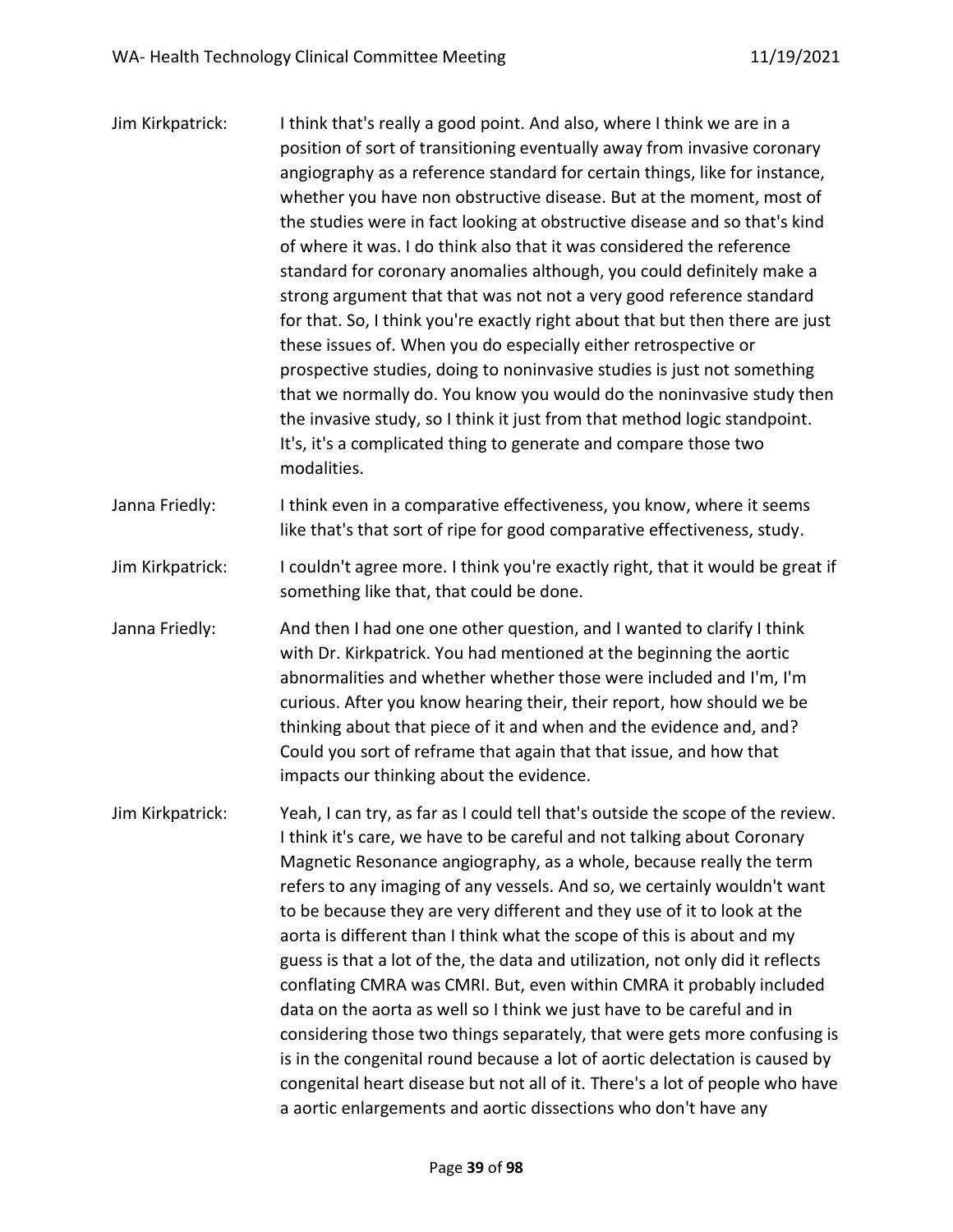congenital disorders of the heart, much, much less something like Marfan syndrome are able to stand those, which could be considered I suppose congenital defects of the aortic vascular wall, they actually will, as far as we know, maybe they do have a genetic defect that we don't know about and haven't found yet but. But these assessments of the aorta could certainly be helpful and already used. You know Janna the excellent point that you wouldn't want to wait an hour to diagnose that dissection so that, that is, it's not the ideal test for that certainly because it takes longer than party XETRM excuse me aortic CT to do so but I think just sort of recognizing the scope of the, of the discussion is is probably the main way to frame it my mind.

- Janna Friedly: Yeah, well I guess I'm curious. Is that something that needs to be explicitly sort of clarified the that we're not considering that as part of the decision? That was that wasn't clear to me until you you brought that up, or, or I guess I hadn't considered it, but didn't realize that there was that added issue.
- Valerie King: Yeah, Janna, this is Valerie King of if, if we had found studies about the ascending aorta, we would have included those if they were known or suspected congenital anomaly. So, if it were an issue of dissection, we would have explicitly excluded it I don't actually recall any of those but they would have been excluded. But anything that had to do with known or suspected congenital abnormality would have been included there just wasn't very much.
- Sheila Rege: If we were in person, we would be united be timing how long. What was the presenter was standing on the podium, if it's okay with everybody, I'd like that person to be off the hot seat and put all of us on the hot seat and I kind of want to just go around the room and I am going to take the chair liberty of I know we looked at five categories in the report, the suspected coronary artery disease the suspected coronary vessel anomaly stairs was CABG and cardiac lead placement for adults and children we looked at suspected of confirmed congenital heart disease but as Chair, I would like to take the liberty of saying we considered it as when we're looking at evidence, talk about is it safe is it effective to provide value for coronary artery disease, including the guiding lead placement and everything and suspected vessel anomalies, be children or adults, and I would like us to both speak individually kind of like to go around the table, and we can ask questions, you know, while we're mulling that through and then we can take a five minute break. I'm going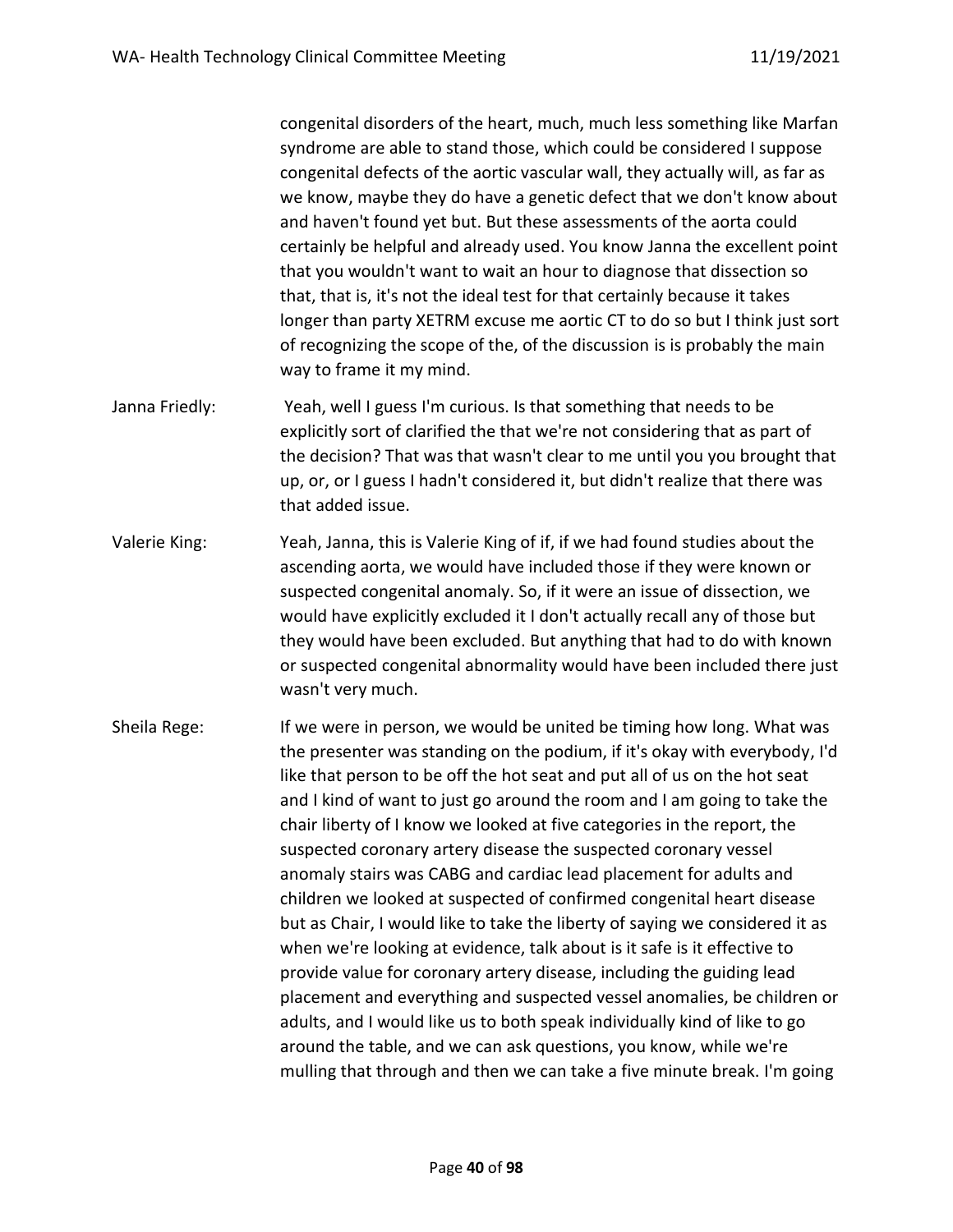to just go again alphabetically, I'm gonna go from the bottom I don't think Tony Yen is with us so Mika. I'm putting you on the hot seat first.

Mika Sinanan: Okay. Um, well. So, from a safety standpoint, it seems that this is very safe and in fact that is probably one of the principal arguments for using MR to avoid radiation, as the alternative, or to minimize radiation, especially in kids and especially in where multiple studies are necessary, though, we don't have data about the avoidance of radiation risk provided today we did talk about that at the previous review, but that seems to be a key issue from an efficacy standpoint. I suspect that if the cost of this wasn't so high, it wouldn't be as much a discussion. So, it's really cost efficacy and not just efficacy that we're being asked about it appears to have a reasonable sensitivity and specificity though. John, I think you raised some interesting questions based on their data analysis as clarified by Val that it's not 13, it's more like six or 7% false negative rate. I had some questions that I wanted to ask Jim, to help clarify. One was this the male predominance of of both the CAD and the coronary anomaly. Data is that representative of the population or is that a selection bias what didn't come out? One, two, is there a change in the technology over time? And Christoph you may have a comment about that, that makes this a moving target. And it really may change our interpretation of studies that are more than five years old, And I'm interested in the real world, utilization of this and Jim, I think you already commented that you don't do you try to do a noninvasive study when appropriate, but don't do two noninvasive studies so the invasive studies used as an entry to an invasive study in terms of cost efficacy. I don't think we got any data that would point to that so we're interpreting that on the basis of the comparison to invasive coronary angiography as being the gold standard. And so that's my final question back to Jim is is invasive coronary angiography considered to be 100% sensitive and 100% specific? I mean I don't believe any tests like that but what are the sensitivity and specificity numbers that you think about for that because it wasn't provided, we actually haven't gotten any data to suggest that but we're making a comparison to that. My final comment would be that I think that this is technology that is in application in use at the present time. It appears broadly that, there, there is coverage for it, and inclusion in a number of guidelines. It seems to me with the safety and efficacy data that it is something that should be covered but should be covered with conditions. The, I don't see a reason to not cover it, but I also don't see a reason to cover it in a unconstrained fashion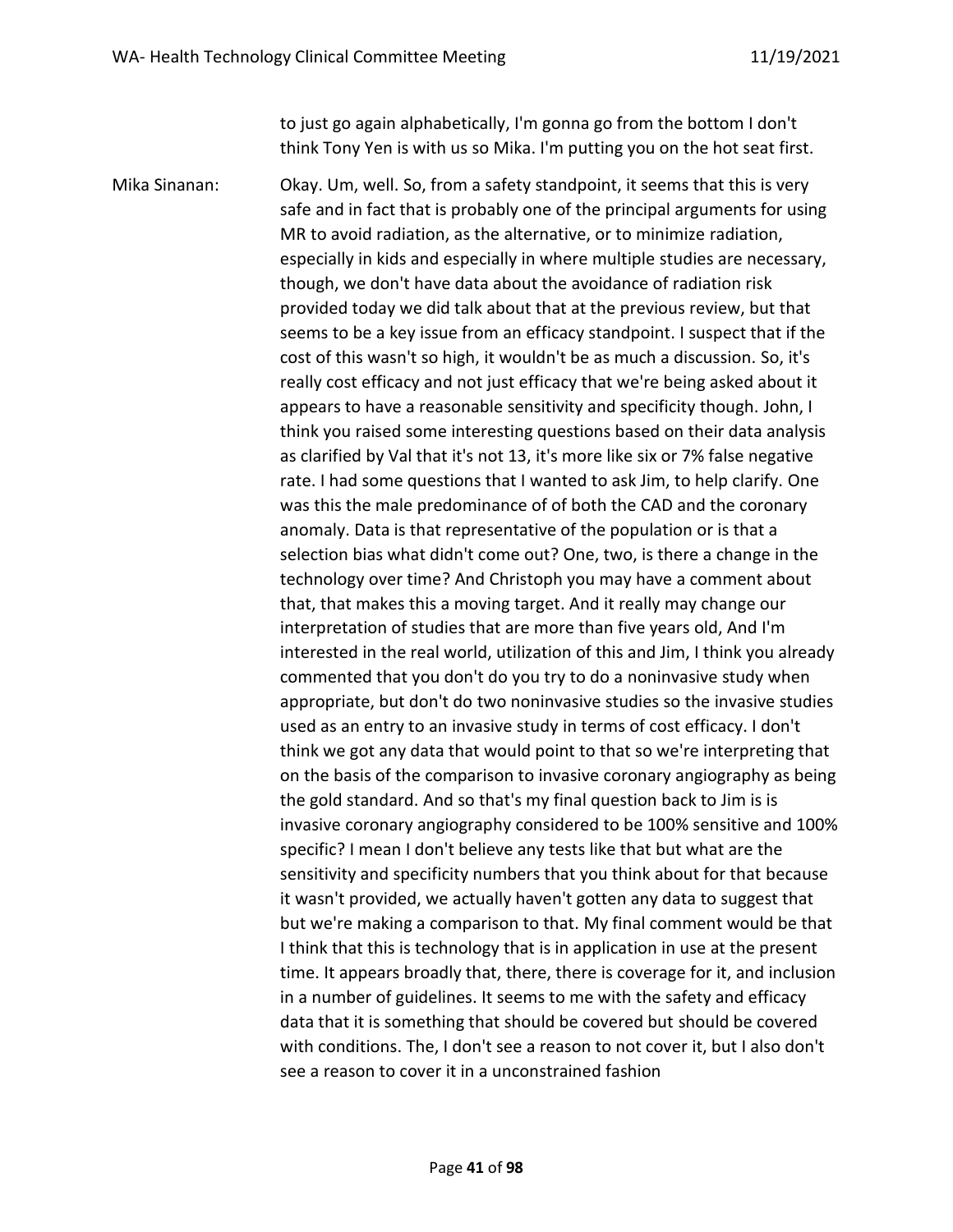## Sheila Rege: And Mika, can you agree or disagree with putting it into two buckets, like the agency director coronary artery disease, and it coronary vessels?

- Mika Sinanan: Thank you, and you did ask that. So, it seems to me the data and supportive of coronary artery disease for stable disease. The study population and the questions is poor, and it needs to be more constrained in that population for specific reasons. The data in congenital cases is better though from many non-randomized studies, and the safety concern of multiple studies over time, especially in pediatric populations. Probably adds an extra dimension of value. So, it ought to be more liberally supported in congenital disease and less so in a coronary artery disease, in my opinion.
- Sheila Rege: So, we'll answer those questions that Dr Sinanan had. But from an evidence standpoint and so I think, who's on the hot seat Jim for answering it I hope you wrote it down, otherwise we can have a fit into that.
- Jim Kirkpatrick: I can try to remember, the first thing I do think there's definitely a bias and all the studies to male predominant bias, I can't see how, especially with such small studies that reflects the population, I actually don't know whether males have more congenital anomalies, or the coronary arteries and it probably depends on which congenital anomalies that we're talking about. But as far as the coronary artery disease, you know the traditional thought is that males have that but now we know that that females do in fact develop this and it may developed at a later age but there's. It's probably just a bias of the studies. What was the next question?

Mika Sinanan: Change in technology over time.

Jim Kirkpatrick: Yeah, absolutely. So, you know, traditionally, and I've probably behind on this but traditionally the thought was the cardiac MRA can actually see the proximal vessels well but cannot see the distal vessels. And so, the idea of being able to exclude proximal obstructive disease is, you can say well that works, you know pretty well, but you know if you really want to diagnose coronary artery disease, then you would not do that because you can't see past the proximal vessels, you don't know what's going on in the distal vessels that probably has changed. I'm just not up enough to know to what extent we can see the distal vessels now with a better scanners. I do think that impacts a little bit on this issue of whether we're because I don't think there are any studies on diagnosing coronary artery disease period, as opposed to diagnosing obstructive coronary disease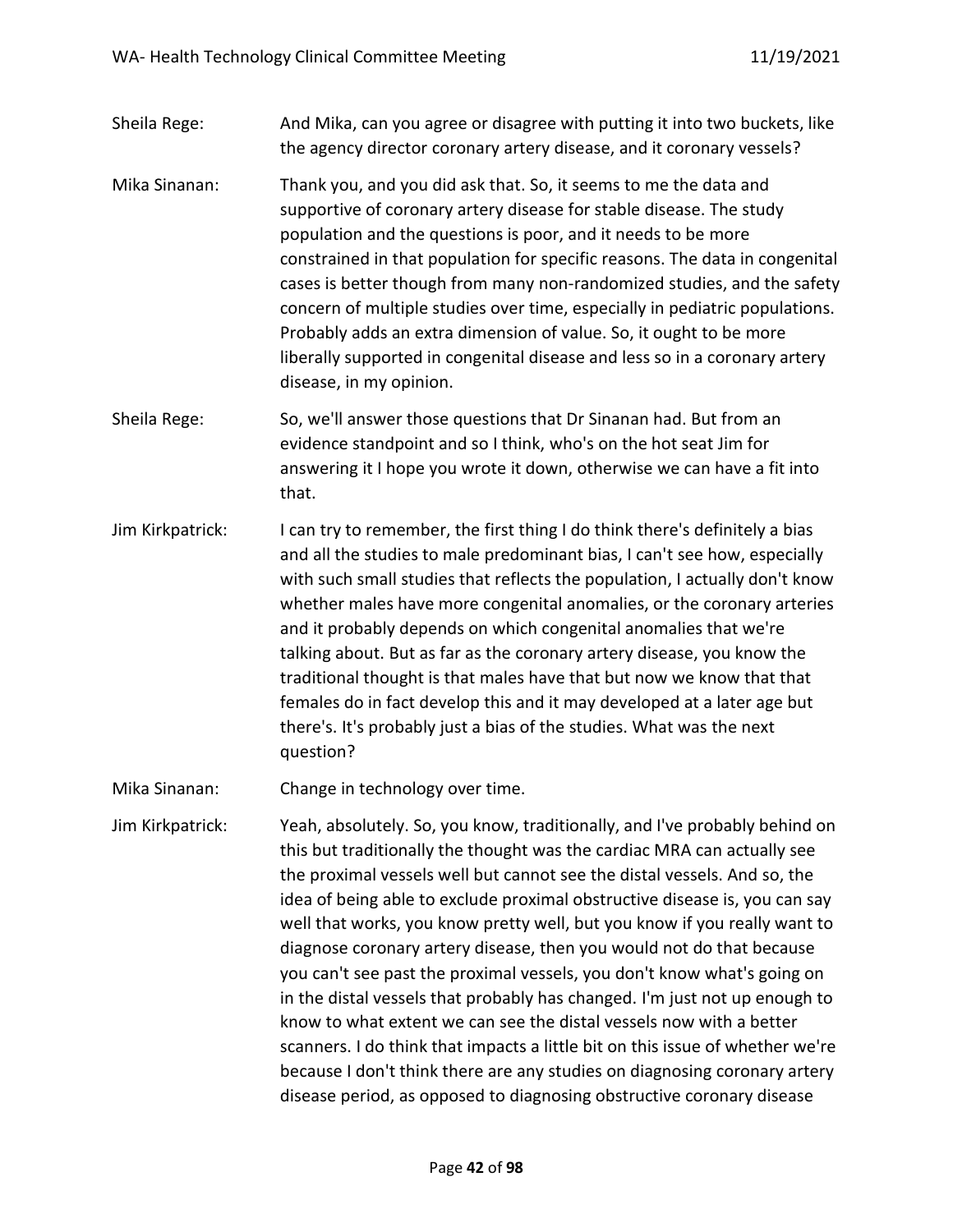which are kind of two different things, and we did see that in the last time we discuss these issues in the SCOT heart trial. Why was there advantages of doing coronary CT? Well, part of it was because he could diagnose any coronary disease and that got people put on Stanton's and had secondary prevention. In, and that probably led to to some improvements, there's a lot of complexities as we discussed last time but but that is a bit of a different question, I think, then, then we're even addressing today, but might impact on the changes in technology and its ability to diagnosis destructive disease versus diagnosing any disease.

- Mika Sinanan: So next question, thank you, that was helpful. Real world use, what are your indications or what do you think the indications out to be and should this be a study that is ordered by a primary care physician as opposed to a cardiologist?
- Jim Kirkpatrick: I've never actually ordered it for that indication because, as we discussed last time most of the standard techniques that we have for assessing it have similar test characteristics compared with invasive coronary angiography so those would be the stress testing and the coronary CTS. I and I don't know why, there seems to be an interest or at least anecdotal interest in people ordering this more often. My guess would be that someone wants a test akin to the coronary CT, IE and anatomic test, but doesn't want the radiation or it needed contrast, and that that would be that the justification for why one would would want this. But I like I said I haven't ordered it it's, it can be done at our institution certainly is not ubiquitous. It's not something that has as much penetration as even just with the protocols and everything else, let alone the MRI scanners, as coronary CT or any of the stress modality so we talked about last time.
- Mika Sinanan: And just as a brief follow up question maybe Christoph can come in about this, I presume that an MRI machine can do this, it's not a specialized them are like a gated MR or something? Are these specialized machines or are they, an MR that you would use for other purposes?
- Christoph Lee: You know, I think they use different coils. So, there are different settings that MR itself is indifferent. It's a standard MR unit but you do have to do some type of heart rate control, and you have certain specific coils use for cardiac imaging. That's my understanding.
- Mika Sinanan: Thank you. And then my final question to Jim was about the sensitivity and specificity of invasive coronary angiography.
- Jim Kirkpatrick: That's a really great question because we've kind of not questioned it for a long time and I to be honest the studies that would have established it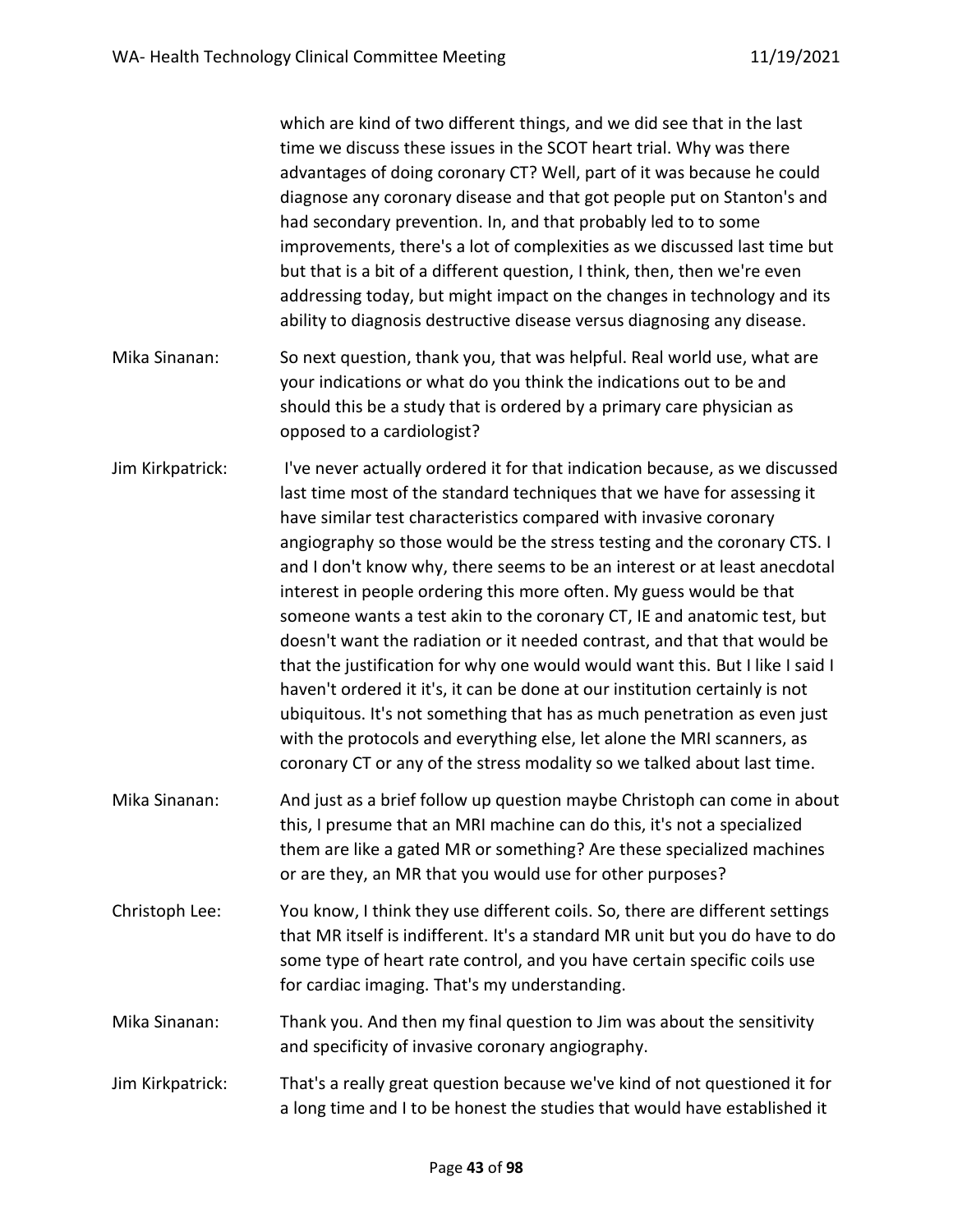versus, you know pathologic correlations I'm not really up on that and they were done a really long time ago with really old technology. So, it's just been one of those things that it's gotten it's gotten that reputation as being the gold standard for obstructive disease, and it's not entirely well justified I think in the modern era to look at it that, as we've already said it's not as good as some other techniques and actually looking at the vessel wall and determining whether there's coronary disease to begin with, and it also is probably not a very good surrogate for looking at anomalous coronary diseases because it is possible to miss those as as was brought out in the evidence.

Mika Sinanan: So, Janna that's another potential comparative study that may be worthwhile. Thank you, those are all my questions.

Sheila Rege: Thank you. And remember, as we're going around the table kind of talking about it. We're just getting prepared in case we have any questions in my mind on safety efficacy and clinical utility in terms of when we do a straw poll of unproven last equivalent more in and some more and all that kind of exercise, and I'm hearing that the comparator would be ICA or CCTA a Laurie if you wouldn't mind going next. Thank you.

Laurie Mischley: Yeah, so I largely agree with Mika sentiments I think that I appreciate that each imaging modality offer something a little bit unique and my goal is really not to handicap the provider. I want to make sure that the diagnostic diagnosing position has the tools available to them to do what needs to be done. I certainly like the idea of preserving the option to avoid radiation and contrast if ionizing contrast If desired, especially if you're getting an equivalent amount of information. And I haven't actually seen compelling data that it is excessively more costly. So, I'm kind of saying the quality of the data, obtain is fairly equivalent. And I'm anticipating that I will write that there's not enough information to make a determination about cost differences for congenital abnormalities. I'm supportive of making sure that this is covered for coronary artery disease, and, you know, obviously I've just said my piece about preserving options, and I think that was it, and efficacy, I think there's not enough data actually to say what happens downstream but in terms of sensitivity and specificity. I see no question to. I see no reason to question that it has something to offer the clinician and the patient.

Sheila Rege: Right. And, and just like you're saying Laurie we're handicap because our charge is to kind of evaluate the, the evidence and the evidence kind of is a little limited and then you know we've heard from the presenters,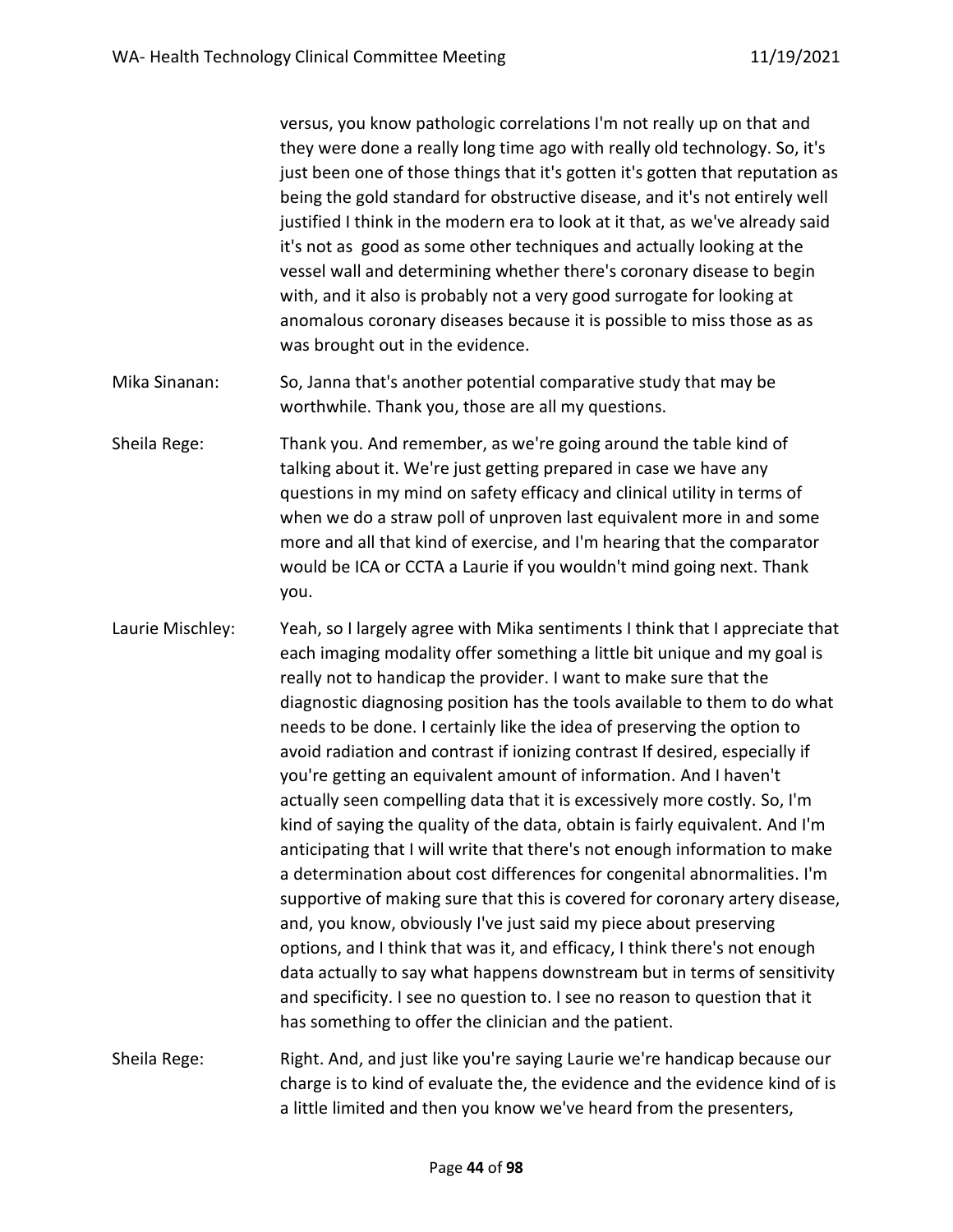about the fact that it is being used at least for the congenital heart issues, but but I really kind of any questions on the evidence and how comfortable we are. I'm going to go to Christoph next unless Laurie, you have any more comments.

Laurie Mischley: Now, the only other thing that I'll add is I just really appreciate me can you bringing up the assumption that the angiography is gold standard, and what we're missing, and it is really difficult for me to make a judgment about comparison something to a gold standard when we don't have data on the gold standard, as much as we'd like and so the assumptions on which we build our decisions. I appreciate you calling them into question, and I think we all need to keep that in mind.

Christoph Lee: Right. So, from my perspective, just taking the cardiac anomalies. I think MRA is very safe. It shows effectiveness. The costs are uncertain. There's not much evidence on cost effectiveness, but I think it's the standard of care for congenital anomalies, heart disease, that includes coronary vessel anomalies. And I don't think it matters, it matters if it's kids or adults, because this is these are lifelong conditions. These individuals are going to get scanned throughout their lives. So just the cumulative ionizing radiation from CTs would be a problem or angiography would be a problem. So, I'd rather they have the option to get cardiac MRAs throughout their lifetime. So, I wouldn't put an age limit on that. For suspected CAD I think the evidence isn't quite there. We know that it's probably safe but the effectiveness and cost data are just not there to go one way or another for me right now. One question I did have for Jim, Sarge questions. what, what situations, would a patient be referred for cardiac MRA versus CTA? Is it, are there certain situations where you'd be like hey, this, let's shuttle this person towards an MRI and CTA for looking at vessels?

Jim Kirkpatrick: Yeah, I think it all revolves around the concerns of radiation and contrast. I had a nice contrast and and being able to avoid those things usually for diagnosis not something you need to see over time the way you do with, with many of the congenital lesions but I would I would think from the structural standpoint that said from the coronary artery standpoint. Again, I don't know, I've never ordered one, but I would guess it's because you want some kind of ability to look at, at least the proximal vessels and you don't want the radiation in the nice contrast.

Sheila Rege: I should have gone alphabetically before Laurie I'm sorry. I actually agree with Christophe. I wouldn't wouldn't say anything else, just in clinical practice, MRIs, I just generally more expensive we we didn't see any data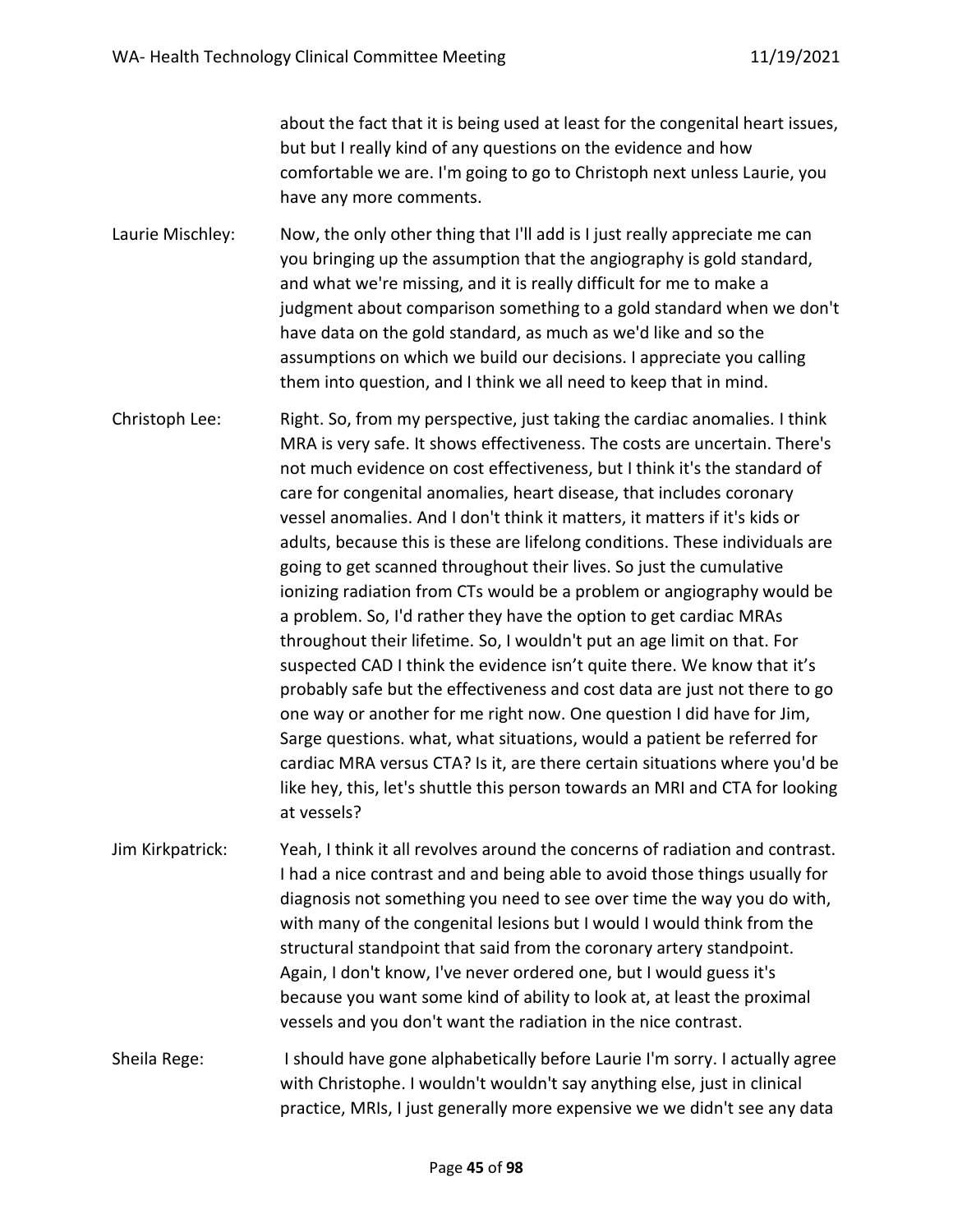on that and and get containing contrast, you know could cause the, what is it the kidney issue the systemic fibrosis that's not reversible. So, there is some safety issues in cardiac MRI but like the rest of the people I think the evidence is is limited, but is the clinical practice seems to show that clinicians really believe that it's very helpful with any kind of coronary vessel anomaly evaluation. And I did not have any questions and I, I'm seeing that everybody seems to agree of putting it just in two buckets, rather than going through all five. Next, Jim, would you care to comment? I know we've been asking you, so we've heard some of your comments but if you would care to comment mostly on questions on the evidence, when we start talking about safety and efficacy or providing value in both those buckets.

Jim Kirkpatrick: I have the same questions that everybody does about sort of how cost is, and efficacy would actually intersect in this and I think what Mika said makes a lot of sense and everybody else's said to the idea that perhaps perform preserving the option to use it, if there are concerns about contrast to radiation or for some reason there's not some other test is not necessarily going to help or potentially in conjunction with something else so sometimes we do get young, young people in and we don't know whether it's obstructive coronary disease or whether it's anomalous coronary so I can conceive of a situation in which that might be, you know, sort of a more optimal test, or as part of an assessment of profusion and somebody who may have micro vascular disease, but it seems like that would under the parlance that I'm learning about might be a, you know, with conditions kind of situation as opposed to sort of an automatic. And then it certainly makes sense to avoid the contrast and the radiation when you're just looking at suspected anomalous coronaries and more of the structural issues.

Sheila Rege: Thank you. Oh, Chris, would you like to go next?

Chris Hearne: Sure. So, um, I agree with lumping it into two different categories coronary artery disease and vessel abnormalities, I think, with regard to vessel abnormalities and congenital disease and in that category of things like everyone else I agree that it seems like a good technology. I think, you know, even though we don't have a lot of data on costs, it's safe to assume that the MRI would be more expensive than CT. But nonetheless, I think, you know, especially when we're talking about people with possible congenital heart disease. This is a population that's a pretty high risk for antigenic injuries, just because of their, the length of their exposure to different interventions and, and often from a young age so if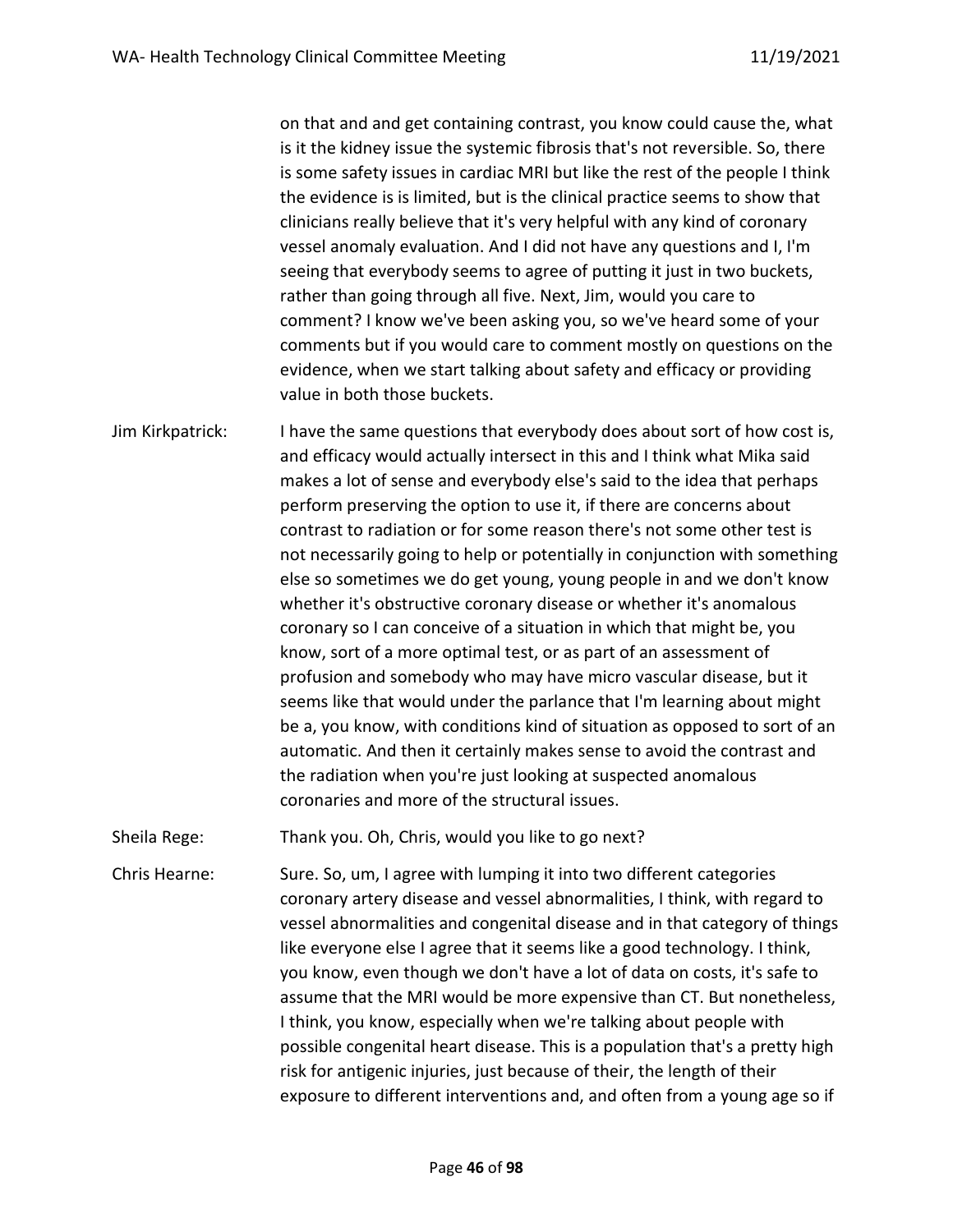there's a technology available that can minimize that by avoiding radiation, I think that's something really worth considering using. If it's going to give us the equivalent clinical data or, or similar clinical data and it seems like that's the case. I'm interested if we with regard to the coronary artery disease I'm what I'm interested in, to see if we can tease out conditions for which this would be appropriate like Jim was kind of alluding to whether we can find certain populations were using MR for suspected CAD would be appropriate and, and whether we can kind of carve that out, or not.

- Sheila Rege: Was that a question, Chris, or
- Chris Hearne: No just a thought.

Shelia Rege: Thank you. Janna, would you like to share?

Janna Friedly: So, I have the benefit of going after after everyone else so I'll keep it brief because I don't think I have much to add differently or anything to add differently. I agree with the two buckets and with suspected anomalies. I agree with everybody's comments about safety and potentially avoiding radiation and advocacy and, you know, lack of data about cost, but seems seems reasonable with a coronary artery disease. You know I wish, I wish that we had the right studies to be able to better compare, you know, to help us to make decisions about when you might use one versus the other. I don't think we have that data to be able to really guide us I can appreciate that there would be circumstances in which it would be helpful, compared to the other options but, but I don't know that we have the right data to really clearly, clearly articulate that are tease that out but. So those are my, my meantime and with the cost I don't, I don't think we have, we have enough data. So, those are those are my thoughts.

Sheila Rege: That's a good thought, same, Clint

Clint Daniels: Clint Daniels. So, I mean, similar to Janna I pretty much agree with what's been said so far I agree with the two buckets. As far as effectiveness, I think it's pretty clear that this is standard practice from our public feedback for sorry for vessel anomalies. And for. I had another question actually for that one on Jim, one of our speakers brought up cardiomyopathy and myocarditis, and I was curious if how clear we need to be whether or not those are part of the scope of our decision? And then for as far as CAD, you know, the same in agreement with everyone and cost and lack of data and things like that. And I thought it was telling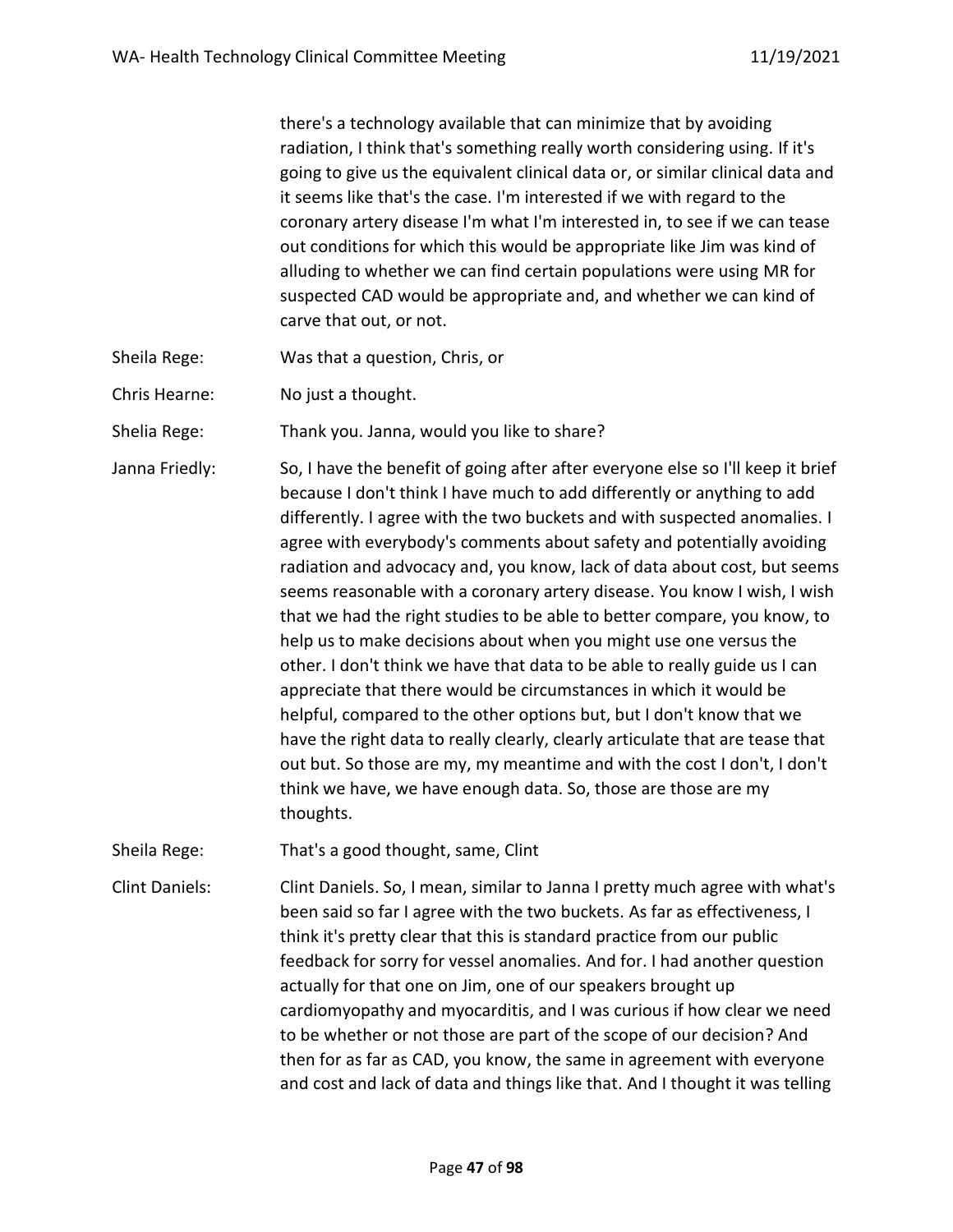that the the current clinical practice guidelines don't recommend, it's routine use for CAD.

- Jim Kirkpatrick: That's my understanding is that myocarditis and other structural cardiac imaging is not part of the scope, and I'd be happy to be corrected if that's not right but I think that they were sort of mentioning some broader areas of cardiac MRI than what we're focused on.
- Sheila Rege: I'll let that Beth, Megan or Val speak on that, if there were any studies that were included. But I do not believe that was in one of the key questions.
- Beth Shaw: I don't think it was but again phone they have a more clinical informed perspective.

Clint Daniels: Thank you. Yeah, I just I just wanted to make sure we are out of scope so that we don't.

- Judy Zerzan-Thul: It is out of scope of this. And, yeah, it's best left alone, and I think there are rare instances when it's helpful in those would continue to be covered.
- Clint Daniels: Thanks. Yeah, I just wanted to make sure we didn't unintentionally limit the doctors for those are the providers.

Shelia Rege: John, you have the last word on going around the table.

John Bramhall: Thank you. So, I agree with the two buckets I think coronary artery disease seems to be a separate thing they should be considered separately from the evidence that supports it for structural abnormalities. I was impressed actually just on that last cleanse your last comment I was impressed I was impressed in general with the exhortations and discussion points from the physicians from Seattle Children's that we had earlier on in the day so separate from the objective data. I thought that they presented a very convincing and a very full some request that they still have access to MRA, as a modality. And in their description of their work and their environments, it struck me that, one of the big elements is in planning for major surgery probably with very small children, maybe neonates, and it would seem to me that the cost, the cost of the study is probably become completely irrelevant. If it's as part of a planning for, you know, new cardiac surgery and an infant that's that's my speculation. And so, it cost is really hard thing to to get out one thing we have a lot of information that will help us objectively decide whether it's cost effective in all circumstances which is some, but it strikes me that if it's if it's being used for surgical planning for, you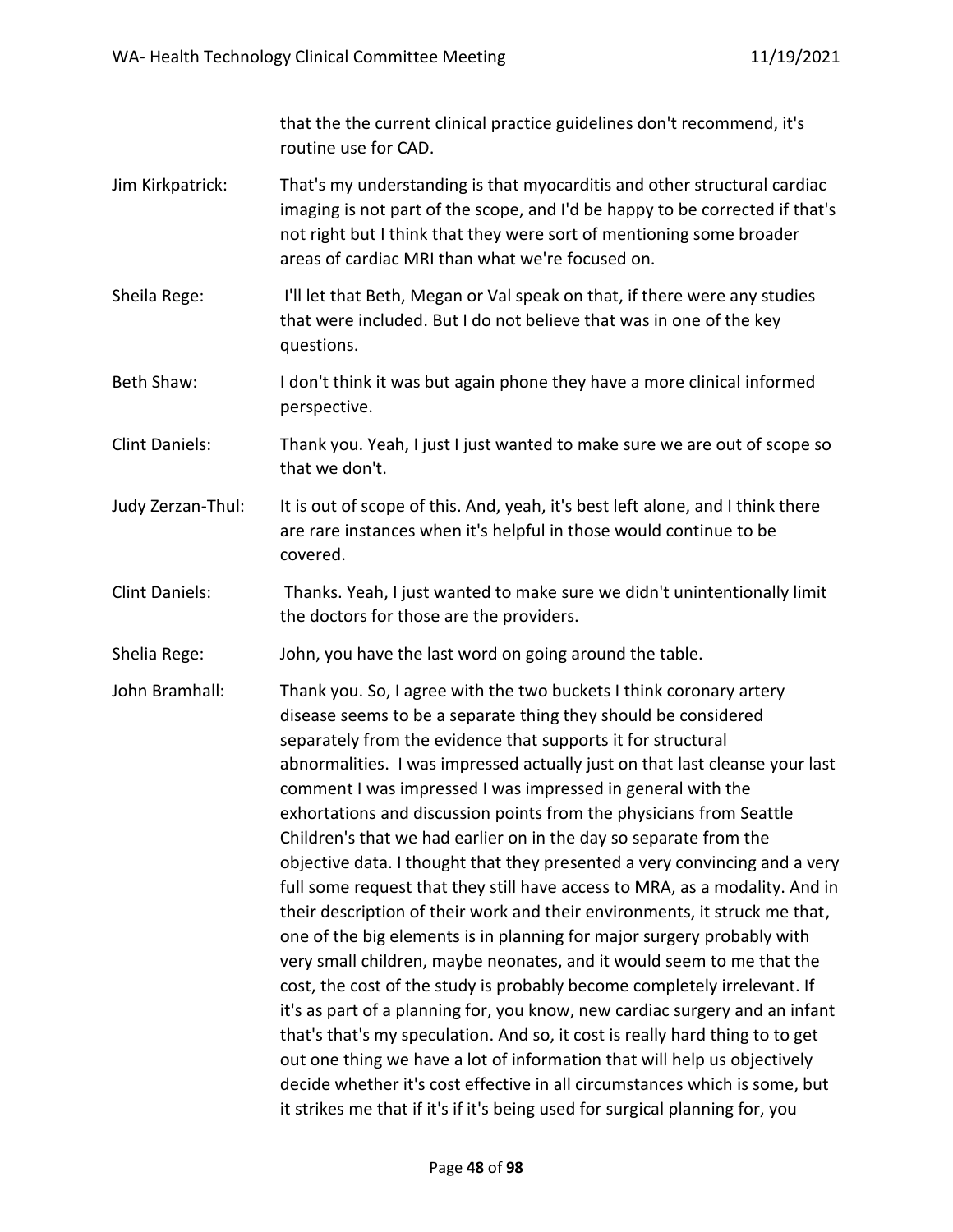know, major cardiac thoracic surgery that the cost is irrelevant in comparison with what's coming down the line. The issue Clint that you raise with inflammation. Yeah, I thought that was very interesting and if it's out of scope then I'll shut up, but it does seem that the policy issues that relate to vaccinations strategies, what have you that have come across transom over the last 18 months that probably aren't represented in studies. And so I agree, Clint, I would not want, and also with Jim I would not want anything that we do today to restrict the ability of a physician who's looking at that kind of environment to have a restriction in their ability to tease that out. So that's just a sort of editorial comment from me, and also yes, the comments that have been made before about repetitive scanning repetitive investigations that are required for lifelong can have some patients who've got cardiac abnormalities that are recognized early in life. So, I just make a comment about the safety so objectively, we saw information that suggested the MRA is safe. And I agree, I don't agree, I accept the data. I'll comment though the, you know, in my field of clinical activities in anesthesia we consider the MR sweet to be a hostile environment that's a technical term that we use, it's not pejorative. It's a very hostile environment and part of the hostilities not we're not talking personal hostilities here. We're talking requirement for specialized monitors, because of the magnetic fields that are involved so what happens is that when patients go for MRI, no logical reason why most people conscious lie that unmedicated and get the images done but there's a subsection of people claustrophobic mental health issues, pain, can't lie flat, all those things and when you get to the children's area. There's an interesting dichotomy. I think really small children neonates and young babies can be swaddled, and probably just sort of basically strapped in. I don't mean to be trivial, but you know they can be restrained adequately to get the imaging that's needed but the you know the toggle that through middle age children may well need medication. May they may well need general anesthesia in some circumstances, and so there is a risk associated with general anesthesia and the cost associated with general anesthesia, that's being done in a specialized environment. Having said that, you know, the work that I think Children's has a very well-developed system for providing appropriate sedation ageappropriate sedation for noninvasive studies in like MRI and again objectively the safety profile is there, but it's not without a lot of efforts to make it so safe. I think that's all I have to say I again I was always impressed with the, with the clinical utility that certain practitioners, Jim included associate with MRA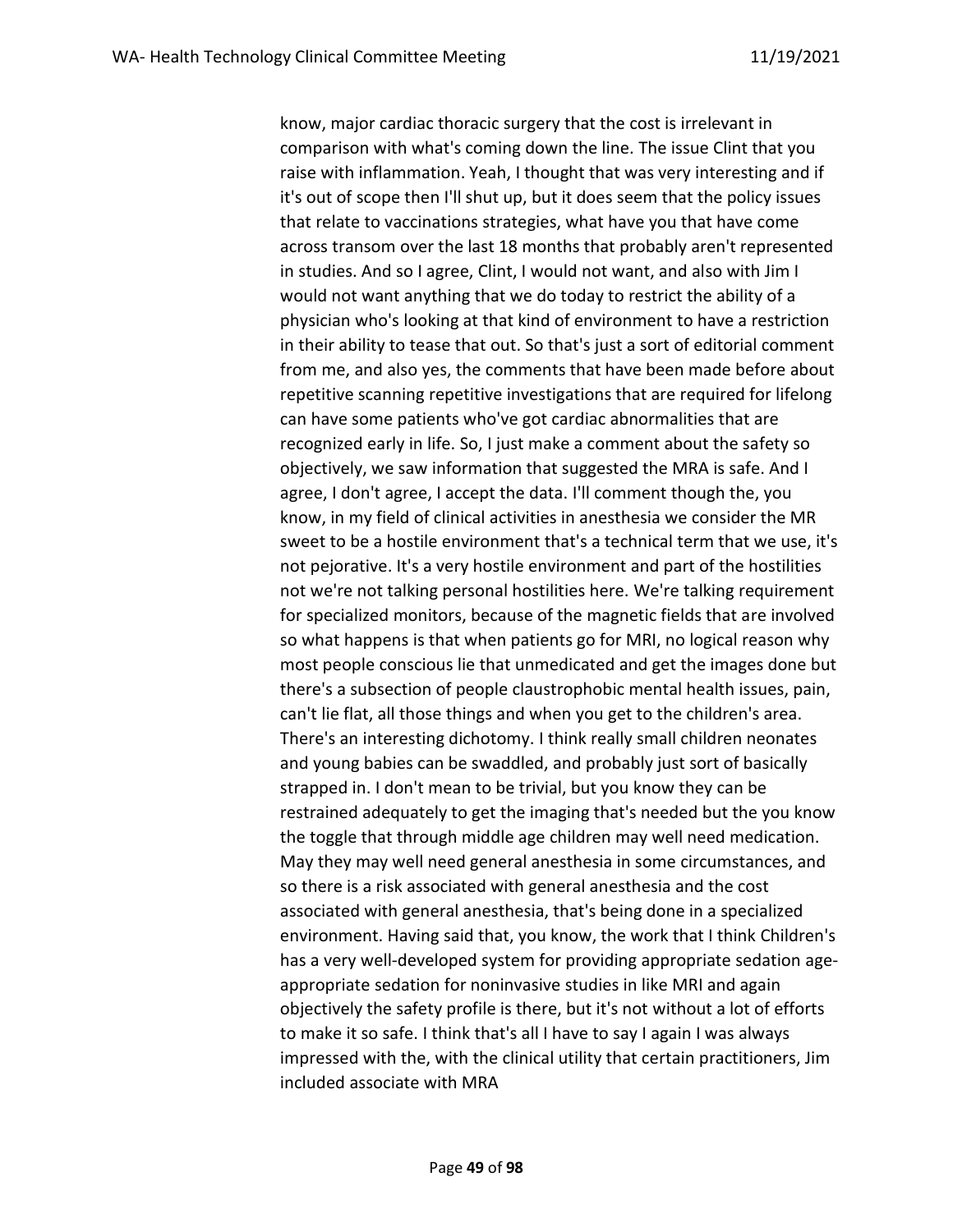- Sheila Rege: Thank you. This is to be more consensus on what I call suspected coronary vessel anomalies. Then, then on the other bucket so before a break if if everybody can hold on, and I would love to see if Melanie can project what kind of what we would have done in person with a straw poll. So, safety of CMRA with ICA or CCTA in terms of whether we think it's. And I would bucket, I wouldn't do adults and children separately just just adults or children unproven less equivalent more and some more and all and let's define that unproven easy less safe, then I guess and ICA or CCTA equivalent more in some more all. Is that pretty clear and I don't know Melanie can project, something for us, and how we would vote for them? This is easier and an in-person meeting.
- Melanie Golob: Yeah, happy to do that either. Word or create a quick poll whichever you would prefer. Let us create a quick poll, if we're actually is. We. Yeah, maybe a quick poll would be the easiest, or we can just, we can just do a raise hand or Josh what's easier we've done this before on a topic, I think there's going to be consensus on this, so I wanted to do this before the break.
- Josh Morse: She'll are you voting on the strategy for how to ask the questions. Right, so on safety. I think you can have a voice vote. Okay, just see if you have, you know, general consensus I don't think you need to do. These are all informal votes, until we get to the cover do not cover, frankly.
- Shelia Rege: So let us. We're just going to do a raise the hand, its zoom in terms of safety of CMRA, with the comparative, ICA or CCTA. How many things in terms of safety, it is unproven, and this would be like we would be holding up placard unproven. And I'm going to try and figure out, everybody's, so I can see if anybody's giving you enough time lot last chance to vote unproven. Next on safe to be less. So less safe, than ICA or CCTA next would be asked safe. As I see it was CCTA next would be more safe, in some. Then ICA or CCTA Melanie Are you counting Josh you're counting at six seven. All right everybody that voted lower your hand and do not reward it's not Chicago, and then more in all in terms of safety of CMRA, compared to ICA or CCTA. John is that your old hand or your new hand? You didn't vote last time. This is what you're wanting, more and all. Everybody's gotta vote.
- Josh Morse: I think that's seven more and one more and all that is all that's the right number today.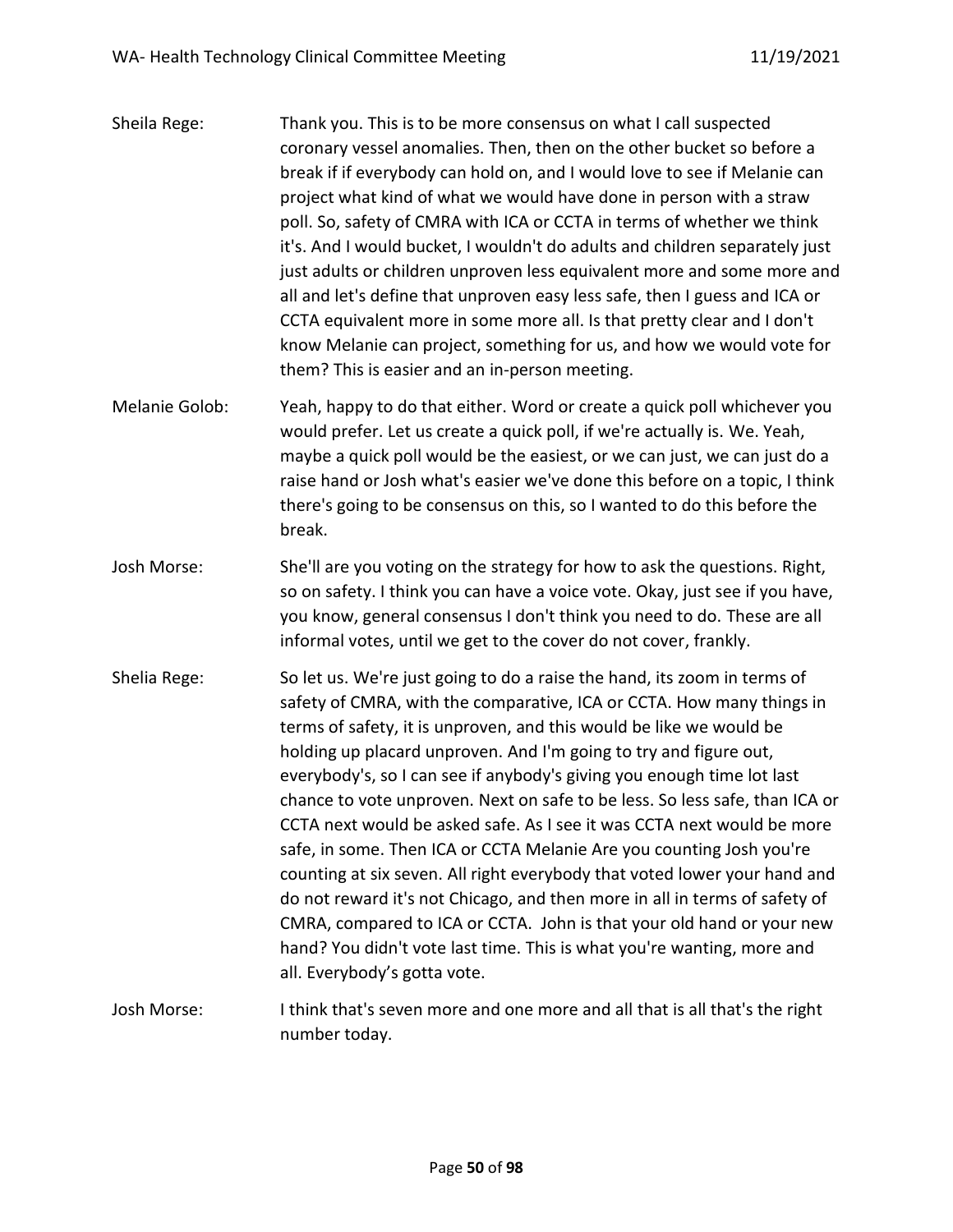- Sheila Rege **Okay, so we everybody voted, does anybody abstain a 111 us to spend** more time on safety, and this is only a suspected coronary vessels anomalies.
- Josh Morse: So, I think Melanie does have a Melanie Do you have a sheet able you're able to?
- Melanie Golob: Yeah, let me share for this
- Josh Morse: For this vote. I thought you were perhaps voting on something else. Dr Rege just a struggle. This is no.
- Mika Sinanan: Let me consider that one while we're pulling that up. I just had a quick comment back to Judy and in the agency, you know we've had this numerous people have commented about our lack of data around cost. And then looking at the data that the agency provided, it would be helpful first of all to include the facility fee and the pro fees which they should have, though I don't think they were included in the data was presented, and also to to include the data for the same categories for the comparators. Because that's the cost effectiveness. Part of the cost effectiveness equation that we're being asked to make. It's not something we can dress today but just as a future point it would be helpful if we knew what for example invasive party coronary angiography cost for facility pro fee, etc. And the same thing with CCTA. Thanks.
- Judy Zerzan-Thul: Yes, we've actually been chatting about that, and I agree, I think we've been limited in our data before, but our data shop is is fully formed and I think it's helpful and I think before taking a break, maybe we can look it up on the fee schedule and, and let you know but. Yeah.

Mika Sinanan: Great, thank you.

- Sheila Rege: So, um, any other questions otherwise we'll just. This is just a straw poll on the, the efficacy the kind of the sensitivity specificity again on coronary suspected coronary vessel anomalies, compared to ICA or CCTA and, and this is based on the evidence. Is it, and I'm going to pull the adults and children together. Is it, how many say it's unproven. Raise your hands. How many say, and that's compared to ICA or CCTA how many say it is less sensitive or specific in terms of efficacy, compared to ICA and or CCTA. Josh Melanie, you let us know once you've counted the votes and we will ask us to layer, Laura hands them.
- Melanie Golob: Okay, looks like three, you can go ahead and lower hands.
- Sheila Rege: How many things, equivalent to ICA or CCTA.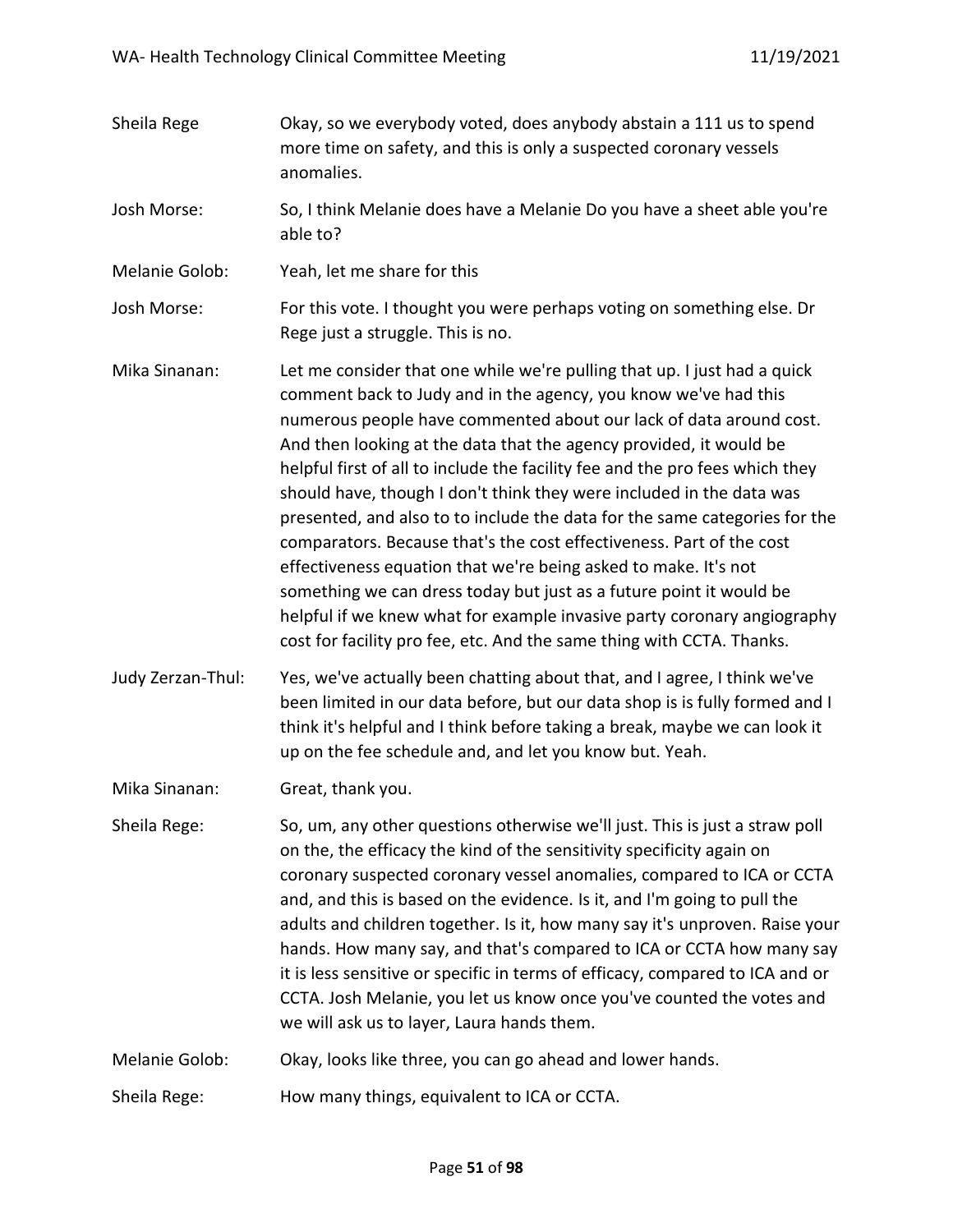| Melanie Golob:   | That also looks like three, go ahead and lower hands.                                                                                                                                                                                                                                                                                                                                                                                                                                                                                                                                      |
|------------------|--------------------------------------------------------------------------------------------------------------------------------------------------------------------------------------------------------------------------------------------------------------------------------------------------------------------------------------------------------------------------------------------------------------------------------------------------------------------------------------------------------------------------------------------------------------------------------------------|
| Shelia Rege:     | How many look how many thing that intimate sensitivity specificity.<br>CMRA is more sensitive a specific compared to ICA or CCTA more in<br>some,                                                                                                                                                                                                                                                                                                                                                                                                                                          |
| Melanie Golob:   | Like to, and that should be everyone,                                                                                                                                                                                                                                                                                                                                                                                                                                                                                                                                                      |
| Shelia Rege:     | and more in all would have known that would you summarize kind of<br>where our thoughts were on that.                                                                                                                                                                                                                                                                                                                                                                                                                                                                                      |
| Melanie Golob:   | Yeah, and you should be able to see on the screen, it looks like it was<br>three voted for less. Three voted for equivalent and to voted for more in<br>some specifically looking at advocacy and sensitivity specificity.                                                                                                                                                                                                                                                                                                                                                                 |
| Shelia Rege:     | Any discussion on on this? Raise your hand. What can I do.                                                                                                                                                                                                                                                                                                                                                                                                                                                                                                                                 |
| Janna Friedly:   | Yeah, I can I just clarify. So my understanding of the literature is that in<br>calculating the set specificity insensitivity you're comparing it to ICA, at<br>least the studies that we have and so the anything less than one by<br>definition would be less sensitive or specific than ICA, but we don't have<br>data, comparing CCTA to see MRA for specificity specificity insensitivity<br>that I could see a direct comparison. Unless I'm missing something so that<br>that was where my, my thinking was even though the sensitivity and<br>specificity were quite good overall. |
| Laurie Mischley: | And this is Laurie, I'd like to change my morn some to equivalent.                                                                                                                                                                                                                                                                                                                                                                                                                                                                                                                         |
| Melanie Golob:   | Okay. And that's for the sensitivity specificity.                                                                                                                                                                                                                                                                                                                                                                                                                                                                                                                                          |
| Laurie Mischley: | Correct.                                                                                                                                                                                                                                                                                                                                                                                                                                                                                                                                                                                   |
| Melanie Golob:   | Okay.                                                                                                                                                                                                                                                                                                                                                                                                                                                                                                                                                                                      |
| Sheila Rege:     | Any other discussion? Going on to clinical utility. And this is again, just a<br>suspected coronary vessel anomalies. How many think that CMRA, as<br>compared to ICA was CCT is unproven? Please raise your hand.                                                                                                                                                                                                                                                                                                                                                                         |
| Melanie Golob:   | Ok, I see two go ahead and lower your hands.                                                                                                                                                                                                                                                                                                                                                                                                                                                                                                                                               |
| Shelia Rege:     | How many think, it is less has less clinical utility, then ICA or CCTA?                                                                                                                                                                                                                                                                                                                                                                                                                                                                                                                    |
| Melanie Golob:   | Ok, I see two go ahead and lower hands                                                                                                                                                                                                                                                                                                                                                                                                                                                                                                                                                     |
| Sheila Rege:     | Are the hands being lowered on my screen? They're still up yeah there<br>SO.                                                                                                                                                                                                                                                                                                                                                                                                                                                                                                               |
| Melanie Golob:   | Are those the same votes from the unproven?                                                                                                                                                                                                                                                                                                                                                                                                                                                                                                                                                |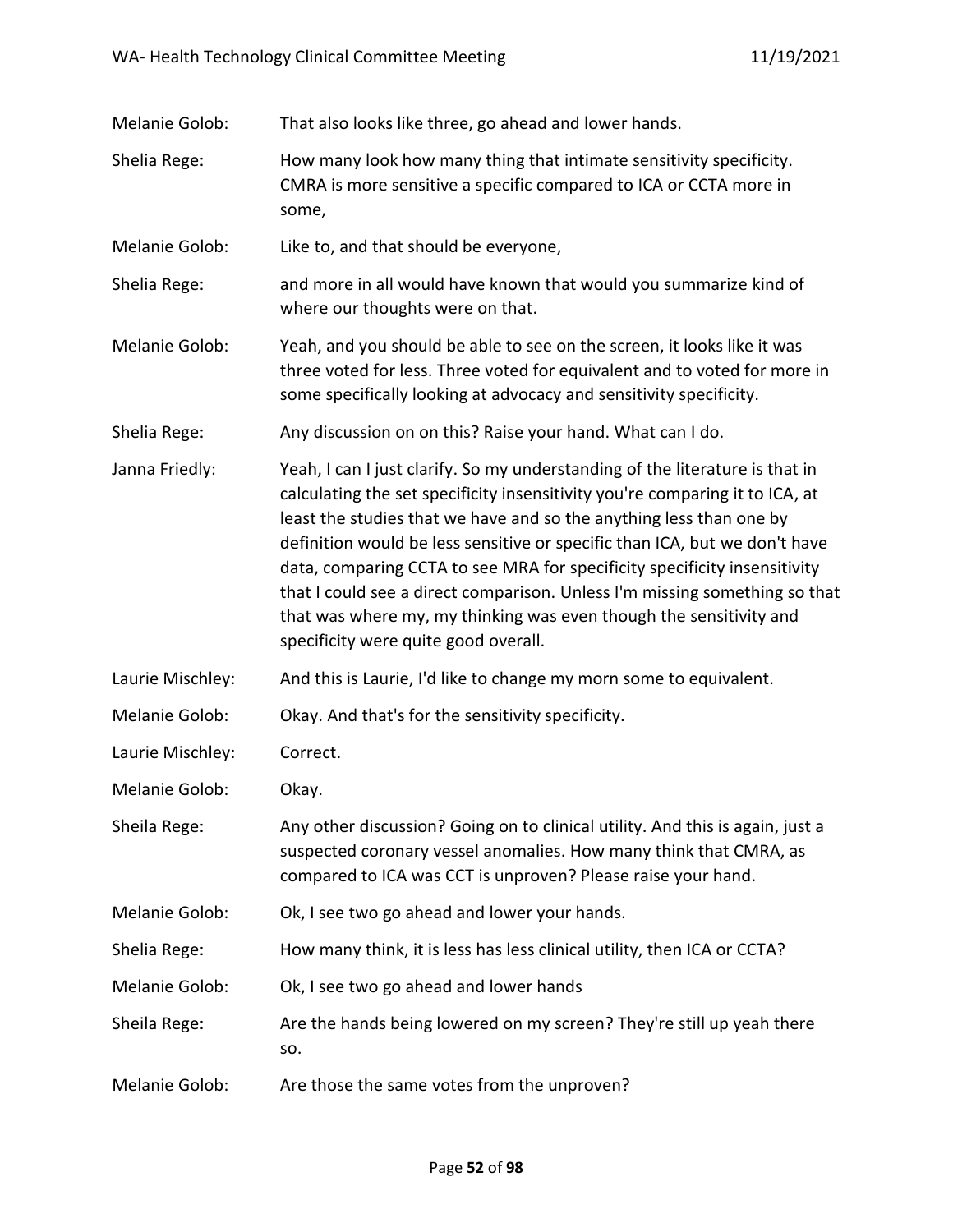| Shelia Rege:     | Yeah, I think so let's start over. I think they're saying no to an unproven,<br>less clinical utility. Then ICA, equivalent clinical utility to ICA. And in my<br>mind I'm using ICA I guess I'm not using CCTA but but no good reason.<br>More in some for clinical utility.                                                                                                                                                                                  |
|------------------|----------------------------------------------------------------------------------------------------------------------------------------------------------------------------------------------------------------------------------------------------------------------------------------------------------------------------------------------------------------------------------------------------------------------------------------------------------------|
| Melanie Golob:   | Okay, looks like seven.                                                                                                                                                                                                                                                                                                                                                                                                                                        |
| Shelia Rege:     | Laura.                                                                                                                                                                                                                                                                                                                                                                                                                                                         |
| Melanie Golob:   | Okay, I think we only have eight people. Did someone vote twice? Dr.<br>Rege could we do the more some again just I am curious if someone<br>voted twice because we only have eight of 11 HTC members here today.                                                                                                                                                                                                                                              |
| Shelia Rege:     | More in some, if you will, raise your hand again.                                                                                                                                                                                                                                                                                                                                                                                                              |
| Melanie Golob:   | Okay six, thank you.                                                                                                                                                                                                                                                                                                                                                                                                                                           |
| Sheila Rege:     | And we will look at cost in terms of CMRA. We don't have any data on<br>this is there is there will have the committee to even vote on this, given<br>that we have no data, it's just a gut feeling.                                                                                                                                                                                                                                                           |
| Laurie Mischley: | May as well vote unproven.                                                                                                                                                                                                                                                                                                                                                                                                                                     |
| Sheila Rege:     | Okay. Let's vote on cost. How many hands for unproven?                                                                                                                                                                                                                                                                                                                                                                                                         |
| Melanie Golob:   | Okay, looks like we have seven.                                                                                                                                                                                                                                                                                                                                                                                                                                |
| Sheila Rege:     | Just a straw poll raise of hands. Is anybody implying to say not cover and<br>then I'm going to go to break on on suspected coronary vessel anomalies<br>that bucket is anybody inclined to say not cover is is any anybody here,<br>implying to say cover and when we come back we'll project the agency<br>medical directors and kind of try and figure out a language with anybody<br>up wanting to say covered in all suspected coronary vessel anomalies. |
| Melanie Golob:   | Looks like seven, eight.                                                                                                                                                                                                                                                                                                                                                                                                                                       |
| Sheila Rege:     | So, sounds like, that's where we're leaning this was the easier one. I think<br>when we come back. I'm, I'm debating actually whether to go through<br>that grid first, or just go for a gut feeling of not covered and and we can.<br>When we come back, and maybe just a five-minute break. That's okay.<br>Does anybody need more than a five-minute break? So, we can maybe<br>get done earlier.                                                           |
| Mika Sinanan:    | Sheila, Mika I you know I think the value of the vote, is it highlights<br>exactly where the evidence is one way or the other. And, as opposed to<br>just assuming if we go straight to the vote, so low, it adds a little bit of<br>time, there's value in doing that vote as part of the process, because that                                                                                                                                               |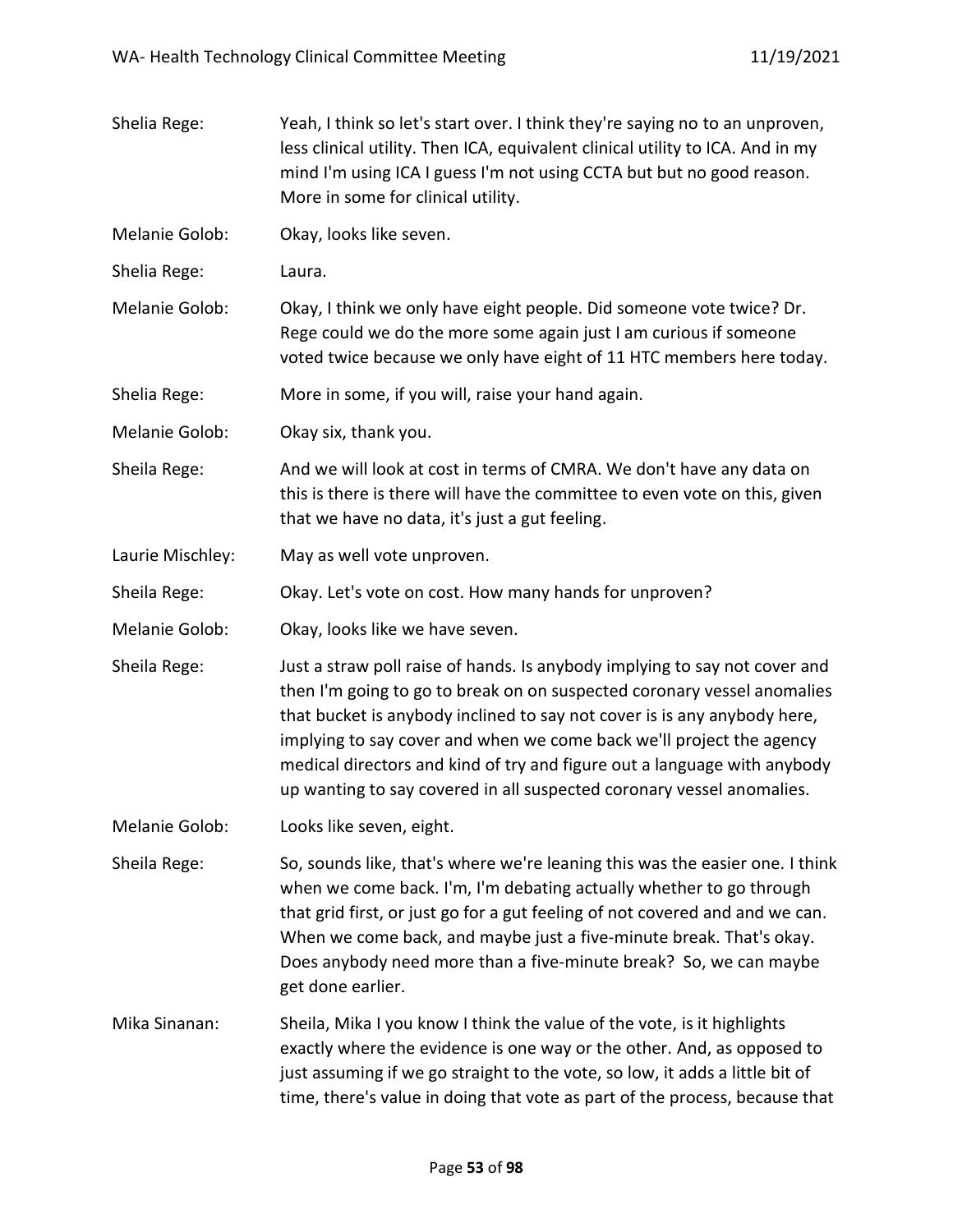way we can specify where we feel that data is most strongest and weakest and

- Sheila Rege: And the other question is, if, if the next one will be corner we are suspected. We've got besides symptomatic coronary artery disease, whether we we love children and adults together or just make it adults with obesity, but we don't have evidence on that. I'm implying the data we had was an adult so I'm inclined to keep that adults but. Does anybody have because we're going to try and Melanie based on our comments is going to try and create a similar poll.
- Laurie Mischley: This is Laurie I'm not inclined to differentiate between children and adults when we're concerned about congenital anomalies know knocking general, this is the next one quarter again.
- Mika Sinanan: But I think that that was outside the scope of the questions, so the data analysis didn't even include children. So we don't have the data to answer that question and children. I think
- Sheila Rege: I would agree so I think when we recreate this poll of everybody's agreeable, we will just make it for adults with coronary artery disease, and and then the next question for Melanie has guidance during the break when she's working. Do we want to say a suspected coronary artery disease suspected symptomatic coronary artery disease, given what Jim has talked about?
- Mika Sinanan: Stable suspected coronary disease or coronary disease in a stable patient. Something like that. It's not acute.
- Judy Zerzan-Thul: Right. So, I and my community, I, I think that, and we talked about this the last time to that asymptomatic people are excluded because they shouldn't get any tests at all. And so, this is really symptomatic people with suspected coronary disease.
- Sheila Rege: And not not acute. And that's something we'll have to craft a final but that's that's that's how I think of these patients.
- Judy Zerzan-Thul: Studies evaluation, again, similar to not putting someone in an MRI if you think they have an acute dissection. You also wouldn't put someone in a MRI, if you think they're having an active, MI, you just take them to the Cath lab, and that's the right thing to do.
- Shelia Rege: Right. So symptomatic patients with suspicion of coronary artery disease. Just that what I'm hearing. Don't be shy Janna.
- Janna Friedly: Yeah, I think that sounds, that sounds right.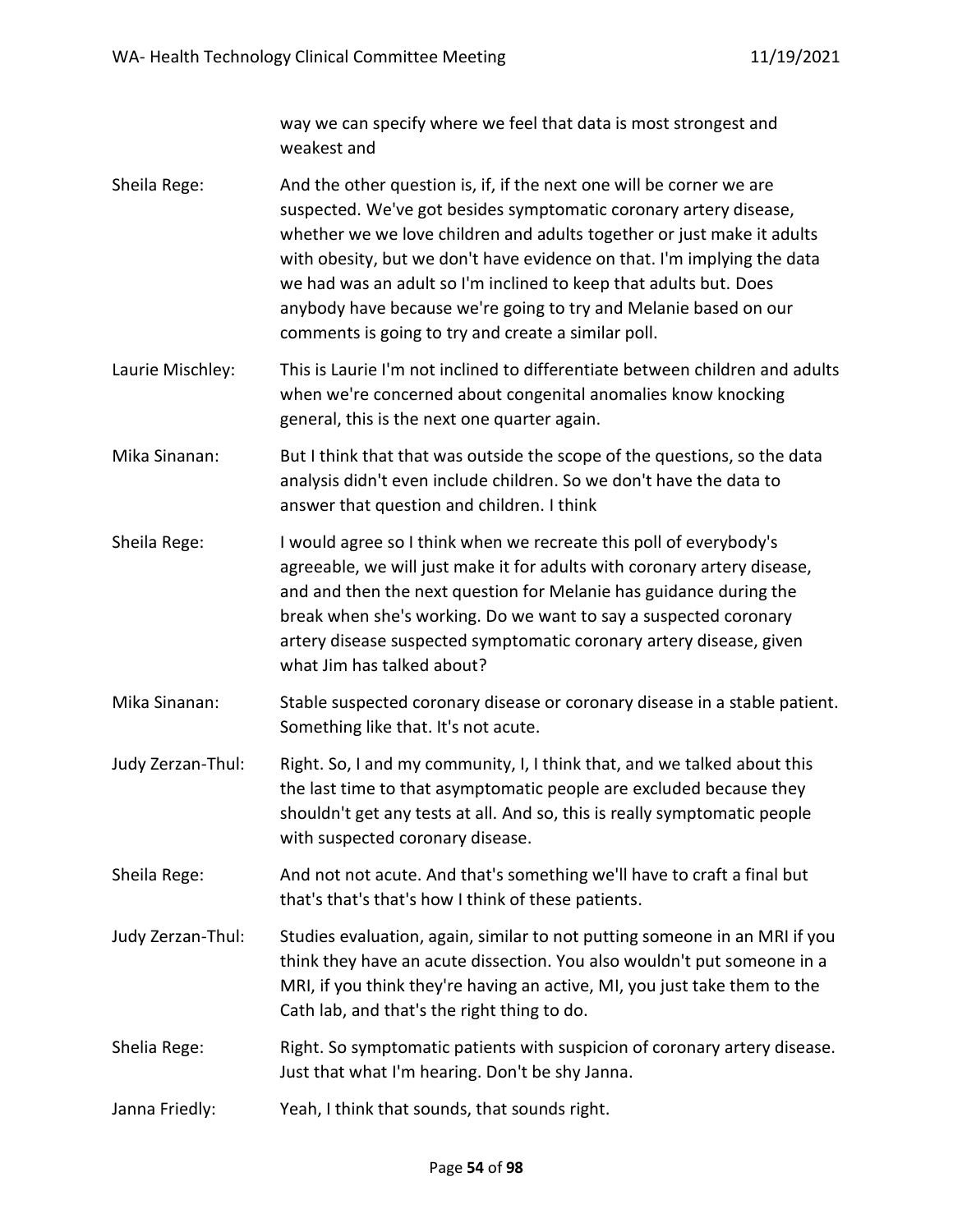| Sheila Rege:   | Okay. And, and we will just do adults. And so, in the five-minute break.<br>Come back in five minutes It is 1113. I don't know I don't want to go to<br>1120 so we will come back at 1118.                                                                                                                                                                                                                                                                                                                                                             |
|----------------|--------------------------------------------------------------------------------------------------------------------------------------------------------------------------------------------------------------------------------------------------------------------------------------------------------------------------------------------------------------------------------------------------------------------------------------------------------------------------------------------------------------------------------------------------------|
| Josh Morse:    | Just for 30 seconds, can we just look at the top of this document. Dr.<br>Rege, just for documentation purposes? I just want to make sure that<br>we're capturing this right so the population you just voted on Oh, where<br>are the results.                                                                                                                                                                                                                                                                                                         |
| Melanie Golob: | Oh, sorry there below.                                                                                                                                                                                                                                                                                                                                                                                                                                                                                                                                 |
| Josh Morse:    | Sorry, this so this, you just voted on this column here that we've got<br>labeled as population one, and this was really, I guess, category one, and<br>this was you voted on congenital anomalies. Is that right?                                                                                                                                                                                                                                                                                                                                     |
| Sheila Rege:   | Correct suspected, suspected coronary vessels anomalies because we<br>talked about the fact that they already can stuff was not looked at you<br>could have a circle villas anomaly. So suspected coronary, I don't know<br>Jim help us out but suspected coronary vessel be in artery or vein                                                                                                                                                                                                                                                         |
| Josh Morse:    | Right and that included adults and children then in the next vote you're<br>going to address the question about CAD and adults. Is that right?                                                                                                                                                                                                                                                                                                                                                                                                         |
| Sheila Rege:   | Correct, so it's a suspected symptomatic patient with suspected coronary<br>artery disease, adults. Excellent. That's the polio career thing why we go<br>on break. And now it will be 1120 it yeah and                                                                                                                                                                                                                                                                                                                                                |
| Josh Morse:    | So this from the decision eight, this is documenting. Just for the record<br>this is documenting the first voting question. These are the evidence<br>boats and I just wanted to make sure because you've taken a straw poll<br>on your, your final decision but we're still in the straw polling phase, this<br>is not a final vote on coverage. Thank you for your time to think about<br>that. I just wanna make sure we get it, get it properly documented.                                                                                        |
| Sheila Rege:   | All right now that's very important. Okay, barring and no questions will<br>come back at 11:20. Welcome back. We will now go on to just doing,<br>again, a straw poll of safety efficacy and weather provides value for<br>symptomatic patients adults with coronary artery disease, and Melanie I<br>think if you could project, a poll that would be helpful. So, let's vote. This<br>is a CMRA. Is it the safety is it unproven compared to ICA or CCTA. Please<br>raise your hands if you think in terms of safety it's unproven. Melanie<br>good, |
| Melanie Golob: | I see one. You can go and learn your head. Thank you.                                                                                                                                                                                                                                                                                                                                                                                                                                                                                                  |
| Shelia Rege:   | Um, in terms of safety. Is it less safe then ICA or CCTA?                                                                                                                                                                                                                                                                                                                                                                                                                                                                                              |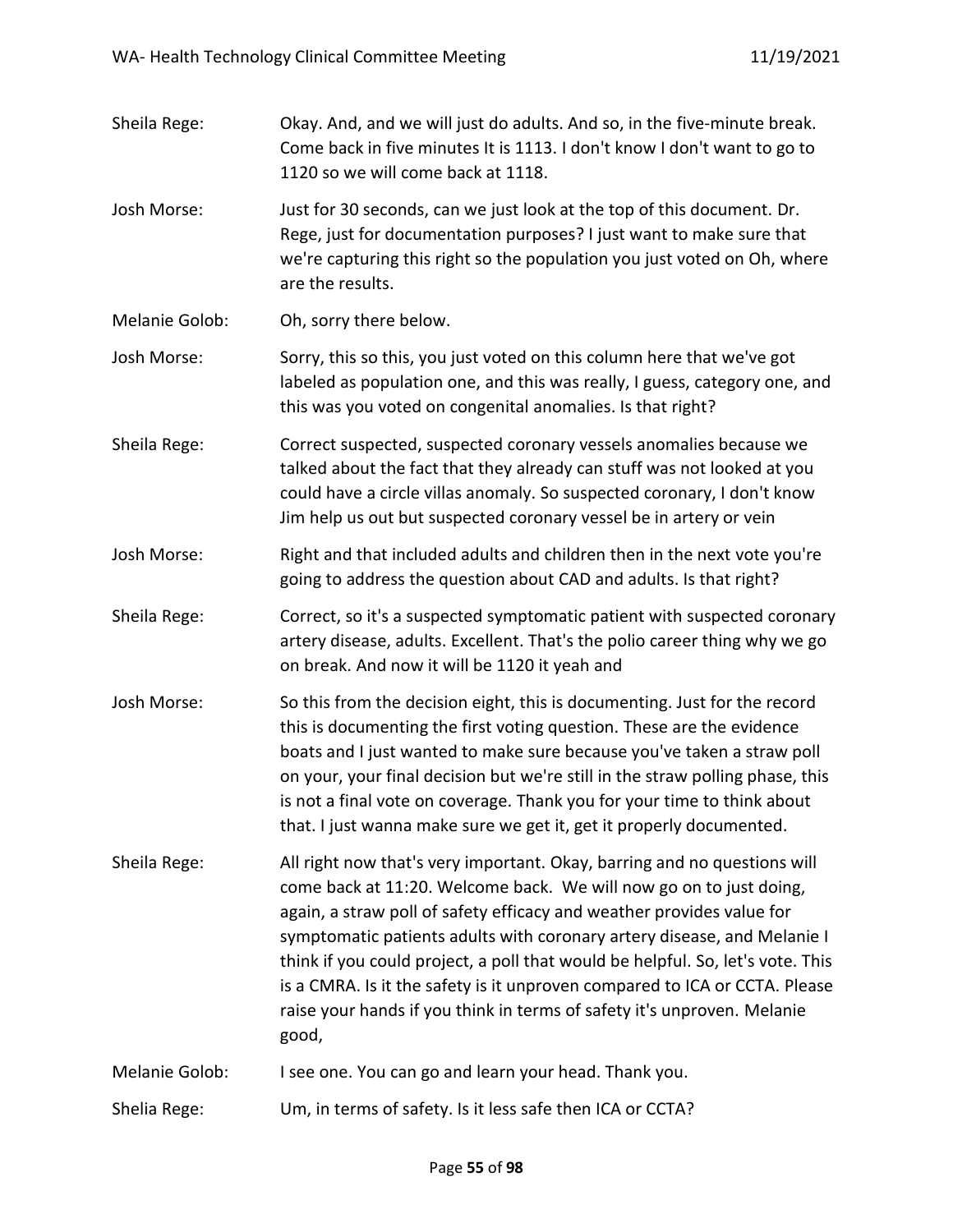| Melanie Golob: | Okay, ok I see one.                                                                                                                                                                                                                                                                                                                                      |
|----------------|----------------------------------------------------------------------------------------------------------------------------------------------------------------------------------------------------------------------------------------------------------------------------------------------------------------------------------------------------------|
| Shelia Rege:   | In terms of safety, is it a coronary artery disease is it equivalent to ICA or<br>CCTA.                                                                                                                                                                                                                                                                  |
| Melanie Golob: | Okay, there were none for that.                                                                                                                                                                                                                                                                                                                          |
| Shelia Rege:   | In terms of safety is CMRA more safe in some compared to ICA or CCTA                                                                                                                                                                                                                                                                                     |
| Melanie Golob: | And I see four for that. Five,                                                                                                                                                                                                                                                                                                                           |
| Sheila Rege:   | Is that everybody? And and then safety isn't more safe in all compared to<br>ICA, or CCTA. Because that you and john was that the last vote.                                                                                                                                                                                                             |
| Melanie Golob: | Okay so last vote.                                                                                                                                                                                                                                                                                                                                       |
| Sheila Rege:   | Okay, and John you're still up was, were you on the last vote, are you<br>voting more and all know?                                                                                                                                                                                                                                                      |
| John Bramhall: | I'm voting more in all again.                                                                                                                                                                                                                                                                                                                            |
| Sheila Rege:   | Okay. I voted less because of the, the true positives and negatives being<br>less than ICA and so I thought that was a issue in symptomatic patients,<br>and that we feel should have coronary artery disease, so that's why I<br>voted it less safe.                                                                                                    |
| John Bramhall: | And it's true I'm voting for an old simply because I just find it<br>intellectually difficult to think of a subpopulation of patients where you<br>know sticking a needle in an injecting contrast is going to be safer so<br>that's that's what that's my position. Define there.                                                                       |
| Sheila Rege:   | Well, I would still think they'd good yeah but and and I know all that<br>gating is really hard for patients but anyway. Anybody else took care to<br>comment on why they voted, if you're not part of the majority? Okay,<br>going on to efficacy I guess here sensitivity specificity. CMRA compared to<br>ICA or CCTA. How many think it is unproven? |
| Melanie Golob: | I see five                                                                                                                                                                                                                                                                                                                                               |
| Sheila Rege:   | Lower your hands. Anybody who voted. I'll wait till all hands are lowered.<br>Clint, did you have a question your hands still raised. Um, how many and<br>efficacy specificity think it's equivalent CMRA is equivalent to ICA or<br>CCTA.                                                                                                               |
| Melanie Golob: | Did you do less.                                                                                                                                                                                                                                                                                                                                         |
| Sheila Rege:   | Sorry, less compared to ICA or CTA, thank you for keeping me on my toes.                                                                                                                                                                                                                                                                                 |
|                |                                                                                                                                                                                                                                                                                                                                                          |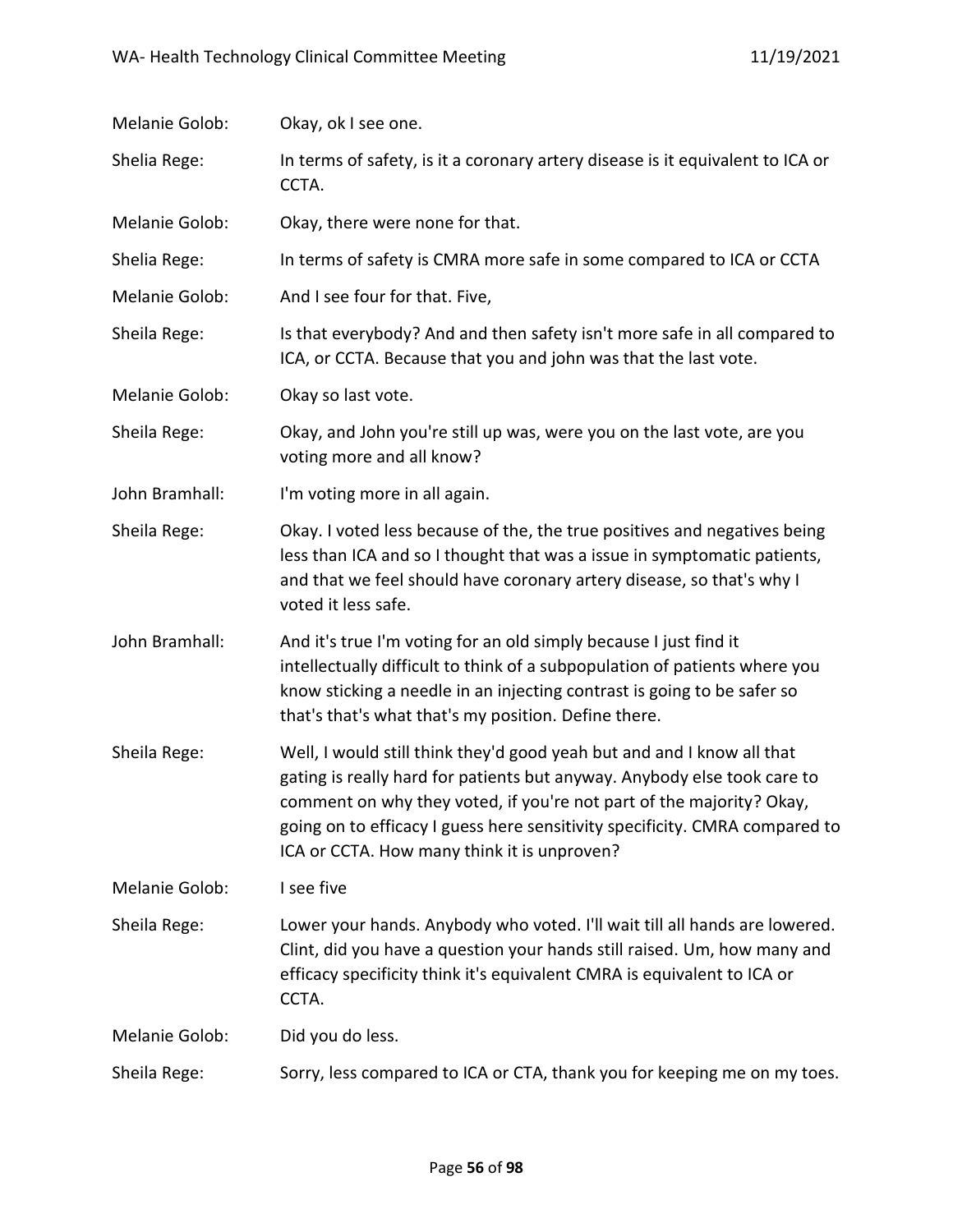| Melanie Golob:   | Okay, that's one. How many failed at in terms of efficacy CMRA is<br>equivalent to ICA or CCTA?                                                                                                                                                                                                                                                                                                                                                                     |
|------------------|---------------------------------------------------------------------------------------------------------------------------------------------------------------------------------------------------------------------------------------------------------------------------------------------------------------------------------------------------------------------------------------------------------------------------------------------------------------------|
| Melanie Golob:   | And that's one for that.                                                                                                                                                                                                                                                                                                                                                                                                                                            |
| Sheila Rege:     | And in terms of efficacy how many feel it is more in some say CMRA is<br>more efficacious compared ICA CCTA.                                                                                                                                                                                                                                                                                                                                                        |
| Melanie Golob:   | And that's one for that and that should be everyone.                                                                                                                                                                                                                                                                                                                                                                                                                |
| Sheila Rege:     | Anybody want to comment who wasn't in the majority on their thoughts?                                                                                                                                                                                                                                                                                                                                                                                               |
| Christoph Lee:   | My take is that MRA gives different information from ICA. And so, in ICA<br>have to inject in certain area to visualize, whereas MRI, you get a global<br>picture of all the vessels.                                                                                                                                                                                                                                                                               |
| Sheila Rege:     | Okay,                                                                                                                                                                                                                                                                                                                                                                                                                                                               |
| Mika Sinanan:    | Mika Sinanan, and so looking at those receiver operating curves. My take<br>on that is that if it was equivalent. There would be a match, it would be a<br>one to one, equivalency. And because they're, they're not a match. They<br>are less sensitive so that's why I said less sensitive.                                                                                                                                                                       |
| Sheila Rege:     | Moving on, and again, the population is adults symptomatic patients with<br>coronary artery disease or suspected coronary artery disease we're<br>looking at clinical utility, anybody who thinks CMRA is unproven, as in<br>terms of ICA or CCTA based on the evidence raise your hand now.                                                                                                                                                                        |
| Melanie Golob:   | Okay, and we're at seven, go ahead and lower your hands.                                                                                                                                                                                                                                                                                                                                                                                                            |
| Sheila Rege:     | Very good, thinks, it's less has less clinical utility cure having less clinical<br>utility compared to ICA to CCTA                                                                                                                                                                                                                                                                                                                                                 |
| Melanie Golob:   | Looks like one for that.                                                                                                                                                                                                                                                                                                                                                                                                                                            |
| Sheila Rege:     | And then, anybody thinks in terms of clinical utility it is equivalent to<br>CMRA as being equivalent to ICA or CCTA anybody thinks that in terms of<br>clinical utility it is more in some CMRA has more clinical utility and some<br>compared to ICA or CCTA. And then last is clinical utility more in all cases<br>the CMRA is more as more clinical utility for adult symptomatic patients<br>with suspected coronary artery disease. Think we had it correct. |
| Laurie Mischley: | Yeah, I think I didn't have my hand raised for unproven, but I meant to<br>just do you want to change. I didn't vote I should be; it should be eight<br>unproven I tried to raise my hand.                                                                                                                                                                                                                                                                          |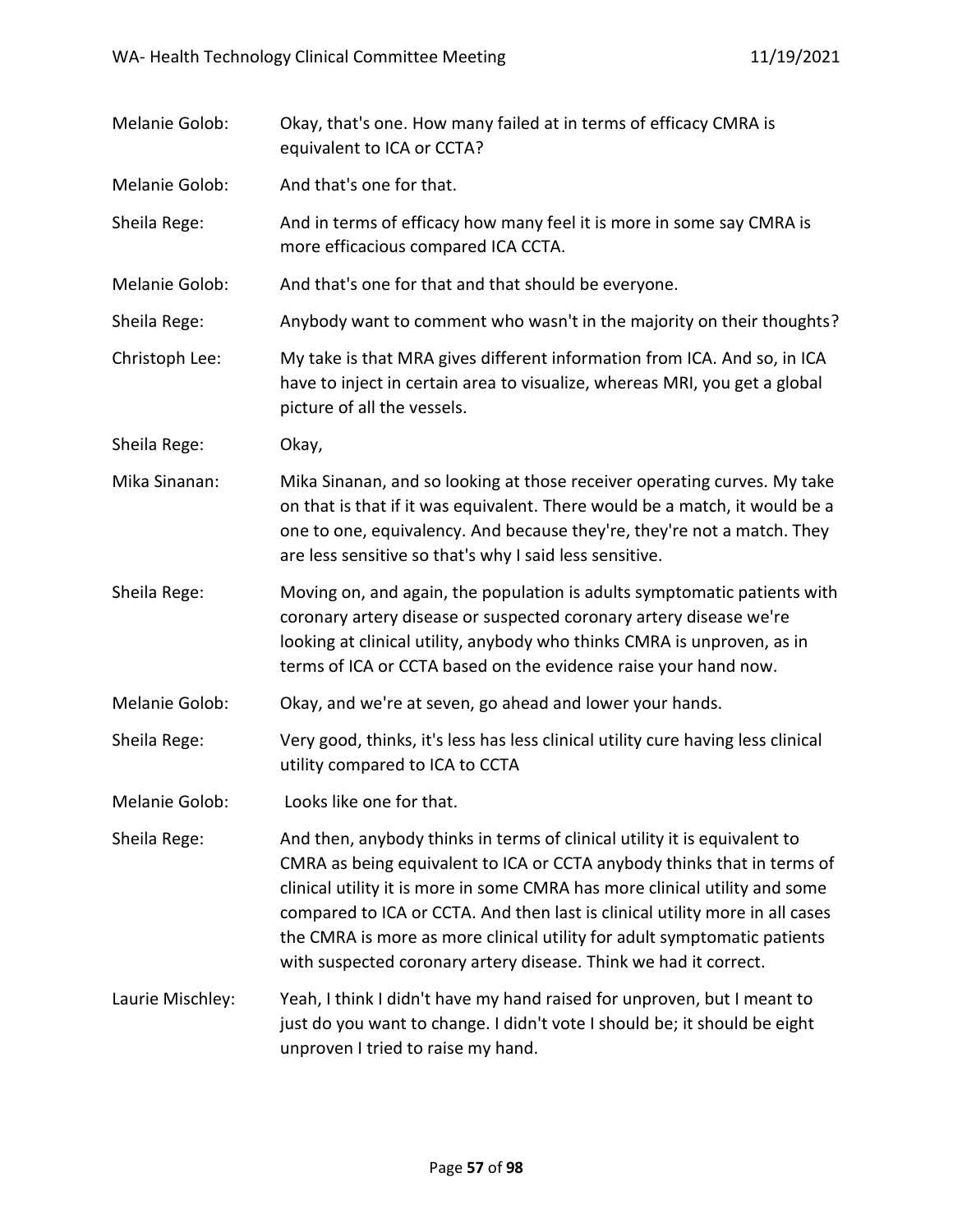- Melanie Golob: I think Dr. Bramhall was one that was up for less maybe, maybe that was just a remnant of unproven.
- John Bramhall: No, I had intended to put up for proven was my intention.

Melanie Golob: Okay. So, I'll mark eight for unproven. Thank you.

Shelia Rege: Um, in terms of cost and CMRA compared to ICA or CCTA is the cost unproven. And if all of us vote one over done with voting just let me know Melanie and we won't go through the others.

Melanie Golob: Hey, I see nine.

Judy Zerzan-Thul: I'm raising my hand, put your schedule on the upside, I have rough cost. If you want them, you may want to change your vote you may not want to keep your votes. you want me to do that now.

Sheila Rege: Yeah. Yes, please.

Judy Zerzan-Thul: So, CCTA is about \$290, and that includes the physician non facility fee and the professional fee. And the outpatient stuff. Same thing, and it does not include the exam itself because I think we shared that otherwise but sort of, I think he wanted a sense of what the other costs were for invasive coronary angiography, it is about \$2,300 in addition to the thing, and then for the MRI it's about a little over \$500 for physician fee and the facility, etc. Your questions about that. So, overall, the, the in the coronary angiogram is much more expensive, the MRI is still more expensive than the CT and. And again, these are Medicaid fee so they're lower than Medicare and lower than commercial.

- Mika Sinanan: So, Mika Sinanan. Thanks, Judy, just to be clear, do we add the cost on the previous graphic that you showed what, which was about 187 to two to \$300, non-facility fee to \$500 for the value just gave us for MRA. So it's actually about 700 to eight to \$900. Guess additive Thank you.
- John Bramhall: So today this is Johnny and can I just at the very beginning of the meeting we had, we had a reasonably high concern for the cost of the studies. So could you. Is this an appropriate time for you to flesh that out just a little? Is it is it that the cost effectiveness is question by the authority or is it the number of studies that are being done, what is it that makes the, the agency concerned about the cost?
- Judy Zerzan-Thul: And so, yeah, I know it's that there are a number of tests, including CT that are that are less expensive for diagnosing coronary artery disease, and less, you need to go to attack but, again, unless you're an unstable, angina situation or something else, you you probably wouldn't go to a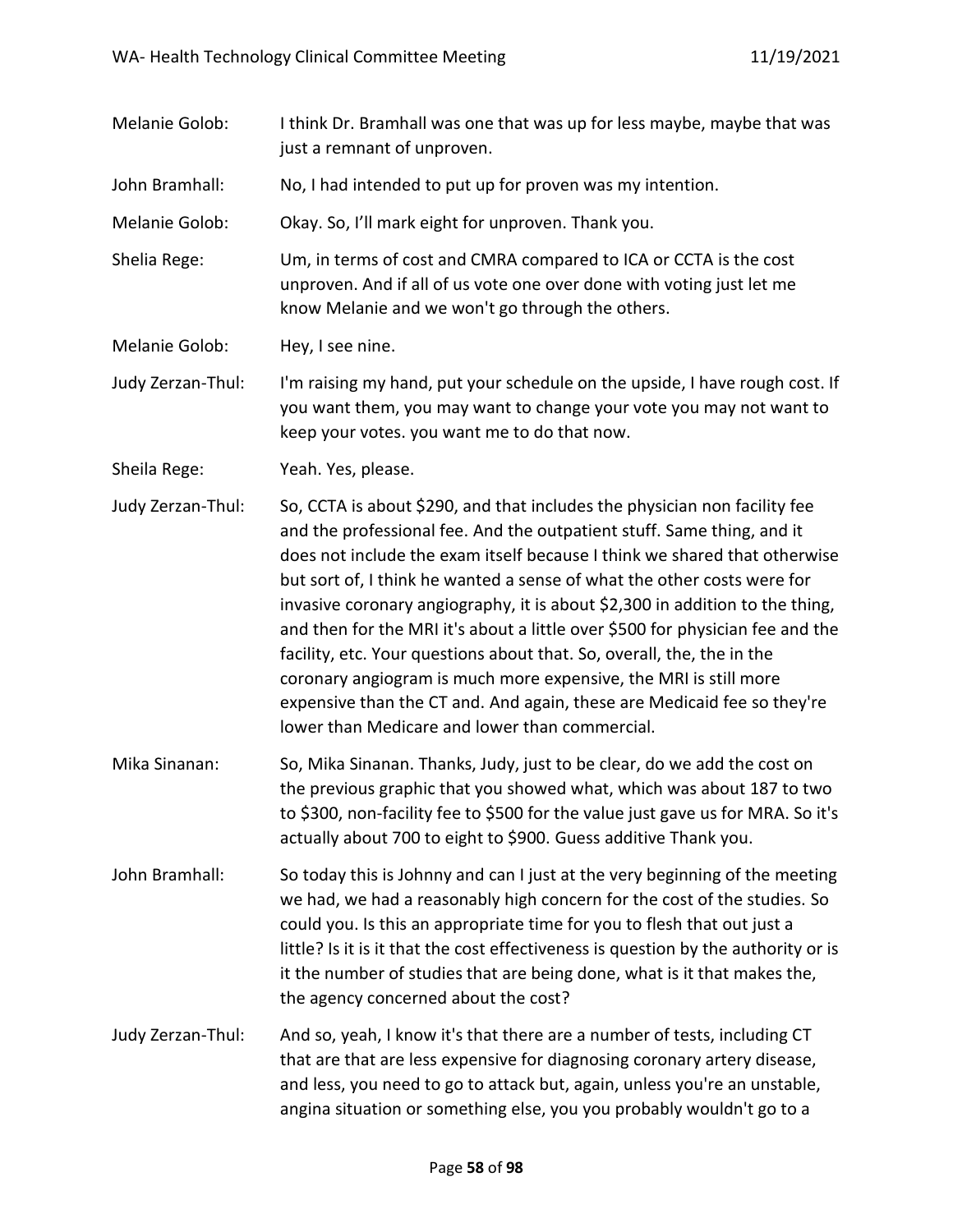cast for diagnosis. Anyway, in people with stable symptomatic disease, you do a treadmill or stress echo or nuclear medicine scan or CP or MRI. So those are all I think with the evidence of last time and this time, relatively similar to the angiography and so given that, MRI and angiography are the most expensive. And you wouldn't, I don't know, I'd hope that you wouldn't use angiography in a stable patient just to see what's going on you, you do something else first, and you do the angiography when you needed to do something whether that is surgery or you're doing an intervention or, or something like that but that's sort of the place for that.

John Bramhall: Okay. Thank you.

Sheila Rege: Any other questions? Does anybody want to change their vote on cost given that information on adult symptomatic patients with coronary artery disease? So, we're going to we're going to re-vote, it looks like I

Mika Sinanan: Sheila, the problem is the comparison between to ICA versus CCTA. What we were just told is significantly less ICA is significantly more so. I think we have to separate those.

Janna Friedly: And also, is the is the question cost effectiveness or cost?

Josh Morse: I Dr. Friedly, yeah, I was gonna jump in and say that, you know, if you look at your decision aid, this is this section is titled clinical committee evidence votes. So, I, you know, I'm asking myself is this a vote on what was available in the evidence base or is this a combination of the evidence from the systematic review and other sources of evidence which is totally fine on, you know, direct cost and cost effectiveness so Thanks for clarifying that.

Sheila Rege: And I think we really, we really always done cost effectiveness and so I'm inclined. In my mind, that's, that's kind of what what I'm what I think of it. And it should be based on the evidence but there wasn't evidence and now we're trying to pull. I call it anecdotal data based on Medicaid rates. I think we found ourselves in a little circle, but let's go ahead and vote to get us out of this. How many things that cost effectiveness, CMRA is unproven compared to ICA or CCTA.

Melanie Golob: I see seven for that, eight

Shelia Rege: Go ahead and lower hands. So that's all of us right. Okay.

Melanie Golob: Yes, it's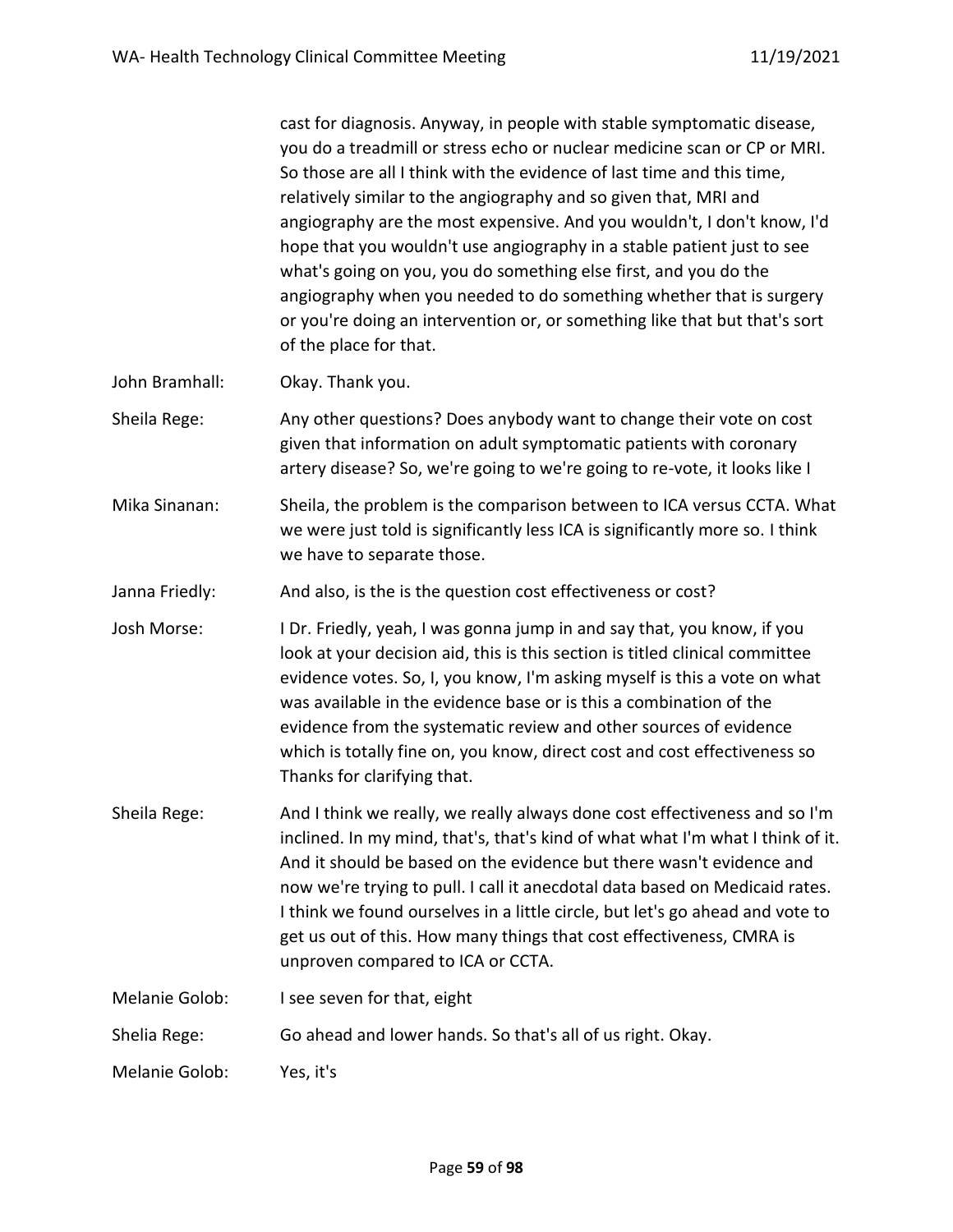| Sheila Rege:      | Just not not not an official vote but what I'd people leaning towards for<br>stable patients adults. I'm sorry. I've always said and correct me I've<br>always thought of this as symptomatic patients with suspected coronary<br>artery disease, adults, is that what the agency question was, Judy, would<br>you mind helping out here?                                   |
|-------------------|-----------------------------------------------------------------------------------------------------------------------------------------------------------------------------------------------------------------------------------------------------------------------------------------------------------------------------------------------------------------------------|
| Judy Zerzan-Thul: | Yes, suspected symptomatic people with suspected coronary disease,<br>adults, that's kind of what, what can I had unless anybody else.                                                                                                                                                                                                                                      |
| Valerie King:     | John, this is Valerie King, if I could comment, the scope really was for<br>known stable or suspected. But yes, acute was excluded. They need<br>something else.                                                                                                                                                                                                            |
| Laurie Mischley:  | And could somebody please clarify what would happen if it were a 16- or<br>17-year-old is it, how is that evaluated? If we don't make a decision on<br>children today what happens when this test is ordered for children?                                                                                                                                                  |
| Josh Morse:       | As I read the scope and the questions and I think Dr. King or Dr. Zerzan-<br>Thul can confirm this, that is out of scope. Sorry, go ahead you. Yes.                                                                                                                                                                                                                         |
| Judy Zerzan-Thul: | Children with coronary artery disease that is not congenital is extremely<br>rare and maybe even nonexistent. So, Yeah,                                                                                                                                                                                                                                                     |
| Laurie Mischley:  | So, we can. Okay, okay. People, there's no. We excluding children were<br>clarifying, some people are saying adults so are saying people. And it's<br>just. Is there a reason to draw that line what's my question?                                                                                                                                                         |
| Sheila Rege:      | Good question Is everybody happy with what's being projected on the<br>screen symptomatic adults with known stable or suspected coronary<br>artery disease.                                                                                                                                                                                                                 |
| Mika Sinanan:     | So, Mika Sinanan and I appreciate Laurie's caution, but we were not<br>provided any data in children. So, from an evidence base standpoint, we,<br>it is out of scope we can include somebody for which we don't have any<br>data it seems to me.                                                                                                                           |
| Sheila Rege:      | Any other discussion? And again, this is not the final vote this is just kind<br>of going around the table trying to figure out where we all are. Our<br>thoughts are and then we can always ask for clarification. How many<br>would in that sub in that group symptomatic adults with known stable or<br>suspect coronary artery disease. For CMRA would say not covered. |
| Melanie Golob:    | I see three for that.                                                                                                                                                                                                                                                                                                                                                       |
| Sheila Rege:      | Let me know when everybody's hand is lowered.                                                                                                                                                                                                                                                                                                                               |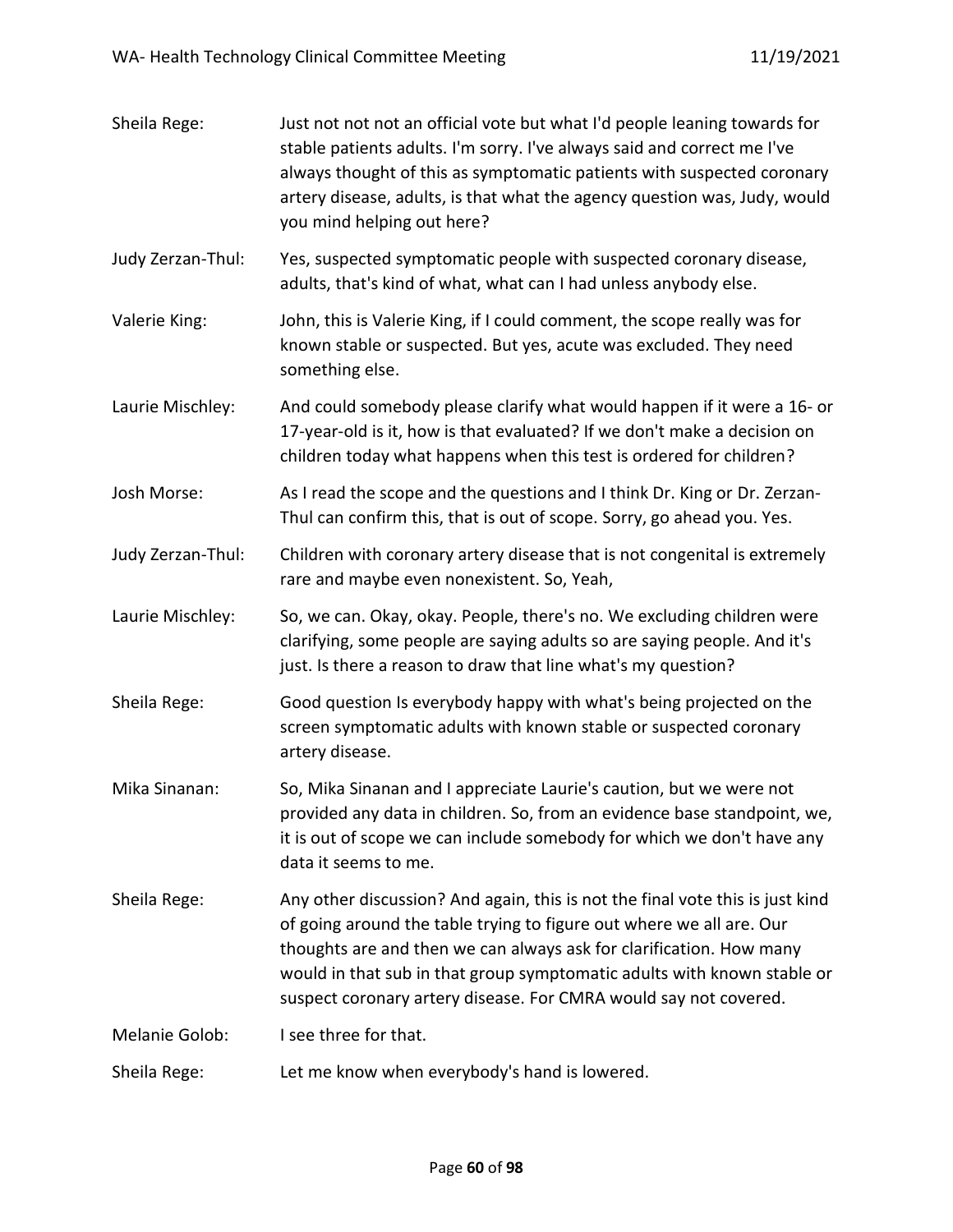Melanie Golob: Okay, they have all been lowered.

Sheila Rege: How many would say, covered with conditions.

Melanie Golob: Okay, there is five.

Sheila Rege: Okay. And that's all that's all of us correct, correct? Okay, I'm usually let people in the minority group, go first. On not covered, does anybody in that group want to speak to CMRA, not covered? I'm happy to go I, I would worried me the most was the fact that that slide in what Beth presented with the specificity insensitivity and my worry is that all those people will not go through an ICA because that's the only follow up if you are concerned that they have coronary artery disease so you put. I mean, what was it a specificity with 72%. My, that was my worry. That's why I bought it the way I did.

Mika Sinanan: Sheila, because some of the sorry I'm confused by what you just said, from what you said I would think that you would want somebody to be covered as opposed to being going straight to an ICA is that, but what you're saying is they shouldn't get any evaluation or, or what.

- Sheila Rege: So, in my mind, they're going to most of these people will. So, in my mind CCTA is is just as good I don't think the MRI really adds a lot. I've not seen anything in the evidence, so I couldn't, I couldn't make that jump. I just the specificity and sensitivity were not high enough for me to to do that jump. So, I figured that that was the comparison, I was using in my mind. And it's unlikely I mean physicians think really hard before they put somebody to an ICA And I just,
- Mika Sinanan: I'm thinking about the 50-year-old obese diabetic with some degree of kidney failure renal failure creatinine of 2.8. I want to be able to avoid any additional contrast. Until we have to do the ICA. So that,
- Judy Zerzan-Thul: And I yeah and I'll just remind you that what you are deciding against is not does someone get an MRI or an IPA, but out of the whole variety of tests, which one. And so, this vote is. That's the comparison of the evidence this time but all those other things that we talked about two weeks ago are still on the table, if you're trying to figure out if somebody has coronary artery disease. So, I guess I do want to caution you that it's, it's not, if we don't cover MRI, everyone immediately gets an angiogram. There's still the, the whole variety of other noninvasive cardiac tests that we talked about the last time that a clinician can choose from.
- Sheila Rege: Yeah and and I'm speaking because I've had family members with coronary artery disease and there's a lot of noninvasive tests the stress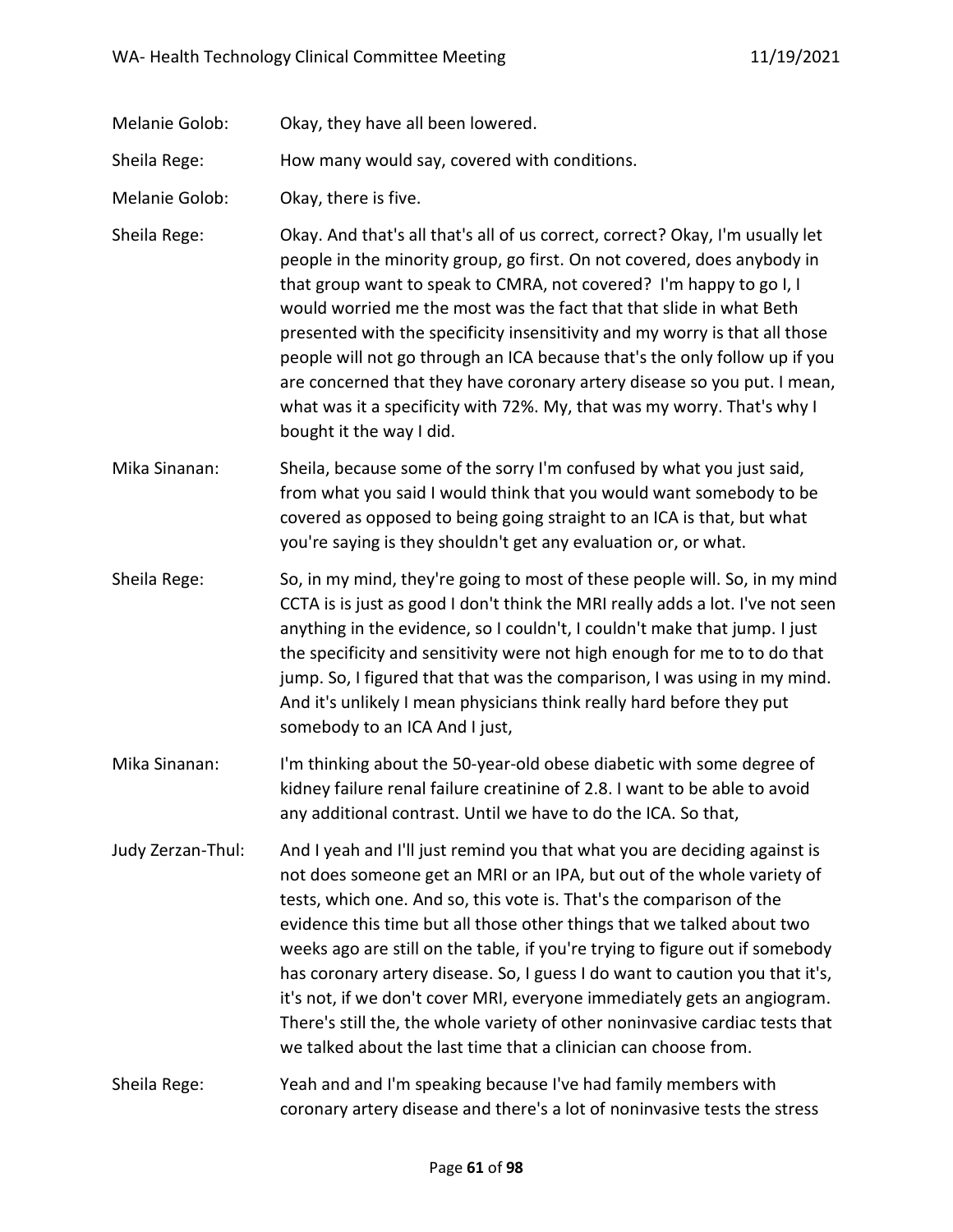Echo, and and stuff that that really plays, you know really has less of a risk. So maybe I'm not looking just to the evidence I just didn't see the evidence swing me for other noninvasive testing or no testing and if there's a high degree of suspicion then yes an ICA.

Clint Daniels: Clint Daniels, let's continue with why I voted the way I did for my coverage as well as I was concerned the other noninvasive test. I didn't see any evidence of this seemed to be considerably better or any specific scenarios where I thought it was the only option.

Janna Friedly: But would it be possible to get this channel? Again, Dr Kirkpatrick, you know, clinical views about that. I think that's what that's where I struggled to with this was, and I mentioned when we before I took the vote, I struggled with trying to identify it seemed like that, from all the discussions that there would be an appropriate scenario for a person to get this, you might consider it, but I wasn't hearing how to articulate that or to identify who that was. And I think that that might be at the crux of some of this is, it is there a scenario in which this is an appropriate test compared to all the other options on the, on the table. The patient that Mika described, would that would this be the appropriate test versus the other options for example?

Jim Kirkpatrick: Think that's, that's a really good question. I could craft a patient populations. A patient scenario in which there really was no other. Well, I shouldn't say no other options but the other options where we're less good. So, for instance, if you take the patient that Mika was mentioning in which you really do not want to give contrast for CTA. And then you give that patient some concern for ventricular tachycardia. Give them a, an amputation. And then we'd also have to give them some reason why a nuclear perfusion test would not be a viable option. And if you put all those things together, then you probably are left with the cardiac MRI, as about the only thing, except. Well, the, I think, in cardiac MRI stress test might even be something that one could could reach for even before the cardiac CMRA angiography. But at any rate, I certainly you could you could find a way to sort of justify somebody. I guess maybe, the other way to think about is something I mentioned earlier and that is that if for some reason you're choosing a test and maybe this doesn't fit into the specific stable symptomatic patient but if for some reason you don't want to give contrast or radiation, and you really want a, an evaluation of the coronary arteries, as opposed to getting a stress test, then that would also make sense in the in that circumstance.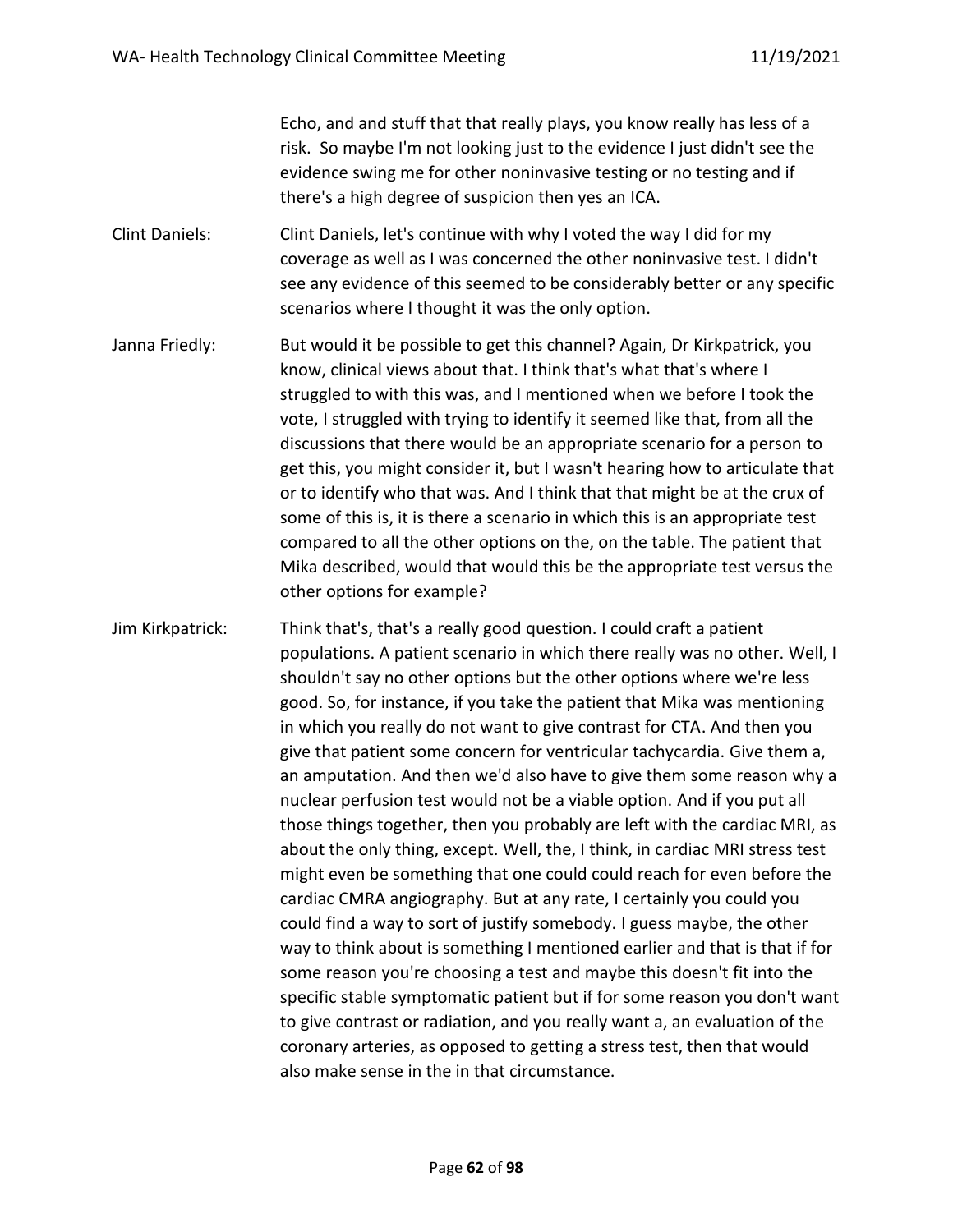- Shelia Rege: But Jim, the, the guidelines, I think came out because of the issue with the accuracy. I'm not supporting it is what I recall in. In this patient population.
- Jim Kirkpatrick: The, from what I heard, which I thought was a very nice overview the nice guidelines definitely been supported. And then the question of the radiology society guidelines giving it a maybe appropriate designation and it wasn't mentioned at all in the appropriate and correct me if I'm wrong I don't think it was mentioned at all and appropriate use criteria just wasn't didn't raise to that level of something that they thought people did enough to be able to comment on.
- Laurie Mischley: Hey, can we go back to, um, can somebody answer the question about how often this is being used like in terms of the, is it being used excessively frivolously if I remember the data at the beginning, it looked like it wasn't being used a whole bunch, and somebody made the case that the third or so of the adults that for which this was being used may actually be under the congenital heading. Um do we have, can someone remind me of how frequently are people using this for coronary artery disease?
- Jim Kirkpatrick: From what I took of the data we don't know and I'm not sure we can know but I, I could be wrong about that and maybe some other data out there.
- Judy Zerzan-Thul: Yeah, I don't know that we know with the, the data that we were able to present today. Although I do think that the sort of adults in the 20- to 44 year-old are probably I would hope more likely to be congenital diseases. But that being said, the older older half 45 plus group that we had 45 to 65 group where this was more common, that the other things are also more common in terms of a aortic disease or other things where this might be getting done for so it's hard to say but we we have for sure had planned say that they're getting more requests to do this. So, whatever, whatever that is worth. But it really, really is not clear.
- Sheila Rege: Question, what is a contraindication for a CT angiography?
- Josh Morse: Sheila, can I just jump in with a thought for a second. Yeah, thank you, Jody. You know when the program started, the idea was to bring technologies that might be emerging or new. And so, you know, that's part of the identification process with a technology like this is, is this ready for, you know, for mass use does the evidence support it so the data from our utilization may not always show a you know, a variation or a concern we might even have zero data because something may not be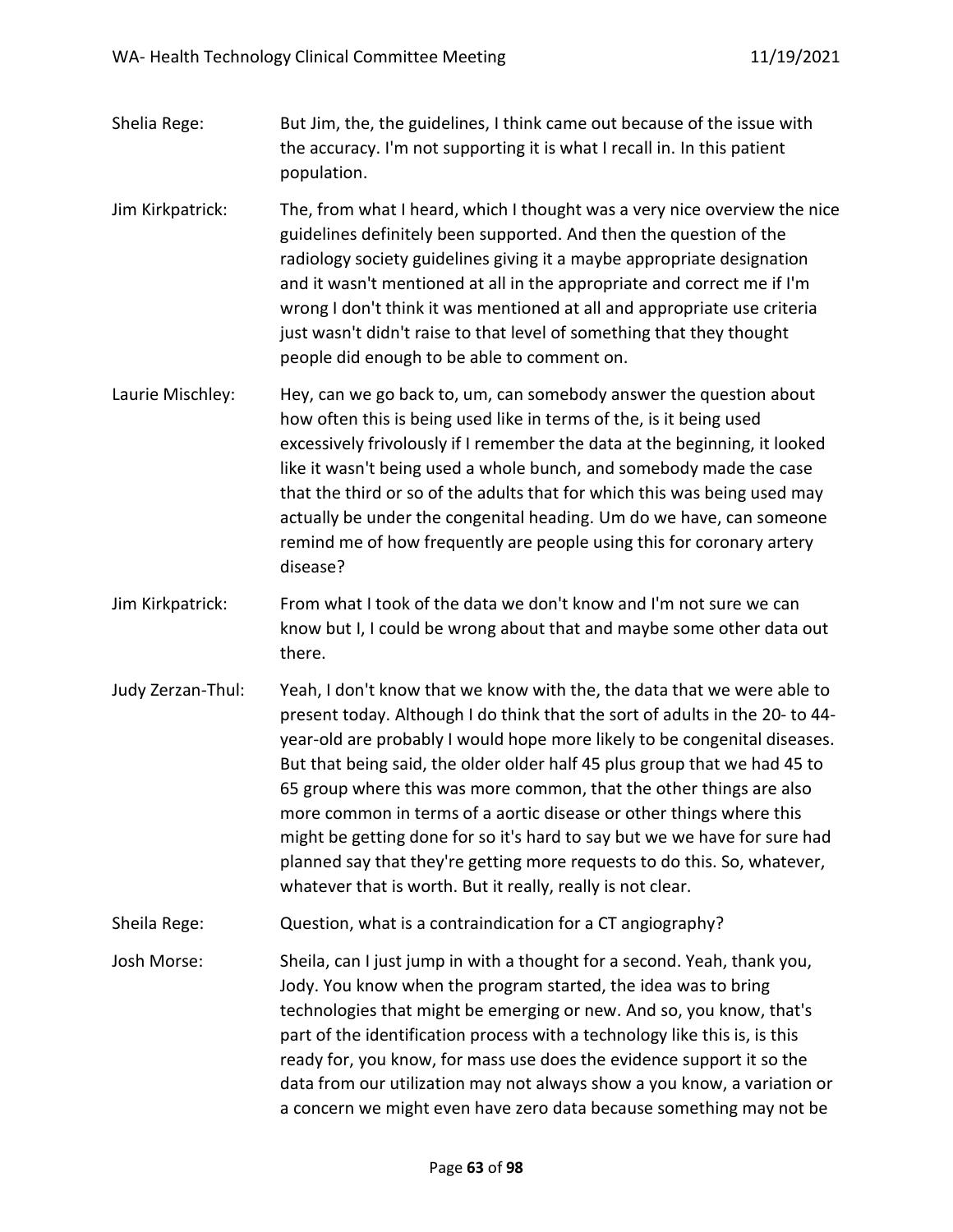|                       | in use. But the question still comes to you, because there's some<br>murkiness in the evidence. And you're asked to weigh in based on that<br>evidence, if you think the evidence supports the user doesn't support the<br>use or supports it in certain special populations. So, I just wanted to<br>throw that in there, if the utilization data don't appear to be very helpful.<br>You know, that's part of the reason I think is this is probably a technology<br>that's more on the emerging front and not on the well utilized, and we've<br>identified variation issues or things like that so |
|-----------------------|--------------------------------------------------------------------------------------------------------------------------------------------------------------------------------------------------------------------------------------------------------------------------------------------------------------------------------------------------------------------------------------------------------------------------------------------------------------------------------------------------------------------------------------------------------------------------------------------------------|
| Sheila Rege:          | Does is everybody pretty comfortable with. Based on this discussion that<br>we want to keep, keep kind of our on not covered, covered with<br>conditions covered in all kind of do anybody want to revisit that vote I'll<br>be pretty comfortable that that's where we are?                                                                                                                                                                                                                                                                                                                           |
| <b>Clint Daniels:</b> | This is Clint Daniels, I have a question the ACR guideline did recommend<br>conditional. Do we know what the conditions were or what the<br>conditional scenario was where they recommended CMR, or CMRA for<br>cab CAD?                                                                                                                                                                                                                                                                                                                                                                               |
| Beth Shaw:            | I can have a look for you, if that's helpful.                                                                                                                                                                                                                                                                                                                                                                                                                                                                                                                                                          |
| Valerie King:         | Yeah, we can look that up.                                                                                                                                                                                                                                                                                                                                                                                                                                                                                                                                                                             |
| Sheila Rege:          | While they're looking that up. We have more consensus I think on the<br>congenital or whatever we call it, I got to go back and look at my words.                                                                                                                                                                                                                                                                                                                                                                                                                                                      |
| Christoph Lee:        | Sheila, we can I comment I was just doing some web searches because I<br>recall, and training that we did some coronary MR work without contrast.<br>And apparently, you can do, MRA coronary arteries without contrast.<br>Because you have intrinsic differences and blood flow that acts as a<br>natural contrast agent. So, to clarify it seems like you could do coronary<br>MRAs without gadolinium. No contrast whatsoever.                                                                                                                                                                     |
| Sheila Rege:          | So, I think Christoph we really need to kind of look at the evidence, not<br>just as a, you know, unless there was a paper that looked at it, I think.                                                                                                                                                                                                                                                                                                                                                                                                                                                 |
| Christoph Lee:        | And I think this should have been pointed out in the evidence report if it<br>hadn't been so perhaps or vendors can comment on that. And if not,<br>maybe Jim can comment.                                                                                                                                                                                                                                                                                                                                                                                                                             |
| Beth Shaw:            | Okay. So, is that a question about whether you can do it with or without<br>contrast?                                                                                                                                                                                                                                                                                                                                                                                                                                                                                                                  |
| Christoph Lee:        | That's correct.                                                                                                                                                                                                                                                                                                                                                                                                                                                                                                                                                                                        |
|                       |                                                                                                                                                                                                                                                                                                                                                                                                                                                                                                                                                                                                        |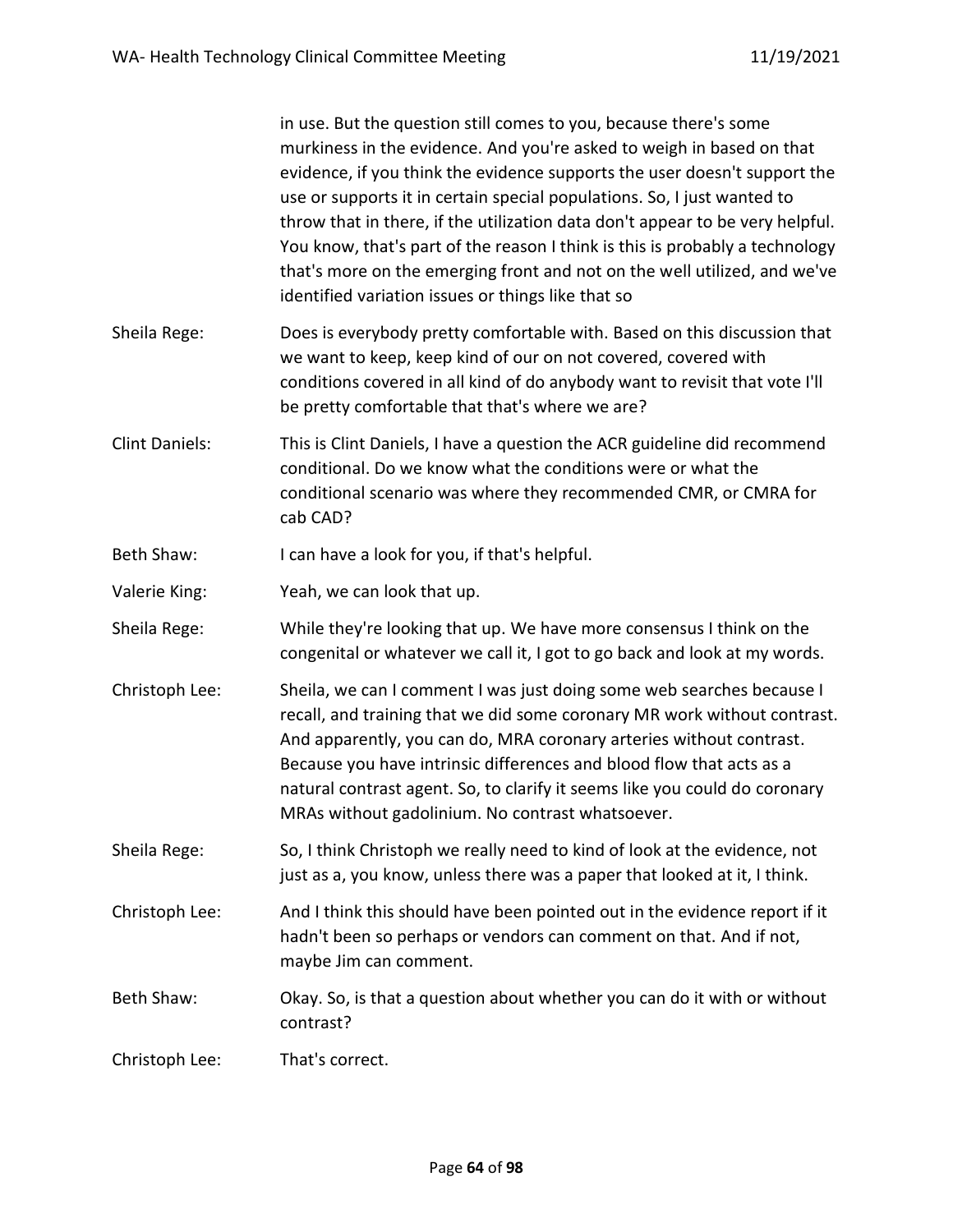| Beth Shaw:            | Okay, all the details of whether they reported, doing contrast are in the<br>tables. So, I can't remember exactly. You know when they used contrast<br>and when they didn't, but there was certainly some that reported they<br>didn't use contrast and some that did.                                                                         |
|-----------------------|------------------------------------------------------------------------------------------------------------------------------------------------------------------------------------------------------------------------------------------------------------------------------------------------------------------------------------------------|
| Valerie King:         | That's correct.                                                                                                                                                                                                                                                                                                                                |
| Christoph Lee:        | Yeah, I think that's an important point in terms of safety and clinical<br>indications so patient cannot get IV gadolinium or IV contrast because of<br>their kidneys, MRA is probably indicated over CTA                                                                                                                                      |
| Sheila Rege:          | Thank you Christoph Um. Anybody want to change their vote or stay with<br>that vote? We're all good?                                                                                                                                                                                                                                           |
| <b>Clint Daniels:</b> | Clint Daniels, I'm going to switch mine to with conditions.                                                                                                                                                                                                                                                                                    |
| Sheila Rege:          | Okay, then. I'd like to start actually with the conditions for something we<br>all kind of seem to be more in consensus with which was the suspected<br>coronary vessels anomalies. Could we start with the agency medical<br>director language could be? And Josh helped me out? Usually you're<br>sitting by my side and can help me where-- |
| Josh Morse:           | I am right here Sheila.                                                                                                                                                                                                                                                                                                                        |
| Shelia Rege:          | go no go decision tool. Where do we go next with this in a regular<br>meeting, Clinical Decision tool? Where do we go next with this in a<br>regular meeting?                                                                                                                                                                                  |
| Josh Morse:           | Yeah, we start working on the draft language and I'll pull that right up<br>here for you. I have a document. So, you'd like me to prepopulate it with<br>the recommendation?                                                                                                                                                                   |
| Sheila Rege:          | Yeah, just on the suspected coronary vessel anomalies. Okay, work on the<br>easy stuff first.                                                                                                                                                                                                                                                  |
| Josh Morse:           | Okay, So I'll start sharing my screen here. So, hopefully you're seeing the<br>word document with the draft language. Is that accurate.                                                                                                                                                                                                        |
| <b>Clint Daniels:</b> | Yes. Great, thank you.                                                                                                                                                                                                                                                                                                                         |
| Sheila Rege:          | Any, any anybody have any suggestions or recommendations for this? If<br>anybody not an agreement with this or would like to help, make it clearer<br>says?                                                                                                                                                                                    |
| Jim Kirkpatrick:      | One point to consider with the the cardiac repair cardio mass maybe a bit<br>outside the scope here because that that isn't usually a vascular                                                                                                                                                                                                 |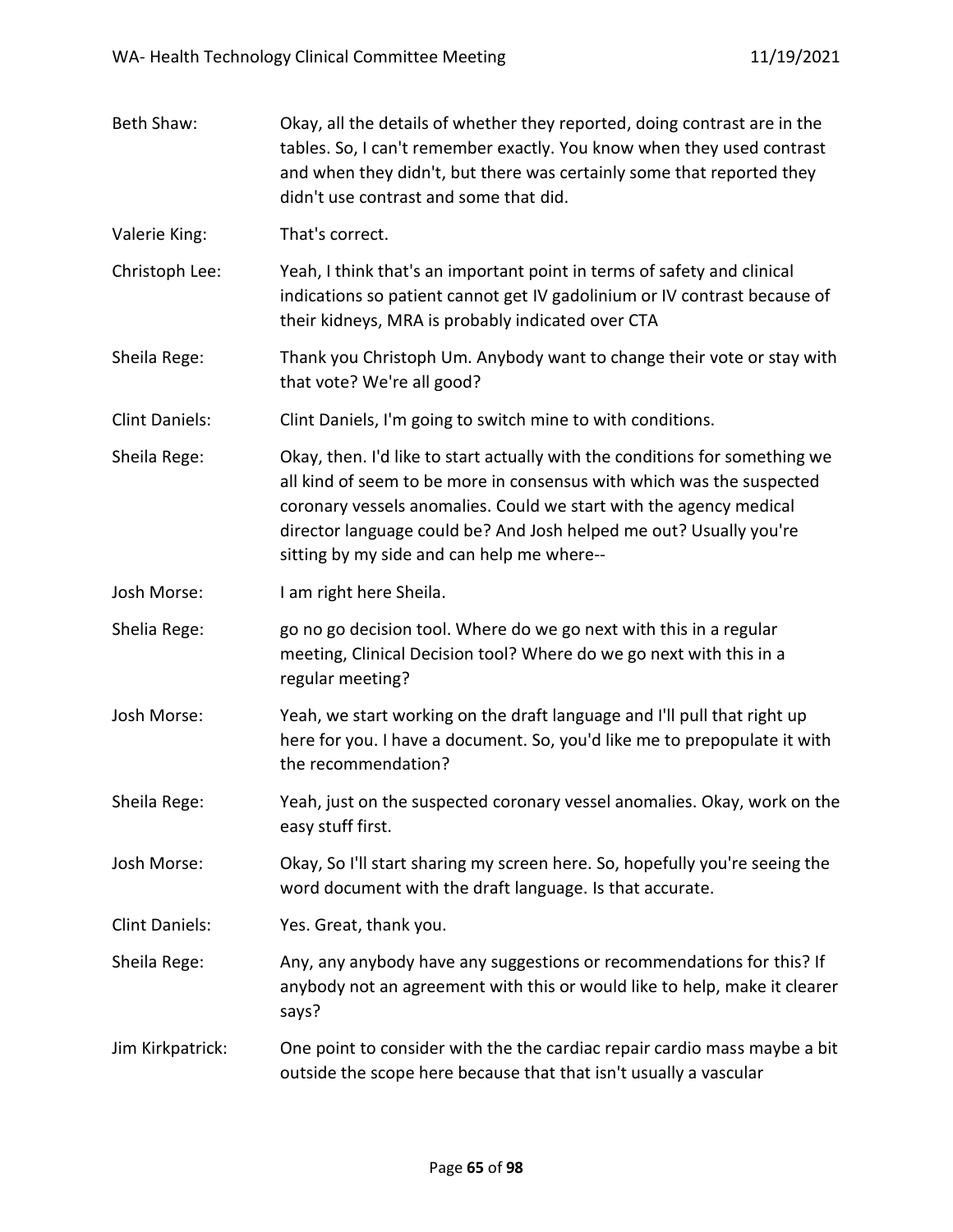consideration that that would usually fall under sort of standard cardiac MRI indications.

- Sheila Rege: I was going to say that I mean the only thing I was thinking about was whether they thought that. In terms of the operation, how close the mass was to the anomaly but I, but we didn't have any evidence on that so I'm okay with it being taken away.
- Jim Kirkpatrick: That's a good point I guess the other question would be, if that cardiac or pericardial mass represented a, an aneurysm of the coronary sinus or a coronary artery aneurism.
- Sheila Rege: So, is it and and no we really need to be this is covered with conditions for people, what should we just say what we voted on suspected coronary vessels anomalies, because it shouldn't be all that's not what we suspected coronary vessels anomalies that's kind of what I had in my mind. Does anybody think we are?
- Mika Sinanan: Agreed to that I agree with that.
- Sheila Rege: So, non, non, suspected anatomic issues or cardiac or pericardial mass or yeah so they'd be orders, you know, if any one of those conditions.
- John Bramhall: Sheila, myocarditis is out of our scope today, correct?
- Sheila Rege: Correct, and myocarditis is out of our scope.
- Mika Sinanan: So, Sheila, Mika again. Why do we have any of the bullet points?
- Janna Friedly: Right, we didn't we didn't cover, not cover with conditions?
- Sheila Rege: Okay. Remind me of my vote.
- Mika Sinanan: Yes, we voted for cover.

Sheila Rege: Okay, then so there's no conditions is, is that what the group wants so covered for people with suspected coronary vessel anomalies. Do we want to cover? I mean I don't see anybody really going through it, it's a miserable procedure. I don't see anybody going through it every month, but do we want any. I don't know the studies had any guidelines.

- Janna Friedly: I don't think we had enough specific information to be able to comment on timing or frequency or anything, or anything like that.
- Mika Sinanan: Correct, I agree. Mika Sinanan.
- Josh Morse: So, remove these bullets?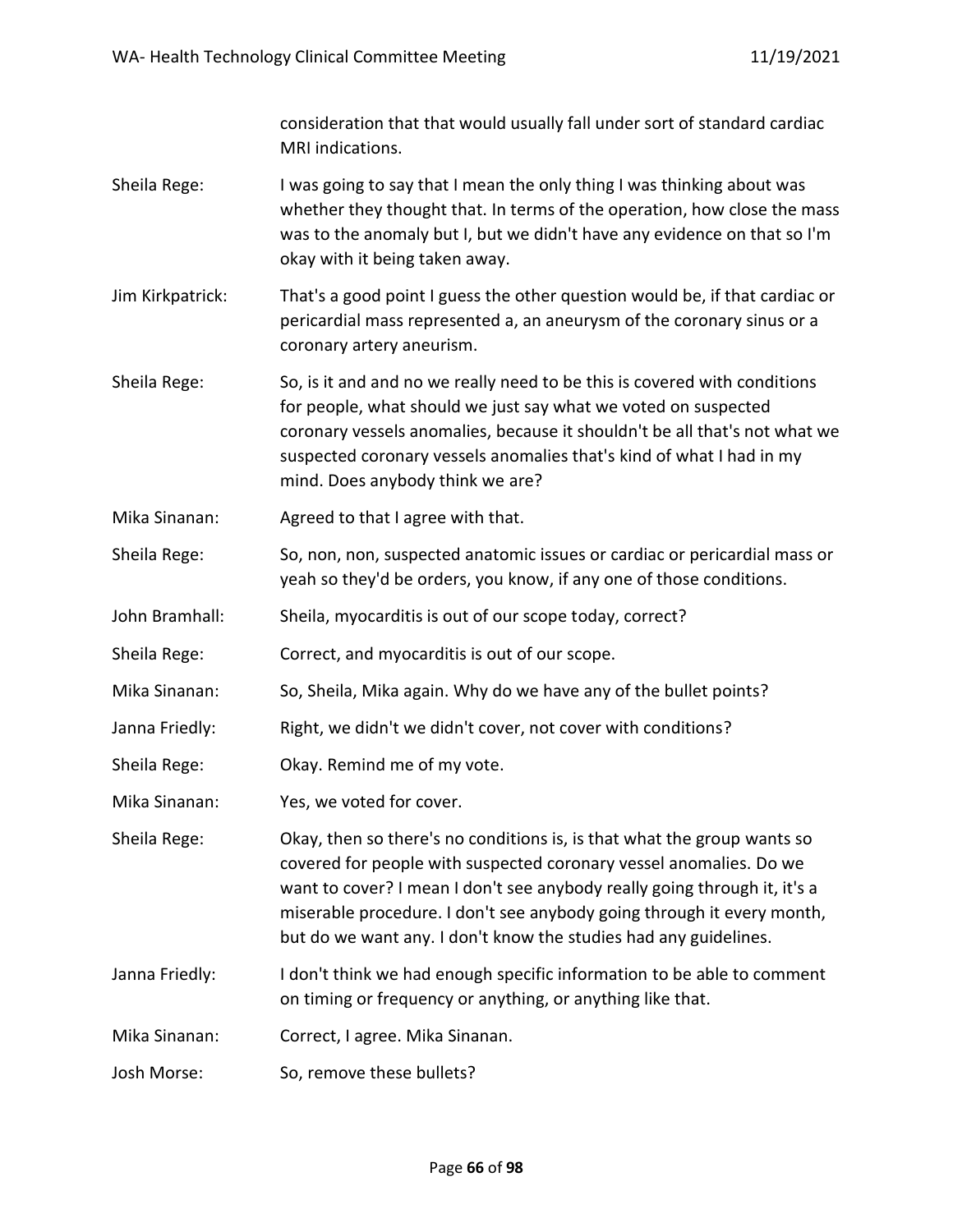| Sheila Rege:     | Right.                                                                                                                                                                                                                                                                                                                                                                                                                                 |
|------------------|----------------------------------------------------------------------------------------------------------------------------------------------------------------------------------------------------------------------------------------------------------------------------------------------------------------------------------------------------------------------------------------------------------------------------------------|
| John Bramhall:   | Gone.                                                                                                                                                                                                                                                                                                                                                                                                                                  |
| Sheila Rege:     | I, and and as people mean children. So, do you want to say, adults or<br>children or do you want to just to clarify that people didn't mean adults<br>or children?                                                                                                                                                                                                                                                                     |
| Mika Sinanan:    | Yes, that is, better.                                                                                                                                                                                                                                                                                                                                                                                                                  |
| John Bramhall:   | Sheila, why did we delete other structural abnormalities?                                                                                                                                                                                                                                                                                                                                                                              |
| Sheila Rege:     | Mean is that in coronary muscle anomalies is that a bigger bucket, is that<br>a bigger one caucusing?                                                                                                                                                                                                                                                                                                                                  |
| John Bramhall:   | To me, to me it is, and I thought that we we've heard information from<br>from the, from the information review related to structural abnormalities<br>that are not vascular. So it may be, it may be just a personal, you know,<br>uncertainty here but it seems that if we don't include something about<br>other structural abnormalities in some way then we're really very<br>restricting, and only looking at vessel vasculature |
| Sheila Rege:     | That's a good point. So, are or other structural cardiac because we want<br>to make sure this is cardiac correct?                                                                                                                                                                                                                                                                                                                      |
| John Bramhall:   | Yeah, I think so. I mean, if others don't agree. I do think that that we<br>should include other structures besides the vessels.                                                                                                                                                                                                                                                                                                       |
| Sheila Rege:     | I let the evidence people is was that clarified and then, Jim, whether you<br>know Cyrus and vs or any of the other structural if this is the modality<br>that people mostly rely on, or is it something else?                                                                                                                                                                                                                         |
| Josh Morse:      | Is that cardiac MRI and not cardiac MRA?                                                                                                                                                                                                                                                                                                                                                                                               |
| Sheila Rege:     | Correct. That's kind of where I'm so I just want some advice here.                                                                                                                                                                                                                                                                                                                                                                     |
| Jim Kirkpatrick: | Yeah, this Jim. I think that would usually be considered cardiac MRI.                                                                                                                                                                                                                                                                                                                                                                  |
| John Bramhall:   | Right. Sorry, every time.                                                                                                                                                                                                                                                                                                                                                                                                              |
| Valerie King:    | This is Valerie, the only place where we really included any evidence that<br>was MRI or not distinctly MRA was in children with known or suspected<br>congenital anomalies.                                                                                                                                                                                                                                                           |
| Mika Sinanan:    | So, Sheila, Mika Sinanan. That it seems to me the key issue is, are we<br>talking about congenital heart disease, are we talking about congenital<br>coronary vessel anomalies? Right.                                                                                                                                                                                                                                                 |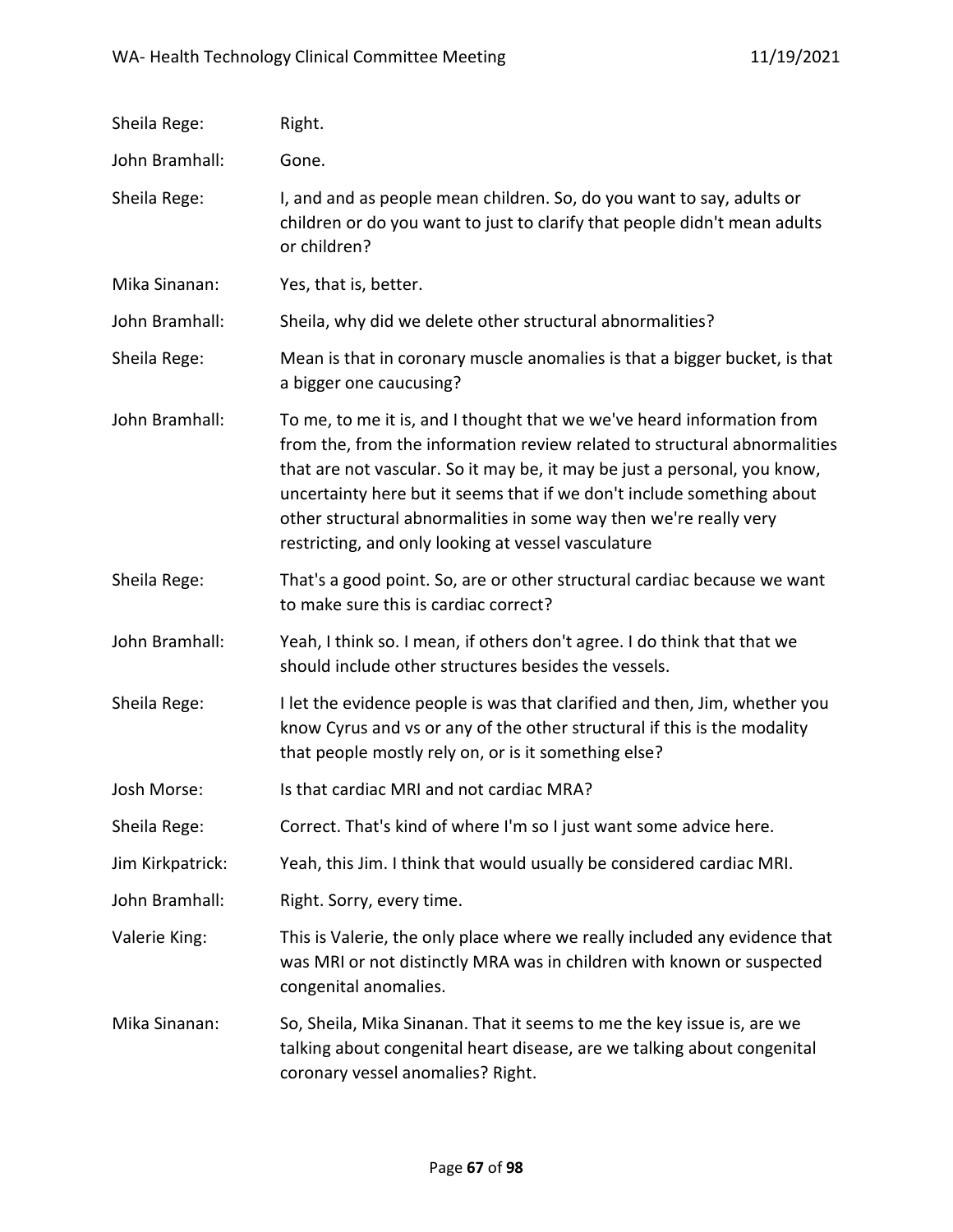| Judy Zerzan-Thul:     | So, I think some could be could be this in two separate things because<br>sometimes those congenital anomalies aren't figured out until someone's<br>an adult, depending on how much they impact things and so I like the<br>verbiage suspected vessel anomalies. Because, you know, of course<br>they're congenital but they may not come up is that, and it may be based<br>on what you voted on earlier that besides suspected coronary vessel<br>anomalies, you may want to add something about congenital heart<br>disease, or, or something like that. But I also think that this affected<br>anomalies could include congenital because that's not how they get<br>there. |
|-----------------------|----------------------------------------------------------------------------------------------------------------------------------------------------------------------------------------------------------------------------------------------------------------------------------------------------------------------------------------------------------------------------------------------------------------------------------------------------------------------------------------------------------------------------------------------------------------------------------------------------------------------------------------------------------------------------------|
| Jim Kirkpatrick:      | The other their point to make and I have to admit, I don't know if it's<br>used for this but there are acquired coronary vessel abnormalities in<br>children, and in others particularly debilitation of the coronary vessels<br>and and aneurisms that can happen and things like show, excuse me in.<br>Kawasaki disease. So, you may actually want to include those none. Just<br>because again of the issue of no radiation and no comment, no I haven't<br>a contrast me want to include those so maybe, I don't know if anomalies<br>is a good word to fit with that but something that includes that diagnosis<br>as well.                                                |
| Judy Zerzan-Thul:     | Yeah, there's definitely congenital and non-congenital anomalies.                                                                                                                                                                                                                                                                                                                                                                                                                                                                                                                                                                                                                |
| Sheila Rege:          | Right, so what suspected make it more open and or is suspected not<br>good?                                                                                                                                                                                                                                                                                                                                                                                                                                                                                                                                                                                                      |
| <b>Clint Daniels:</b> | So, this is Clint Daniels. Should we add known to that to like known and<br>suspected? Because I know that some talked about repeat studies.                                                                                                                                                                                                                                                                                                                                                                                                                                                                                                                                     |
| Jim Kirkpatrick:      | I think I said now that I have of thought of Kawasaki disease, I think that<br>makes a lot of sense, because you those do dilate over time. That's a<br>good point.                                                                                                                                                                                                                                                                                                                                                                                                                                                                                                              |
| Sheila Rege:          | So known or suspected coronary vessel anomalies.                                                                                                                                                                                                                                                                                                                                                                                                                                                                                                                                                                                                                                 |
| Mika Sinanan:         | And then, Mika Sinanan. And then add after anomalies or known or<br>suspected congenital heart disease.                                                                                                                                                                                                                                                                                                                                                                                                                                                                                                                                                                          |
| Sheila Rege:          | It would be known.                                                                                                                                                                                                                                                                                                                                                                                                                                                                                                                                                                                                                                                               |
| Valerie King:         | This is Valerie King I just want to make sure that you know that we<br>explicitly excluded Kawasaki totally makes sense what you're saying<br>clinically. But the scope that we were given was congenital.                                                                                                                                                                                                                                                                                                                                                                                                                                                                       |
| Sheila Rege:          | So, Val, is suspected coronary vessel anomalies then out of the scope is<br>that what you're worried about?                                                                                                                                                                                                                                                                                                                                                                                                                                                                                                                                                                      |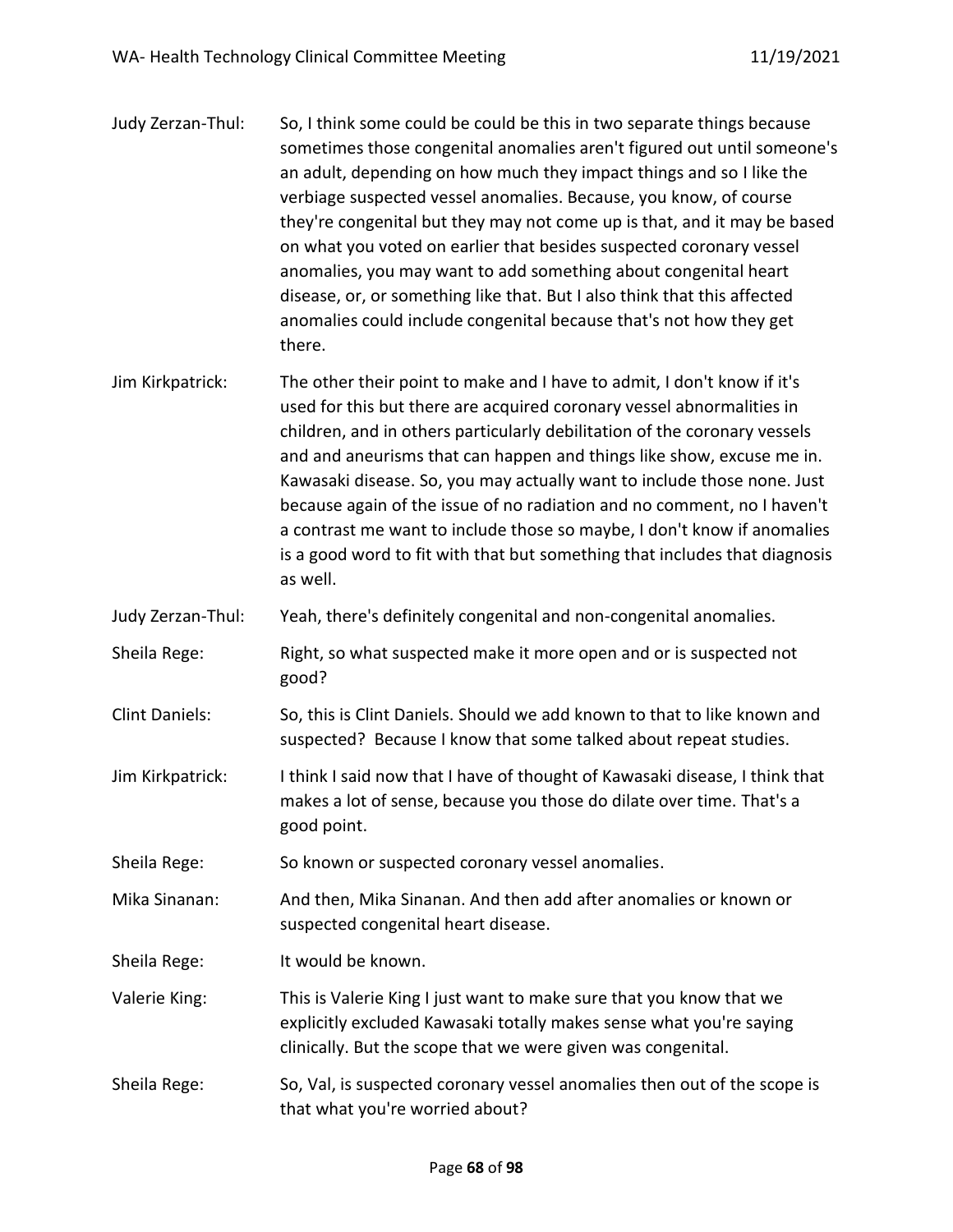| Valerie King:         | No, no, I think that language covers that I just wanted to clarify that. The<br>wording is going to be fine. I just didn't want you to think that would look<br>for Kawasaki when we have.                                                                                                                                                                                                                                                                                                                                                                                                                                                                                                                   |
|-----------------------|--------------------------------------------------------------------------------------------------------------------------------------------------------------------------------------------------------------------------------------------------------------------------------------------------------------------------------------------------------------------------------------------------------------------------------------------------------------------------------------------------------------------------------------------------------------------------------------------------------------------------------------------------------------------------------------------------------------|
| Janna Friedly:        | And, and this this is covering adults or children so I think we need to<br>include the suspected partner vessel anomalies could could we just<br>simplify could we just say with known or suspected coronary vessel<br>anomalies, or congenital heart disease?                                                                                                                                                                                                                                                                                                                                                                                                                                               |
| Sheila Rege:          | That's better English.                                                                                                                                                                                                                                                                                                                                                                                                                                                                                                                                                                                                                                                                                       |
| Janna Friedly:        | Or pick out the suspected right there?                                                                                                                                                                                                                                                                                                                                                                                                                                                                                                                                                                                                                                                                       |
| <b>Clint Daniels:</b> | Clint Daniels again. In the Health Care Authority recommendation, it said<br>known suspected anatomical issues, which seems more broad to me, so I<br>just was wondering maybe Jim could comment make sure there's nothing<br>else for missing by saying coronary vessel and congenital heart,<br>specifically?                                                                                                                                                                                                                                                                                                                                                                                              |
| Sheila Rege:          | Then Clint can you tell us again repeat what what what you first said?                                                                                                                                                                                                                                                                                                                                                                                                                                                                                                                                                                                                                                       |
| <b>Clint Daniels:</b> | Yeah, the Health Care Authority recommendation of what we should<br>include said known or suspected anatomical issues, which anatomical just<br>seemed a little more broad to me so I just wanted to make sure there's<br>nothing else we're missing.                                                                                                                                                                                                                                                                                                                                                                                                                                                        |
| Sheila Rege:          | Judy would you would you have a comment on that, when that clarify, or<br>reduce confusion, to change vessel to anatomic?                                                                                                                                                                                                                                                                                                                                                                                                                                                                                                                                                                                    |
| Judy Zerzan-Thul:     | Yeah, um, you know in hearing the conversation and thinking about it I<br>think the vessel is probably better because anatomic is probably really<br>MRI and some of these policies and that's what I was trying to sort of<br>summarize included both MRA and MRI. And so, I think the part that is<br>different for MRA is really this this vessel piece, so I think I think this<br>captures it, and is you know sufficiently Goldilocks, not too broad not too<br>narrow. But you know, we'll keep thinking about it and especially when<br>we come back at our next meeting. When we vote on final language, will<br>make sure there isn't anything that's come up but I think I think this is<br>good. |
| Sheila Rege:          | I would like to take a five-minute break like we always do when we create<br>language, let us look at this language. And I also want, Josh, if you would,<br>project, what the agency medical director had up on whatever we call it.<br>When we voted adults with a suspected symptomatic coronary artery<br>disease. Yeah, and we'll just then have to think about what we want to do                                                                                                                                                                                                                                                                                                                      |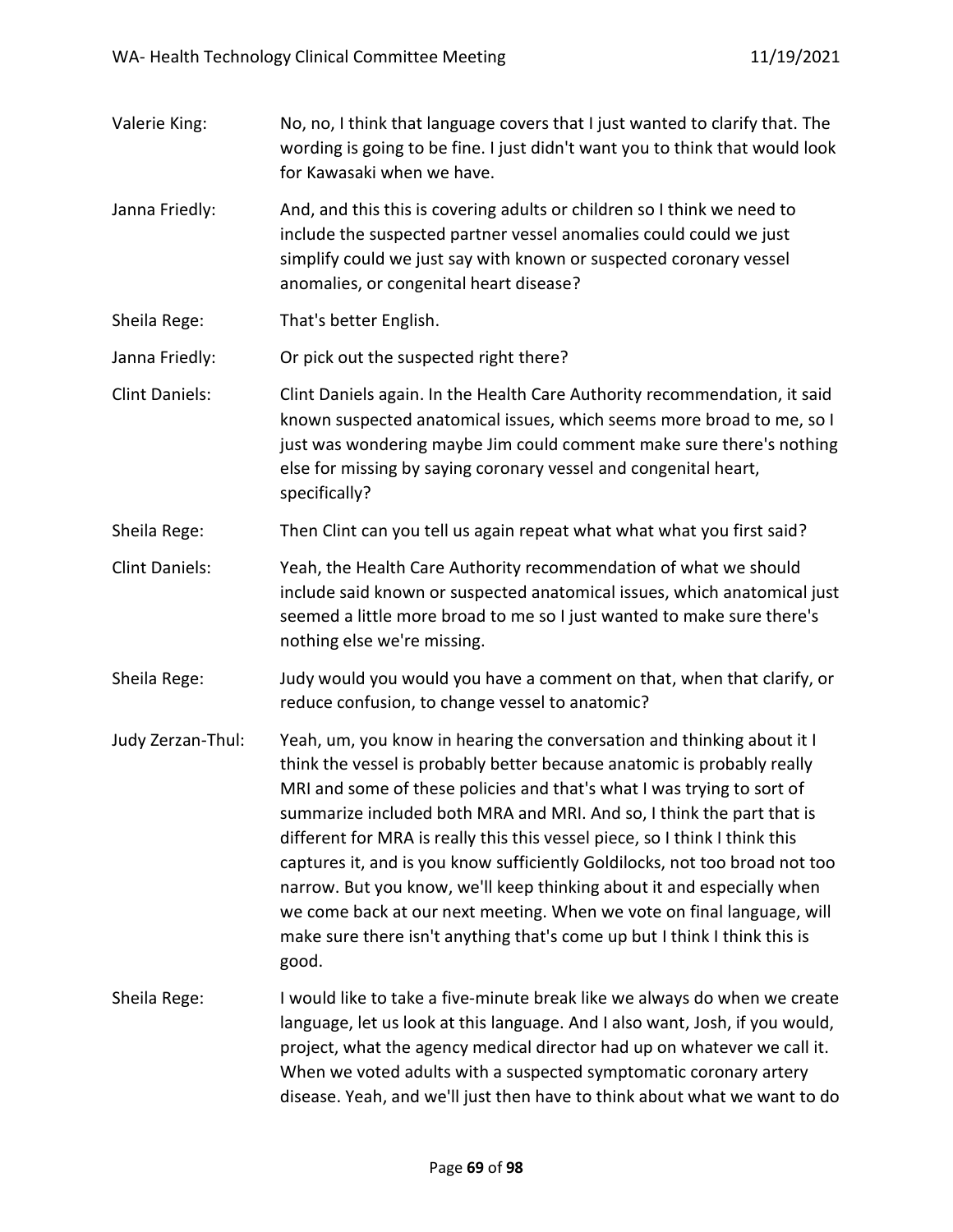it just put in what the agency had and then we're going to be changing it because there was people wanting to cover with conditions.

Josh Morse: Okay so cut this piece from.

Sheila Rege: Yeah, copy and paste that piece.

- Josh Morse: And then we can change you want to see the language that you had put down in the document the voting document. Is that what you're asking for that Melanie had? Yeah, just messaged it to me.
- Sheila Rege: Okay, so you can put that in the break. And this would be where it sounds like the committee is is wanting to cover with conditions for that group and whatever we were talking about. And so, in the break the staff will work on something, so we can start working on that cover with conditions and discuss that.
- Josh Morse: Okay, this is the language bullet here that came from your voting document.
- Shelia Rege: Okay, so we're going to now start working on that. So, in the five minutes, if somebody could think what they think you had on conditions we want to cover it on, and and what you would propose. And then when we come back, I don't want it in chat I think when we come back, we'll as a committee talk about it is that okay to do a five-minute break we will, that was kind of what we talked about strategy session kind of a breather a coffee break. So come back in five minutes I'm going to give you four minutes, come back at 1215. I'm sorry I was a little late. I'm seeing something in the chat. Let me see. Val you, Beth said something, and Val would before we get there, would you like to comment on as our evidence, kind of what what you're seeing and clarify what's being mentioned in the ACR?
- Valerie King: Yes, Sheila, so the ACR document actually has very little detail,

Sheila Rege: Or let can can you send it to Josh, and we pull it? I'm, I was trying to find it and I know Christoph you had mentioned it, but I was I'm having trouble, and

Valerie King: I've got it pulled up so I can send it over. The, the issue with it, let me just get this set and then I'll come back to you, one second. Okay, Josh and Melanie, this is Valerie I've just sent that on to you should be getting it. And if it might be easier to project this.

Josh Morse: Thanks Val, I'm watching for it.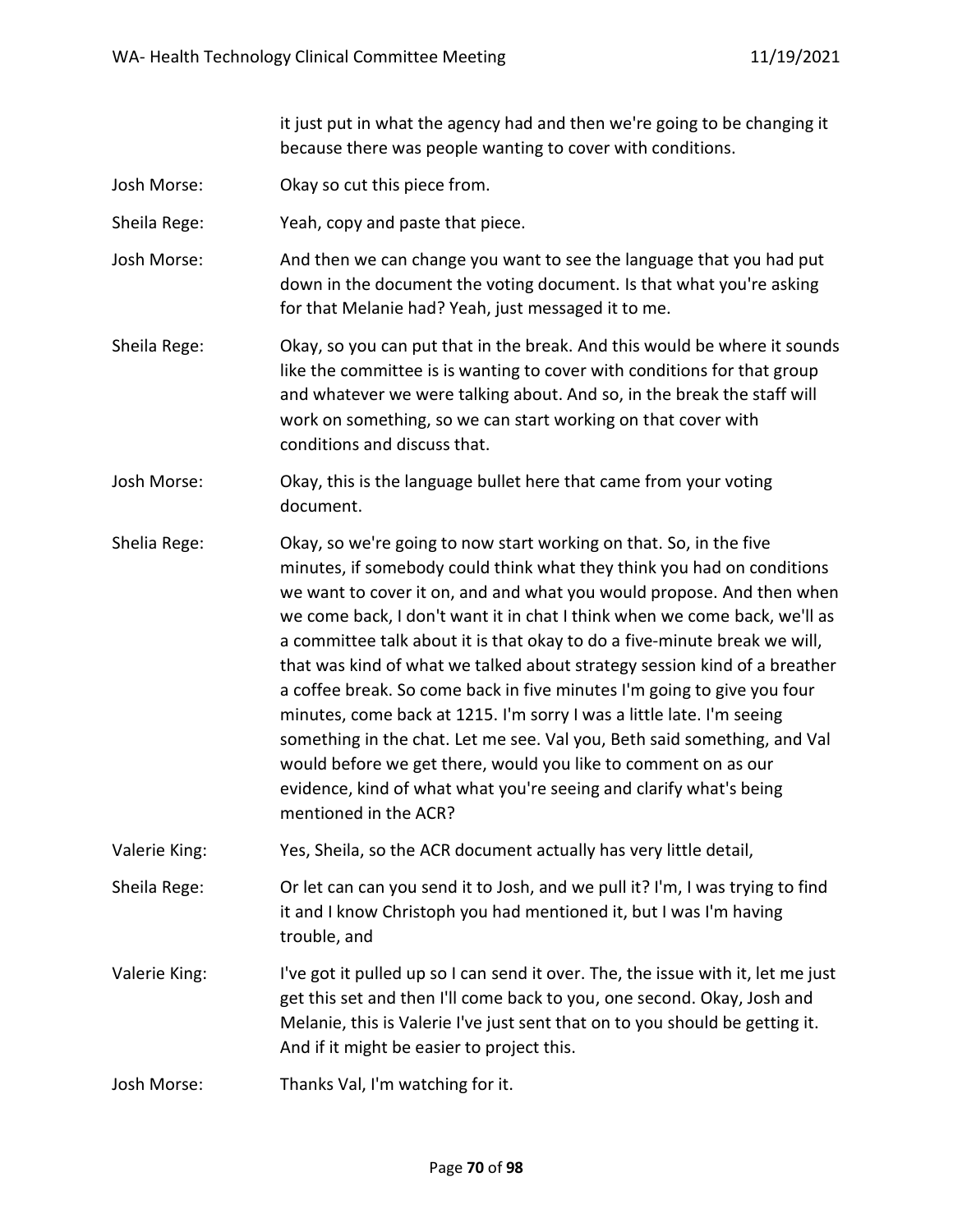| Valerie King:  | What I've pasted in our, there are a number of recommendations that<br>they make but again this set of recommendations really is across imaging<br>technologies so there are only two of them that are specific to MRA, as a<br>background here, the higher the appropriateness rating, it goes up, it's on<br>a scale of, basically nothing to nine. So, the higher the rating, the more<br>the panel felt that the study for the indication was appropriate. And<br>again, this is the methodology that ACR uses. It's a consensus type of<br>approach, as opposed to another type of more evidence-based guideline<br>approach. And it's mostly in recognition, I think that, that there are not<br>always great comparative studies in radiology or other imaging structures<br>SO                                                                                                                                                                                                    |
|----------------|-------------------------------------------------------------------------------------------------------------------------------------------------------------------------------------------------------------------------------------------------------------------------------------------------------------------------------------------------------------------------------------------------------------------------------------------------------------------------------------------------------------------------------------------------------------------------------------------------------------------------------------------------------------------------------------------------------------------------------------------------------------------------------------------------------------------------------------------------------------------------------------------------------------------------------------------------------------------------------------------|
| Josh Morse:    | Still not seeing an email. Okay, tell me what document you're looking at,<br>or Dr. Rege did you send me a link to it? Is that the right link?                                                                                                                                                                                                                                                                                                                                                                                                                                                                                                                                                                                                                                                                                                                                                                                                                                            |
| Sheila Rege:   | I do not have a link.                                                                                                                                                                                                                                                                                                                                                                                                                                                                                                                                                                                                                                                                                                                                                                                                                                                                                                                                                                     |
| Josh Morse:    | Okay.                                                                                                                                                                                                                                                                                                                                                                                                                                                                                                                                                                                                                                                                                                                                                                                                                                                                                                                                                                                     |
| Melanie Golob: | And Dr. King should be able to share. Val if you want to.                                                                                                                                                                                                                                                                                                                                                                                                                                                                                                                                                                                                                                                                                                                                                                                                                                                                                                                                 |
| Valerie King:  | Oh okay.                                                                                                                                                                                                                                                                                                                                                                                                                                                                                                                                                                                                                                                                                                                                                                                                                                                                                                                                                                                  |
| Melanie Golob: | Project if you'd like.                                                                                                                                                                                                                                                                                                                                                                                                                                                                                                                                                                                                                                                                                                                                                                                                                                                                                                                                                                    |
| Valerie King:  | Great. Okay. Yeah, let me know if you can see this something different on<br>the screen.                                                                                                                                                                                                                                                                                                                                                                                                                                                                                                                                                                                                                                                                                                                                                                                                                                                                                                  |
| Melanie Golob: | Yes, I can.                                                                                                                                                                                                                                                                                                                                                                                                                                                                                                                                                                                                                                                                                                                                                                                                                                                                                                                                                                               |
| Josh Morse:    | Yeah, we can see it.                                                                                                                                                                                                                                                                                                                                                                                                                                                                                                                                                                                                                                                                                                                                                                                                                                                                                                                                                                      |
| Valerie King:  | Okay, great. So, as you scan down a little bit below the middle of this<br>page, there's MRA chest with and without and with IV contrast<br>appropriateness rating of seven, which, by their rubric is usually<br>appropriate but at the lower end of that and says, complimentary to<br>transthoracic echo can be performed as an alternative to MRI heart<br>function and morphology. If only great vessel anatomic information is<br>needed, and no information is needed about intra cardiac anatomy heart<br>function and flow, which is pretty much the situation that you're looking<br>at here. They go on to say that it's occasionally it may be complementary<br>to MRI heart function morphology, without IV contrast. If you scan down<br>to the third from the bottom, it's MRA chest without contrast that skits<br>inappropriate rating of six which is the top end of the maybe appropriate<br>scale. Again, saying that it can be complimentary to trans thoracic Echo, |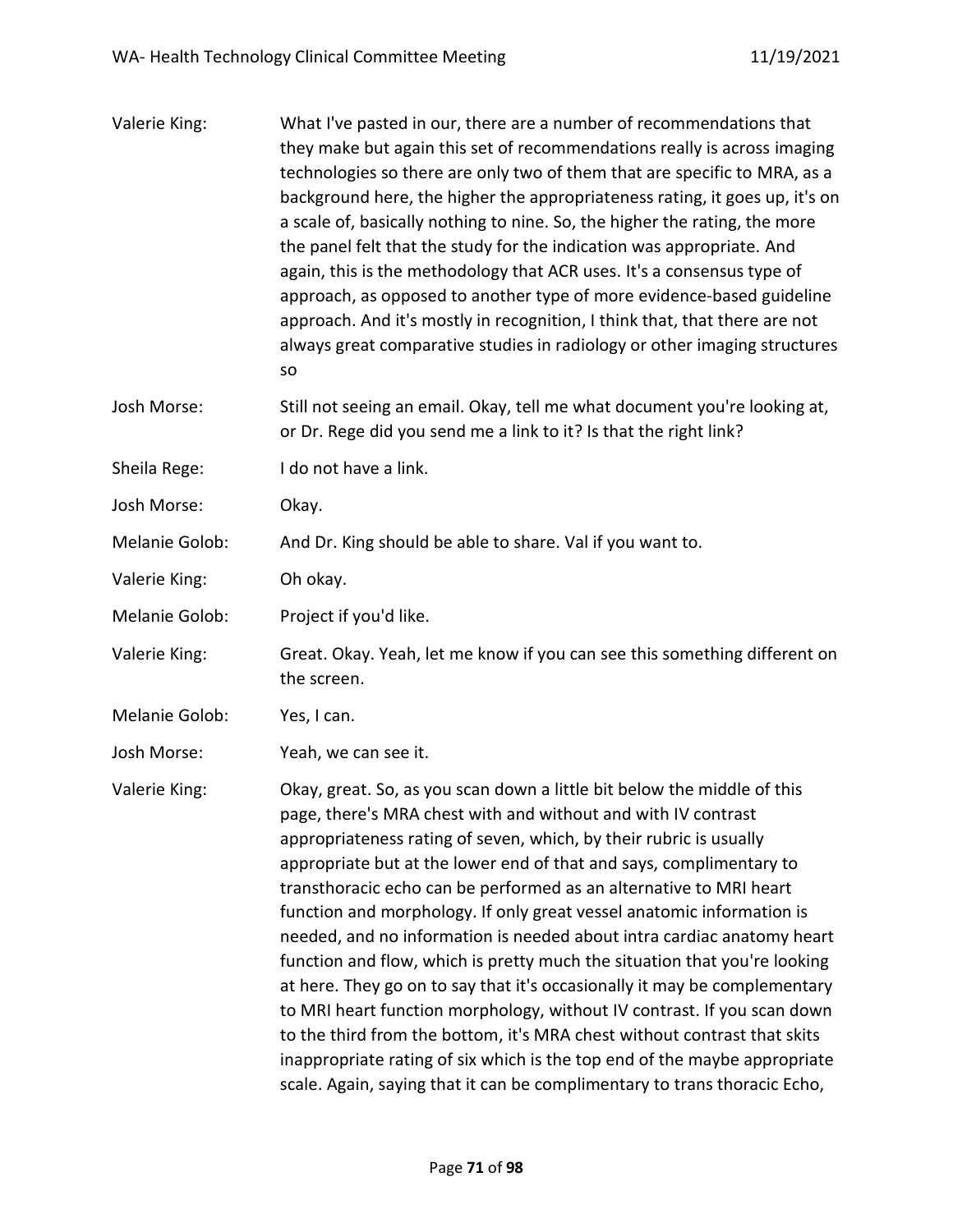and may be performed as an alternative to MRA chest, without and with IV contrast, or to CTA chest with IV contrast.

- Beth Shaw: And then I've just put in the link. The link to the two for the adults with suspected coronary artery disease. And I don't think there's as much level of detail as there is for this with the congenital heart disease populations.
- Shelia Rege: I'm, I'm actually the one I was seeing and I wanted others help including Jim or Christoph was what I'm used to when radiation oncology we when ACR comes up, they come up with appropriate use criteria and I don't know if I just had an old one when I was researching this, but I had thought they said MRA coronary arteries, without IV contrast usually not appropriate. And maybe there's a newer version and MR MRA coronary arteries with IV contrast, which has radiation, of course, and is is maybe appropriate, but not you know not not usually appropriate. So just just background. Josh, or I don't know. Melanie or Val if you guys have that appropriate use criteria?
- Valerie King: So, just to be explicit this is, this is the one on congenital heart disease.
- Sheila Rege: Okay, that's the one I'm congenital.
- Valerie King: Yeah.
- Christoph Lee: Well, since you're sharing
- Sheila Rege: That I'm wrong. No, then you are right, that I'm pulling something that's totally different than, no.
- Valerie King: Okay.
- Sheila Rege: Yours is all correct.
- Christoph Lee: Well, since you're sharing your screen, would you have the chronic chest pain, intermediate high probability ACR performance criteria.
- Valerie King: I'll look for it.
- Christoph Lee: Okay, looks like Beth just sent links in the chat.
- Valerie King: Okay, let me stop sharing my screen so that we can get that up for you.
- Sheila Rege: So, if we were in person we now go kind of to the second topic, where we have more of a diversity kind of opinions and try and kind of get to that. Now this was incorrect. If this is the one, this was not I think on gone top is that the correct one.
- Beth Shaw: But the ACR criteria now.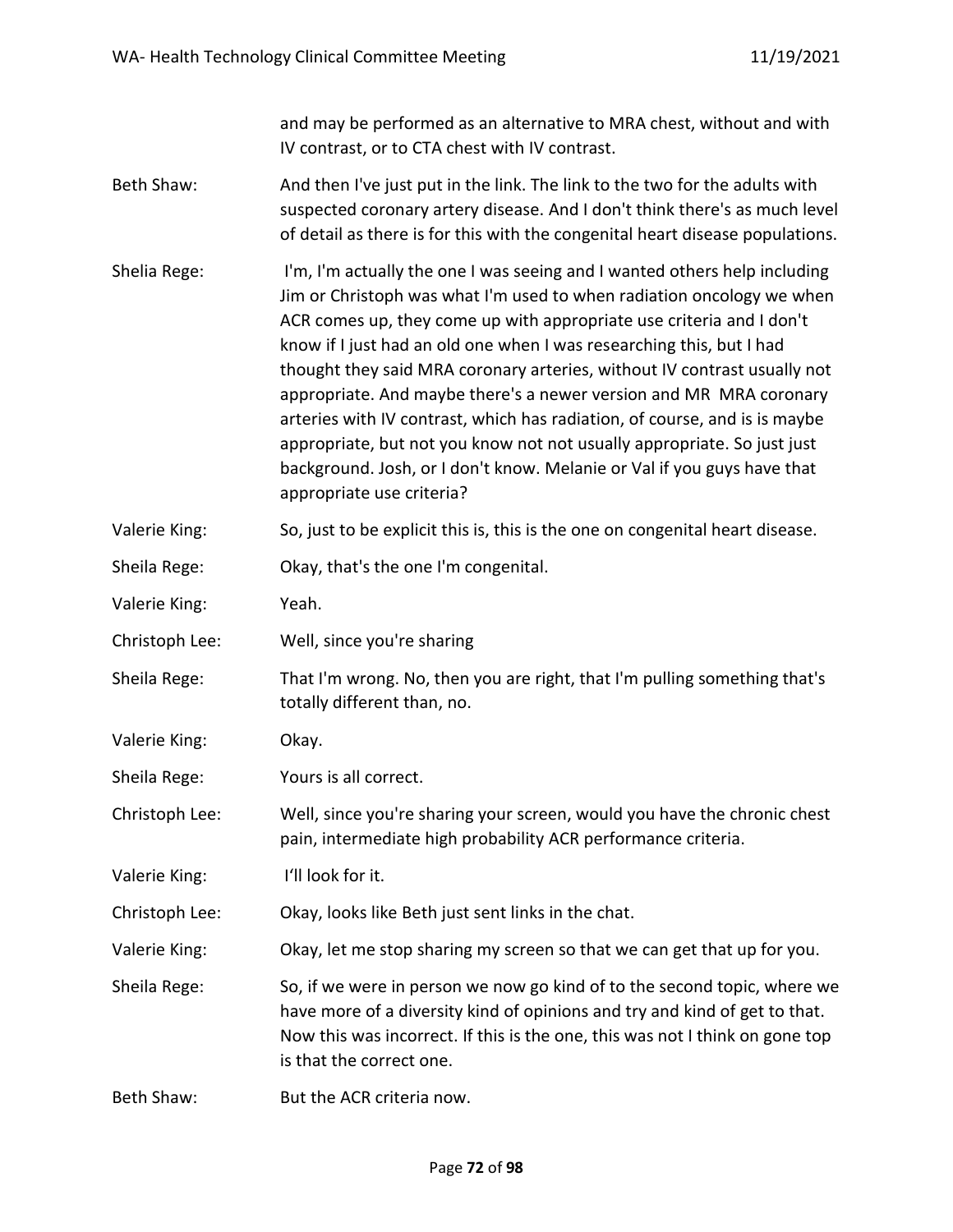- Sheila Rege: Oh, this whole corner that so this is correct. Okay, yeah is wrong one. So, this is this is correct, exactly what you want the one.
- Valerie King: You want the one. Chronic chest pain high prob for coronary artery disease that one.
- Christoph Lee: Yeah, we can look at both. This is no longer, intermediate, and then we can look at the high.
- Beth Shaw: Yeah. So, this is she looked intermediate one
- Christoph Lee: To Sheila's point of pointing out you know the other noninvasive tests. These, if you look at the usually appropriate those are all the tests, or most of the tests that we discussed last time, right CTA ultrasound echo SPECT and all those are usually appropriate for suspected CAD and it looks like MRA coronary arteries with without ideas is maybe appropriate, it's sort of in the middle category there.
- Beth Shaw: And then they really don't give any details as to what might be appropriate use it just talks about, you know, it's not as good as other things, but they don't then say so we only recommend you use it in this. And then reveal the one. This is the high probability of coronary artery disease. And you can see here the two highlighted with with them without ID contrast and without IV contrast. I don't know why they've done it like this, but they've given it a five and four. So again, they fall in that may be appropriate categories, but again, know the detail, other than I think in this one we talked about that, to look at the proximal vessels. I think they talked about.
- Christoph Lee: Unfortunately, I would give more detail. My guess is that, you know, for some reason, patients can go undergo the usually appropriate exams, and they could fall into the may be appropriate. I'm sure.
- Sheila Rege: So, we usually and remind me Josh of the process, when we're in person. We usually kind of look at, you know, our straw vote. And then we went, can you project that back in the cover with conditions and and and then after we craft language that's when we go look at whether there's Medicare or other insurance companies correct is that is that the.
- Josh Morse: After you vote you do your final vote you go and you look, do your comparison? Yeah.
- Sheila Rege: So, Josh I'm gonna let you lead on on kind of pulling all that back and commenting, to help us.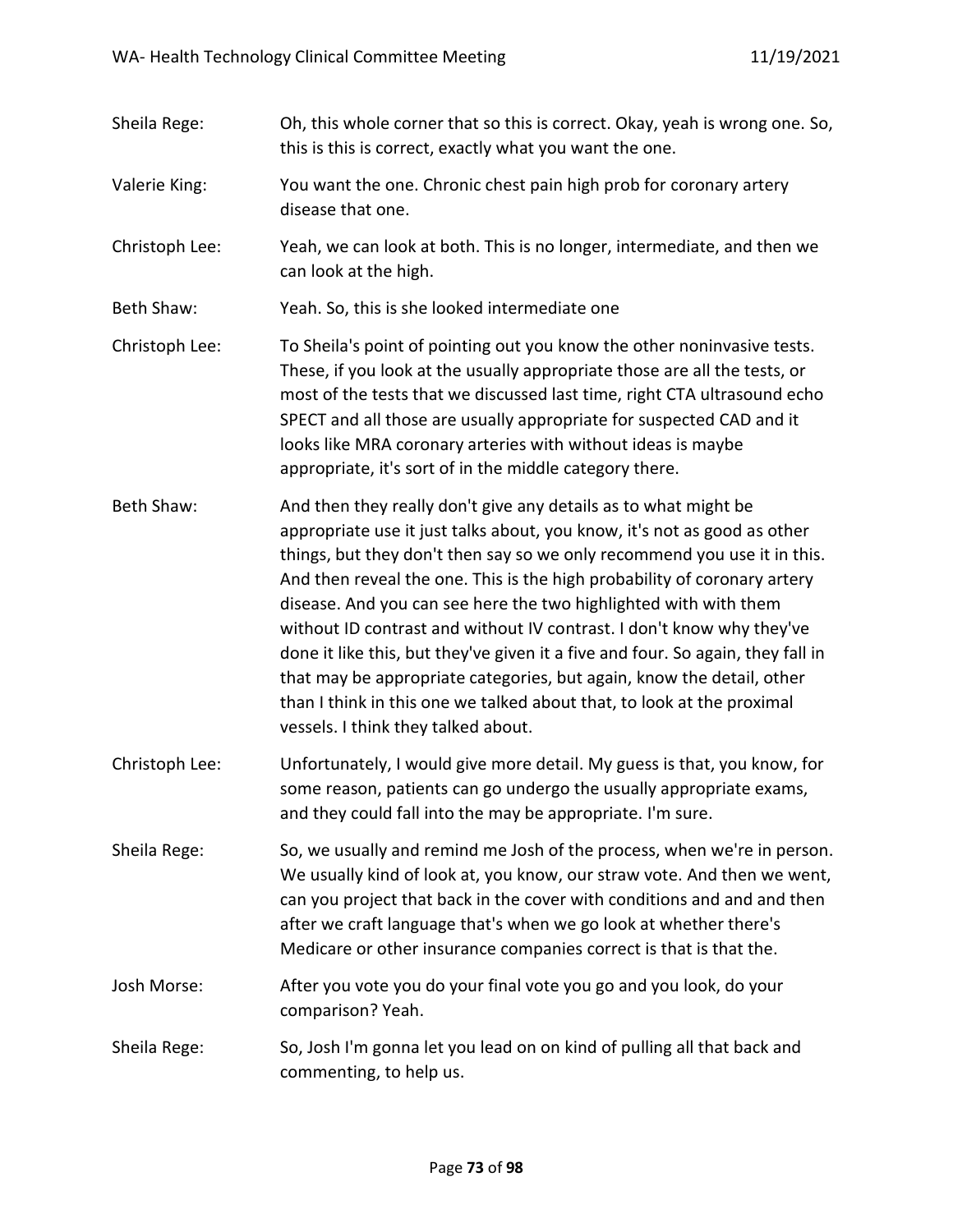Josh Morse: Melanie, so okay. Do you want to look at your votes? Is that what you're asking us thinking? Sheila Rege: Again, on on this topic. Now this would be. Oh boy, it's the spec adults with suspected coronary artery disease. Josh Morse: So, I think you voted unproven, and for the most part, on the two. I think on sensitivity specificity and clinical utility and now you're. We're ready to look at the draft language is that right? Sheila Rege: Right, so we were a no we were more in some is that the correct one. Melanie more. Where were we? Melanie Golob: This is the symptomatic patient suspected coronary artery disease. Sheila Rege: More and more, more safer. But unproven in advocacy by five majority and clinical utility unproven and eight cost effectiveness, that was debatable because a cost of over unproven unproven. And now, but the world was five to cover a six to cover with conditions, even though we were all a lot of unproven. So I kind of want to. We are we still good with that and then if we are then we need to go to crafting language and what conditions. I'm just got up, you know, and I, I think we've done this before where we think it's a clinical utility is unproven cost effectiveness of unproven. And I'm remembering Lauri saying you know when that happens with simple things that are not big pharma that we don't tend to vote in favor and here we are so I'm just looking for. Give me language now on what conditions. We are trying to cover this on that we think it would be helpful to our patients. I've just, you know, just want to remind us that we we voted on proven, but then we came, and we have to do this with evidence not with what our heart wants it Janna Friedly: So so Sheila I'll say for myself I'm, I'm, right on, on the edge there because I do feel that it's that it's an unproven and I'm really struggling, it's sounds like there may be very very one-off situations in which this would would be a little bit safer than than an alternative, but, but that that would be a very very specific patient. And so, I'm, I'm really in my mind struggling with. You know how we could frame coverage with conditions that makes sense, versus versus not covered that in our previous decision we had sort of a tiered approach and it, it feels like to me if we do a covered with conditions, it's almost just the the next layer of the tearing that when all of the other tests are not appropriate, clinically appropriate. Then consider this this test is sort of a last last resort. And that's the way my, my mind is is thinking about it but I don't know if that warrants coverage with conditions or, or really, you know, at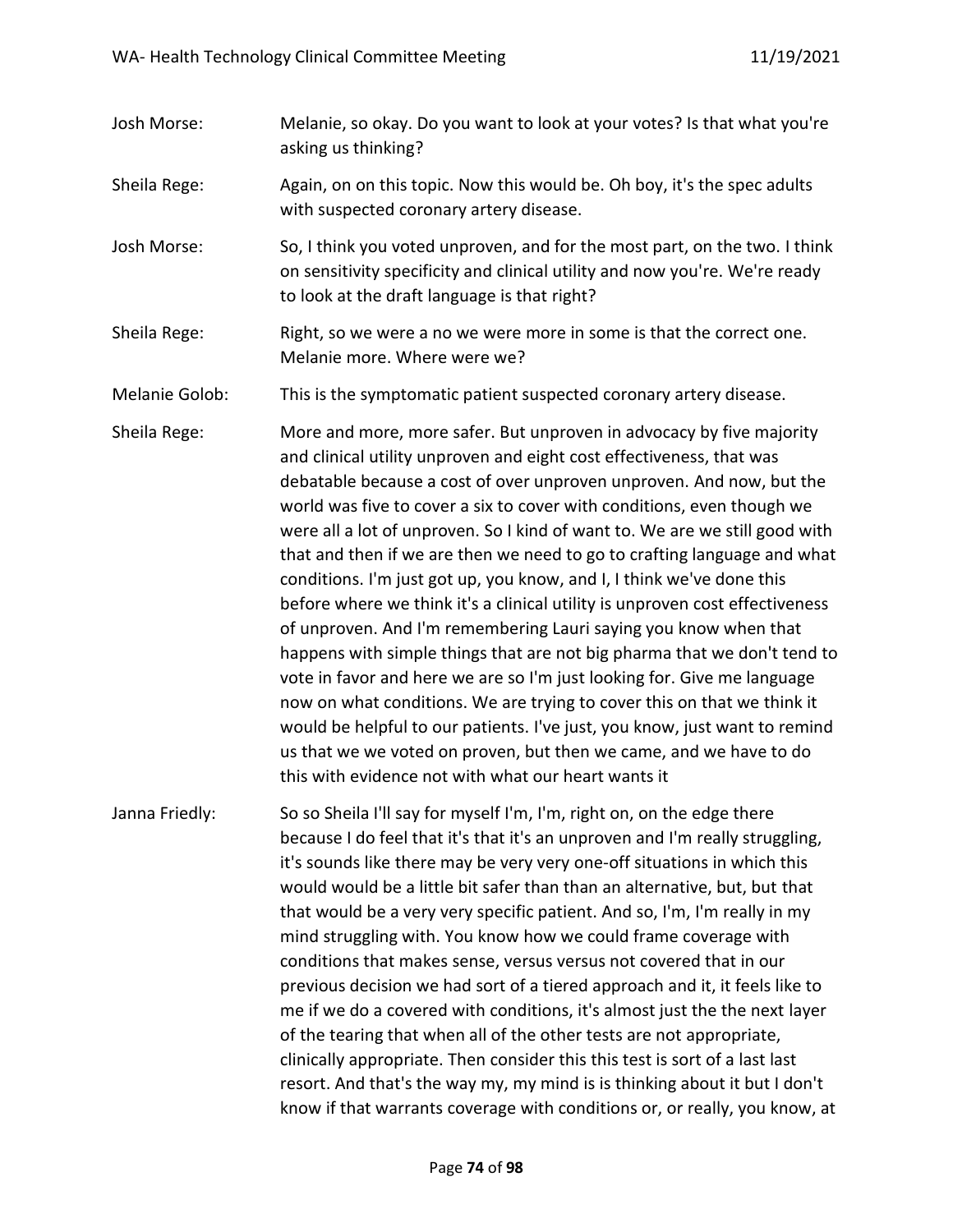this point it's not it's not proven and it's not not appropriate. So, that's my struggle.

- John Bramhall: I think Mika put some very specific language in the chat, did we find that helpful?
- Mika Sinanan: Oh, yeah.

Sheila Rege: Mika, do you want to go? I didn't see that I'm sorry.

- Josh Morse: I will cut that and paste it onto our draft document here
- Mika Sinanan: Basically, gets to Janna's point. This this really shouldn't be the exception not the rule under very specific circumstances. And because we agreed that it was a moving target and the technology is improving and that there may be some unique circumstances, that's, that's the basis for it so basically, I said covered with conditions for stable symptomatic adults with known or suspected CAD and the two conditions are in consultation with a cardiologist. And the second is the patient is unable to tolerate or safely participate in other noninvasive anatomic or functional testing.
- Janna Friedly: Mika, I like this, and I think it captures when I was just talking about I wish I hadn't seen that, but I want to save me. I want to save me. But but I do wonder if we need to go back to the wording of the previous you know decisions where we have the coverage with conditions to make it consistent, because we used sort of low, intermediate and high risk. Determination right for for CAD so I wonder if we need to be consistent or if that's not necessary and we should be thinking about these completely separately.
- Mika Sinanan: Sorry, Janna, I'm not. You mean in the, in the previous conditions for different levels of? Is it different levels of severity of CAD or a safety of the procedure or what?
- Sheila Rege: No low, low intermediate a high risk of suspicion. You know there they have the cardiologist have these tools I camera what they call it framing framing him.

Mika Sinanan: With adults with known or high,

Sheila Rege: high risk or.

Janna Friedly: Yeah, and that's that's what we did for the previous the previous. The previous meeting was that we, we said people who are at low risk, you know really don't need imaging so we exclude so I just I'm just wondering if we should be consistent with the language so that it there, because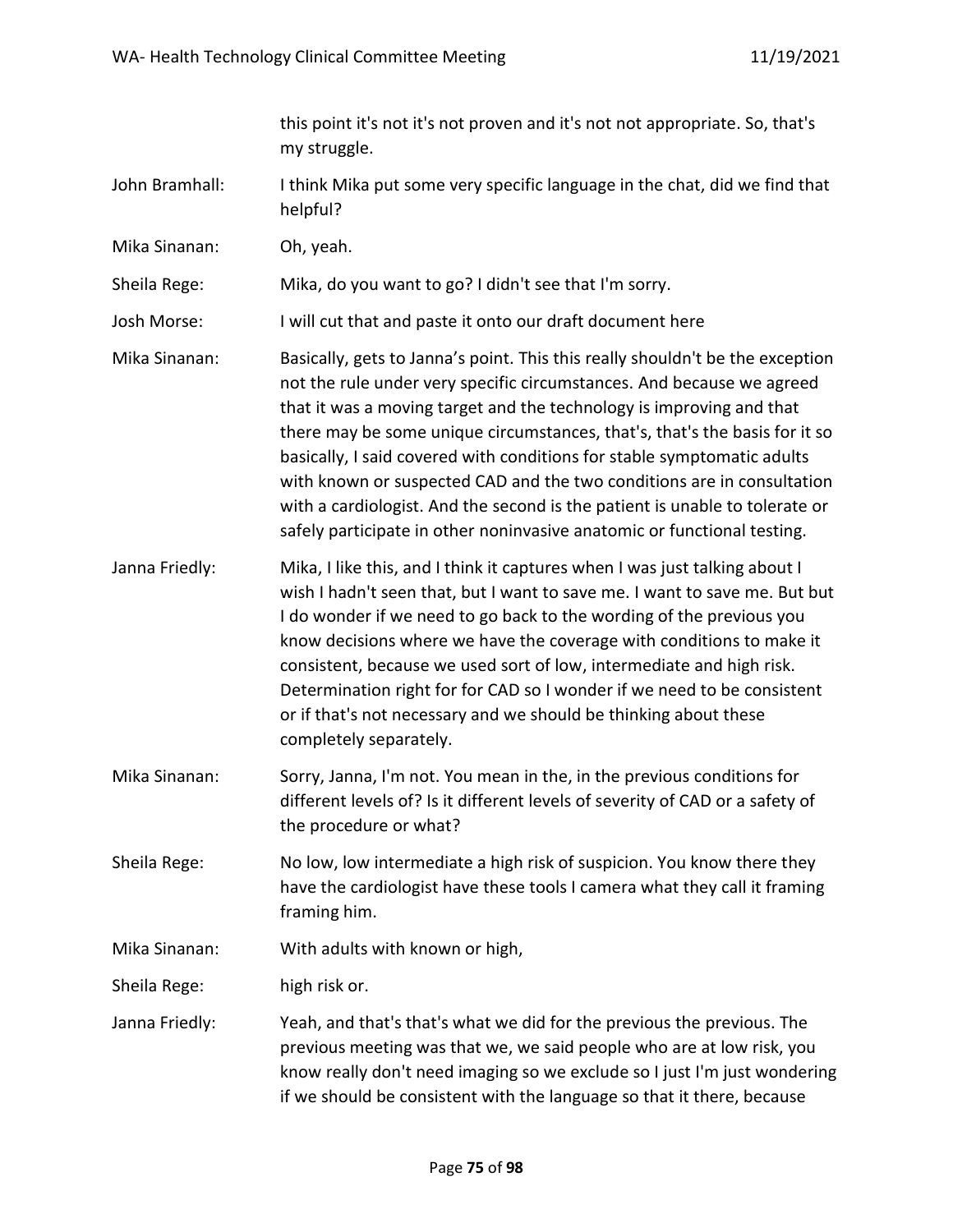people are probably going to be looking at all of these, you know, together really or, you know, in a similar context.

Mika Sinanan: Josh, are you going to bring up that language?

Josh Morse: I have typed up your language, Dr. Sinanan and do you want me to bring up the language from the November 5 draft?

- Mika Sinanan: No, you could just bring up the language that I put in there we could just change suspected to high risk of with known or high risk of CAD.
- Josh Morse: Okay, bear with me for just a second so I can get back to the screen share.
- Christoph Lee: This is Christoph where you just the question in terms of evidence for you this time versus last time. I'm not sure if evidence review this time actually stratified by risk. So, I don't know if we can make a statement about low intermediate high risk in our decision just based on the evidence today, but I do like having consistent language, and I think maybe in our next meeting, when we finalize the language for both this session and last, we could talk about how to make everything, consistent. In terms of Mika's draft language, I like this, but I like the second bullet point. I think it's perfect. The first bullet point, just a question that there are cardiology, non-cardiologist ordering studies and managing patients. It might be too limiting to force, decision making conversation with just cardiologists.
- Mika Sinanan: Christoph, Mika. So, by the reason I said that is, we should be making this decision with somebody who is insightful about the risks and benefits. The range of options, and in that in our healthcare system is a cardiologist, by and large, who will be both helping manage the patient in the long term but also determining the diagnostic algorithm. So that's to say if if a primary care doctor is managing a patient the patient I talked about earlier. They need to have the patient. They have either discussed the patient and have a document of a consultation with a cardiologist or the patient is already being managed by a cardiologist. And so, this this determination is not being made by a somebody who is less knowledgeable about all the range of options that are there. That was my thinking. Though the wording could certainly be more artful.
- Christoph Lee: Totally agree, and I guess the question is, in certain settings, is it not going to be a cardiologist?
- Sheila Rege: So, I, I just want to speak. You know, we, the AMA the Council, the committee I'm on we just had a report on private equity and, and coming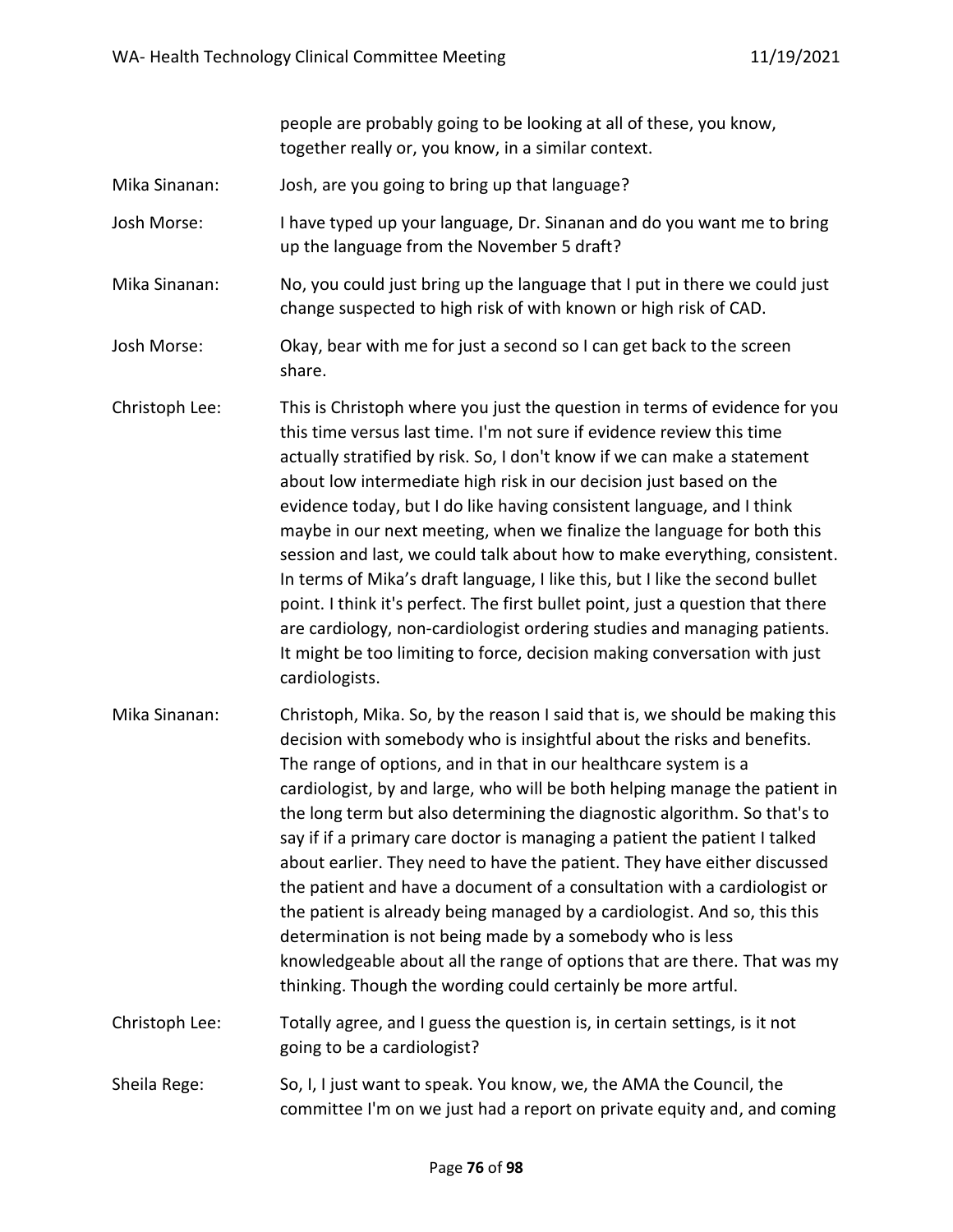into health care, because it is big business and cardiac angiography is profitable and Mika, I'm just challenging you. It would be very easy for a Walmart, to have a cardiologist and the end and check a box patient is unable to tolerate or simply participate in other noninvasive anatomical functional testing. We're all trying to make the life of the doc easier. But usually at least with cancer. Without cancer protocols we have criteria, you know, be it creatinine over 2.8 or something something much more rigorous that a company like that can come in to to the state of Washington and sign up all on Medicaid patients, so I'm just putting that out, and that's because I just gone through a bunch of meetings for for the committee and in very aware of that looming threat

Janna Friedly: And Sheila I think that that was the struggle that we had the last meeting as well in terms of the wording. With this balance of, of being not overly prescriptive, because there are so many different scenarios. And, and being less specific than we are in pre we have been in previous discussions. So that's a real struggle that, I think the committee wrestled with.

Mika Sinanan: Jim, do you have an opinion about language here?

- Jim Kirkpatrick: I looking over what you wrote it, it does seem to be I don't remember exactly what happened last time and I think it would be helpful to look at that to to at least get some of the same language, although I, I do think Christoph's point about the evidence not being there in the same way that it was before makes sense but trying to get some harmonization with that. And I think whatever conditions are, are going to be ones that people can try to get around but certainly trying to capture. I think the way you did it particularly the second bullet point with the, the intention of the, of the decision is going to be very helpful.
- Mika Sinanan: Do you have an opinion about the question of console in consultation with a cardiologist, is that?
- Jim Kirkpatrick: Yeah, that's that's hard because the other issue or to recall is it some cardiologists will not know what you're talking about because they've never heard of it, which is entirely possible in thinking from a statewide standpoint and as you know, we do have the ability for people to call into the university and talk with specialists and get sort of an E console situation that they could actually be helpful in that setting to kind of mitigate that and fulfill the requirement as you as you specified here, I guess, would that count in lieu of an actual office visits telehealth or otherwise to make this decision. I think what you really want is somebody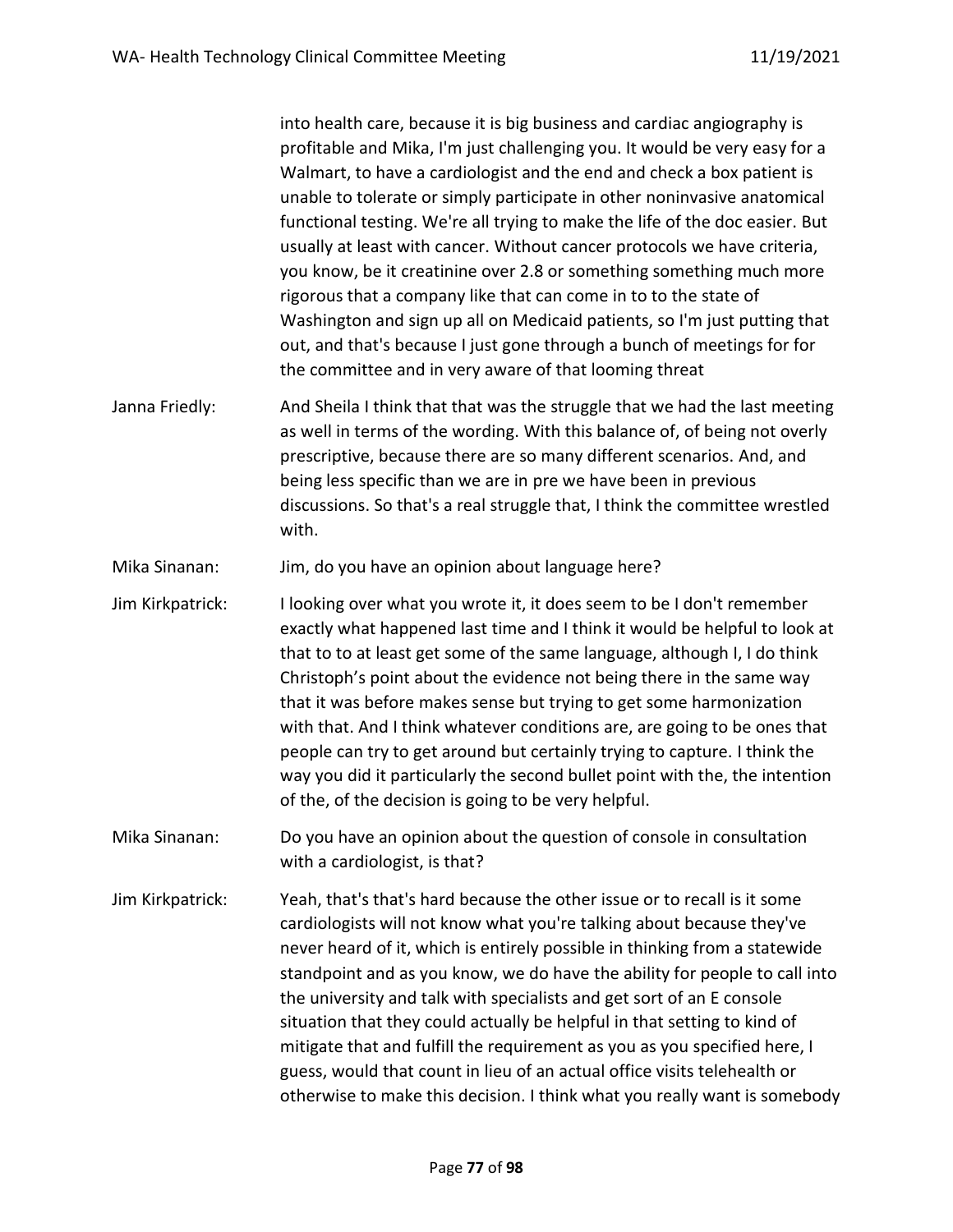who knows the different imaging modalities, not necessarily just any cardiologist but somebody who actually is assertive an imaging specialist who can kind of help with that decision, but that's a little hard to write into that and there aren't that many of us probably.

Sheila Rege: Right, right.

- Mika Sinanan: So, I don't mean to beat this to death but if I guess I'm concerned about making it too restrictive. If we would just say documented consultation with a cardiologist and hope that a cardiologist who didn't know the difference between different imaging studies would punt on answering that question and say well you need to talk to Kirkpatrick at the University of Washington, you know.
- Sheila Rege: I'm actually so I want to go back to the question. And the wording is fine, um, you know, we can we can wordsmith that I do want to ask you the question. Because what I heard at least one Janna brought it up and make it you are agreeing. This is the rare circumstance. What is the path, if, if a rare circumstance comes, and it's not addressed is that does the agency medical director have some leeway or how or just, it's not covered it's not covered what what is our agencies process?
- Judy Zerzan-Thul: Yeah. So, Medicaid, because we take your recommendations and then we have to look at them there's potentially a little leeway but there is no leeway in UMP and our peds program and that is what has gotten us into trouble in a couple of other places that if it's not covered it is not covered in all circumstances. So, yeah, and Medicaid, often, sort of takes all of this and, and make similar policies for kids there's EPSDT. So, there would always be a way for something to be covered but if we decided not covered on the Medicaid side that that could be harder to get around. But anyway, I think it's probably probably the right thing for the super rare things is this covered with conditions. And, yeah, this, these two bullets seems good. I don't know how to know I think, Emily and Chris are still on, like, I don't know if it's worth at a premium, or if or we just take it into consideration that like, this is really, you know, to be used after all the other tests have been considered, which is probably the second one has I don't know I'm being very long winded in my long pause or anything else but, yes.
- Sheila Rege: So, should we say should not be considered a routine first line diagnostic tool in patients with a stable chest pain with possible obstructive coronary artery disease? Would that help to to put that in there, so you know for longevity later, the agency medical directors, understand that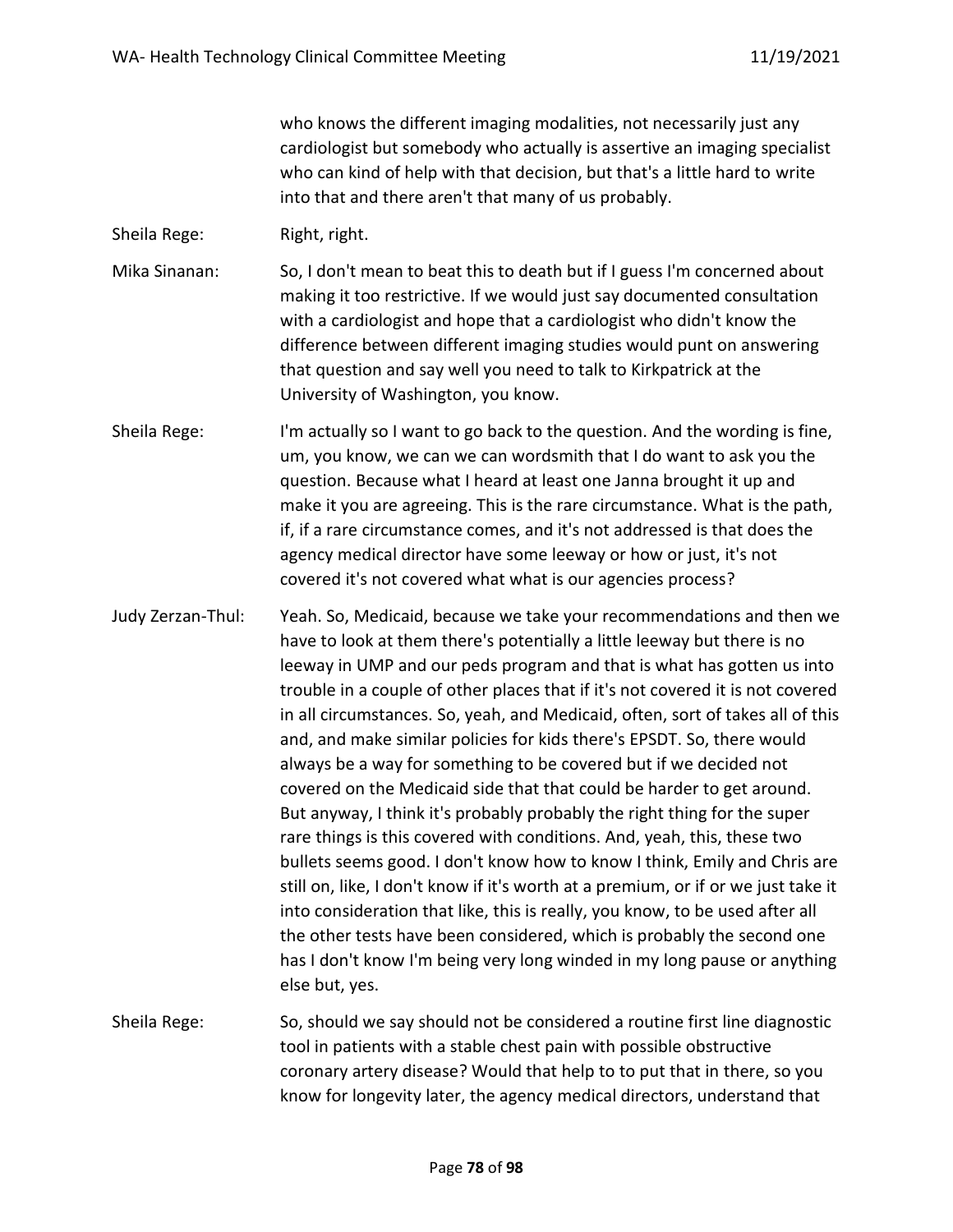we were not looking at this for us first line for everybody? I'm just struggling with how to get that out there that this was, this was a cover with conditions. I shouldn't say last resort, but, you know, not just a checkbox out. Don't, don't, I I'm, I'm an entity that only has a hammer which is an MRI and so I think my patient needs an MRI.

- Judy Zerzan-Thul: Yeah, I think that would be reasonable. And we can always take it back, cause we'll have some time in between this and our final voting meeting to really kick the tires on that but I think that would be helpful. Off the top of my head.
- Sheila Rege: I'll put in what I just said and Josh and Mika, you can, you can opine if that fulfills your kind of thoughts that it should not be worse
- Mika Sinanan: I agree, artfully putting it, I think is the difficulty but as not the last resort, but an extreme resort.
- Laurie Mischley: And the one thing that has not come up that I'll just say is there is absolutely a population of people who want all of the tests. Right, just one of everything, and I don't think we've actually curated anything here that prevents that both taking less weeks decision and this one into account I just, I don't know that we need to necessarily say it but I want us to keep that in mind that those people, other.
- Sheila Rege: Laurie, exactly. I have somebody who went to a concert or stop I have no idea how and got this plethora of cardiac tests and and now has anxiety, beyond. I mean, just just beyond belief. And and it just said that that's Mika, that's, that's what I'm struggling with, because healthcare has changed, and and we need to just make sure that our whatever we were putting together reflects our thought processes.
- Emily Transue: This is Emily I just wanted to echo. I agree that I like that purple and I think that'll be helpful for us and implementing it also might want to add an end between the first and second bullet, assuming that that. Thank you.
- Sheila Rege: I got a question, I mean cardiologist cardiologist the invasive cardiologist know what what works you know kind of the people who actually know ICAs should be saved, because my cardiologist, either do just regular or they're doing basically kind of like OBGYN, some to just OB and some GYN. So, should be I don't know if you should say invasive. I don't even know that's a specialty.
- Jim Kirkpatrick: It is to be honest, they probably have a less chance of knowing anything about this, because that is mostly what they focus on and do clearly there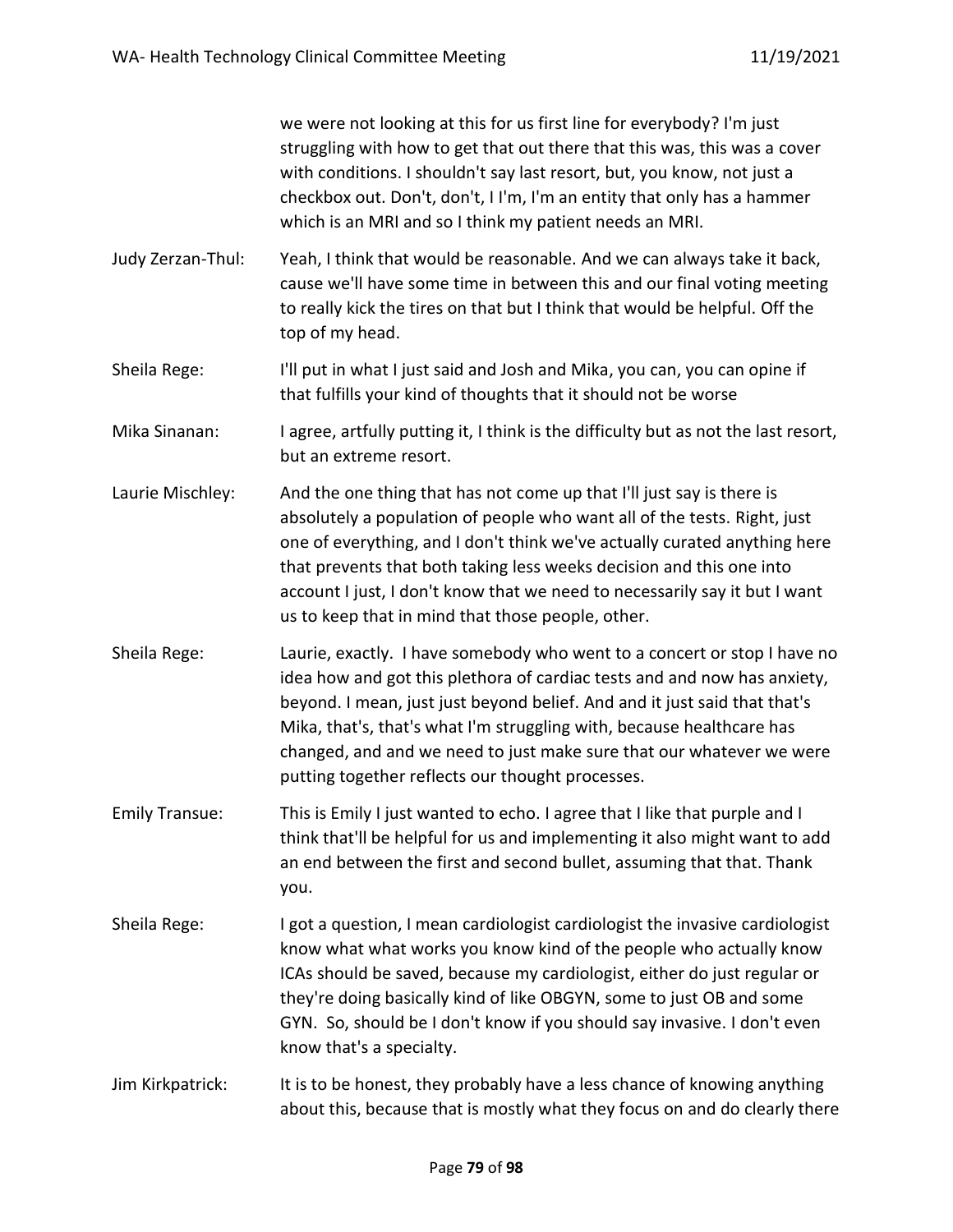|                       | are many examples to the opposite but I you know thought about it too I<br>think because Mika's is right, just to leave it with cardiologist so it's not<br>restricting this up to the cardiologist, to gain whatever knowledge is<br>necessary to answer the question.                                                                                                                                  |
|-----------------------|----------------------------------------------------------------------------------------------------------------------------------------------------------------------------------------------------------------------------------------------------------------------------------------------------------------------------------------------------------------------------------------------------------|
| Sheila Rege:          | I think they call it interventional correct, Jim?                                                                                                                                                                                                                                                                                                                                                        |
| Jim Kirkpatrick:      | Yes, that is correct. And now we have a subspecialty of interventional<br>called structural interventional                                                                                                                                                                                                                                                                                               |
| <b>Clint Daniels:</b> | Clint Daniels, should we consider moving the third bullet point to be part<br>of the statement? And then end that statement with covered when, and<br>then the two bullets?                                                                                                                                                                                                                              |
| Sheila Rege:          | I like it like this because it, it makes it very clear but how would you?                                                                                                                                                                                                                                                                                                                                |
| Josh Morse:           | I think another option that, you know, Dr. Sinanan had brought up at a<br>previous retreat was, you know, this could be a statement that goes<br>along with this part, and it is a should and not a, you know, may not be or<br>something like that more. You seem to be, you know, kind of making a<br>commentary on on the technology and the evidence. So, it seems like<br>another way you could go. |
| <b>Clint Daniels:</b> | Yeah, I think that's kind of why I thought it should be part of the<br>statement instead of the bullets like seminar CML, CMRA should not be a<br>first line diagnostic tool for stable chest pain and possible interactive CAD<br>is covered with, you know, in consultation cardiologists and I was<br>thinking.                                                                                       |
| Sheila Rege:          | Should we take a five-minute break and let the staff and the agency kind<br>of look at how to, how to get our intent and presented back. Would that<br>be okay or do we want to keep trying to wordsmith? What would the and<br>uh we once we come back we can then help the whole thing projected?                                                                                                      |
| Mika Sinanan:         | Sheila, I think if we just copy that statement the third bullet point as a<br>phrase or sentence right before the covered in the, in the first line just<br>put it up there, and then the, and then we get into the bullet points Yeah,                                                                                                                                                                  |
| Sheila Rege:          | Will there be an 'an' there?                                                                                                                                                                                                                                                                                                                                                                             |
| Josh Morse:           | Something like this?                                                                                                                                                                                                                                                                                                                                                                                     |
| Mika Sinanan:         | Period. And then, CMRA is a covered is covered with conditions. And then<br>just take out the third bullet point.                                                                                                                                                                                                                                                                                        |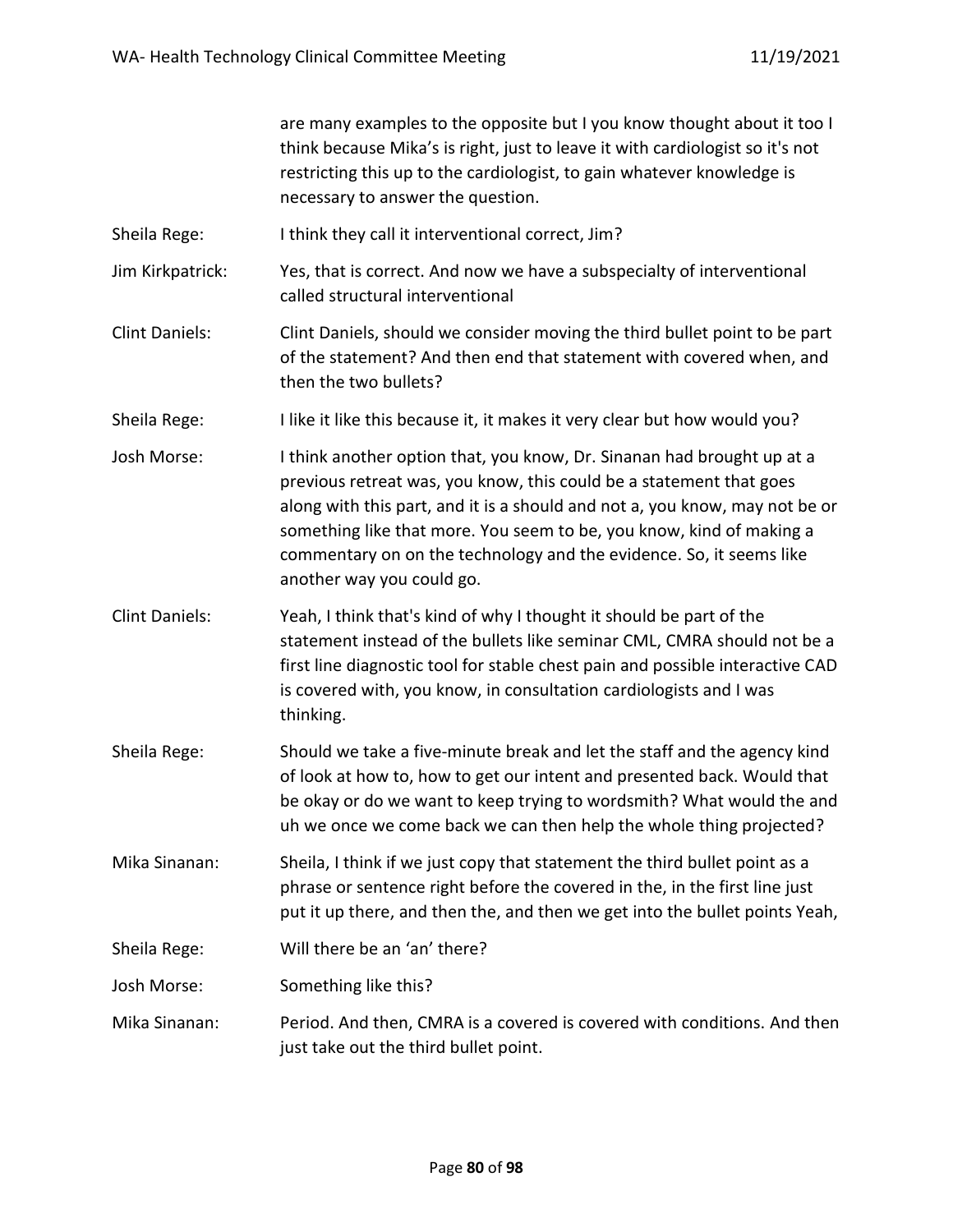| Sheila Rege:      | Do you think that that strong Mika? The agency medical directors feel<br>that would give them enough flexibility?                                                                                                                                                                                                                                                                                                                                                                                                                                                      |
|-------------------|------------------------------------------------------------------------------------------------------------------------------------------------------------------------------------------------------------------------------------------------------------------------------------------------------------------------------------------------------------------------------------------------------------------------------------------------------------------------------------------------------------------------------------------------------------------------|
| Mika Sinanan:     | I defer to them.                                                                                                                                                                                                                                                                                                                                                                                                                                                                                                                                                       |
| Judy Zerzan-Thul: | Yeah, I think that makes sense.                                                                                                                                                                                                                                                                                                                                                                                                                                                                                                                                        |
| Sheila Rege:      | Thank you, Clinton, Mika and for clarifying that that that's them stands<br>up bold. Is there any more discussion before we take a break to kind of<br>reflect on this?                                                                                                                                                                                                                                                                                                                                                                                                |
| Josh Morse:       | We can work on the grammar here.                                                                                                                                                                                                                                                                                                                                                                                                                                                                                                                                       |
| Sheila Rege:      | Okay, well then do a five-minute break. Just as part of our process from<br>our strategic meetings, and during the five-minute break, would you<br>mind uh Josh projecting keeping projected both? And and then we on our<br>voting will have to vote I think both separately on both in case people<br>have a disagreement with the second one. Is that is that good,<br>everybody? And welcome. Okay. So, it's 1252. on. Do we want a full<br>eight-minute break and try and grab lunch, or what what do we want to<br>do or just try and come back in five minutes? |
| Mika Sinanan:     | Back in five.                                                                                                                                                                                                                                                                                                                                                                                                                                                                                                                                                          |
| Sheila Rege:      | Okay, back in five. I think it's time I hope we have everybody back. Thank<br>you. So, um, any any discussion, any thoughts on changing the verbiage<br>on any of this?                                                                                                                                                                                                                                                                                                                                                                                                |
| Josh Morse:       | Remove the conditions from the first one. Melanie pointed out that she<br>thinks I didn't get that right from your she's going to pull up the vote<br>document or share it with me.                                                                                                                                                                                                                                                                                                                                                                                    |
| Melanie Golob:    | Yeah, and I can either put them on the screen or just send it.                                                                                                                                                                                                                                                                                                                                                                                                                                                                                                         |
| Josh Morse:       | Can you confirm was the first vote was a vote on this first one is covered?                                                                                                                                                                                                                                                                                                                                                                                                                                                                                            |
| Melanie Golob:    | Yeah, covered it all for the coronary but coronary vessels anomalies.                                                                                                                                                                                                                                                                                                                                                                                                                                                                                                  |
| Josh Morse:       | Okay, so I think there's two ways, Sheila that you can go about this you<br>can do one vote for the whole thing for covered with conditions, And the<br>one is the first item would be that CMRA is covered for adults with<br>known or suspected coronary vessels anomalies are congenital heart<br>disease, if that's you know if this is language you settle on, and the<br>conditions as I say this I don't like that idea I think it should be two<br>separate votes.                                                                                             |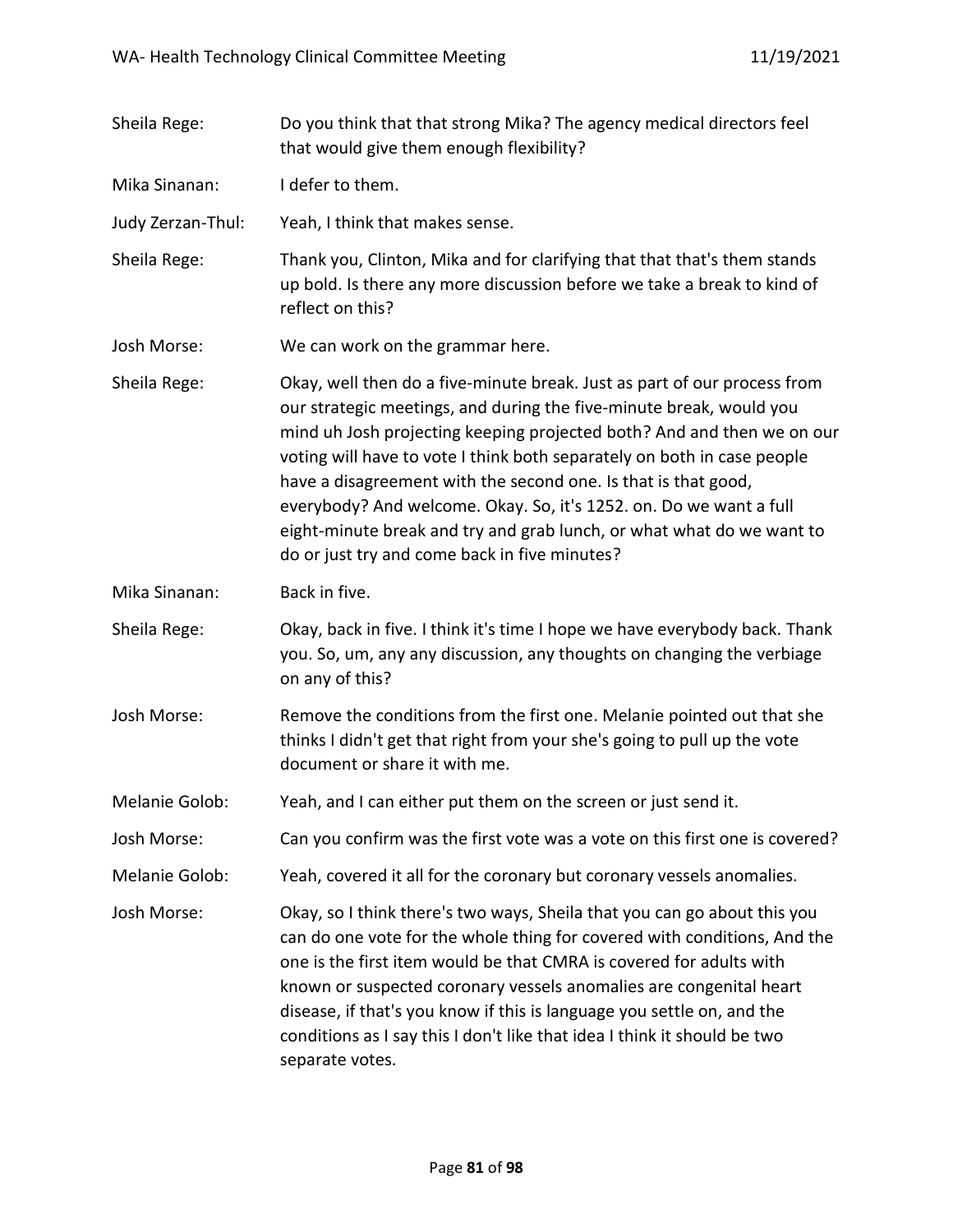| Yeah, so we'll do by the question I'm usually. I need a second, I mean I as<br>a chair probably shouldn't divide the question but I would recommend,<br>we divide the question would would anybody, make a motion to do so.                                                                                                                                                     |
|---------------------------------------------------------------------------------------------------------------------------------------------------------------------------------------------------------------------------------------------------------------------------------------------------------------------------------------------------------------------------------|
| Sheila, before we do that, the second statement that I liked the two<br>sentences and the statement. But the first one says obstructed CAD<br>obstructive and the second one doesn't. So, we should be consistent<br>because it'll confuse people. Should we add obstructed to the second<br>statement as well? The second sentence with known or suspected<br>obstructive CAD? |
| I think that would be helpful so after suspected to add obstructive CAD.<br>And I don't know if we want to make it somewhere coronary artery<br>disease or kind of a you know asterisk to say it's coronary artery disease.                                                                                                                                                     |
| So, the first CAD we could just write that out as coronary artery disease<br>and then parenthesis CAD.                                                                                                                                                                                                                                                                          |
| I agree with having the same language in both sentences, but I am<br>wondering if obstructive should be taken out because it wasn't<br>highlighted in evidence report? We just covered suspected are confirmed<br>CAD.                                                                                                                                                          |
| Clint, I think that makes sense to remove it as well.                                                                                                                                                                                                                                                                                                                           |
| Taking it out.                                                                                                                                                                                                                                                                                                                                                                  |
| And Josh, in a similar way, people would know what CMRA right is right?<br>somewhere, you're gonna --                                                                                                                                                                                                                                                                           |
| Yeah, we'll spell this out in the final document.                                                                                                                                                                                                                                                                                                                               |
| Perfect. Any other discussion before? We will vote separately on both.                                                                                                                                                                                                                                                                                                          |
| Motion to vote separately on these two statements separately.                                                                                                                                                                                                                                                                                                                   |
| Anybody?                                                                                                                                                                                                                                                                                                                                                                        |
| Second.                                                                                                                                                                                                                                                                                                                                                                         |
| Absent any dissent. Raise your hand if you disagree. We will vote<br>separately so voting now on the first and Josh, I don't know if you can do<br>this highlight that CMRA, the first one. Thank you for doing that. I will let<br>staff take it from here on how they would like the vote to proceed.                                                                         |
| Josh, I can share the table I put your language and do                                                                                                                                                                                                                                                                                                                          |
| Super, that'd be great. Right, I'm going to stop sharing right now.                                                                                                                                                                                                                                                                                                             |
|                                                                                                                                                                                                                                                                                                                                                                                 |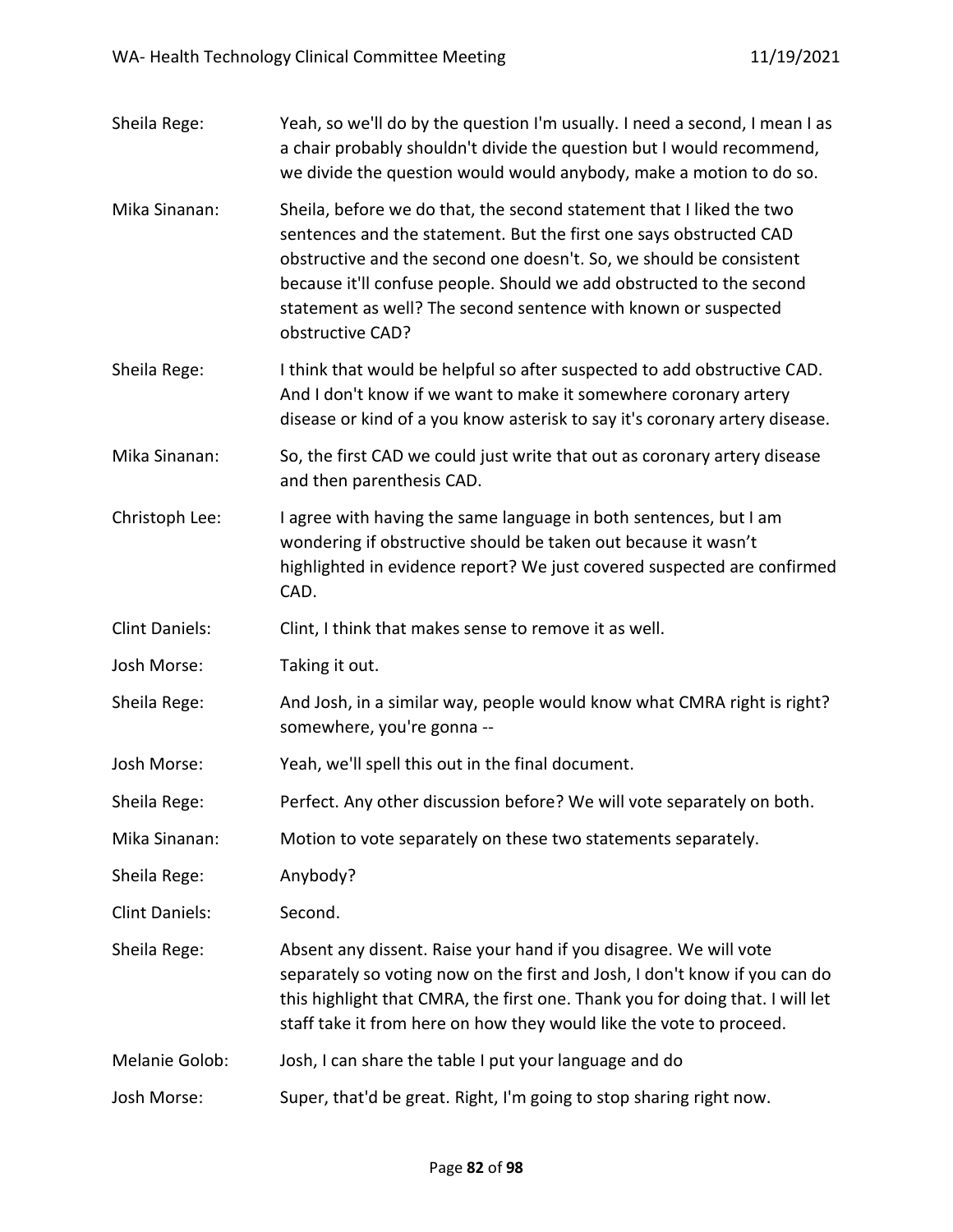Melanie Golob: Okay, so we're voting on language first will be the coronary vessel anomalies or congenital heart disease.

Josh Morse: And I think we're doing the final vote.

Melanie Golob: Oh, but not for language?

Josh Morse: So right Dr. Rege?

Sheila Rege: I was going to, but we can do it, we can do it very process driven because usually that's what we do in real life. So, I would just to make sure we don't have that we're jumping the process because we're virtual. So, Melanie, go ahead.

Melanie Golob: Okay, so let's vote to approve or reject the language for that shown here the CMRA covered for adults or children with known or suspected coronary vessels anomalies or congenital heart disease. So, if you approve go ahead and raise your hand. And it looks like we have eight. Thank you all very much. Go and lower your hands. All right, and then the other vote will be on the language for stable symptomatic adult so CMRA should not be a first line diagnostic tool and patients with stable chest pain with possible coronary artery disease CAD. CMRA is covered with conditions for stable symptomatic adults with known or suspected CAD with the following in consultation with a cardiologist and the patient is unable to tolerate are safely participate in other noninvasive anatomic or functional testing. So, if you approve the language, please raise your hand. Okay, we have eight. Thank you very much. And then Sheila for the next part, do we need to make a motion first to vote on us?

Sheila Rege: I Mika we already did it so I think we can go with that.

Melanie Golob: Okay, so we'll do a vote first on the again the coronary vessel anomalies, or congenital heart disease so votes for not covered. Please raise your hand. Okay, that's zero votes for covered with conditions. Please raise your hand and votes for covered and all. Right and that's all eight, thank you very much. And next is the stable symptomatic adults with known or suspected CAD, or you need to lower your hand. Oh, thank you. All right. Okay so voting on this vote not covered for this stable symptomatic adults with known or suspected CAD. Okay, one vote for not covered. And next covered with conditions. Okay, and that's seven, and so covered it all. Let me lower the hands before I asked for that one. And then covered in all should be zero because everyone's already voted, but. Okay, great. thank you.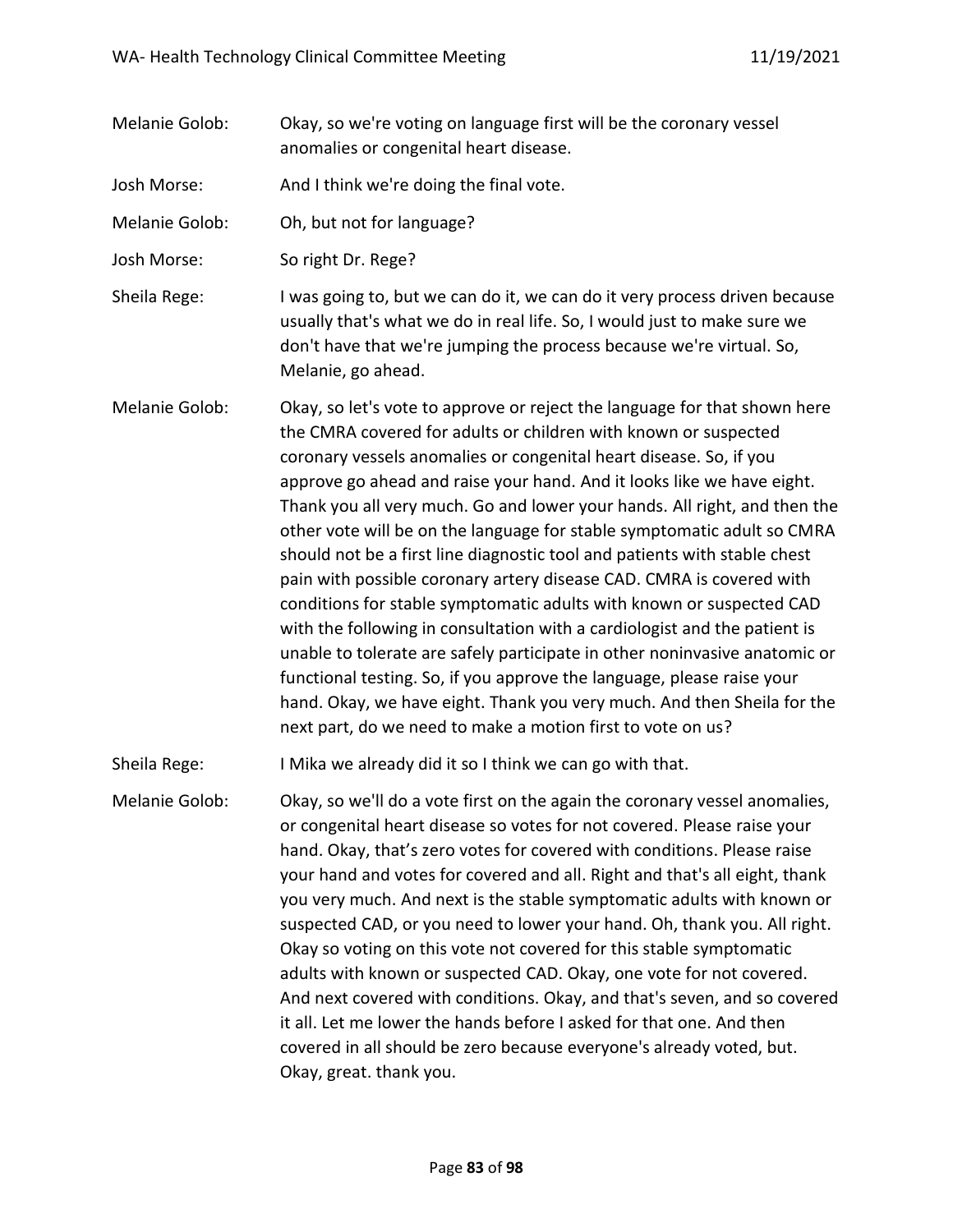- Sheila Rege: I think we're, we're good right we we voted. And I just couldn't make the jump from unproven to to cover with conditions based on the data but I see the other point. Any anybody else? We're all good. I will then take. Josh, do we have any other business to finish?
- Josh Morse: We do need to address the two questions. One about to national coverage determination. And the other about clinical guidelines, the committee, if you could please make a statement about. I'm scrolling through the decision aide and I'm happy to project it here. Is the determination consistent with identified Medicare decisions, meaning the national coverage determination which there was not one identified? And the second ask is, and expert guidelines and if not, what evidence is relied upon?
- Sheila Rege: So, we're going to have to divide the question again. And so, I think any any, anybody want to talk about Medicare doesn't have any decisions? We may have to change this Josh in the future I think the way, there was a 21st Century Cures Act and maybe having your talk to some of the Mac carriers. I don't think Medicare can do national coverage decisions anymore.
- Josh Morse: So, thank you for, we will look into that.
- Sheila Rege: So, we may have to change that. And so if anybody wants to comment on this on number one, based on public comment was evidence overlooked in the process that should be considered. Any panelists, want to comment on that?
- Josh Morse: That's not the question I'm sorry, It's that we will ask you next time. The question is just about if your determination is aligned are not aligned with Medicare. If you could make a statement as to why it is or isn't and there isn't a Medicare decision here of concerned today. So, I think that's not relevant but there are expert guidelines someday I think you agreed with and some that you may not have perfectly aligned with but I think there is, you know, often you make a statement about that variability and having the latest evidence and so if you could just explain your rationale that would be helpful.
- Sheila Rege: I will try to explain for the first coverage decision that we heard from the public and the experts about how this is already kind of standard of care, and based on the evidence. Valerie and her team also confirmed that that was what they were seeing for the, whatever that coronary vessels anomalies, or congenital heart disease. Anybody else want to put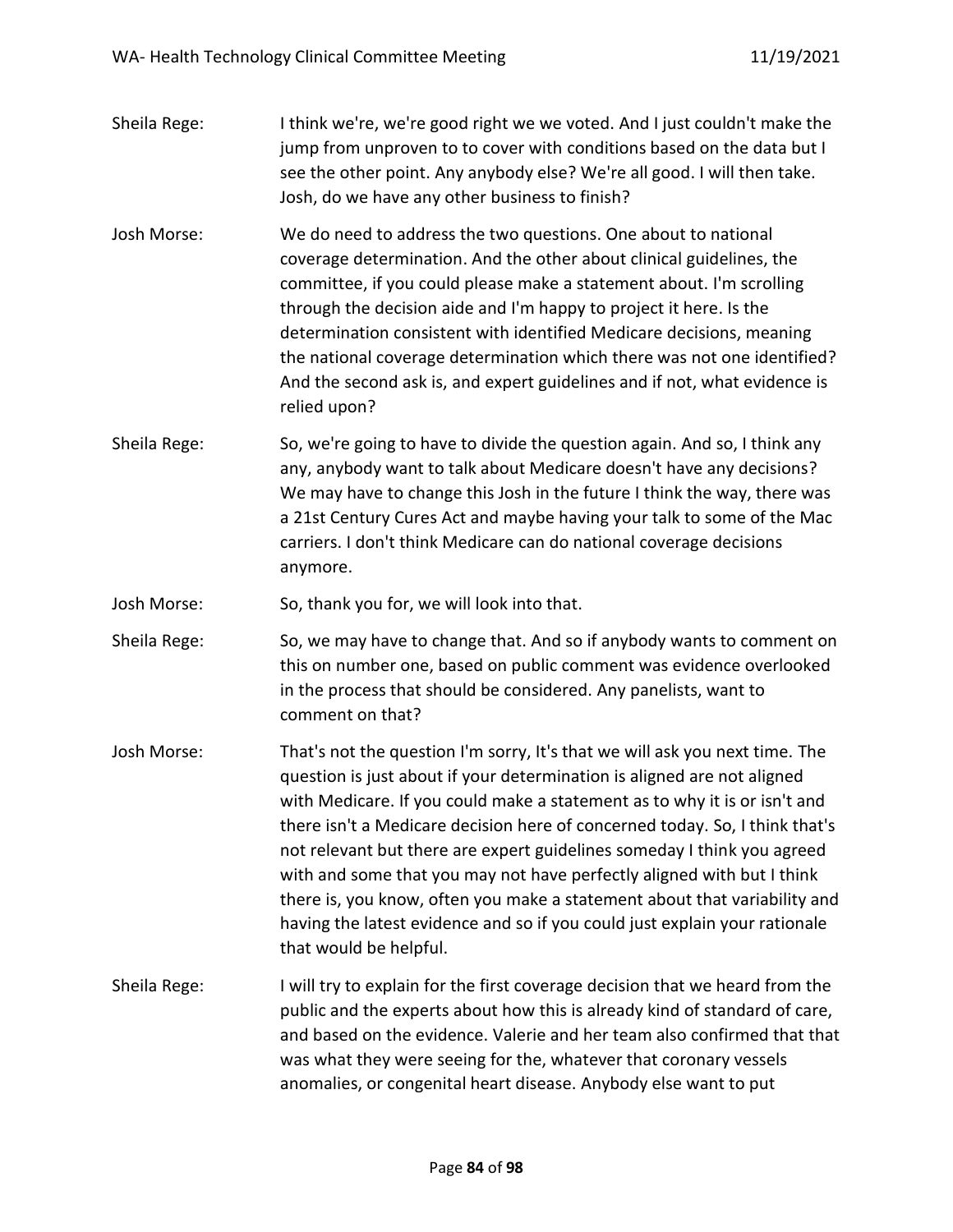something in that's on that? If not, we'll go to the second. Any, any volunteers for the coverage with conditions?

- Christoph Lee: I could just. This is Christophe Lee It looks like our wording and decisions are consistent with a few appropriateness criteria out there and we may see ours and that approval with conditions is consistent.
- Mika Sinanan: And as we heard. Mika Sinanan. Then as we heard from the agency, noncoverage decision would make it very difficult for those rare patients for whom this is appropriate to be able to take advantage of the technology, which again for very specific indications may be the appropriate evaluation. And, and Sheila I have one other comment. In our key questions, we did not see any data around adults being assessed for cardiac device lead placement, but it was in the key questions, so I presume since we're not even addressing it, it hasn't shown up in any of our coverage that it is not a covered benefit for that indication?
- Sheila Rege: You know, that's a good question. We may want to clarify that with a statement, if, if that's the will of the committee, not covered for cardiac lead placement. That was the fourth bucket in the adults coronary artery disease, unless people think that we should not. Would that be helpful? I'm going to ask them agency medical directors.
- Josh Morse: Yeah, that's a good catch. I think that would be helpful. Thank you.
- Beth Shaw: I would just say from the evidence we didn't find any evidence on adult post CABG. And, but we did see two studies for the device lead placement.
- Sheila Rege: Should we project those studies and and rediscuss that we've missed us post CABG though I think the suspected coronary artery disease covers, regardless of whether you had a CABG or not? But it does not. Does that cover cardiac lead placement and how does? That's a good point. All right.
- Jim Kirkpatrick: You could read the second or the first one, excuse me, as looking for anomalies of the coronary sinus and vessels which might influence your cardiac lead placement issues. I think the, but the correct me if I'm wrong but I think the intention of it was sort of routine use prior to cardiac resynchronization therapy to direct where you're going to put the lead and I have not electrophysiologists, I don't think that we do that routinely, but I could be wrong.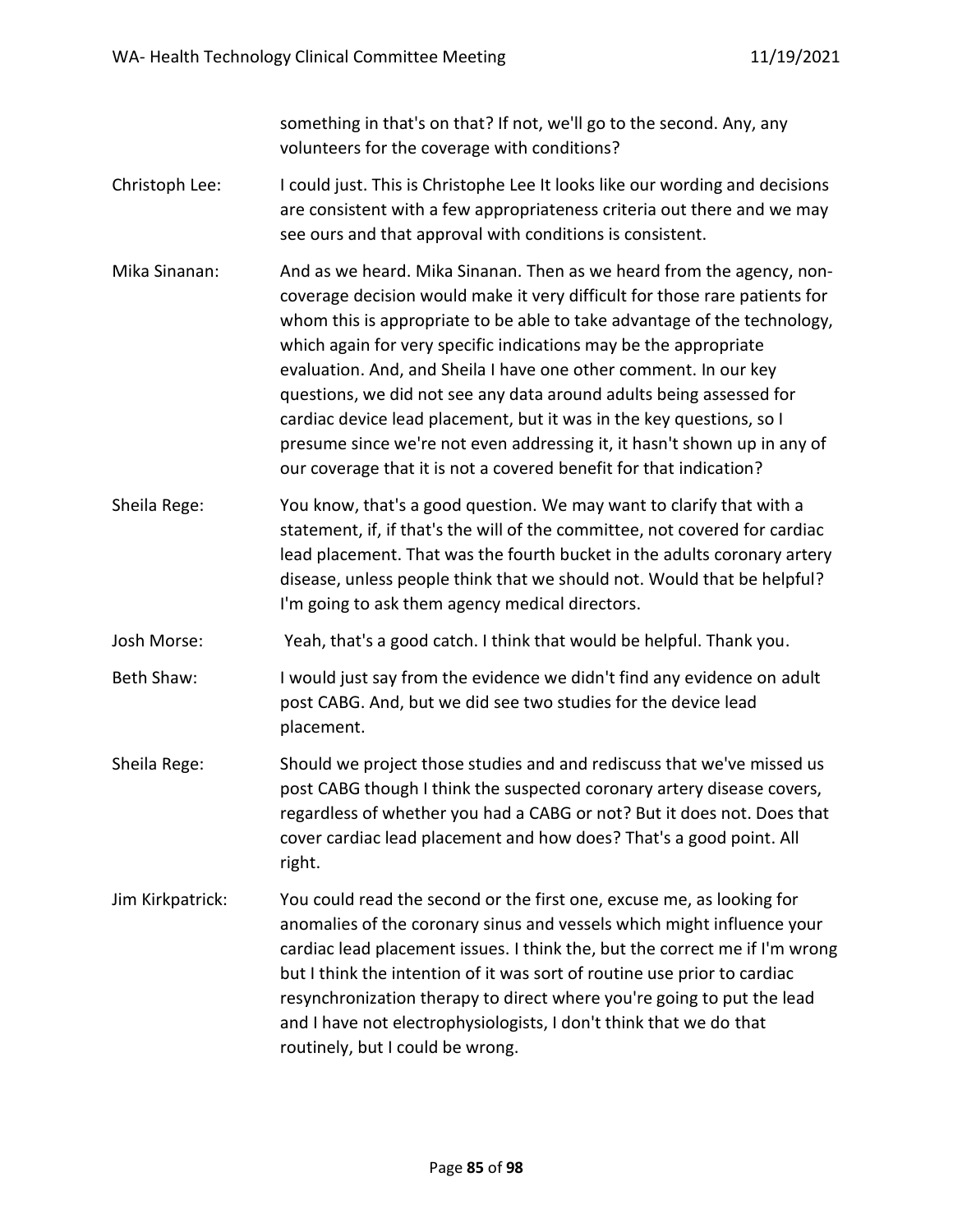| Sheila Rege:  | Valerie was the studies, was that with, in, in conjunction with congenital<br>heart disease and lead placement the two studies, you mentioned, or<br>was that not mentioned was that just generic?                                                                                                                                                                                                    |
|---------------|-------------------------------------------------------------------------------------------------------------------------------------------------------------------------------------------------------------------------------------------------------------------------------------------------------------------------------------------------------------------------------------------------------|
| Valerie King: | Let me double check on that. Just to remind people there were two non-<br>randomized studies, the total sample size was 27 individuals. And in that<br>study in those two studies they were able to visualize the vein for lead<br>placement but that's about all you can say. So, let me go and look at the<br>evidence tables on those two studies and see if I've got a little bit more<br>detail. |
| Beth Shaw:    | Yeah, it was adult schedule to schedule to undergo cardiac<br>resynchronization therapy.                                                                                                                                                                                                                                                                                                              |
| Valerie King: | Okay.                                                                                                                                                                                                                                                                                                                                                                                                 |
| Beth Shaw:    | Yeah, very small samples.                                                                                                                                                                                                                                                                                                                                                                             |
| Valerie King: | Yep, very specific utilization.                                                                                                                                                                                                                                                                                                                                                                       |
| Sheila Rege:  | That's again vessel anomalies.                                                                                                                                                                                                                                                                                                                                                                        |
| Josh Morse:   | Is there a part of this you'd like to see? That was the CABG finding and                                                                                                                                                                                                                                                                                                                              |
| Beth Shaw:    | Slide 31 so I think the next one.                                                                                                                                                                                                                                                                                                                                                                     |
| Mika Sinanan: | I don't think we would consider that to be evidence.                                                                                                                                                                                                                                                                                                                                                  |
| Sheila Rege:  | So, Mika would use, are you suggesting a language that cardiac lead<br>placement, it's not a covered condition?                                                                                                                                                                                                                                                                                       |
| Mika Sinanan: | I don't think we have the evidence to say that it is a covered it ought to<br>be a cover condition.                                                                                                                                                                                                                                                                                                   |
| Sheila Rege:  | So yes, I think it is. It is not a covered condition. Just a anybody think it<br>should be a covered condition based on what was presented today and<br>also the original report, the final report? Okay and then we'll go back to<br>that. How about the other thing about status post CABG? That had no no<br>data, right? But that's.                                                              |
| Beth Shaw:    | Yeah, that's right.                                                                                                                                                                                                                                                                                                                                                                                   |
| Valerie King: | That is correct.                                                                                                                                                                                                                                                                                                                                                                                      |
| Sheila Rege:  | So, we may have to make it clear that just status was CABG doesn't mean<br>without you know symptomatic coronary artery disease so let's go back<br>to our. Well, let's go back to our language, and I'm open to should be just                                                                                                                                                                       |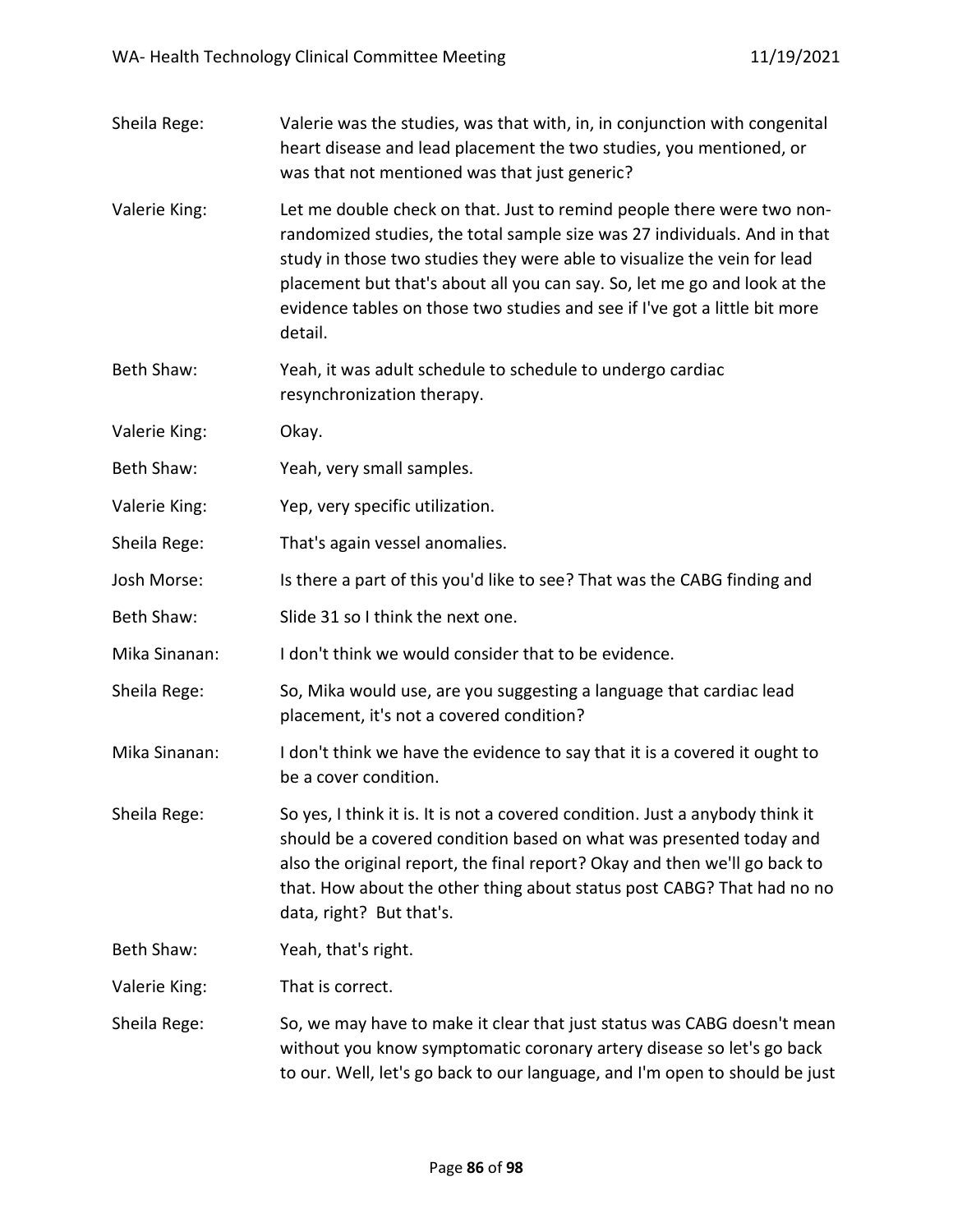saying not covered or, but I don't want to not cover CABG patients who have symptomatic coronary artery disease based on that so.

- Valerie King: Sheila, this is Valerie King, I'm wondering if you could speak about it as the only indication as a sole indication.
- Sheila Rege: Right. So, somebody give me some wording that says patient status post CABG, or those being considered for cardiac placements are not covered in the absence of blah or something like, you know, and the absence of stable chest pain with possible coronary artery disease Mika, this was your language would you like to help me and how to put this in there?
- Mika Sinanan: Thinking. Let me take a look at it again. But I think we dilute that statement by adding to it. I think it's simply a non-covered condition. In the absence of symptomatic CAD host. In the absence.

Sheila Rege: I'll type it in, I'll type it and go-ahead Mika.

- Mika Sinanan: In the absence of symptomatic CAD. Last, and then take up the status and post. CMRA is not a covered is not covered.
- Sheila Rege: I would add, in the absence of symptomatic coronary artery disease patients who have had CABG, those require requiring cardiac lead placement are not covered. That makes sense. So, we covered both, unless somebody thinks he should recover those that are requiring cardiac lead placement.
- Emily Transue: So, Emily, I just want to check for one sec. I'm just so this conversation is sort of about, there, there isn't. You feel that there's enough evidence to say that it shouldn't be covered or sort of more of that there wasn't enough out there to make a decision. Just making sure that we're that we all understand that if we go with this language, it, it will not be paid for at all in those in this setting and and if we want to really discuss this during the discussion just making sure that everybody's comfortable with that, as opposed to say having that piece be out of scope, it's fine that this is what we want to say I just want to make sure that we're about to the implication that you've stopped implications,
- Mika Sinanan: Mika Sinanan, Emily thank you for raising that. So, if it is out of scope, then we shouldn't be addressing it, but it did show up in our list of key questions. So that's the reason I raised it as apparently being in scope. Can you clarify that?
- Emily Transue: I think that is fair. I think that you could choose to make a decision to not make a policy around that and to leave it to agency discussion or other,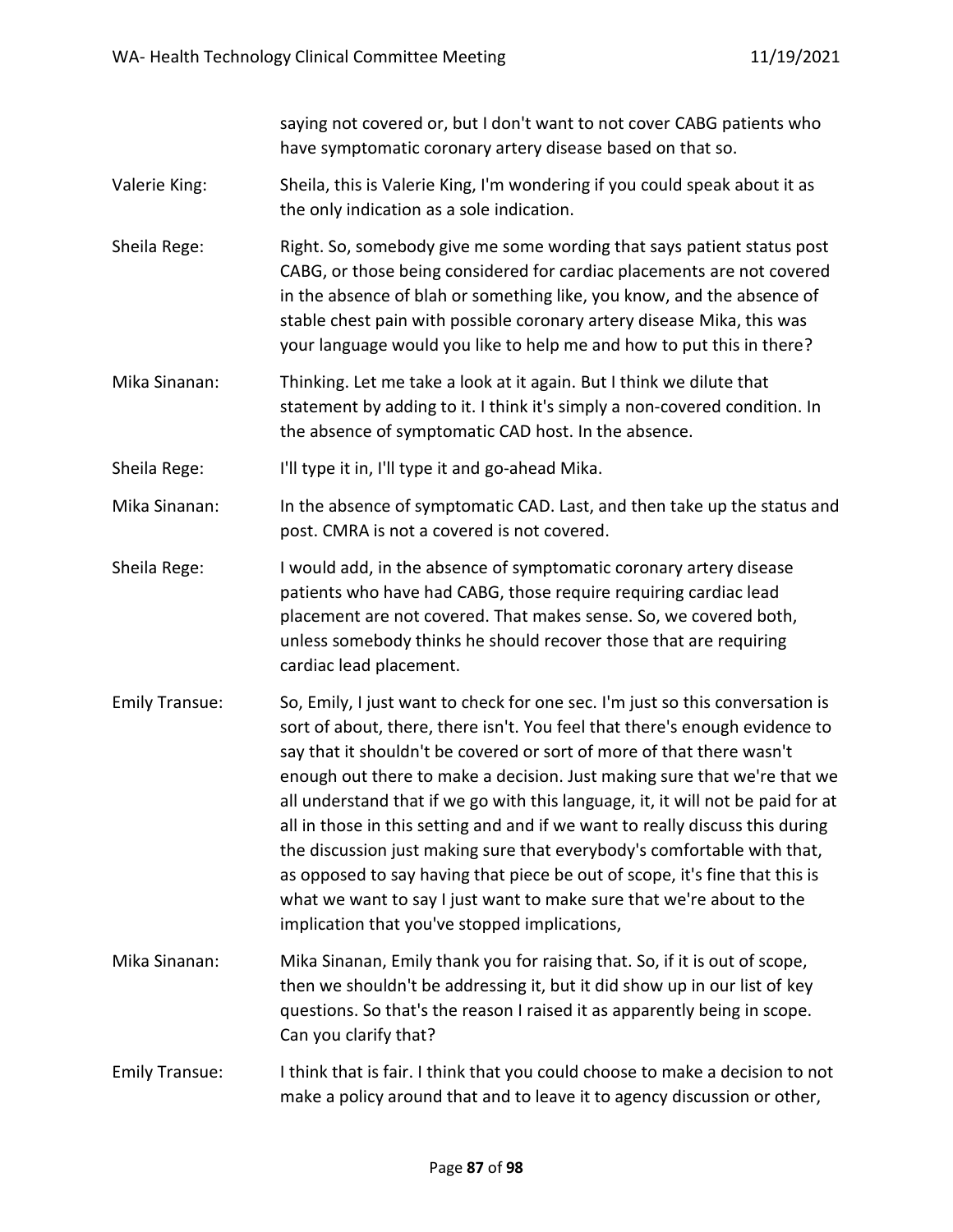other partners and I think you could ask can back me up here or or disagree. You could say that there wasn't enough to make a decision and choose not to make one, it's also fine can make this decision, if that's what you want to do.

- Clint Daniels: Clint Daniels, also I think it makes sense not to make a decision. In this case it's sort of the absence of evidence is not evidence of absence. There's no evidence that it's not affected by their.
- Josh Morse: I would say that would be a deviation from prior determinations on the committee, you have these I'm disagreeing with Dr Transue on this. And she gave me the opportunity to, you know, and I think the way we phrase this in the past is you've got your covered and covered with conditions indicators above this line and the way a final document might look is non covered indicators include the following, you know, and those are the could be, if that's where you're landing on the evidence but I think the middle ground would be softer language, as Dr Transue may be suggesting. But I don't think you can just leave it out because I think it'll just frankly be confusing decision to not say anything about it.
- Sheila Rege: Because it was one of the key questions, so I think we have to put something in there, and I don't, I mean we've never had announcing there's no there was not enough evidence for us to make a determination on whether it is optimal for routine surveillance of post CABG patients or those requiring cardiac lead placements, I mean I just don't think we have had been given that as an option. Emily Transue so I'm, I'm struggling a little here on process and what would we as a committee are able to do.
- Mika Sinanan: So, Sheila, just in response to Josh has comment, if we took the second bullet point above and just copied the same language is not covered comma. Unless the patient is unable to tolerate are safely participate in other noninvasive anatomic or functional testing.
- Sheila Rege: We didn't really have data on one and we had weak data on the other so I'm. Well, there we go, we're reaching, we're reaching even more into the bottom of the barrel to, to help. And so, I'm having trouble with that as as a process issue as an evidence-based process issue. Anybody else want to opine me? Mika and I have spoken enough, we are going to now be silent until others figure this out for us.
- Janna Friedly: I would, I would agree with you. Sheila that I, we don't have any data so I can't, it's hard for me to make the leap to, including it with coverage with, with a condition. So, I, I liked the sentence as it is.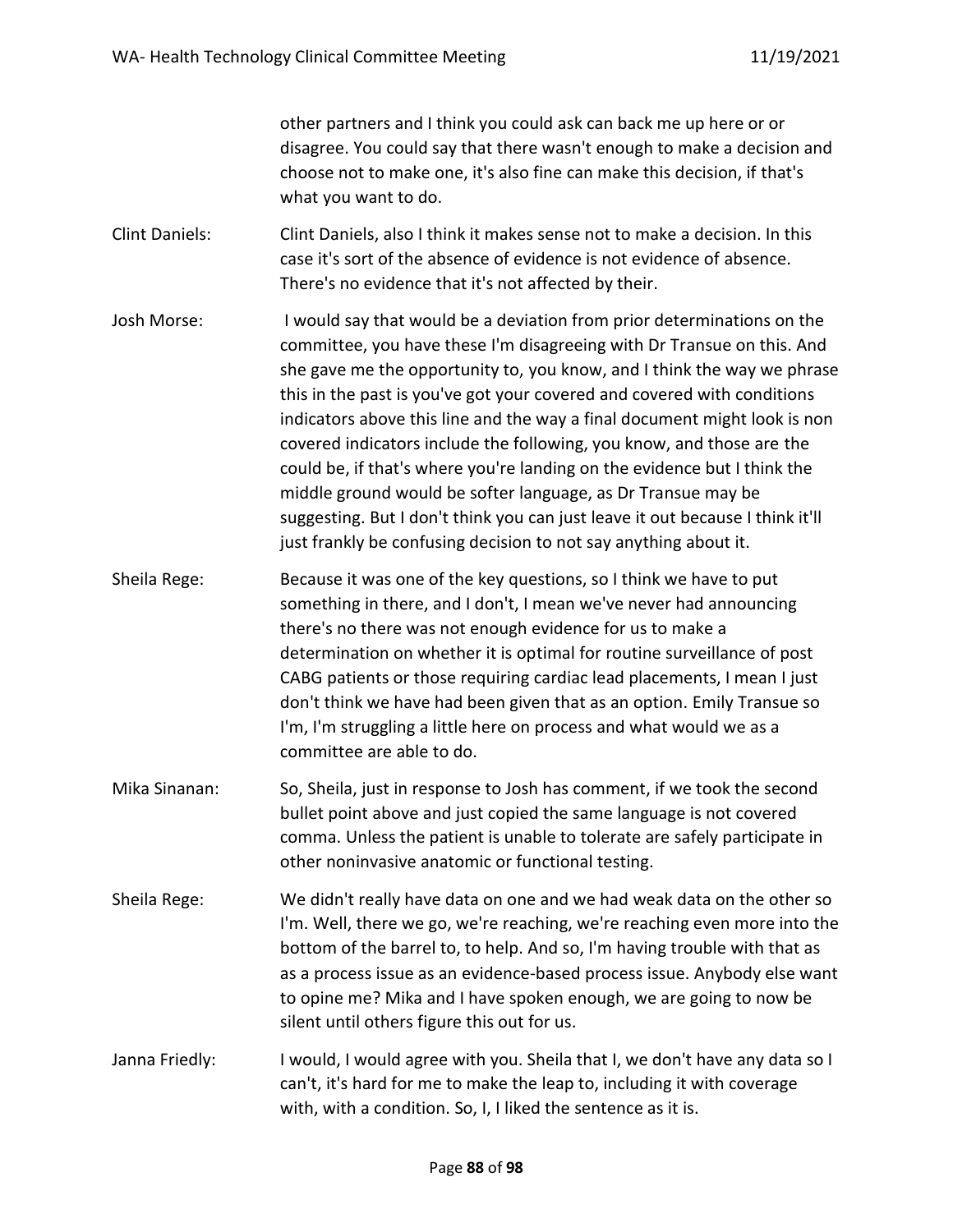| Laurie Mischley: | I don't feel like there's enough data and again My opinion is that it's isn't<br>being used a whole bunch and if there's a situation where a cardiologist<br>thinks that this is the most appropriate test I hate to restrict them in that<br>situation. So, I'm inclined to add the second bullet point to the end, just<br>to give a clinician, that option in those rare circumstances.                                                                                                                                                                                                                                                                                                                                                                                                                                                     |
|------------------|------------------------------------------------------------------------------------------------------------------------------------------------------------------------------------------------------------------------------------------------------------------------------------------------------------------------------------------------------------------------------------------------------------------------------------------------------------------------------------------------------------------------------------------------------------------------------------------------------------------------------------------------------------------------------------------------------------------------------------------------------------------------------------------------------------------------------------------------|
| Sheila Rege:     | Anybody else want to opine since I've put me on and Mika on the silent<br>mode for?                                                                                                                                                                                                                                                                                                                                                                                                                                                                                                                                                                                                                                                                                                                                                            |
| Christoph Lee:   | This is Christoph Lee. If there's an option to not make a covers decision<br>at all, given that we don't have any evidence whatsoever. We're another,<br>and that would be my preference.                                                                                                                                                                                                                                                                                                                                                                                                                                                                                                                                                                                                                                                      |
| Chris Hearne:    | This is Chris Hearne. Yeah, I agree with that I think if we don't have<br>evidence one way or the other, we shouldn't be making statements<br>about it,                                                                                                                                                                                                                                                                                                                                                                                                                                                                                                                                                                                                                                                                                        |
| Josh Morse:      | I'll say this. I think your decision a does address the. Let's go back since<br>we haven't reviewed this in great detail, I think one of the first principles<br>here is, is the evidence availability, you know, if there. If there isn't<br>sufficient evidence to make a decision. For example, on cardiac leads, I<br>think you could make that statement and say you did not land on a<br>decision, due to the due to the evidence, not being sufficient.                                                                                                                                                                                                                                                                                                                                                                                 |
| Sheila Rege:     | So, we'll do a, maybe a, unless somebody else wants to opine a raise of<br>hands on whether people would like to the three choices. One saying<br>there was not enough evidence for routine surveillance after CABG, or<br>lead placement to saying not covered in those two conditions, and three<br>saying. And I don't know if you can create a pull that fast, Melanie three<br>saying, in the absence of symptomatic coronary artery disease patients<br>who had CABG or those requiring cardiac leave placements is not. I'm<br>sorry. Yeah, I think that's how we had it right.                                                                                                                                                                                                                                                         |
| Mika Sinanan:    | Sheila, Mika. So, I will break my silence I think these are two specific<br>indicator applications of the question, can we determine the vascular<br>anatomy of the heart. And what we have seen in the other studies is, this<br>is a reasonably precise and effective means of determining the vascular<br>anatomy and the structural anatomy of the heart. They don't put a lead<br>in with the technology, they simply define which vessels, and what the<br>vascular anomalies are that might influence where to put the vessels and<br>we know we've already said and other studies in our the rest of our<br>coverage decision that it works for those indications. So, the absence of<br>data we have is around specific lead placement studies where they use<br>this to define lead placement, but we have more general studies that |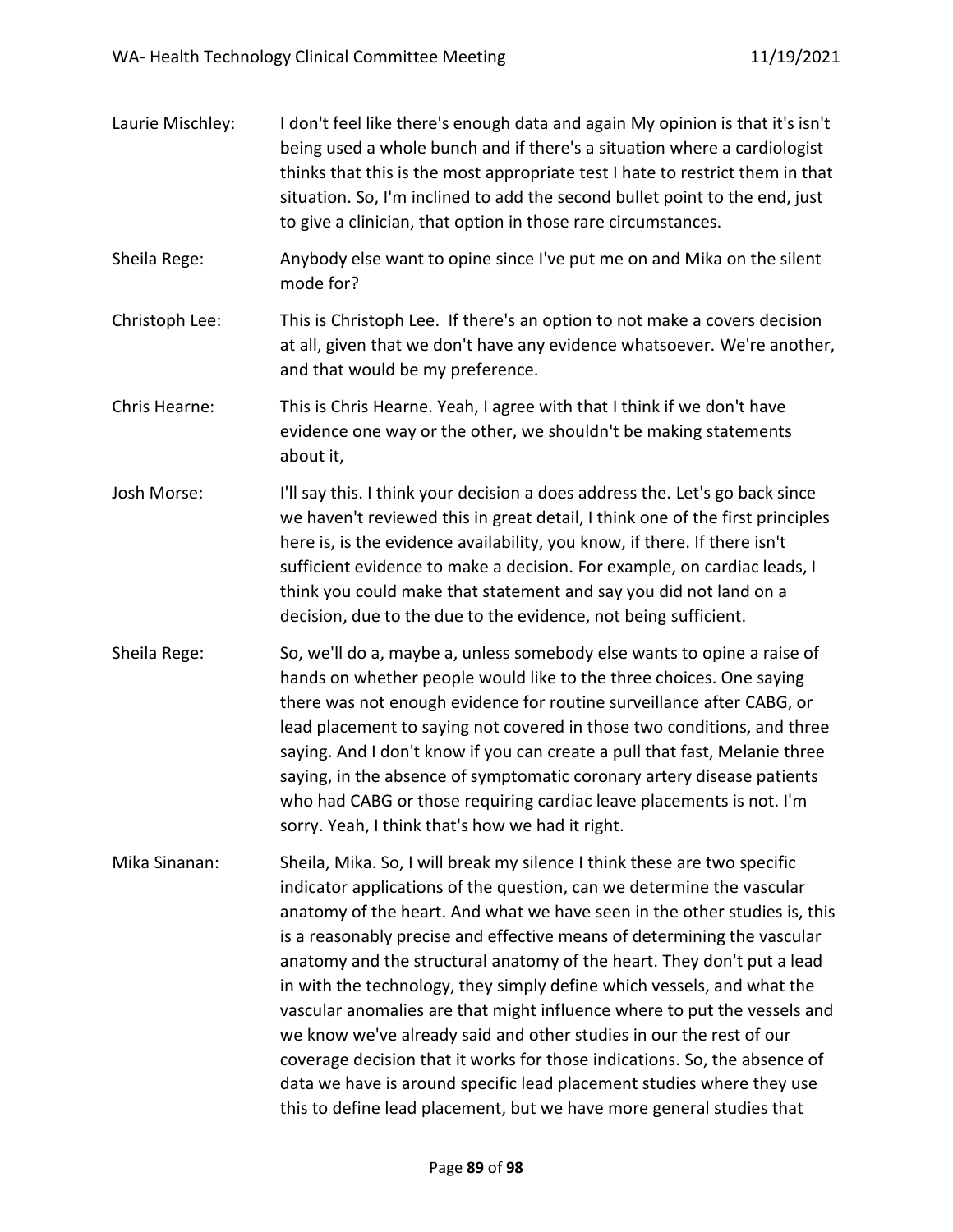show that you can define the anatomy accurately. For that reason, I think we actually do have some information beyond just the two nonrandomized studies that were alluded to in in the report. I do think that it's helpful to help guide people rather than saying nothing about this, that we put in something about it because it deals with two categories of patients who are out there, and for whom the rest of our guidance is unclear. And it will push them in the direction of doing the right thing, I think, which is look for symptomatic patients. And it will use this technology when the patient is unable to tolerate your safety participate in other mechanisms. So that's the rationale I think for including it.

- Sheila Rege: Thing I'm, I'm struggling with Mika, and I'm fine with the post CABG in the, in the cardiac lead placement that's, that's an arrhythmia, and these images I see images without gaining you need cardiac gating and if the RR interval is not correct and maybe I have too much information just from radiation oncology extrapolating. I'm just not seeing that something else will be better. I mean it's just not such so used so now, are we, encouraging use without data is, is where I'm struggling. So, but I think we just come to a vote and, and it you know, see where the majority is if people want to cover it with that, then, then we do and. So, how many people would like to just Josh it said, Josh, will you give us a three choices. can you do it in chat or can you do it there or how do we how do we come up with that? So, we know what choices.
- Josh Morse: Your choices for cover, cover with conditions are not cover is that what you're asking.
- Sheila Rege: No, you had said that we had an option of saying, we did not have enough data. Oh, I see. Okay.
- Josh Morse: Yeah, I say that and I could then immediately question myself. I think you need to make a statement. You do need to make a statement in this decision about whether just about it We can't leave it on unwritten. So, if that is if your decision is, is that you don't feel there's sufficient evidence to make a decision in either direction I think that's fine. Or you can make a non-cover decision or you can craft, cover with conditions, I think those are the three choices that I think.
- Sheila Rege: Then in that case, and we have to make a decision then let's put forward the statement that's already on the screen in the absence of symptomatic coronary artery patients comma, patients who had CABG, are those required cardiac placement is not covered is that because that the statement you had, or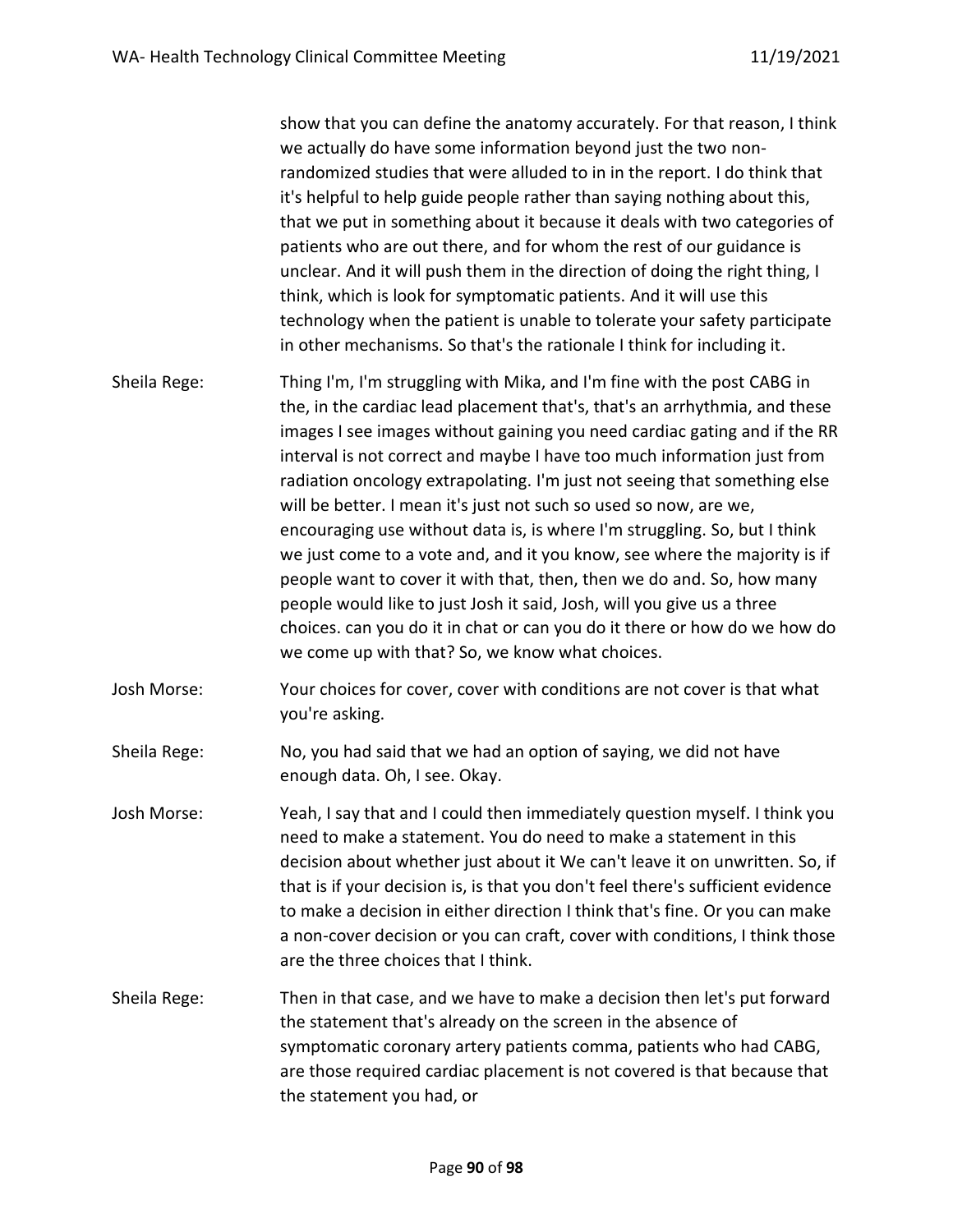| Mika Sinanan:  | Is not covered. Well I had suggested adding the second bullet point to the<br>end of that to address the, the rare patient who we need a comic<br>information about but can't tolerate. By contrast, or, or another study.<br>So,                                                                                                                                                                                                                                                                                                                                                       |
|----------------|-----------------------------------------------------------------------------------------------------------------------------------------------------------------------------------------------------------------------------------------------------------------------------------------------------------------------------------------------------------------------------------------------------------------------------------------------------------------------------------------------------------------------------------------------------------------------------------------|
| Sheila Rege:   | So essentially that is the cover you. Is that                                                                                                                                                                                                                                                                                                                                                                                                                                                                                                                                           |
| Mika Sinanan:  | Take out the bullet, and just make it a phrase. Yeah, like that is not<br>covered unless the patient.                                                                                                                                                                                                                                                                                                                                                                                                                                                                                   |
| Sheila Rege:   | Is less strict than the first resolve a required consultation with a<br>cardiologist.                                                                                                                                                                                                                                                                                                                                                                                                                                                                                                   |
| Mika Sinanan:  | That's correct. But anybody who's got these things is being seen by<br>cardiologist, it's a family practice doctor doesn't put in a pacemaker or do<br><b>CABGs so</b>                                                                                                                                                                                                                                                                                                                                                                                                                  |
| Janna Friedly: | Now but that doesn't mean that the person ordering the test orders it<br>isn't somebody else, you know. So, I think these, these patients may be<br>followed by cardiology but the way that this is worded anybody could<br>order this, I could order this for a patient, even though I'm not a<br>cardiologist. Just because my patient had a CABG. So that just. It strikes<br>me that it is a little bit,                                                                                                                                                                            |
| Mika Sinanan:  | You want to add, unless the patient is being managed by a cardiologist?                                                                                                                                                                                                                                                                                                                                                                                                                                                                                                                 |
| Janna Friedly: | It just, it just and.                                                                                                                                                                                                                                                                                                                                                                                                                                                                                                                                                                   |
| Sheila Rege:   | Why don't we have a vote on it both ways just is not covered, and then<br>choice number one choice number two is this. No, No, no, no, sorry. So,<br>this is choice number two, and choice number one is taking off that.<br>Yeah. And then just vote, and we'll see where kind of straw poll, this is<br>not the final vote just straw poll, who is leaning towards the first choice<br>was leaning towards the second choice, you know just just to kind of<br>move us along. Straw vote choice one, raise your hands. That's. Josh,<br>would you highlight what we're voting on your |
| Josh Morse:    | Voting on this piece right here first.                                                                                                                                                                                                                                                                                                                                                                                                                                                                                                                                                  |
| Sheila Rege:   | Right, who would be comfortable with that.                                                                                                                                                                                                                                                                                                                                                                                                                                                                                                                                              |
| Josh Morse:    | Six people so far that I see and it may be more than that I just not seeing.<br>Melanie Are you able to count?                                                                                                                                                                                                                                                                                                                                                                                                                                                                          |
| Melanie Golob: | Yes. I can't fix as well. I'm recording as well.                                                                                                                                                                                                                                                                                                                                                                                                                                                                                                                                        |
| Josh Morse:    | Thank you very much. Do you want to vote on the second?                                                                                                                                                                                                                                                                                                                                                                                                                                                                                                                                 |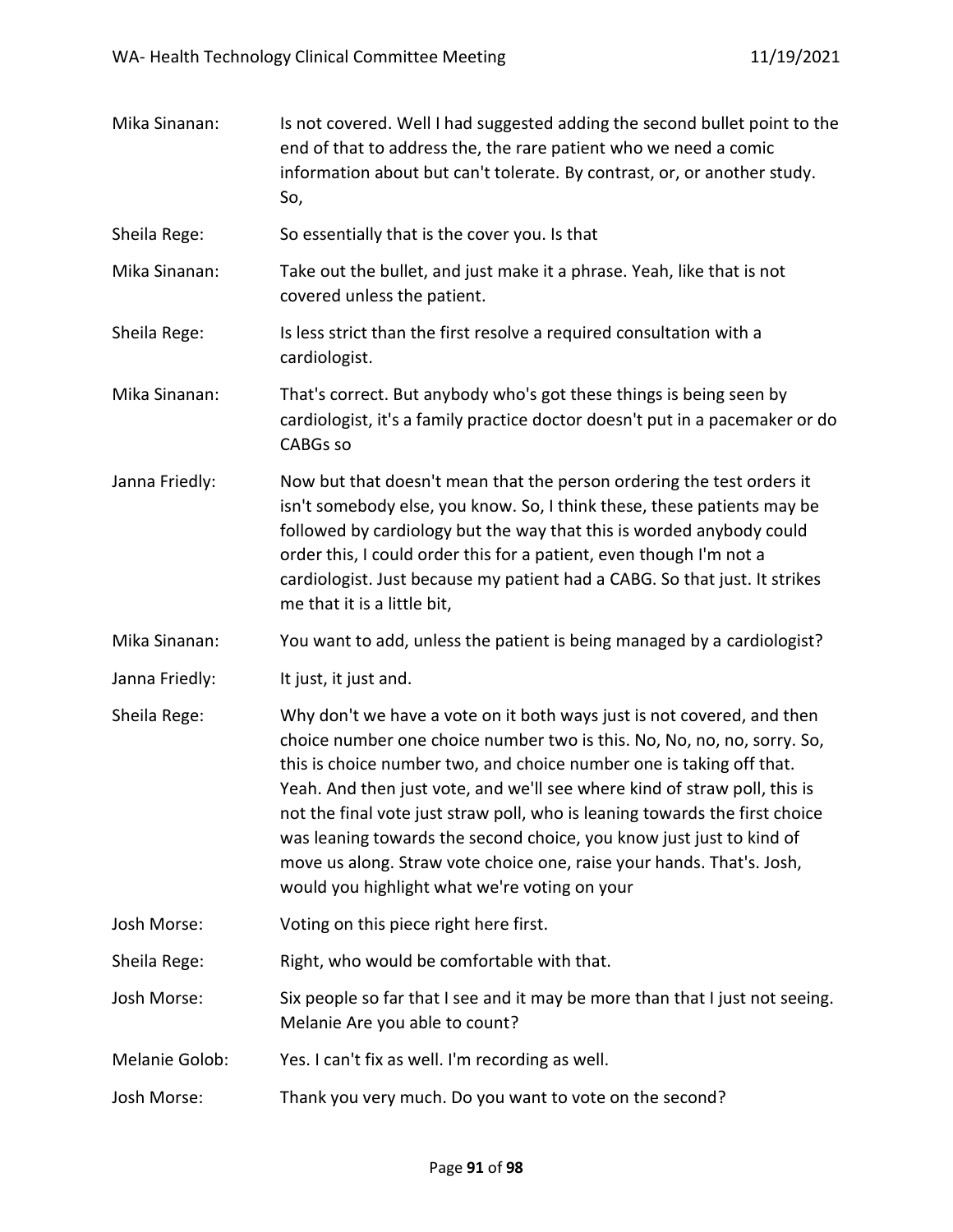Sheila Rege: Correct, the second. So, not that one the other one. Yeah, sorry. Thank you.

Melanie Golob: Nice. I see to for that one. Three that's more than eight.

Sheila Rege: Did you see, finally. Thank you everybody in this, you should try and choose one only one of them.

Melanie Golob: Do you want to give the second choice, again, just to make sure we have think it was just too but it was fluctuating? So, if you choose the second choice, please raise your hand. Okay, great. It is two. Thank you.

- Jim Kirkpatrick: Can I make one suggestion about what what you could say? Because I think the spirit of this is that consistent with what was said before about use in sort of coronary artery disease and that's the idea of the absence of symptomatic CAD, you shouldn't do it with when the patients had CABG, perhaps, adding the thoughts because it doesn't make a whole lot of sense to see in the absence of symptomatic CAD patients who are requiring lead placement are not covered right those things are generally are not connected. But what you could say is, are in the suspicion of coronary vagus anomalies or something like that, as the thing that would be similar to the idea of absence of symptomatic CAD or you can phrase it negatively so it actually matches but I just think you probably need need something that would be covered under the first thing that we considered the court the vessel anatomy, that you'd be referring to here, similar to the way that you referred to symptomatic CAD in regards to the CABG statement about that, it's it's probably not expressing this very well but it's just that connecting those two things in the same, same thing when you have an out for the first one only doesn't make a whole lot of sense.
- Sheila Rege: Jim, the first one is, they have congenital heart disease they cover, regardless of whether they need cardiac lead placement or not, or not. Right, right.

Jim Kirkpatrick: That's true.

Sheila Rege: It doesn't it, they won't even come to this.

- Jim Kirkpatrick: Right, so the only the only time though would be when you would suspect that somebody has an a coronary vein that would that has, coronary vein anomaly that would make it difficult to put the cardiac lead in right there be very unusual extremely unusual.
- Sheila Rege: But rather, already without conditions, because they would spot so I.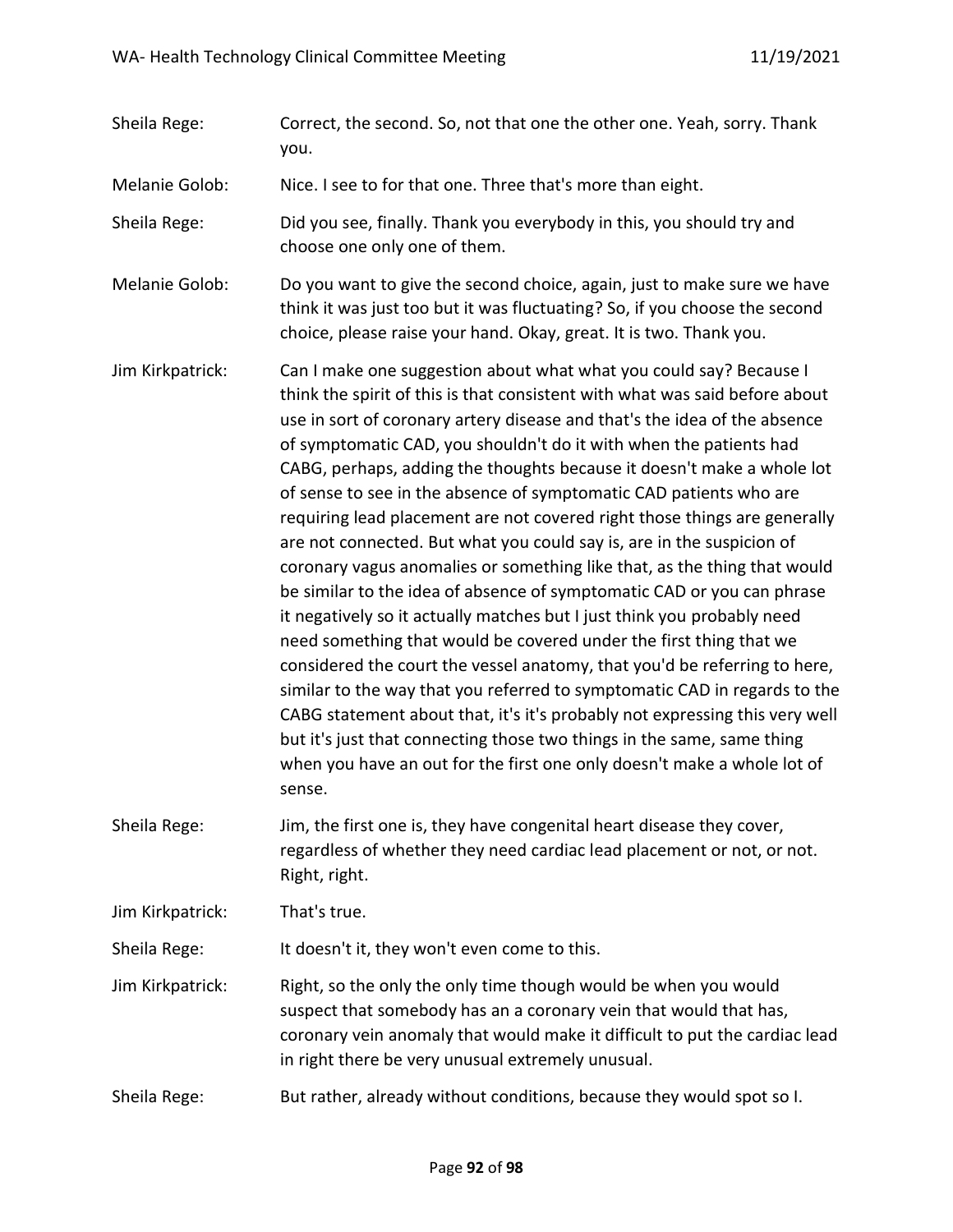| Jim Kirkpatrick: | It should be I'm more. The reason the only reason I bring this up is<br>because it's the way it's, it's more of a wording issue. It's also covered if<br>you have symptomatic CAD or, you know, and nothing else has done<br>your. The first part is referring back to that second conditionally approval.<br>Right. So I was just maybe this is, I'm being a little bit too anal retentive<br>but the idea that that having a parallel structure with something in<br>mentioning the cardiac lead placement, because critically placement and<br>symptomatic CAD you don't really. They're not directly related. So, I<br>guess the other thing you could say is just straight out that CMCMRA is<br>not covered for those requiring lead placement or find some other way<br>to, or even put that first maybe and then, and then put the part about<br>CAD and CABG afterwards. I hope that's making some sense is probably<br>not. |
|------------------|---------------------------------------------------------------------------------------------------------------------------------------------------------------------------------------------------------------------------------------------------------------------------------------------------------------------------------------------------------------------------------------------------------------------------------------------------------------------------------------------------------------------------------------------------------------------------------------------------------------------------------------------------------------------------------------------------------------------------------------------------------------------------------------------------------------------------------------------------------------------------------------------------------------------------------------|
| Josh Morse:      | It makes sense to me, Dr Kirkpatrick is. I don't know if I, you can tell me to<br>be quiet. Looking at the key questions. I'm a little confused because<br>maybe the Center can help with the structure here, but it's for adults<br>with suspected or confirmed CAD. You have made a decision. Conditional<br>coverage for that so is the intent of addressing those who have had<br>bypass that if they're suspected with CAD, they should the evidence does<br>not support. That is that how this analysis was structured?                                                                                                                                                                                                                                                                                                                                                                                                         |
| Valerie King:    | Oh, Josh, this is Valerie, I think that's really meant to be for CABG alone.                                                                                                                                                                                                                                                                                                                                                                                                                                                                                                                                                                                                                                                                                                                                                                                                                                                          |
| Beth Shaw:       | I would grieve out some of the studies, either excluded people who'd<br>have CABG, all they included. So in the suspected coronary artery<br>disease, or the CABG, and they have further symptoms.                                                                                                                                                                                                                                                                                                                                                                                                                                                                                                                                                                                                                                                                                                                                    |
| Sheila Rege:     | Yeah, Josh you want you got a suggestion on how to move us past that<br>concern?                                                                                                                                                                                                                                                                                                                                                                                                                                                                                                                                                                                                                                                                                                                                                                                                                                                      |
| Mika Sinanan:    | I put some draft language that in the chat might take a look at that, which<br>is uh maybe simplify everything.                                                                                                                                                                                                                                                                                                                                                                                                                                                                                                                                                                                                                                                                                                                                                                                                                       |
| Sheila Rege:     | That's good. It does.                                                                                                                                                                                                                                                                                                                                                                                                                                                                                                                                                                                                                                                                                                                                                                                                                                                                                                                 |
| Laurie Mischley: | Thank you for posting that.                                                                                                                                                                                                                                                                                                                                                                                                                                                                                                                                                                                                                                                                                                                                                                                                                                                                                                           |
| Sheila Rege:     | And just because it's late and I want to put something after looking at<br>those key questions. The key question said symptomatic coronary artery<br>disease and we have taken symptomatic out of all our coverage for<br>coronary artery disease. So, let us let us. Everybody in favor of this<br>revised language, rather than what is was highlighted now no longer<br>being highlighted, so I'm going to call the revised language choice<br>number to everybody in favor of choice number two. To clarify our                                                                                                                                                                                                                                                                                                                                                                                                                   |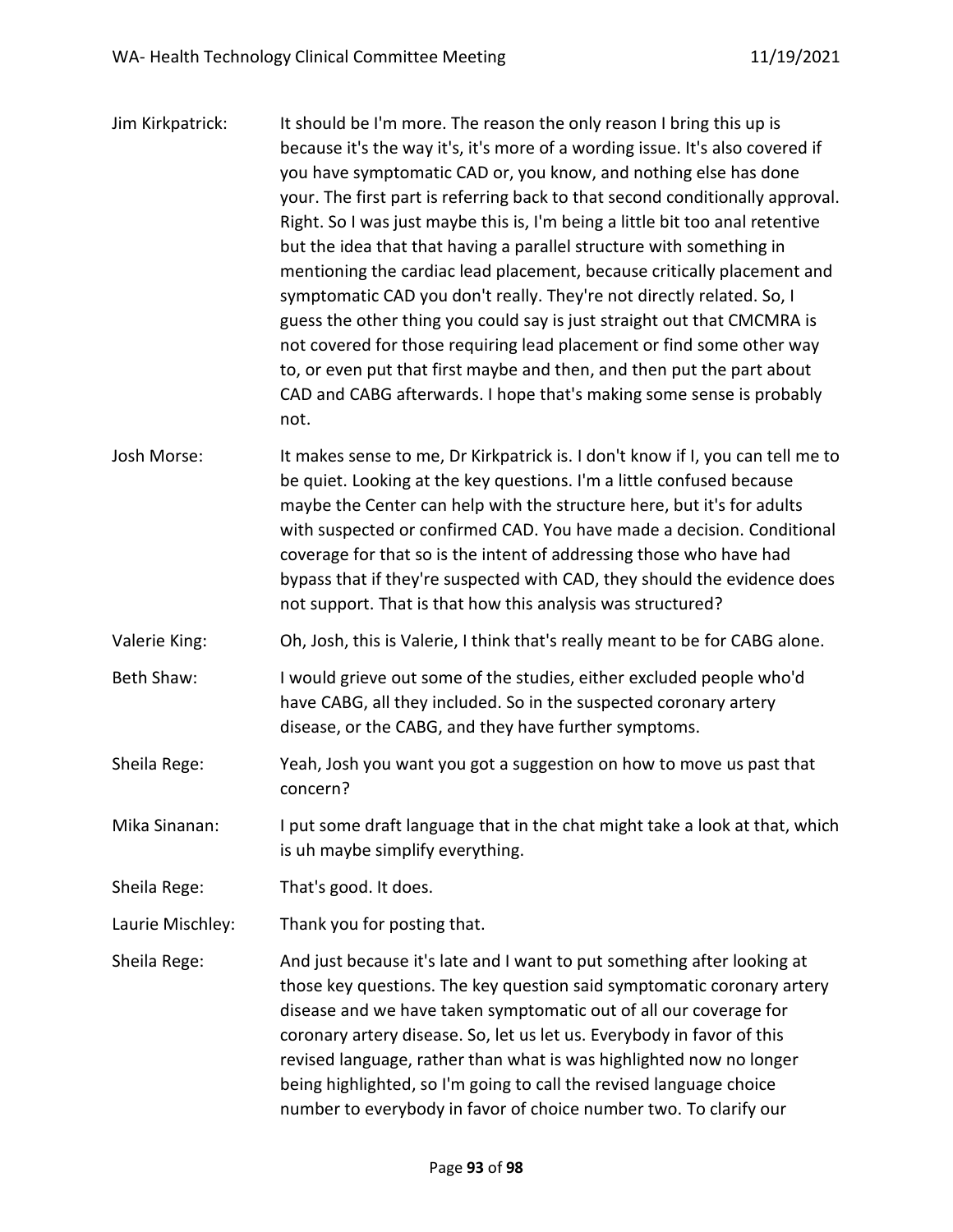|                  | position on CABG and cardiac lead placement, raise your hand I should<br>ask, Jim. Jim, do you think this addresses your concern?                                                                                                                                                                                                           |
|------------------|---------------------------------------------------------------------------------------------------------------------------------------------------------------------------------------------------------------------------------------------------------------------------------------------------------------------------------------------|
| Jim Kirkpatrick: | Absolutely does.                                                                                                                                                                                                                                                                                                                            |
| Sheila Rege:     | Okay.                                                                                                                                                                                                                                                                                                                                       |
| Melanie Golob:   | And that's all that's all eight they voted for that.                                                                                                                                                                                                                                                                                        |
| Josh Morse:      | Okay, so can I delete this other language here.                                                                                                                                                                                                                                                                                             |
| Sheila Rege:     | Yes. And now to my last question because the key questions were all with<br>symptomatic. Um, I'd like Valerie to comment on whether you think we<br>have gone out of the scope of what your key questions were with a<br>coverage decision or are we good. Clint to your hands up, were you<br>looking for a question? for this briefly.    |
| Valerie King:    | This is Valerie, um, I, I worry a little bit in the second bit about the use of<br>the term stable chest pain, because there may be other symptoms that<br>are presenting for coronary artery disease particularly among women. So,<br>I would just say with symptomatic coronary artery disease.                                           |
| Sheila Rege:     | Instead of possible, is that what you're suggesting based on the key<br>question? I'm just looking at input based on what the scope of.                                                                                                                                                                                                     |
| Valerie King:    | Well with symptoms consistent with coronary artery disease.                                                                                                                                                                                                                                                                                 |
| Jim Kirkpatrick: | I think that's a good point. Although the recent guidelines, tried to<br>redefine chest pain along the lines that you're mentioning the reality is is<br>going to take 10 years or whatever for those guidelines to really<br>dramatically affect how people think about this and use those terms, so I<br>think that makes a lot of sense. |
| Sheila Rege:     | So, Jim where would you, where were you thinking about?                                                                                                                                                                                                                                                                                     |
| Jim Kirkpatrick: | Well, I think the suggestion of seeing as as CMRA should not be the first<br>line diagnostic tool in patients with symptoms, consistent with<br>obstructive coronary, what synonyms consistent with coronary disease or<br>stable symptoms consistent with coronary artery disease,                                                         |
| Valerie King:    | Stable, yeah.                                                                                                                                                                                                                                                                                                                               |
| Jim Kirkpatrick: | And presumably that will also, that won't mean, people think that it<br>would be covered that unstable would be covered but I think it's, I think<br>we don't have to go there.                                                                                                                                                             |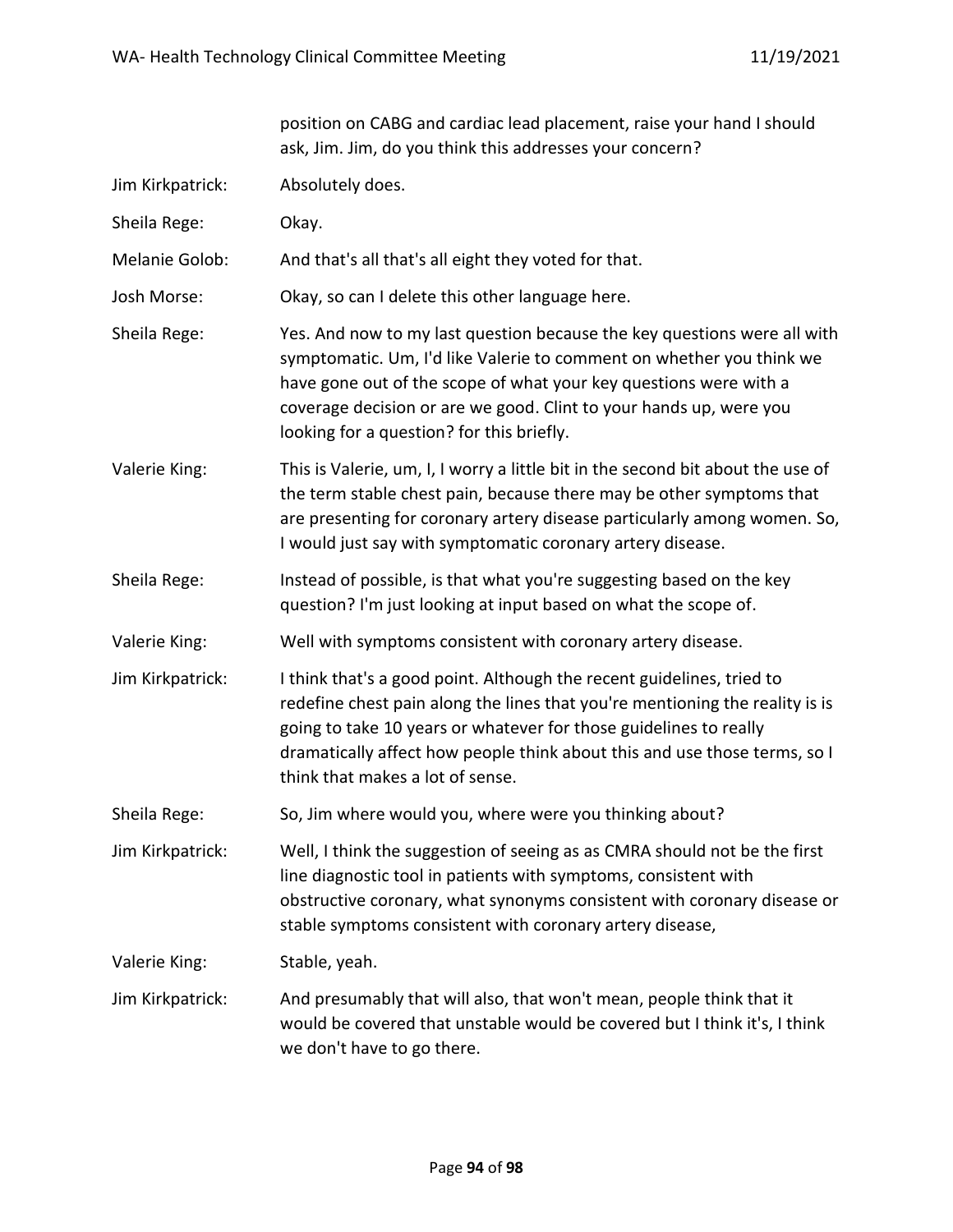| Sheila Rege:   | We've come back to this even though we voted on the language but just<br>when, when the key questions got flashed it just made, give me a little bit<br>of concern that we were not consistent with the key questions, any any<br>discussion on this or would you like to vote on the language? Everybody<br>comfortable with that or one oh look back on it? I'll be comfortable with<br>that change, raise your hand now.                                                        |
|----------------|------------------------------------------------------------------------------------------------------------------------------------------------------------------------------------------------------------------------------------------------------------------------------------------------------------------------------------------------------------------------------------------------------------------------------------------------------------------------------------|
| Melanie Golob: | And that's everyone Sheila all eight approved.                                                                                                                                                                                                                                                                                                                                                                                                                                     |
| Sheila Rege:   | Josh, Melanie from a process standpoint we probably need one vote<br>again for the entire thing as is or are we good?                                                                                                                                                                                                                                                                                                                                                              |
| Josh Morse:    | I think to be consistent with the fact that you voted on the first, the<br>second and now you have a third statement, I think, a cover, no cover or<br>cover with conditions vote on this seems appropriate.                                                                                                                                                                                                                                                                       |
| Sheila Rege:   | Okay, so how what would that be, would that be a cover with conditions<br>or no cover or what is them the way we've written it?                                                                                                                                                                                                                                                                                                                                                    |
| Josh Morse:    | The way you've written it is it as of now, you have written on these two<br>are not covered. I think                                                                                                                                                                                                                                                                                                                                                                               |
| Sheila Rege:   | That's I think going to generate some discussion which is why I asked you<br>to answer. Can we make a vote of whether we are comfortable with that<br>language that we have written?                                                                                                                                                                                                                                                                                               |
| Josh Morse:    | You just voted on that.                                                                                                                                                                                                                                                                                                                                                                                                                                                            |
| Sheila Rege:   | Oh, are we comfortable with a final vote to approve? Is that something<br>we can do just approve this document as a final recommendation.                                                                                                                                                                                                                                                                                                                                          |
| Josh Morse:    | Yes, you can do that.                                                                                                                                                                                                                                                                                                                                                                                                                                                              |
| Mika Sinanan:  | Sheila, Mika, I think that if the patient has cardiovascular anomalies, then<br>they fall into the covered first agreement that we have the first line,<br>right? So, we're saying that everybody else has not got it covered has no<br>basis for coverage and just to address the apparent inconsistency<br>internally I think that it. It doesn't drop any patient out. I don't think we<br>have to re crafted as a covered with conditions because we've put a<br>caveat on it. |
| Sheila Rege:   | Right, which is why we're going to do a final vote for approval that this is<br>the committee's recommendation.                                                                                                                                                                                                                                                                                                                                                                    |
| Mika Sinanan:  | Right.                                                                                                                                                                                                                                                                                                                                                                                                                                                                             |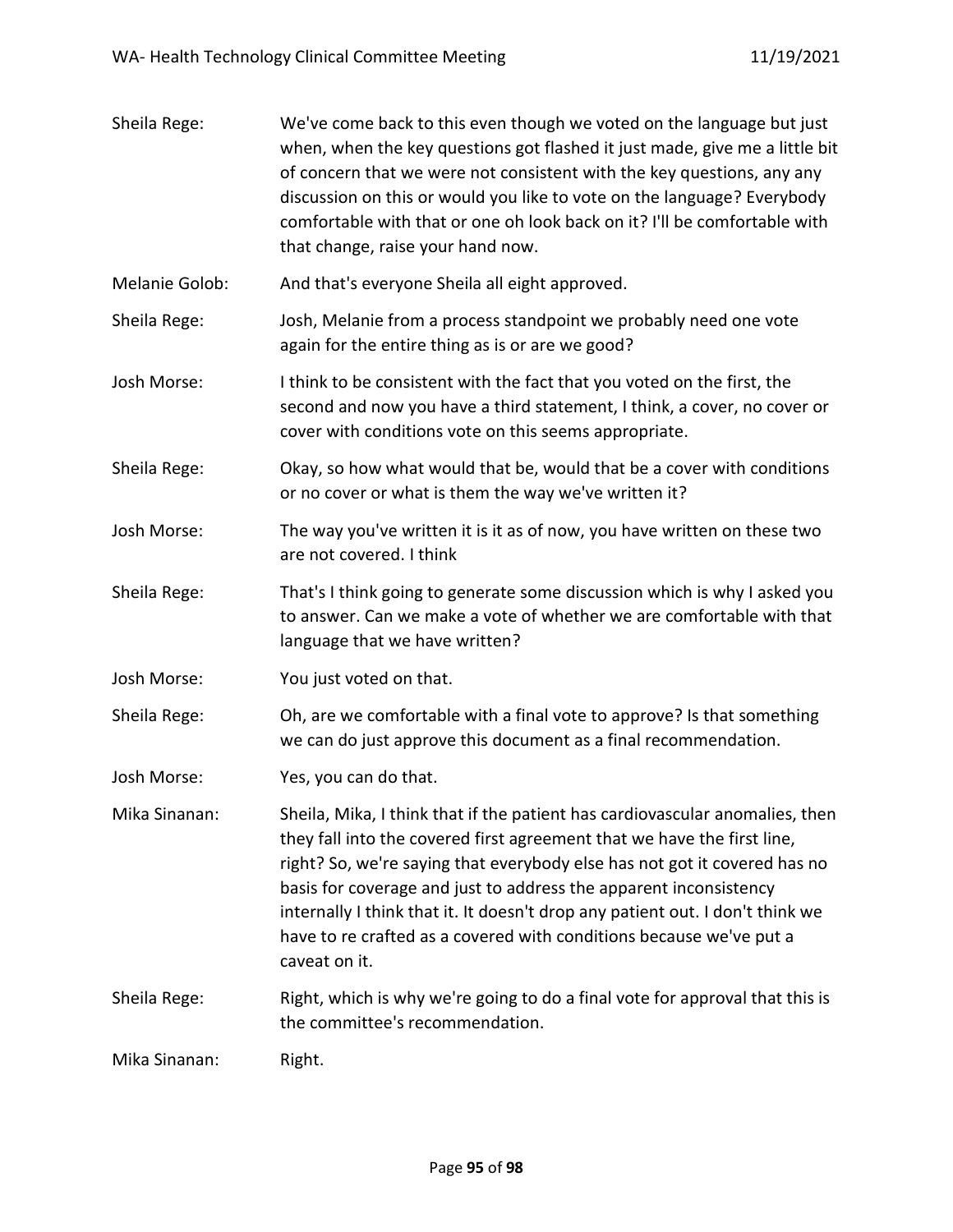Sheila Rege: Based on the key questions on that this is the document, and it'll come back to us so it is not final, we will, you know, we'll have this back so we can talk about it more if questions get raised. If there's no discussion. Let's Melanie, or Josh, if you will, will vote on accepting this as our draft decision. Does everybody in favor of voting now, and actually anybody objecting to voting now? Please raise your hand, wanting more discussion. Not seeing anybody. Let's proceed to voting as this as our draft decision. Everybody in favor of what what is projected there, raise your hand.

Melanie Golob: And that's all eight that approved.

Josh Morse: Great. Thank you all.

Sheila Rege: Um, we, we did have something else on our decision tool. We do have to make sure we have identified all the safety and you know that that little column we we have we need to make sure it's filled out appropriately and nobody else has thought of things. Where is that tool? You know where we kind of what is this, we, we doing it out of order because we're not together and I got myself ahead of my got the horse before the cart little bit this one. Is there anything here we want to put into safety as adverse events based on the evidence we will presented? This would be us CMRA, and I would like to add I mean I've had patients who've had permanent kidney damage because of GAD. So that scares me more than, you know, kind of the CT based because that's at least, sometimes reversible. So, I would like to say contrast. I'm induced kidney damaged.

- Jim Kirkpatrick: I'm not completely up on it, there are newer agents which have a much lower risk of the, of the kidney problems, I don't think it's completely gone away but the newer agents should be better I don't know if there's anything in the evidence review that came out strongly in that.
- Mika Sinanan: Mika Sinanan, I agree I don't, I think that there were anecdotal listings from the, the registries, from some have some adverse events but we don't have any rate, or any significant information about that. The gist of it was that these. This is a very safe technology.
- Christoph Lee: Do you think you know NSF is for specifically people on dialysis and you probably wouldn't order this test for that patient population and cardiac MRI can be done without contrast, without IV Academy.
- Sheila Rege: And then every time I send a patient with a pacemaker and ICD, I, you know, it's usually safe but there's a lot of questions so I don't know how you put that. I just want to make sure this is very complete, and you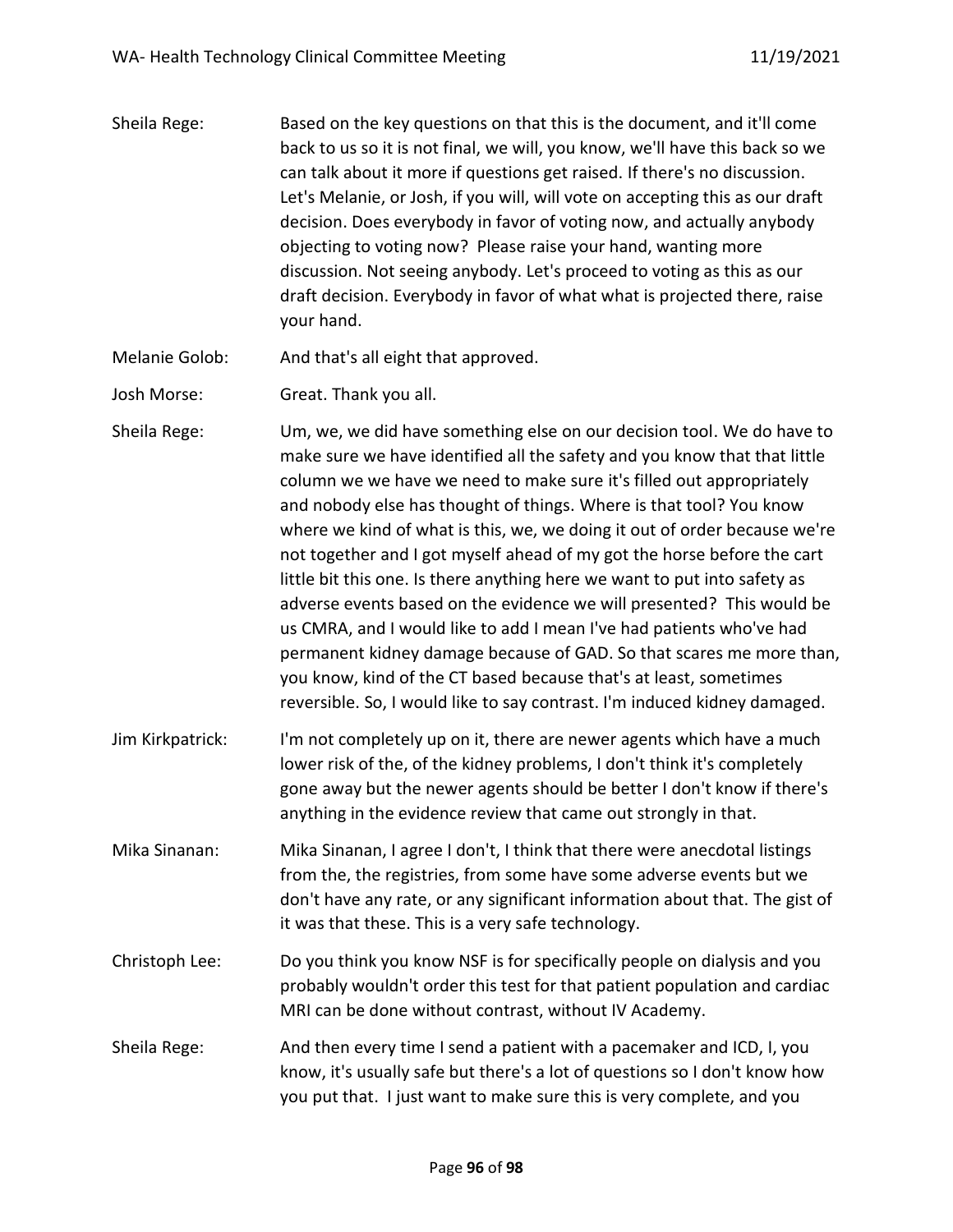know that we talked about it. So adverse effects burns, loss of hearing. Can somebody explain that to me?

- Jim Kirkpatrick: I would have to defer to Christoph on this but they're really loud, you have to wear a basically headphones. If not, your full-on earplugs, and I wonder if that's some of what has been leading to that.
- Christoph Lee: That's my guess as well. It's extremely loud so either patients have noise cancelling headphones and listen to music, or they have earplugs, or both.
- John Bramhall: This is anecdotal but just a couple of months ago, I had a patient whose cochlear implants were pulled out because they weren't retrained in an MRI wasn't MRA, it wasn't MRA, but it was MRI. So that's just a one off. But it did affect his hearing.
- Sheila Rege: So, so we'll keep that loss of hearing, tinnitus, adverse effects of anesthesia, so sedation, especially in children, um, is there any anything else that we want to do any content? We don't want to put any contrast related side effects we don't want to put; we do or do not? It was anecdotal.
- Valerie King: Sheila, this is Valerie. To the extent that a concern about anesthesia or sedation adverse effects which are indirect. They're not the test itself. The procedure itself, they are an adjunct to it. I would wonder if you're treating it the same or treating it more broadly. The, the issues around gadolinium was really the only contrast agent that we saw appear in these studies. There are newer agents were aware, but they weren't in these studies. But if you're going to include anesthesia, you might have to include contrast as well.
- Sheila Rege: I would I would say something like, I mean you could be allergic to some of them because I just a contrast related. You gotta say kidney damage but contrast related side of it and leave it at that. So, it's not scary and
- Valerie King: Yet, Melanie contrast, not contrasted.
- Sheila Rege: Everybody okay with that? In efficacy, we beaten that horse I think we've looked at things and in the cost effectiveness we've, we've kind of discussed that I just wanted to make sure we we looked at this table which we always do and I had not done that, during this meeting. Um, we talked about age. We talked about the fact it was mostly male. Um, any, any thoughts on any special populations that we need to put into this? And I know I'm doing it after the fact, I'm sorry, I don't think there's anything new, going on. Have filled in all our blanks that we have to? And